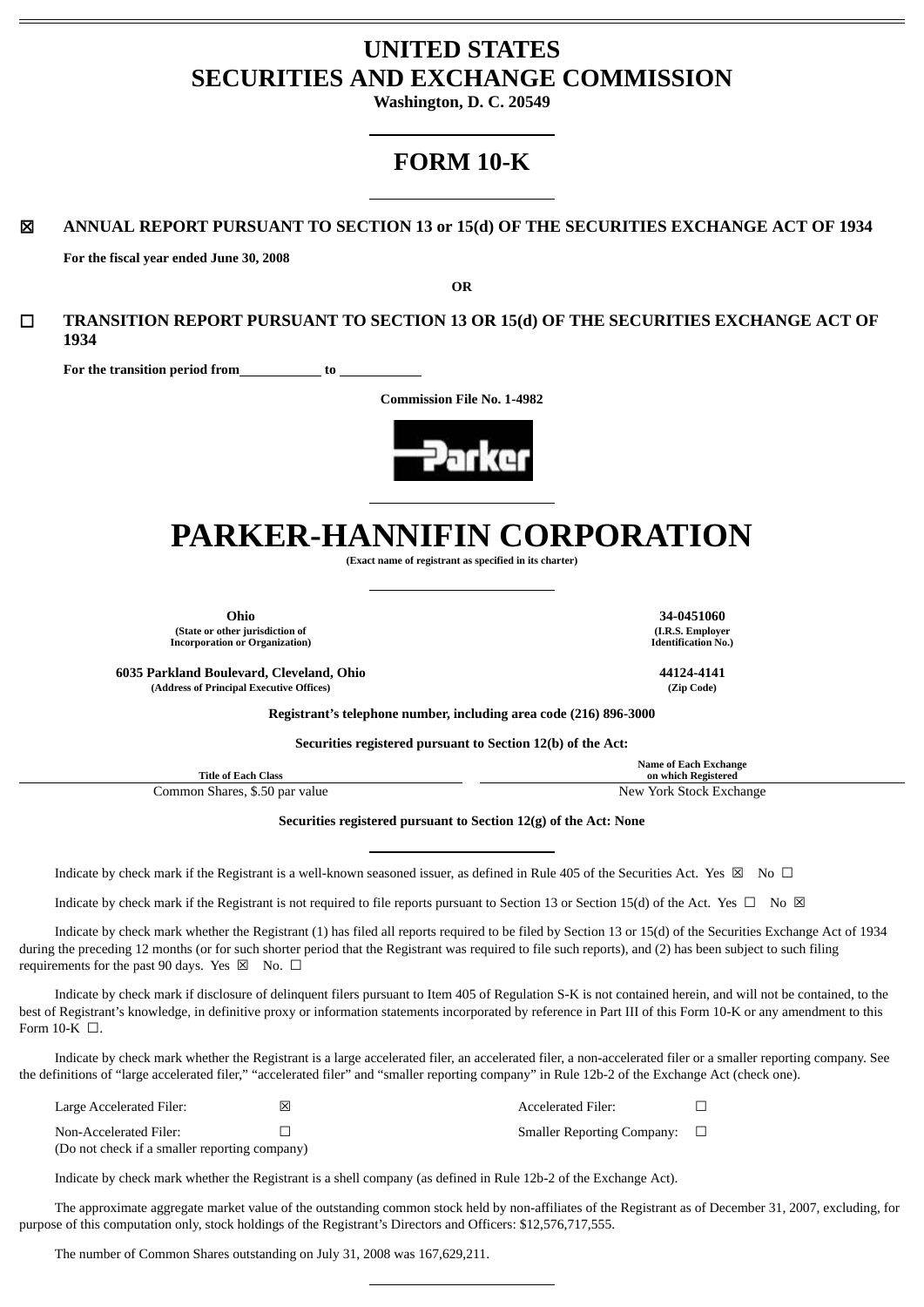# DOCUMENTS INCORPORATED BY REFERENCE

Portions of the following documents are incorporated by reference:

- (1) Annual Report to Shareholders of the Company for the fiscal year ended June 30, 2008 is incorporated by reference into Parts I and II hereof.
- (2) Definitive Proxy Statement for the Company's 2008 Annual Meeting of Shareholders to be held on October 22, 2008 is incorporated by reference into Part III hereof.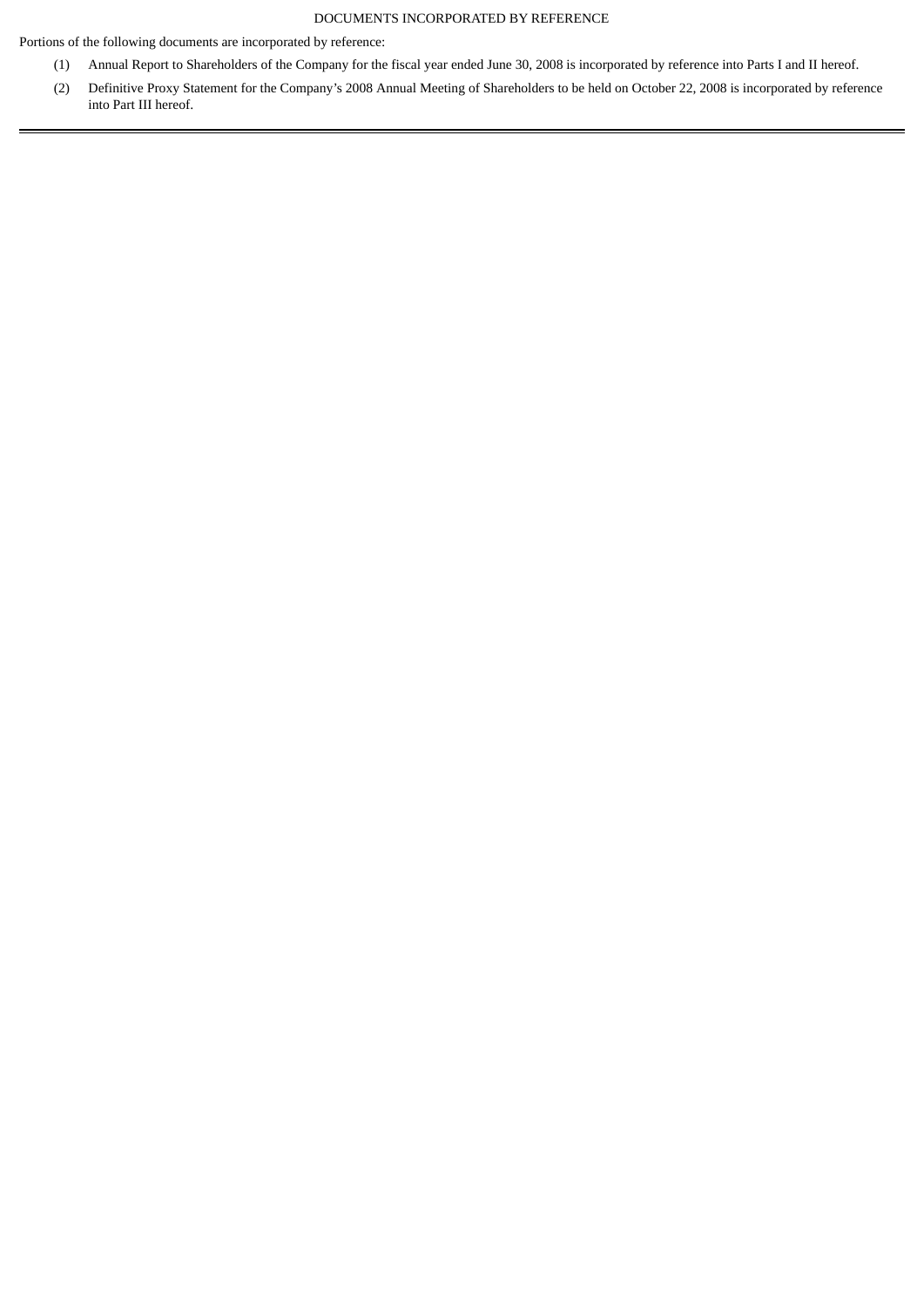#### PARKER-HANNIFIN CORPORATION

#### FORM 10-K

#### Fiscal Year Ended June 30, 2008

# PART I

**ITEM 1. Business.** Parker-Hannifin Corporation is a leading worldwide full-line diversified manufacturer of motion and control technologies and systems, including fluid power systems, electromechanical controls and related components. Fluid power involves the transfer and control of power through the medium of liquid, gas or air, in hydraulic, pneumatic and vacuum applications. Fluid power systems move and position materials, control machines, vehicles and equipment and improve industrial efficiency and productivity. Components of a simple fluid power system include one or more pumps which generate pressure, one or more valves which control the flow of the fluid, one or more actuators which translate the pressure from the fluid into mechanical energy, one or more filters to ensure proper fluid condition and numerous hoses, couplings, fittings and seals. Electromechanical control involves the use of electronic components and systems to control motion and precisely locate or vary speed in automation and aerospace applications. In addition to motion control products, the Company also is a leading worldwide producer of fluid purification, fluid and fuel control, process instrumentation, air conditioning, refrigeration, electromagnetic shielding and thermal management products and systems.

The Company was incorporated in Ohio in 1938. Its principal executive offices are located at 6035 Parkland Boulevard, Cleveland, Ohio 44124-4141, telephone (216) 896-3000. As used in this Annual Report on Form 10-K, unless the context otherwise requires, the term "Company" or "Parker" refers to Parker-Hannifin Corporation and its subsidiaries.

The Company's investor relations internet website address is www.phstock.com. The Company makes available free of charge on or through its website its annual report on Form 10-K, quarterly reports on Form 10-Q, current reports on Form 8-K, and any amendments to those reports filed or furnished pursuant to Section 13(a) or 15(d) of the Securities Exchange Act of 1934, as soon as reasonably practicable after filing or furnishing such material electronically with the Securities and Exchange Commission. The information contained on or accessible through the Company's website is not part of this Annual Report on Form 10- K.

The Board of Directors has adopted a written charter for each of the committees of the Board of Directors. These charters, as well as the Company's Code of Ethics, Guidelines on Corporate Governance Issues and Independence Standards for Directors, are posted and available on the Company's investor relations internet website at www.phstock.com under the Corporate Governance page. Shareholders may request copies of these corporate governance documents, free of charge, by writing to Parker-Hannifin Corporation, 6035 Parkland Boulevard, Cleveland, Ohio 44124-4141, Attention: Secretary, or by calling (216) 896-3000.

- 1 -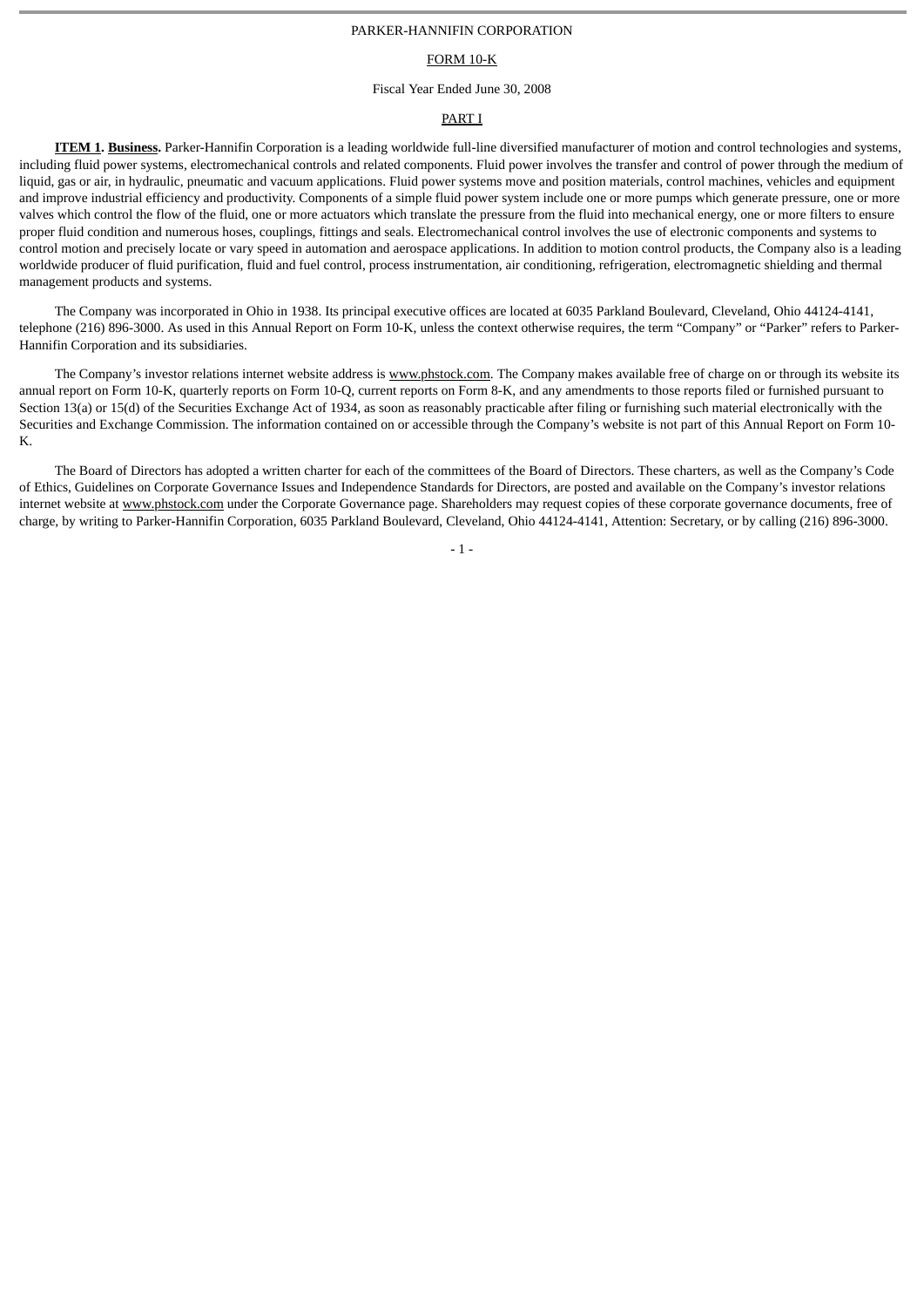The Company's manufacturing, service, distribution and administrative facilities are located in 40 states and in 47 foreign countries. The Company's motion control technology is used in the products of its three principal business segments: Industrial; Aerospace; and Climate & Industrial Controls. The products are sold as original and replacement equipment through product and distribution centers worldwide. The Company markets its products through direct-sales employees, independent distributors, sales representatives and builder/dealers. Parker products are supplied to approximately 449,000 customers in virtually every significant manufacturing, transportation and processing industry. For the fiscal year ended June 30, 2008, total net sales were \$12,145,605,482. Industrial Segment products accounted for 76%, Aerospace Segment products for 15%, and Climate & Industrial Controls Segment products for 9% of those net sales.

#### **Markets**

Motion control systems are used throughout industries in applications which include moving materials, controlling machines, vehicles and equipment and positioning materials during manufacturing processes. Motion control systems contribute to the efficient use of energy and improve industrial productivity.

The approximately 449,000 customers who purchase the Company's products are found throughout virtually every significant manufacturing, transportation and processing industry. No single customer accounted for more than 3% of the Company's total net sales for the fiscal year ended June 30, 2008.

**Industrial Segment.** Sales of Industrial Segment products are made primarily to original equipment manufacturers and their replacement markets in all major manufacturing and processing industries. Major markets for products of the Fluid Connectors Group are aerial lift, agriculture, bulk chemical handling, construction machinery, food and beverage, fuel and gas delivery, industrial machinery, life science and medical, marine, mining, mobile, oil and gas, and transportation. Major markets for products of the Hydraulics Group are aerial lift, agriculture, alternative energy, construction machinery, forestry, industrial machinery, machine tool, marine, mining, oil and gas, power generation, and truck hydraulics. Major markets for products of the Automation Group are alternative energy, conveyor and material handling, factory automation, life science and medical, machine tool, packaging machinery, paper machinery, plastics machinery and conversion, primary metal, safety and security, semiconductor and electronic, and transportation and automotive. Major markets for products of the Seal Group are aerospace, chemical processing, consumer, energy, oil and gas, fluid power, general industrial, information technology, life science, military, semiconductor, telecommunication, and transportation. Major markets for products of the Instrumentation Group are chemical and refining, food and beverage, medical and dental, microelectronic, oil and gas, and power generation. Major markets for products of the Filtration Group are aerial lift, agriculture, bulk chemical handling, construction machinery, food and beverage, fuel and gas delivery, industrial machinery, life science and medical, marine, mining, mobile equipment, oil and gas, power generation, process, and transportation.

**Aerospace Segment.** Sales of Aerospace Segment products are made primarily to original equipment manufacturers in the commercial, military and general aviation markets and to end users for maintenance, repair and overhaul. Major markets for products of the Aerospace Segment are business

 $-2 -$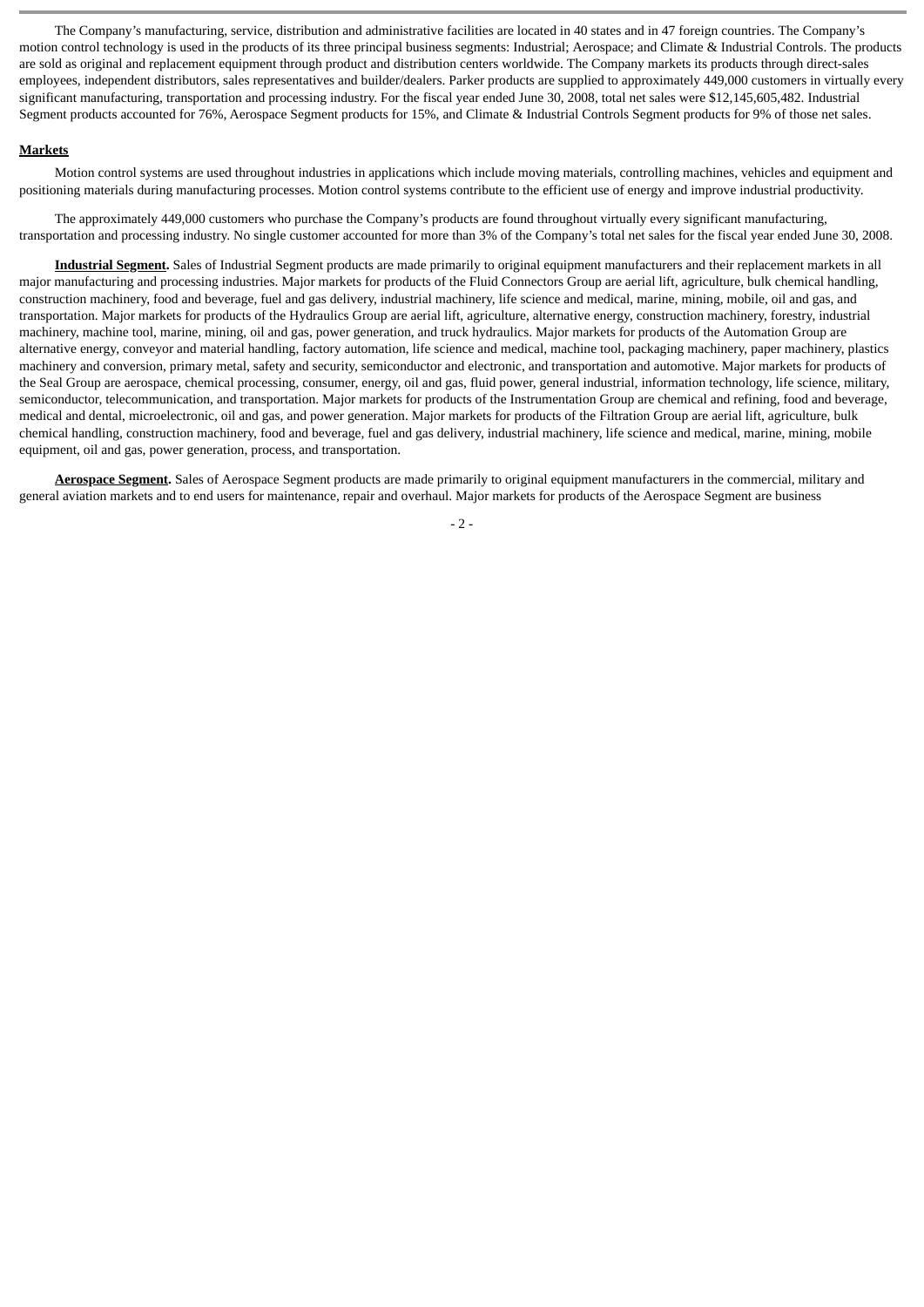jet, defense, aircraft engine, general aviation, commercial transport, helicopter, missile and munition, launch vehicle, power generation, regional transport, unmanned aerial vehicle and aftermarket service.

**Climate & Industrial Controls Segment.** Sales of Climate & Industrial Controls Segment products are made primarily to original equipment manufacturers and their replacement markets. Major markets for products of the Climate & Industrial Controls Segment are agriculture, air conditioning, appliance, food and beverage, industrial and commercial refrigeration, industrial machinery, oil and gas, life science and medical, precision cooling, process, supermarket, and transportation.

#### **Principal Products and Methods of Distribution**

**Industrial Segment.** The product lines of the Company's Industrial Segment consist of a broad range of motion control and fluid systems and components. The Fluid Connectors Group manufactures a broad range of connectors which control, transmit and contain fluid, including the following: brass fittings and valves; deep sea umbilicals; diagnostic equipment; hose couplings; industrial hose; mooring systems and power cables; PTFE hose and tubing; quick couplings; check valves; rubber and thermoplastic hose; tube fittings and adapters; and tubing and plastic fittings. The Hydraulics Group produces a broad range of hydraulic components and systems for builders and users of industrial and mobile machinery and equipment, such as the following: accumulators; human machine interfaces; hydraulic cylinders; hydraulic motors and pumps; hydraulic systems; hydraulic valves and controls; hydrostatic steering units; integrated hydraulic circuits; power take-off equipment; power units; rotary actuators; and sensors. The Automation Group produces a broad range of pneumatic and electromechanical components and systems. Pneumatic products include the following: air preparation units; pneumatic accessories; pneumatic actuators and grippers; pneumatic valves and controls; structural extrusions; and vacuum generators, cups and sensors. Electromechanical products include the following: AC/DC drives and systems; electric actuators, gantry robots and slides; human-machine interfaces; manifolds; rotary actuators; and stepper motors, servo motors, drives and controls. The Seal Group manufactures static and dynamic sealing devices, including the following: dynamic seals; elastomeric o-rings; electromedical instruments; electromagnetic interference shielding; extruded and precision-cut fabricated elastomeric seals; high-temperature metal seals; homogeneous and inserted elastomeric shapes; medical devices; metal and plastic retained composite seals; and thermal management products. The Seal Group also assembles static and dynamic sealing devices, including electro-medical instruments and medical devices. The Filtration Group manufactures filters, systems and instruments to monitor and remove contaminants from fuel, air, oil, water and other fluids and gases, including the following: analytical gas generators; compressed air and gas filters and dryers; condition monitoring devices; engine air, fuel and oil filtration and systems; hydraulic, lubrication and coolant filters; nitrogen, hydrogen and zero air generators; and process, chemical, water and microfiltration filters. The Instrumentation Group manufactures high quality critical flow components for process instrumentation, healthcare and ultra-high-purity applications, including the following: analytical sample conditioning products and systems; chemical injection fittings and valves; fluoropolymer chemical delivery fittings, valves and pumps; high-purity gas delivery fittings, valves, regulators and digital flow controllers; process control fittings, valves, regulators and manifold valves; process control double block and bleeds; permanent no-weld tube fittings; precision industrial regulators and flow controllers; and industrial mass flow meters/controllers.

- 3 -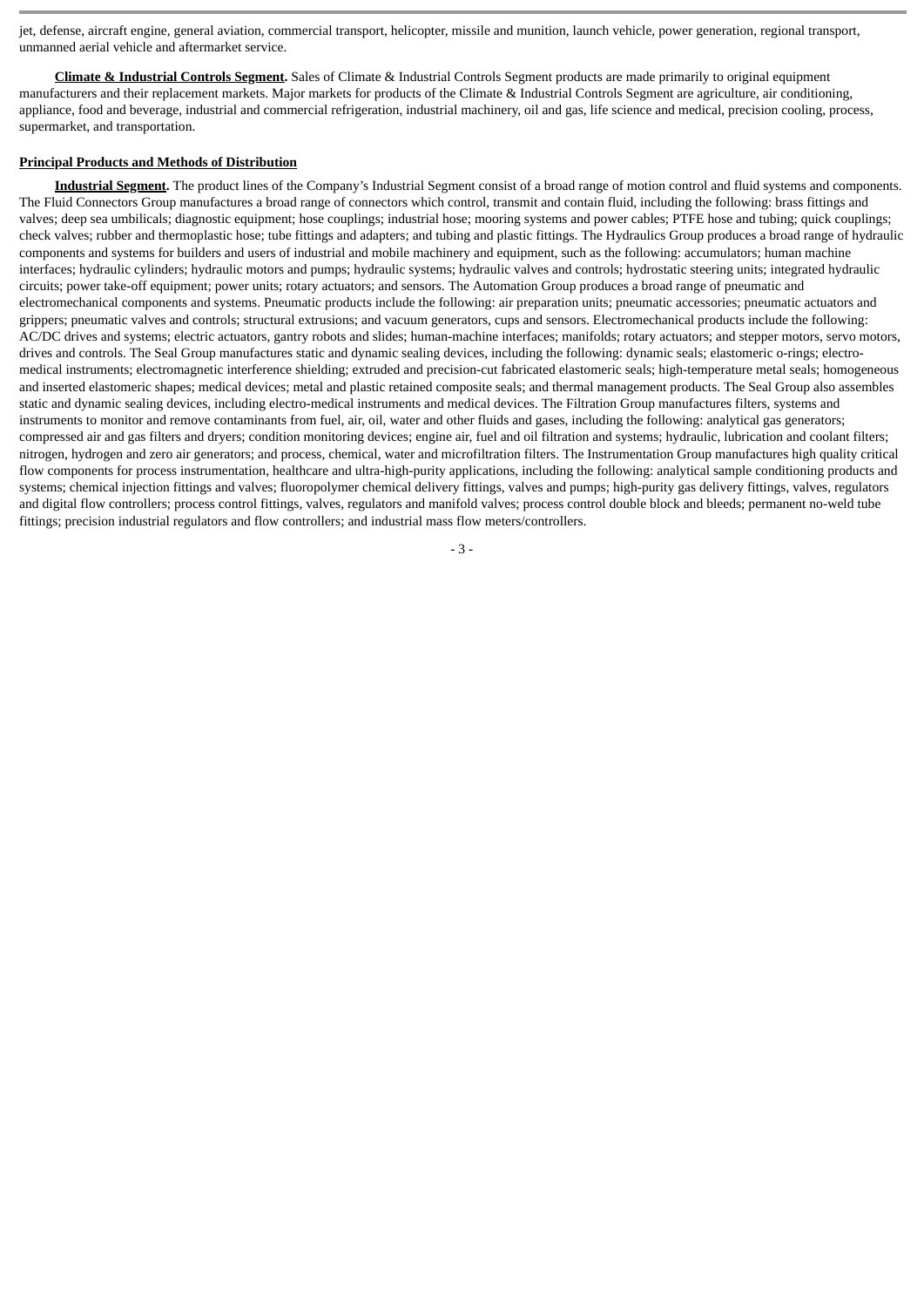Industrial Segment products include custom units which are engineered and produced to original equipment manufacturers' specifications for application to a particular end product and standard items. Both custom and standard products are also used in the replacement of original motion control system components. Industrial Segment products are marketed primarily through field sales employees and approximately 9,850 independent distributors.

Aerospace Segment. Principal products of the Company's Aerospace Segment are cooling, hydraulic, fuel, and pneumatic systems and components used on commercial and military airframe and engine programs. The Aerospace Segment also manufactures a broad range of fluid conveyance systems and components, fluid metering, delivery and atomization devices, inert gas generating systems, as well as connectors, hoses, fittings, tube fittings and quick disconnects which control, transmit and contain fluid for aircraft applications.

The Aerospace Segment offers complete hydraulic and primary flight control systems and components that include hydraulic, electrohydraulic and electromechanical components used for precise control of aircraft rudders, elevators, ailerons and other aerodynamic control surfaces and utility hydraulic components such as reservoirs, accumulators, selector valves, electrohydraulic servo valves, thrust-reverser actuators, engine-driven pumps, motor pumps, nose wheel steering systems, electromechanical actuators, engine controls and electronic controllers. The Aerospace Segment also designs and manufactures aircraft wheels and brakes for general aviation and military markets.

The Aerospace Segment fuel product line includes complete fuel systems and components such as the following: fuel tank inerting systems; fuel transfer and pressurization controls; in-flight refueling systems; fuel pumps and valves; fuel measurement and management systems; center of gravity controls; engine fuel injection atomization nozzles, manifolds and augmentor controls; and electronic monitoring computers.

The Aerospace Segment produces various pneumatic systems and components including the following: bleed air control systems; pressure regulators; lowpressure pneumatic controls; engine starter systems; engine bleed control and anti-ice systems; and electronic control and monitoring computers.

Aerospace Segment products are marketed by the Company's regional sales organization and are sold directly to manufacturers and end users.

**Climate & Industrial Controls Segment.** The principal products of the Company's Climate & Industrial Controls Segment are systems and components for use primarily in the mobile and stationary refrigeration and air conditioning industry, and systems and components for use in fluid control applications in a wide variety of industries including processing, fuel dispensing, beverage dispensing and mobile emissions. The products include accumulators, CO<sub>2</sub> controls, electronic controllers, filter driers, hand shut-off valves, heat exchangers, hose and fittings, pressure regulating valves, refrigerant distributors, safety relief valves, solenoid valves, and thermostatic expansion valves.

Climate & Industrial Controls Segment products are marketed primarily through field sales employees and independent distributors and wholesalers.  $-4-$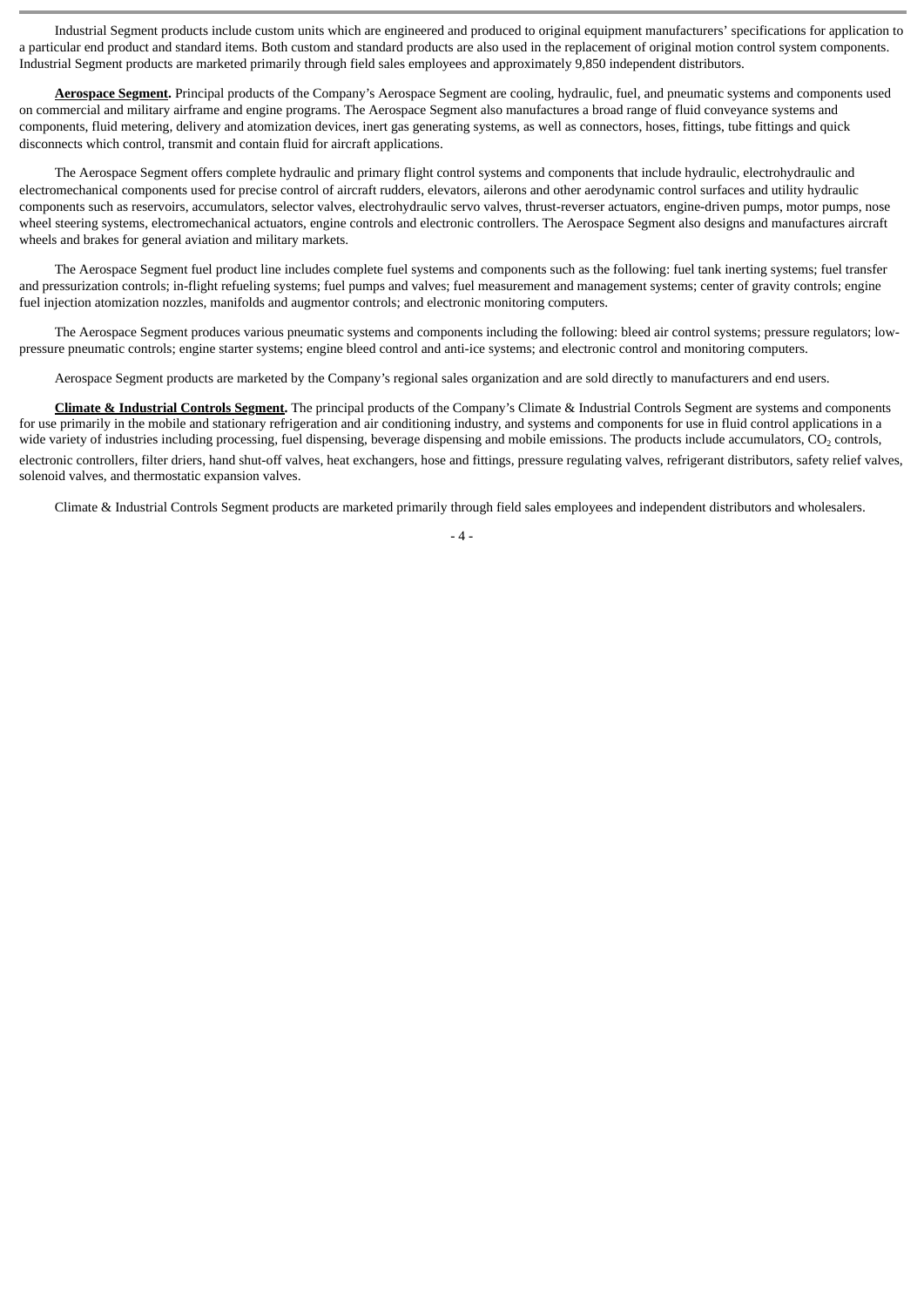#### **Competition**

All aspects of the Company's business are highly competitive. No single manufacturer competes with respect to all products manufactured and sold by the Company and the degree of competition varies with different products. In the Industrial Segment, the Company competes on the basis of product quality and innovation, customer service, manufacturing and distribution capability, and price competitiveness. The Company believes that, in most of the major markets for its Industrial Segment products, it is one of the primary suppliers of motion control systems and components.

In the Aerospace Segment, the Company has developed alliances with key customers based on the Company's advanced technological and engineering capabilities, superior performance in quality, delivery, and service, and price competitiveness, which has enabled the Company to obtain significant original equipment business on new aircraft programs for its systems and components and, thereby, to obtain the follow-on repair and replacement business for these programs. The Company believes that it is one of the primary suppliers in the aerospace market.

In the Climate & Industrial Controls Segment, the Company competes on the basis of product quality and innovation, customer service, manufacturing and distribution capability, and price competitiveness. The Company believes that it is one of the primary suppliers in the climate and industrial controls market.

#### **Research and Product Development**

The Company continually researches the feasibility of new products and services through its development laboratories and testing facilities in many of its worldwide manufacturing locations. Its research and product development staff includes chemists, mechanical, electronic and electrical engineers and physicists.

Research and development costs relating to the development of new products and services and the improvement of existing products and services amounted to \$303,097,752 in fiscal year 2008, \$253,091,228 in fiscal year 2007, and \$203,702,371 in fiscal year 2006. These amounts include costs incurred by the Company related to independent research and development initiatives as well as costs incurred in connection with research and development contracts. Costs incurred in connection with research and development contracts for each of the respective fiscal years 2008, 2007 and 2006 were \$47,757,134, \$40,893,768 and \$37,531,597. These costs are included in the total research and development cost for each of the respective years.

#### **Patents, Trademarks, Licenses**

The Company owns a number of patents, trademarks and licenses related to its products and has exclusive and non-exclusive rights to use a number of patents owned by others. In addition, patent applications on certain products are now pending, although there can be no assurance that patents will be issued. The Company is not dependent to any material extent on any single patent or group of patents.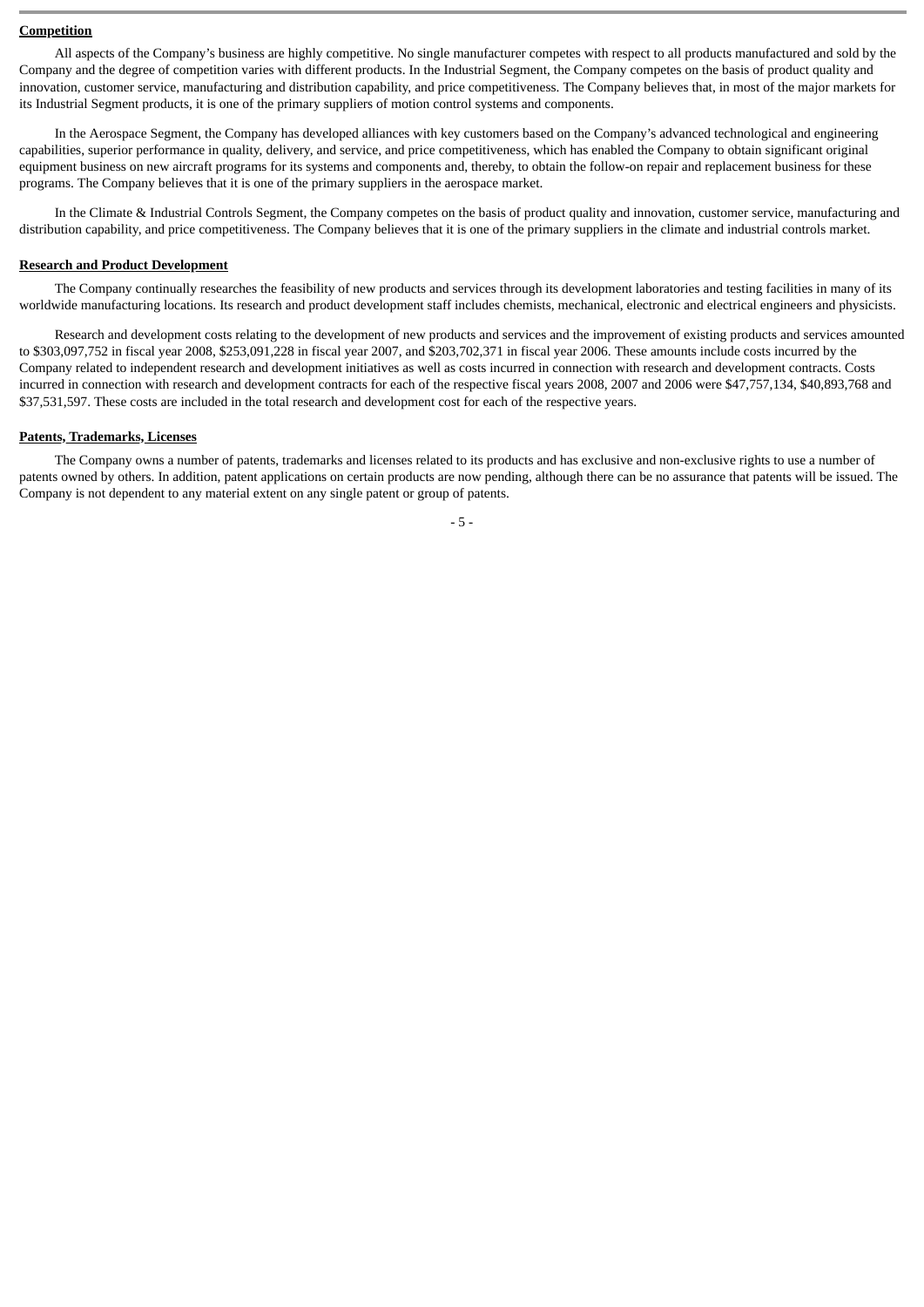#### **Backlog and Seasonal Nature of Business**

The Company's backlog by business segment for the past two fiscal years, as set forth on pages 13-5 to 13-7 of Exhibit 13 to this Annual Report on Form 10-K, is incorporated into this section by reference. The Company's backlog at June 30, 2008 was approximately \$3,651,285,185 and at June 30, 2007 was approximately \$2,935,232,549. Approximately 83% of the Company's backlog at June 30, 2008 is scheduled for delivery in the succeeding twelve months. The Company's business generally is not seasonal in nature.

#### **Environmental Regulation**

The Company is subject to U.S. federal, state, local and foreign laws and regulations designed to protect the environment and to regulate the discharge of materials into the environment. Among other environmental laws, the Company is subject to the U.S. federal "Superfund" law, under which the Company has been designated as a "potentially responsible party" and may be liable for cleanup costs associated with various waste sites, some of which are on the U.S. Environmental Protection Agency's Superfund priority list.

As of June 30, 2008, the Company is involved in environmental remediation at 33 manufacturing facilities presently or formerly operated by the Company and has been named as a "potentially responsible party," along with other companies, at one off-site waste disposal facility and three regional sites.

The Company believes that its policies, practices and procedures are properly designed to prevent unreasonable risk of environmental damage and the consequent financial liability to the Company. Compliance with environmental laws and regulations requires continuing management effort and expenditures by the Company. Compliance with environmental laws and regulations has not had in the past, and, the Company believes, will not have in the future, material effects on the capital expenditures, earnings, or competitive position of the Company.

As of June 30, 2008, the Company has a reserve of \$16,022,463 for environmental matters which are probable and reasonably estimable. This reserve is recorded based upon the best estimate of costs to be incurred in light of the progress made in determining the magnitude of remediation costs, the timing and extent of remedial actions required by governmental authorities and the amount of the Company's liability in proportion to other responsible parties.

The Company's estimated total liability for the above mentioned sites ranges from a minimum of \$16,022,463 to a maximum of \$79,633,043. The largest estimate for any one site is approximately \$8,209,933. The actual costs to be incurred by the Company will be dependent on final delineation of contamination, final determination of remedial action required, negotiations with federal and state agencies with respect to cleanup levels, changes in regulatory requirements, innovations in investigatory and remedial technology, effectiveness of remedial technologies employed, the ultimate ability of the other responsible parties to pay, and any insurance or third-party recoveries.

- 6 -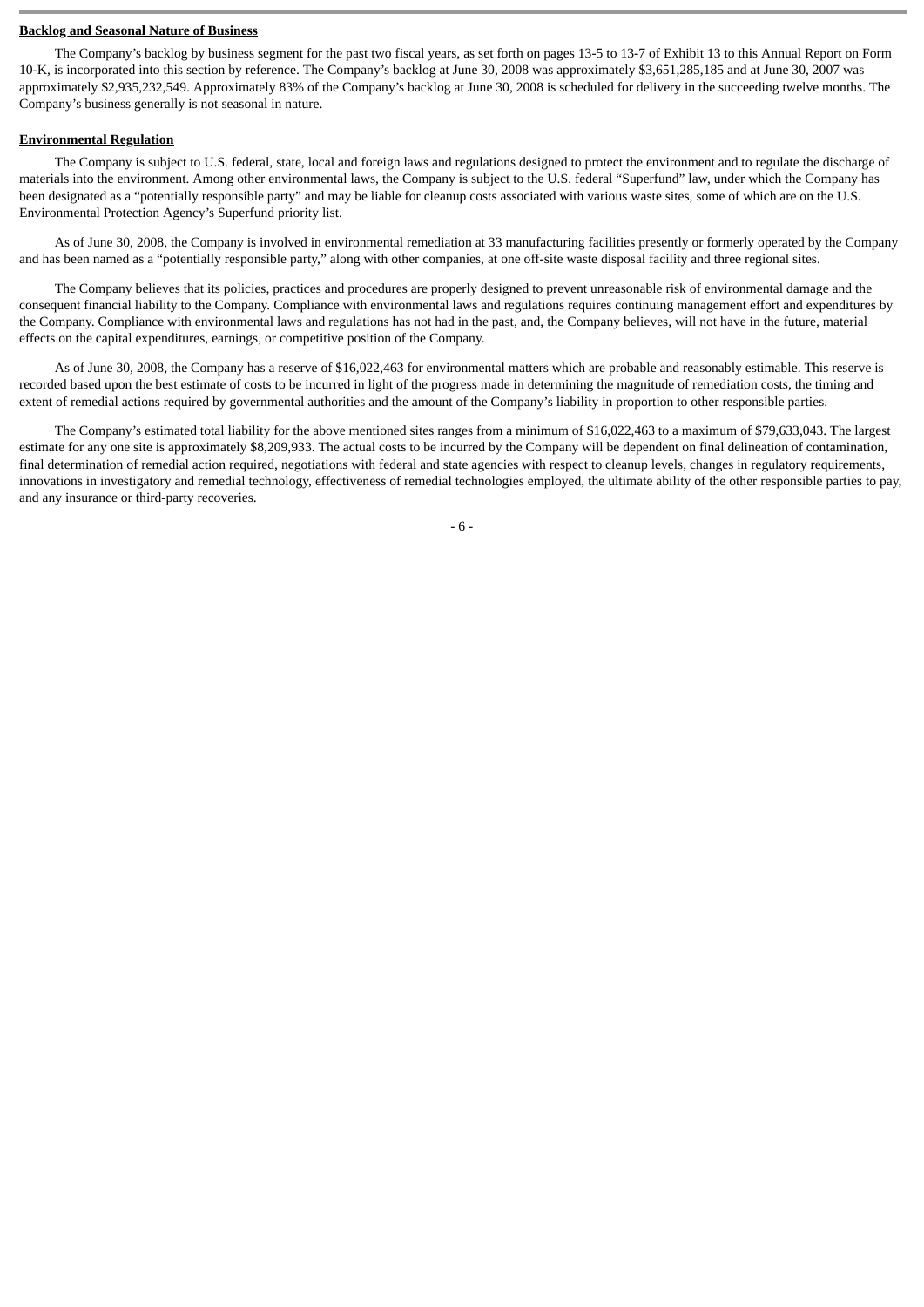#### **Energy Matters and Sources and Availability of Raw Materials**

The Company's primary energy source for each of its business segments is electric power. While the Company cannot predict future costs of such electric power, the primary source for production of the required electric power will be coal from substantial, proven coal reserves available to electric utilities. The Company is subject to governmental regulations in regard to energy supplies both in the United States and elsewhere. To date, the Company has not experienced any significant disruptions of its operations due to energy curtailments.

Steel, brass, aluminum, elastomeric and thermoplastic materials and chemicals are the principal raw materials used by the Company. These materials are available from numerous sources in quantities sufficient to meet the requirements of the Company.

#### **Employees**

The Company employed 61,722 persons as of June 30, 2008, of whom approximately 31,920 were employed by foreign subsidiaries.

#### **Business Segment Information**

The Company's net sales, segment operating income and identifiable assets by business segment and net sales and long-lived assets by geographic area for the past three fiscal years, as set forth on pages 13-14 to 13-15 of Exhibit 13 to this Annual Report on Form 10-K, are incorporated into this section by reference.

#### **Acquisitions and Divestitures**

During fiscal year 2008, the Company completed a number of acquisitions. The description of these transactions, as set forth on pages 13-21 to 13-22 of Exhibit 13 to this Annual Report on Form 10-K, is incorporated into this section by reference.

#### **ITEM 1A. Risk Factors.**

*The Company's business, financial condition, results of operations and cash flows are subject to various risk factors, including, but not limited to those set forth below, any one of which could cause actual results to vary materially from recent results or from anticipated future results. These risk factors should be considered together with information included elsewhere in this Annual Report on Form 10-K. The risk factors described below are those that the Company believes are currently the most significant. Additional risk factors not currently known to the Company or that the Company believes are immaterial also may impair the Company's business, financial condition, results of operations and cash flows.*

#### **The Company is subject to risks relating to its foreign operations.**

In fiscal 2008, approximately 47% of the Company's net sales were derived from customers outside the United States. In addition, many of the Company's manufacturing operations and suppliers

- 7 -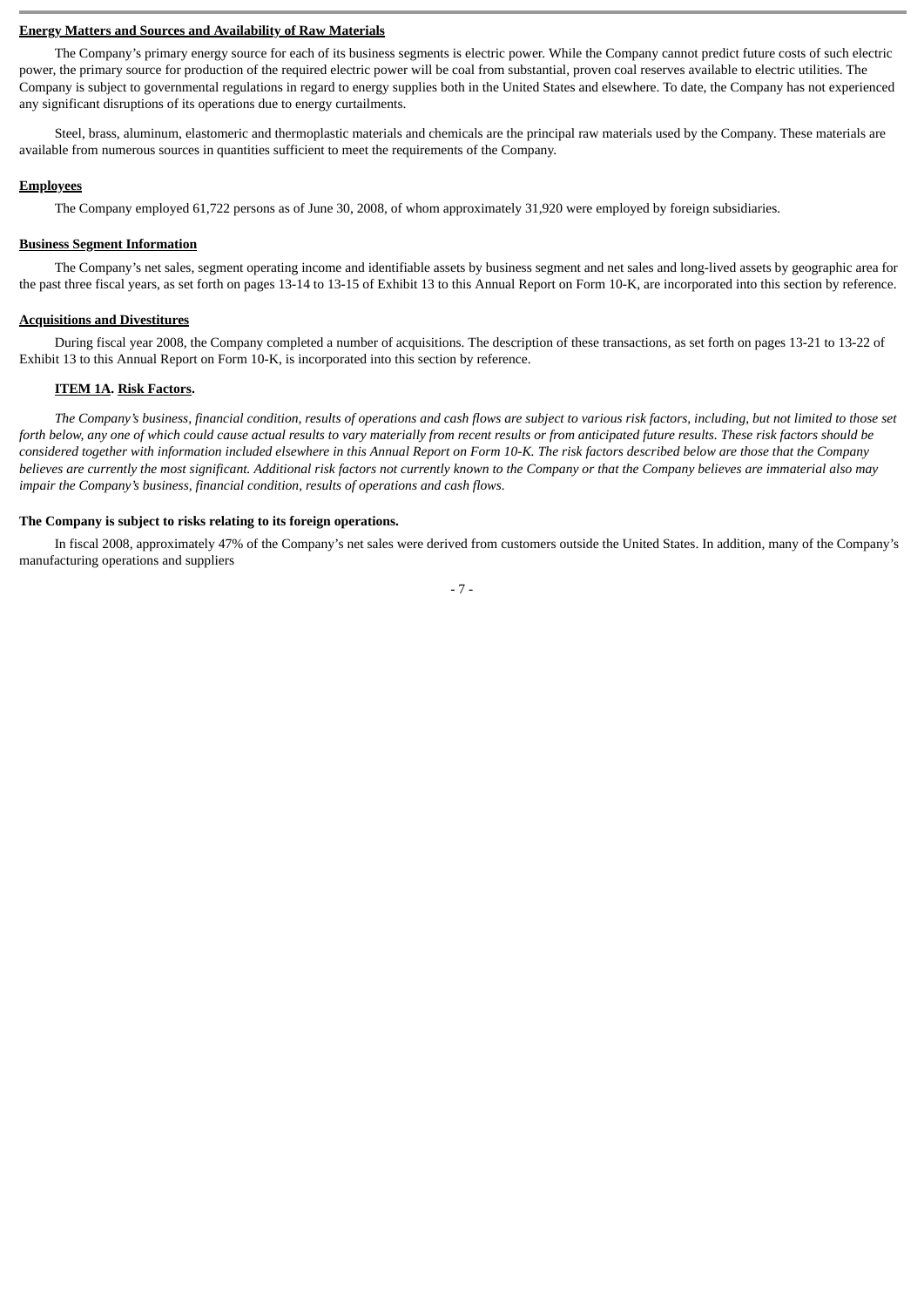are located outside the United States. The Company expects net sales from foreign markets to continue to represent a significant portion of its total net sales. The Company's foreign operations are subject to risk in addition to those risks of its domestic operations, including:

- fluctuations in currency exchange rates;
- limitations on ownership and on repatriation of earnings;
- transportation delays and interruptions;
- political, social and economic instability and disruptions;
- government embargoes or foreign trade restrictions;
- the imposition of duties and tariffs and other trade barriers;
- import and export controls;
- labor unrest and current and changing regulatory environments;
- the potential for nationalization of enterprises;
- difficulties in staffing and managing multi-national operations;
- limitations on its ability to enforce legal rights and remedies; and
- potentially adverse tax consequences.

If the Company is unable to manage successfully the risks associated with expanding its global business or adequately manage operational fluctuations internationally, the risks could have a material adverse effect on the Company's business, results of operations or financial condition.

## **Demand for and supply of the Company's products may be adversely affected by numerous factors, some of which the Company cannot predict or control, which would adversely affect its results of operations.**

Numerous factors may affect the demand for and supply of the Company's products, including:

- changes in the market acceptance of its products;
- increased competition in the markets it serves;
- declines in the general level of industrial production; or
- declines in the availability or increases in the prices of raw materials.

If any of these factors occur, the demand for and supply of the Company's products could suffer, which would adversely affect its results of operations.

#### **The Company operates in a highly competitive environment.**

The Company's domestic and foreign operations are subject to significant competitive pressures. To compete successfully, the Company's Industrial Segment and Climate & Industrial Controls Segment must excel in terms of product quality and innovation, customer service, manufacturing and distribution capability and price competitiveness and its Aerospace Segment must excel on the basis of technological and engineering capability, quality, delivery and service, and price competitiveness. The financial resources of certain of the Company's competitors may put the Company at a competitive disadvantage.

- 8 -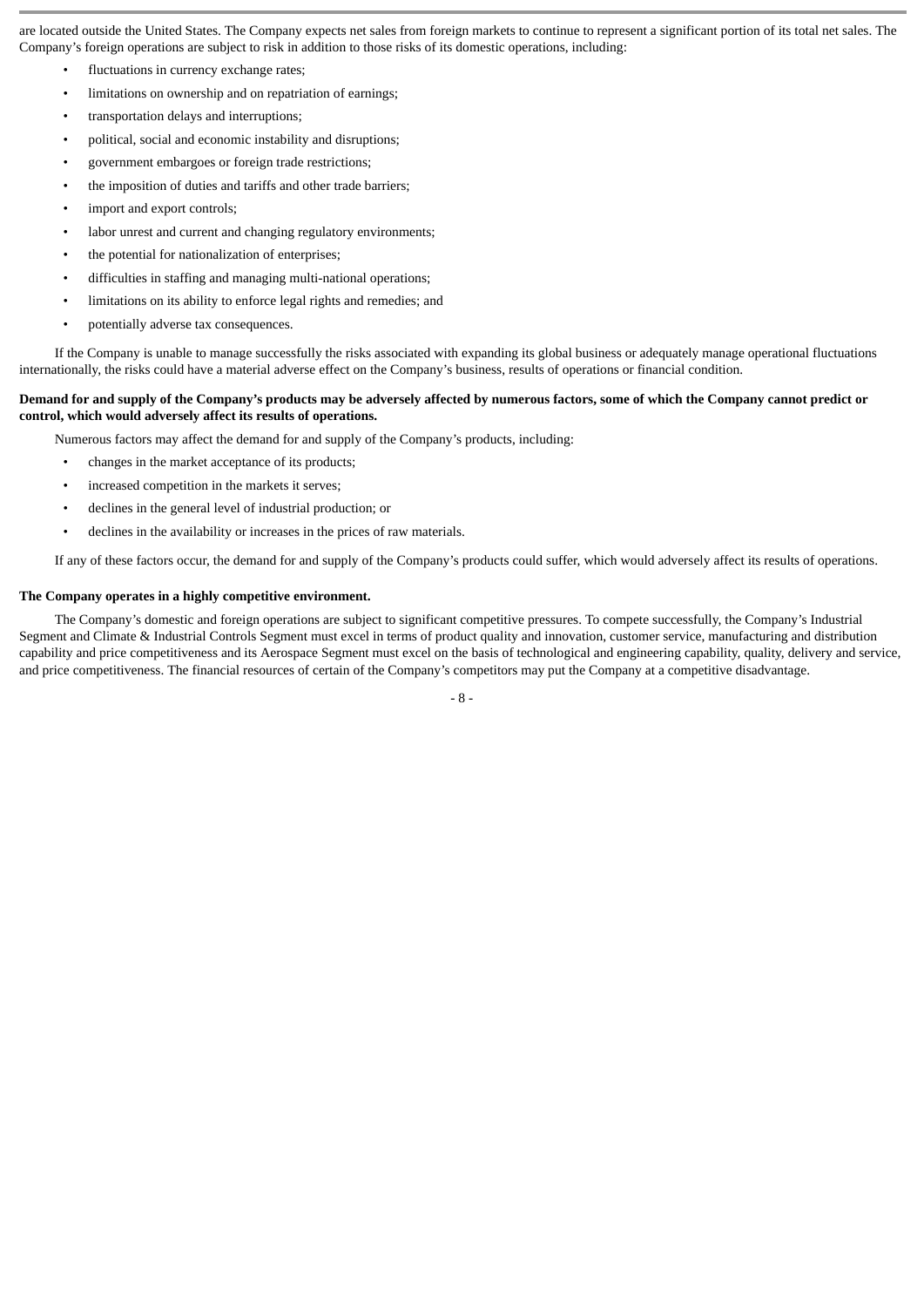#### **The raw materials used in the Company's production processes and by its suppliers of component parts are subject to price and supply fluctuations that could increase its costs of products and adversely affect its results of operations.**

The Company's supply of raw materials for its businesses could be interrupted for a variety of reasons, including availability and pricing. Prices for raw materials necessary for production have fluctuated significantly in the past and significant increases could adversely affect the Company's results of operations and profit margins. Although the Company generally attempts to pass along increased raw material prices to its customers in the form of price increases, there may be a time delay between the increased raw material prices and the Company's ability to increase the price of its products, or the Company may be unable to increase the prices of its products due to pricing pressure or other factors.

The Company's suppliers of component parts may significantly and quickly increase their prices in response to increases in costs of raw materials that they use to manufacture the component parts. As a result, the Company may not be able to increase its prices commensurately with its increased costs. Consequently, the Company's results of operations and financial condition may be materially adversely affected.

#### **The Company may face limitations on its ability to complete acquisitions or successfully integrate acquired businesses.**

The Company expects to continue its strategy of identifying and acquiring businesses with complementary products and services that it believes will enhance its operations and profitability. However, there can be no assurance that the Company will be able to continue to find suitable businesses to purchase or that it will be able to acquire such businesses on acceptable terms.

In addition, there is no assurance that the Company will be able to integrate successfully any business that it purchases into its existing business or that any acquired businesses will be profitable. The successful integration of new businesses depends on the Company's ability to manage these new businesses and cut excess costs. If the Company is unable to complete the integration of new businesses in a timely and effective manner, its results of operations and financial condition could be adversely affected.

#### **Potential product liability risks exist from the products that the Company sells.**

The Company's businesses expose it to potential product liability risks that are inherent in the design, manufacture and sale of its products and the products of third-party vendors that it uses or resells. Although the Company currently maintains what it believes to be suitable and adequate product liability insurance, there can be no assurance that the Company will be able to maintain its insurance on acceptable terms or that its insurance will provide adequate protection against potential liabilities. In the event of a claim against it, a lack of sufficient insurance coverage could have a material adverse effect on the Company's financial condition, liquidity and results of operations. Moreover, even if it maintains adequate insurance, a successful claim could still have a material adverse effect on the Company's financial condition, liquidity and results of operations.

 $\alpha$  -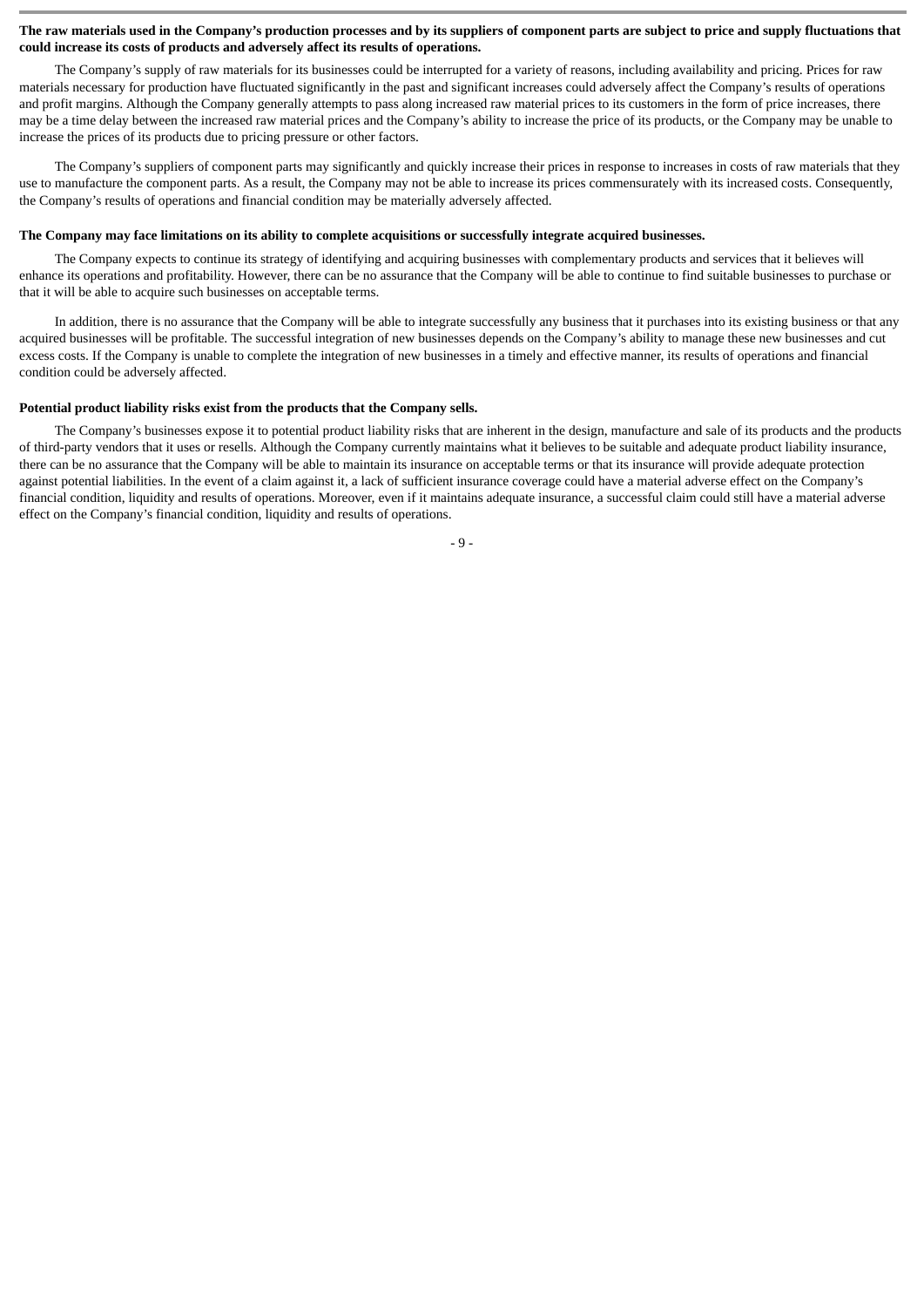#### **The Company's future growth is partly dependent on the development of new products and technologies.**

The markets the Company operates in are characterized by rapidly changing technologies and frequent introductions of new products and services. The Company's ability to develop new products based on technological innovation can affect its competitive position and often requires the investment of significant resources. Difficulties or delays in research, development or production of new products and services or failure to gain market acceptance of new products and technologies may significantly reduce future revenues and adversely affect the Company's competitive position.

#### **The Company's future growth is partly dependent on the preservation of its intellectual property.**

Protecting the Company's intellectual property is critical to its innovation efforts. The Company owns a number of patents, trademarks and licenses related to its products and has exclusive and non-exclusive rights under patents owned by others. The Company's intellectual property may be challenged or infringed upon by third parties or the Company may be unable to maintain, renew or enter into new license agreements with third-party owners of intellectual property on reasonable terms. In addition, the global nature of the Company's business could present increased risks that the Company's intellectual property will be subject to infringement or other unauthorized use outside of the United States. In such case, the Company's ability to protect its intellectual property rights by legal recourse or otherwise may be limited, particularly in countries where laws or enforcement practices are undeveloped or do not recognize or protect intellectual property rights to the same extent as the United States. Unauthorized use of the Company's intellectual property rights or inability to preserve existing intellectual property rights could adversely impact the Company's competitive position and results of operations.

#### **The Company may be adversely affected by the impact of environmental and safety regulations to which it is subject.**

The Company's operations necessitate the use and handling of hazardous materials and, as a result, it is subject to various U.S. federal, state and local laws and regulations, as well as foreign laws, designed to protect the environment and to regulate the discharge of materials into the environment. These laws impose penalties, fines and other sanctions for non-compliance and liability for response costs, property damages and personal injury resulting from past and current spills, disposals or other releases of, or the exposure to, hazardous materials. Among other laws, the Company is subject to the United States federal "Superfund" law, under which it has been designated as a "potentially responsible party" and may be liable for clean-up costs associated with various waste sites, some of which are on the United States Environmental Protection Agency's Superfund priority list. The Company could incur substantial costs as a result of noncompliance with or liability for cleanup or other costs or damages under environmental laws, including the Superfund law.

The Company may be subject to more stringent environmental laws in the future. If more stringent environmental laws are enacted in the future, compliance with these laws could have a material adverse effect on the Company's business, results of operations and financial condition.

#### $-10-$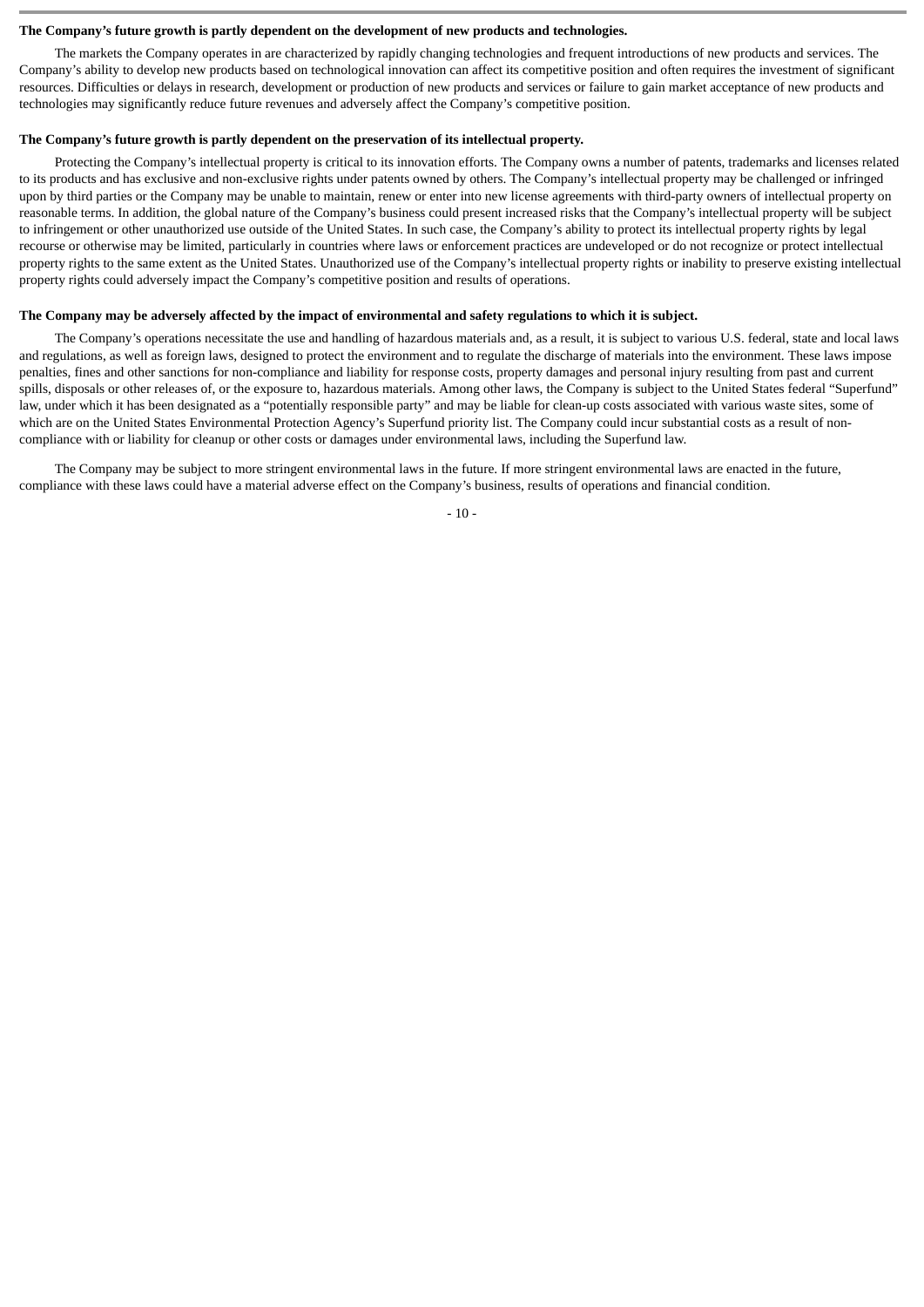#### **The Company may be adversely affected by litigation or other regulatory proceedings.**

The Company is a defendant from time to time in lawsuits and regulatory proceedings relating to its business. Due to the inherent uncertainties of litigation and regulatory proceedings, the Company cannot accurately predict the ultimate outcome of any such litigation or proceedings. An unfavorable outcome could adversely impact the Company's business, financial condition or results of operations.

#### **The Company does business with the U.S. government and as such is subject to government regulations.**

In addition to normal business risks, doing business with the United States government subjects the Company to unusual risks, including dependence on the level of government spending and compliance with and changes in governmental procurement regulations. Agreements relating to the sale of products to government entities may be subject to termination, reduction or modification, either at the convenience of the government or for the Company's failure to perform under the applicable contract. The Company is subject to government investigations of business practices and compliance with government procurement regulations. If the Company were charged with wrongdoing as a result of any such investigation, it could be suspended from bidding on or receiving awards of new government contracts, which could have a material adverse effect on the Company's results of operations.

#### **Changes in the Company's tax rates or exposure to additional income tax liabilities could affect profitability.**

The Company is subject to income taxes in the United States and various foreign jurisdictions. Domestic and international tax liabilities are subject to the allocation of income among various tax jurisdictions. The Company's effective tax rate could be adversely affected by changes in the mix among earnings in countries with differing statutory tax rates, changes in the valuation allowance of deferred tax assets or tax laws. The amount of income taxes paid is subject to ongoing audits by United States federal, state and local tax authorities and by non-United States authorities. If these audits result in assessments different from amounts reserved, future financial results may include unfavorable adjustments to the Company's tax liabilities, which could have a material adverse effect on the Company's results of operations.

#### **Increasing costs of certain employee and retiree benefits could adversely affect the Company's results of operations.**

The amount of expenses recorded for the Company's defined benefit pension plans is dependent on changes in market interest rates and the value of plan assets, which are dependent on actual plan asset returns. Significant changes in market interest rates and decreases in the fair value of plan assets and investment losses on plan assets may adversely impact the Company's future results of operations.

#### **ITEM 1B. Unresolved Staff Comments.** None.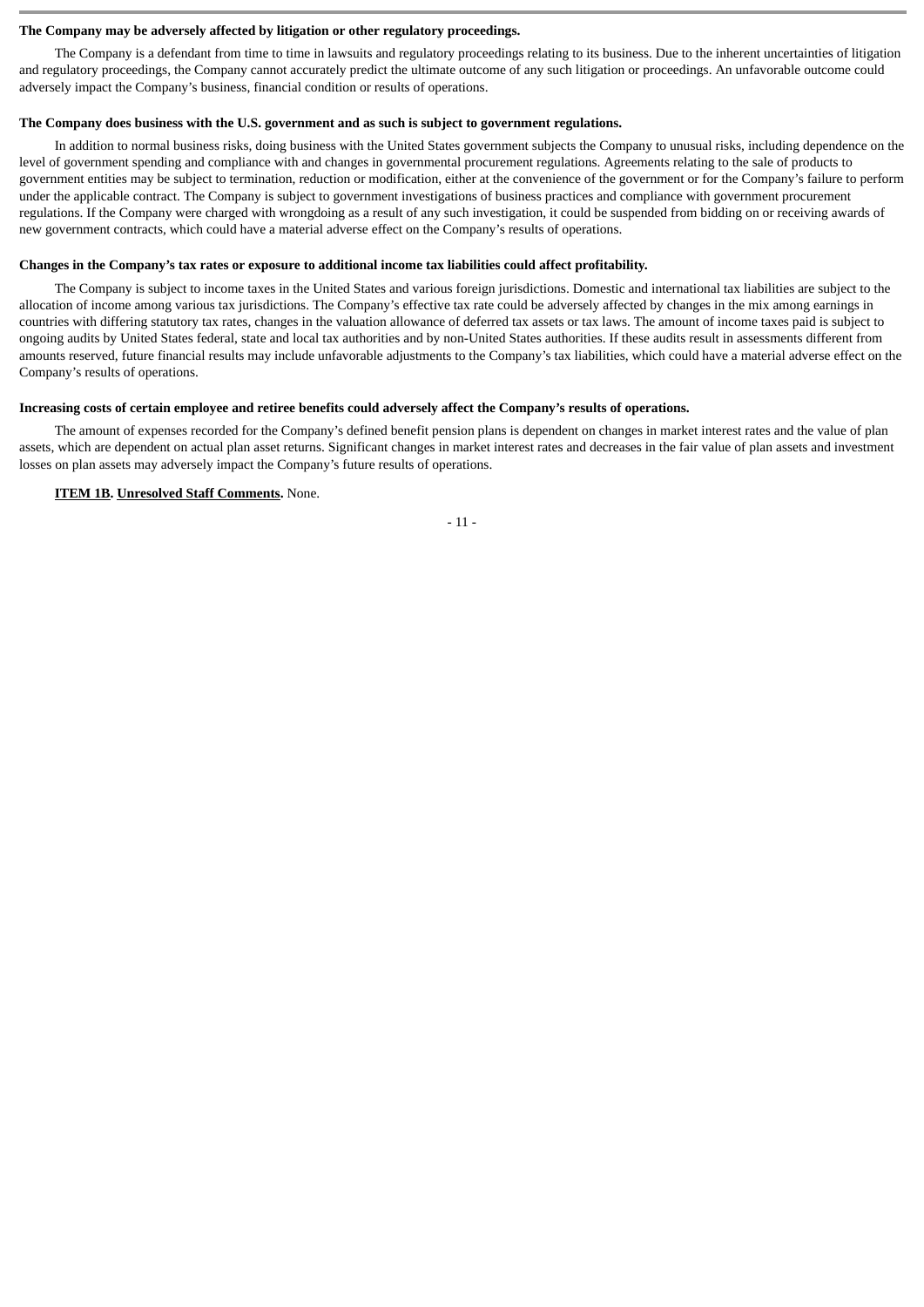# **ITEM 1C. Executive Officers of the Registrant.**

The Company's Executive Officers are as follows:

| Name                  | Position                                                                          | <b>Officer</b><br>Since(1) | Age as of<br>8/15/2008 |
|-----------------------|-----------------------------------------------------------------------------------|----------------------------|------------------------|
| Donald E. Washkewicz  | Chairman of the Board, Chief Executive Officer and President                      | 1997                       | 58                     |
| Marwan M. Kashkoush   | Executive Vice President – Sales, Marketing and Operations Support                | 2000                       | 54                     |
| Timothy K. Pistell    | Executive Vice President – Finance and Administration and Chief Financial Officer | 1993                       | 61                     |
| Lee C. Banks          | <b>Executive Vice President and Operating Officer</b>                             | 2001                       | 45                     |
| Robert P. Barker      | <b>Executive Vice President, Operating Officer and President, Aerospace Group</b> | 2003                       | 58                     |
| Thomas L. Williams    | <b>Executive Vice President and Operating Officer</b>                             | 2005                       | 49                     |
| Dana A. Dennis        | Senior Vice President – Finance                                                   | 1999                       | 60                     |
| Robert W. Bond        | Vice President and President, Fluid Connectors Group                              | 2000                       | 50                     |
| Michael Chung         | Vice President and President, Asia Pacific Group                                  | 2008                       | 45                     |
| Jeffery A. Cullman    | Vice President and President, Hydraulics Group                                    | 2006                       | 53                     |
| John G. Dedinsky, Jr. | Vice President – Global Supply Chain and Procurement                              | 2006                       | 51                     |
| Heinz Droxner         | Vice President and President, Seal Group                                          | 2002                       | 63                     |
| William G. Eline      | Vice President – Chief Information Officer                                        | 2002                       | 52                     |
| John R. Greco         | Vice President and President, Instrumentation Group                               | 2006                       | 54                     |
| Thomas F. Healy       | Vice President and President, Climate & Industrial Controls Group                 | 2006                       | 48                     |
| William R. Hoelting   | Vice President – Tax                                                              | 2007                       | 51                     |
| Pamela J. Huggins     | Vice President and Treasurer                                                      | 2003                       | 54                     |

- 12 -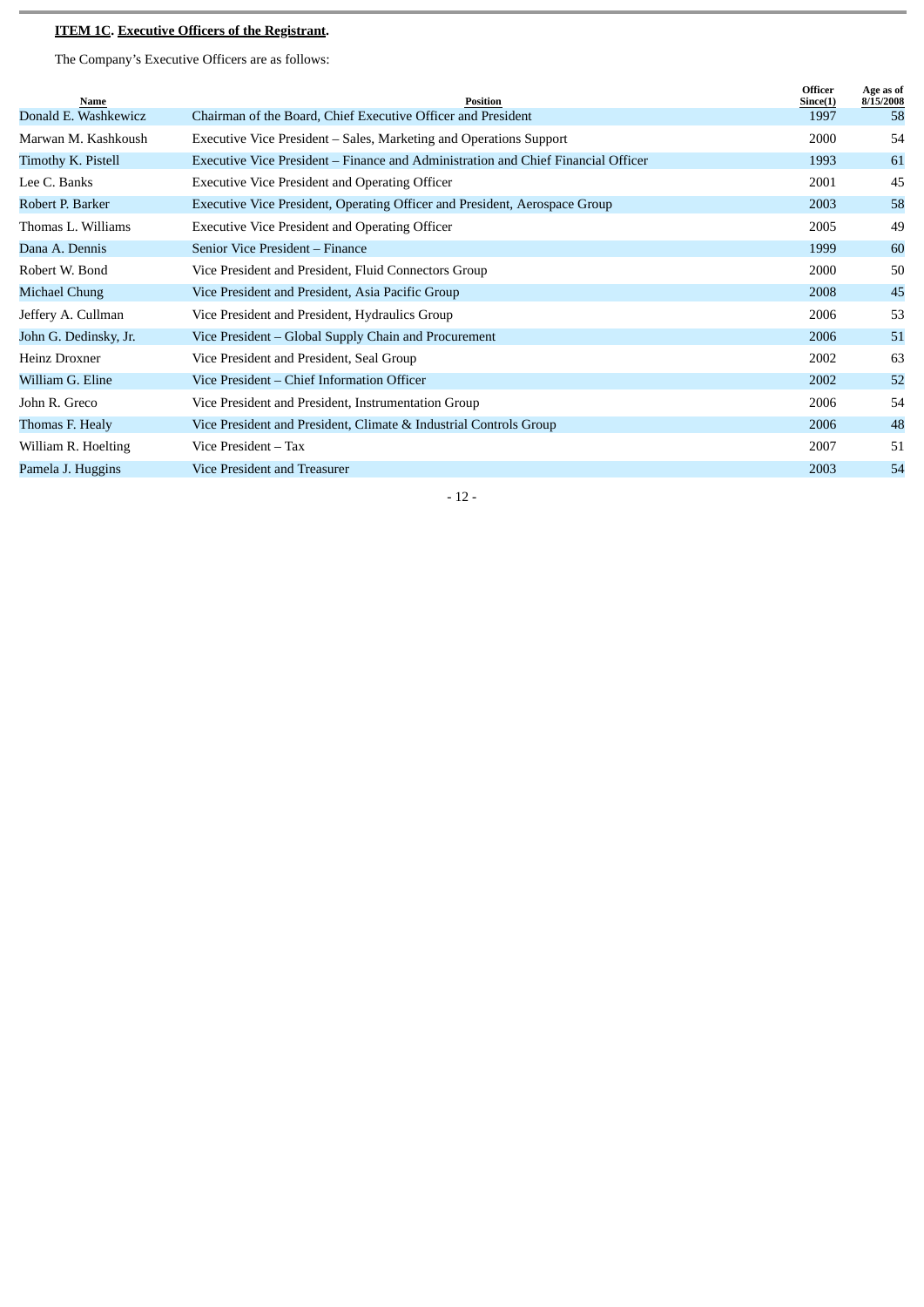| Name                   | <b>Position</b>                                   | Officer<br>$Since (1)$ | Age as of<br>8/15/2008 |
|------------------------|---------------------------------------------------|------------------------|------------------------|
| A. Ricardo Machado     | Vice President and President, Latin America Group | 2006                   | 60                     |
| Jon P. Marten          | Vice President and Controller                     | 2008                   | 52                     |
| M. Craig Maxwell       | Vice President – Technology and Innovation        | 2003                   | 50                     |
| Thomas A. Piraino, Jr. | Vice President, General Counsel and Secretary     | 1998                   | 59                     |
| Peter Popoff           | Vice President and President, Filtration Group    | 2008                   | 56                     |
| Daniel S. Serbin       | Vice President – Human Resources                  | 2005                   | 54                     |
| Roger S. Sherrard      | Vice President and President, Automation Group    | 2003                   | 42                     |
| Joseph J. Vicic        | Vice President                                    | 2006                   | 63                     |

(1) Officers of the Company serve for a term of office from the date of election to the next organizational meeting of the Board of Directors and until their respective successors are elected, except in the case of death, resignation or removal. Messrs. Droxner, Eline, Maxwell and Piraino and Ms. Huggins have served in the executive capacities indicated above opposite their respective names during each of the past five years.

Mr. Washkewicz has served as a Director of the Company since 2000. Mr. Washkewicz has been Chairman of the Board of Directors of the Company since October 2004, Chief Executive Officer of the Company since July 2001, and President since January 2007. He was previously the President of the Company from February 2000 to October 2004.

Mr. Kashkoush has been Executive Vice President – Sales, Marketing and Operations Support since October 2007. He was Corporate Vice President – Worldwide Sales and Marketing from October 2003 to October 2007, Vice President from July 2000 to October 2003, and President of the Hydraulics Group from February 2000 to October 2003.

Mr. Pistell has been Executive Vice President – Finance and Administration since April 2005 and has been Chief Financial Officer since April 2003. He was Vice President – Finance and Administration from April 2003 to April 2005.

Mr. Banks was elected an Executive Vice President in August 2008 and has been an Operating Officer since November 2006. He was a Senior Vice President from November 2006 to August 2008, Vice President from October 2001 to November 2006, President of the Hydraulics Group from October 2003 to November 2006, and President of the Instrumentation Group from July 2001 to November 2003.

Mr. Barker was elected an Executive Vice President in August 2008 and has been an Operating Officer since November 2006 and President of the Aerospace Group since March 2003. He was a Senior Vice President from November 2006 to August 2008 and Vice President from April 2003 to November 2006.

- 13 -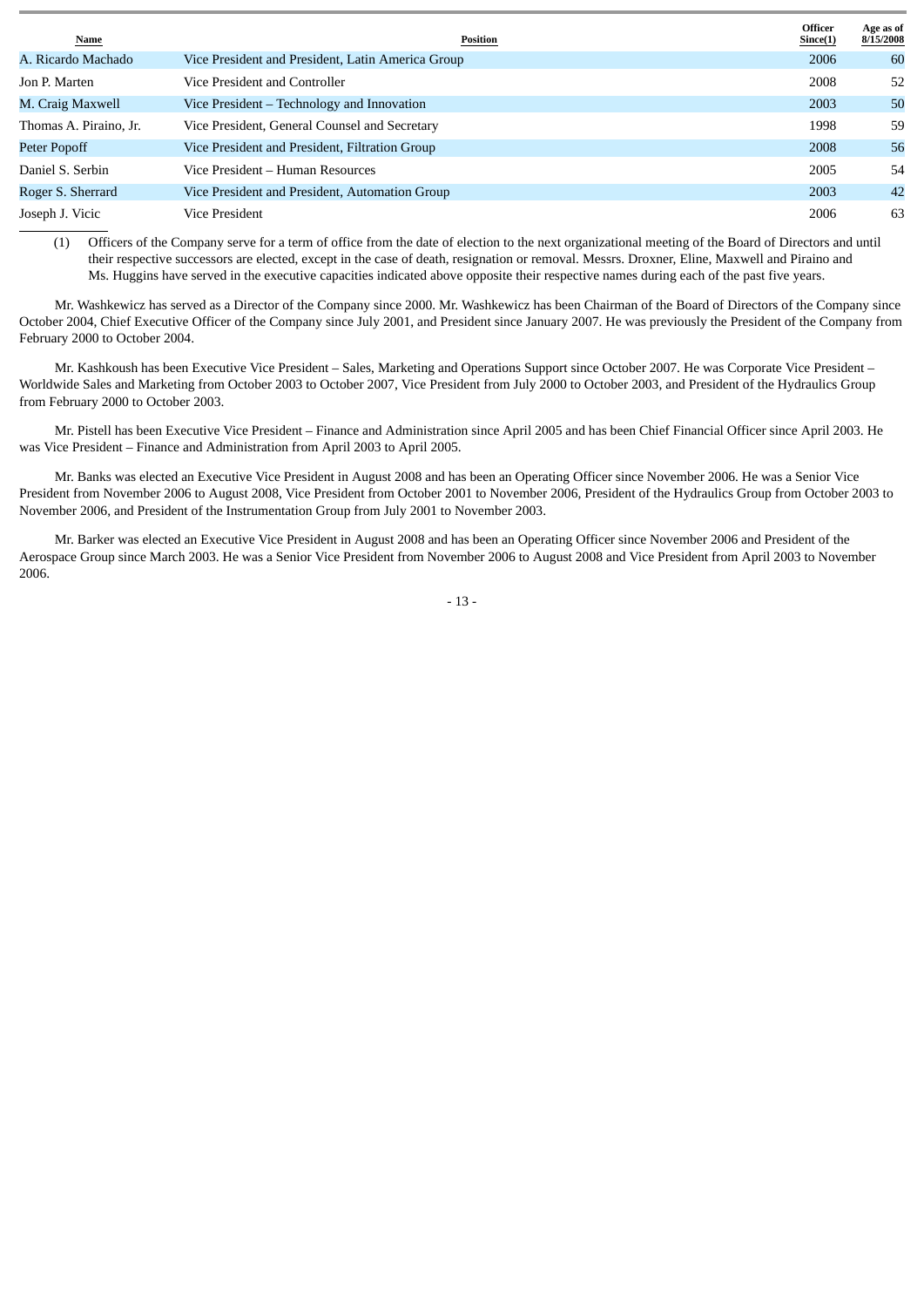Mr. Williams was elected an Executive Vice President in August 2008 and has been an Operating Officer since November 2006. He was a Senior Vice President from November 2006 to August 2008, Vice President and President of the Instrumentation Group from March 2005 to November 2006, Vice President – Operations of the Hydraulics Group from November 2003 to February 2005, and General Manager, Global Services of GE Transportation Systems (producer of rail locomotive) from October 2002 to November 2003. He is also a director of Chart Industries, Inc.

Mr. Dennis was elected Senior Vice President – Finance in August 2008. He was a Vice President from October 2001 to August 2008 and Controller from July 1999 to August 2008.

Mr. Bond has been a Vice President since July 2000 and has been President of the Fluid Connectors Group since March 2005. He was President of the Automation Group from April 2000 to March 2005.

Mr. Chung has been a Vice President and President of the Asia Pacific Group since March 2008. He was Vice President – Operations of the Hydraulic Group in Asia from January 2005 to March 2008 and Country Managing Director for Korea from April 2003 to January 2005.

Mr. Cullman has been a Vice President and President of the Hydraulics Group since November 2006. He was Vice President – Operations of the Hydraulics Group from July 2002 to November 2006.

Mr. Dedinsky has been Vice President – Global Supply Chain and Procurement since January 2006. He was Vice President – Global Sourcing and Procurement from July 2004 to January 2006 and Vice President – Procurement from August 2000 to July 2004.

Mr. Greco has been a Vice President and President of the Instrumentation Group since October 2006. He was Vice President and General Manager of the Global Parflex Division from August 2005 to October 2006 and General Manager of the Parflex Division from March 1996 to August 2005.

Mr. Healy has been a Vice President since April 2006 and has been President of the Climate & Industrial Controls Group since July 2006. He was a Climate & Industrial Controls Group Vice President and General Manager of Mobile Climate Systems Division from September 2004 to April 2006 and General Manager of Nichols Portland Division from July 1998 to September 2004.

Mr. Hoelting has been Vice President – Tax since February 2007. He was Vice President – Taxation from January 1998 to February 2007.

Mr. Machado has been a Vice President since January 2006 and has been President of the Latin America Group since March 2000.

Mr. Marten was elected Vice President and Controller in August 2008. He was an Assistant Controller of the Corporation from July 2007 to August 2008, Vice President and Controller of the Aerospace Group from October 2004 to July 2007, and Vice President and Controller of the Instrumentation Group from June 2003 to October 2004.

- 14 -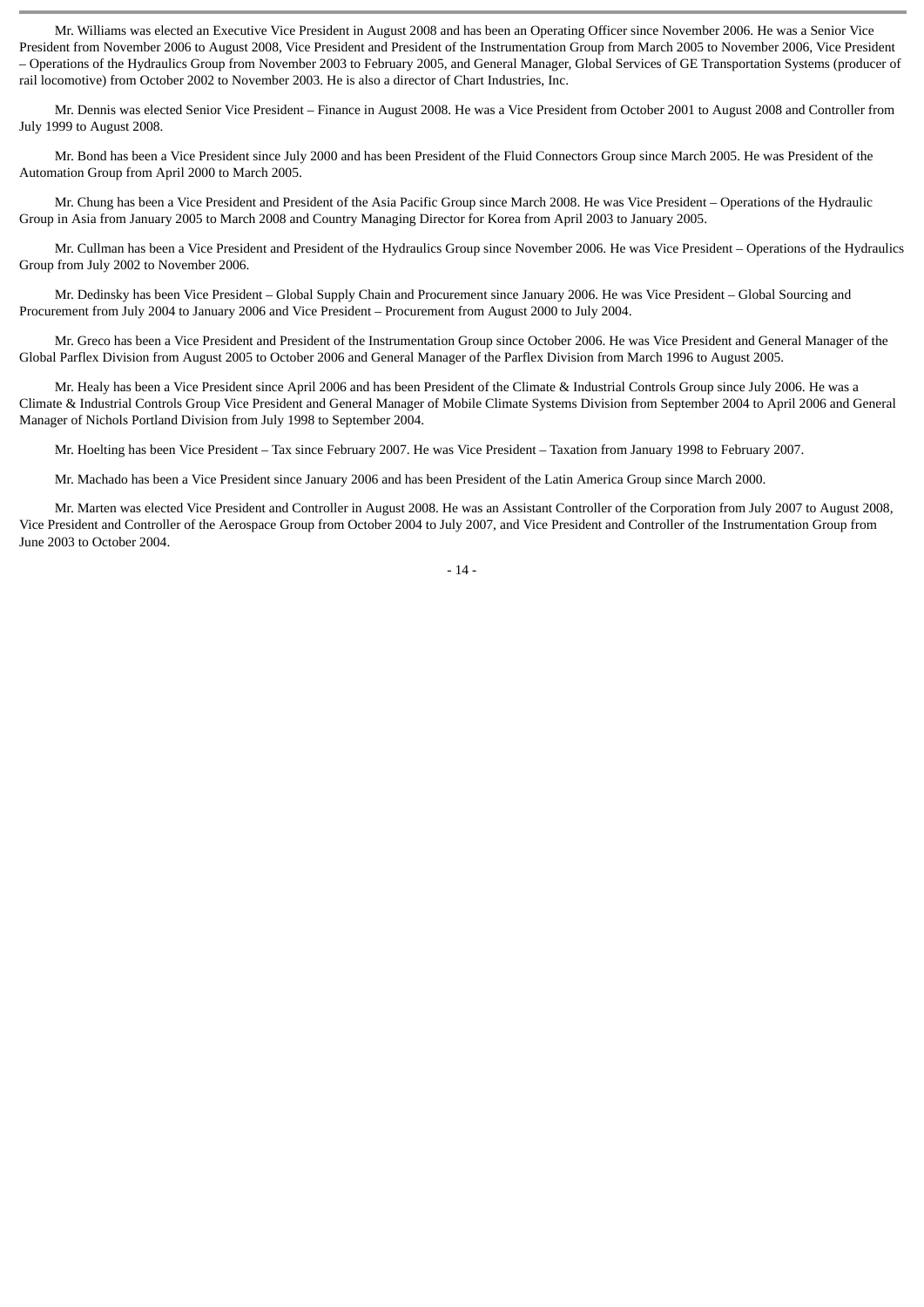Mr. Popoff has been a Vice President and President of the Filtration Group since February 2008. He was Vice President – Operations of the Filtration Group from April 2006 to February 2008, Vice President/General Manager of the Global Racor Division from July 2004 to April 2006, and General Manager of the Racor Division from February 1987 to July 2004.

Mr. Serbin has been Vice President – Human Resources since May 2005. He was Vice President – Human Resources of the Fluid Connectors Group from October 2003 to April 2005 and Vice President – Human Resources of the Hydraulics Group and the Automation Group from July 1995 to October 2003.

Mr. Sherrard has been a Vice President since November 2003 and has been President of the Automation Group since March 2005. He was President of the Instrumentation Group from November 2003 to February 2005 and General Manager of the Automation Actuator Division from May 2000 to November 2003.

Mr. Vicic has been a Vice President since January 2006. He was President of the Asia Pacific Group from April 1994 to March 2008.

**ITEM 2. Properties.** At June 30, 2008, the Company, headquartered in Cleveland, Ohio, had 298 manufacturing plants and 331 distribution centers and sales and administrative offices throughout the world, none of which were individually material to its operations. The facilities are situated in 40 states within the United States and in 47 other countries throughout the rest of the world. The Company owns the majority of its manufacturing plants and distribution centers, and its leased properties primarily consist of sales and administrative offices. The number of facilities used by each of the Company's operating segments is summarized by type and geographic location in the tables below:

|                               |                                       | <b>Type of Facility</b>               |                                            |  |
|-------------------------------|---------------------------------------|---------------------------------------|--------------------------------------------|--|
|                               | <b>Manufacturing</b><br><b>Plants</b> | <b>Distribution</b><br><b>Centers</b> | Sales and<br><b>Administrative Offices</b> |  |
| <b>Industrial</b>             | 244                                   | 107                                   | 183                                        |  |
| Aerospace                     | 23                                    |                                       |                                            |  |
| Climate & Industrial Controls | 31                                    |                                       | 21                                         |  |
| Total                         | 298                                   | 116                                   | 215                                        |  |

|                               |                      | <b>Geographic Location</b> |                     |                             |  |
|-------------------------------|----------------------|----------------------------|---------------------|-----------------------------|--|
|                               | <b>North America</b> | Europe                     | <b>Asia-Pacific</b> | Latin America               |  |
| Industrial                    | 208                  | 190                        | 115                 | $\mathcal{D}$ 1<br>$\sim$ 1 |  |
| Aerospace                     | 26                   |                            |                     | $\Omega$                    |  |
| Climate & Industrial Controls | 45                   | 10                         |                     |                             |  |
| Total                         | 279                  | 205                        | 123                 | 22                          |  |

Several facilities are shared among each of the Company's operating segments.

- 15 -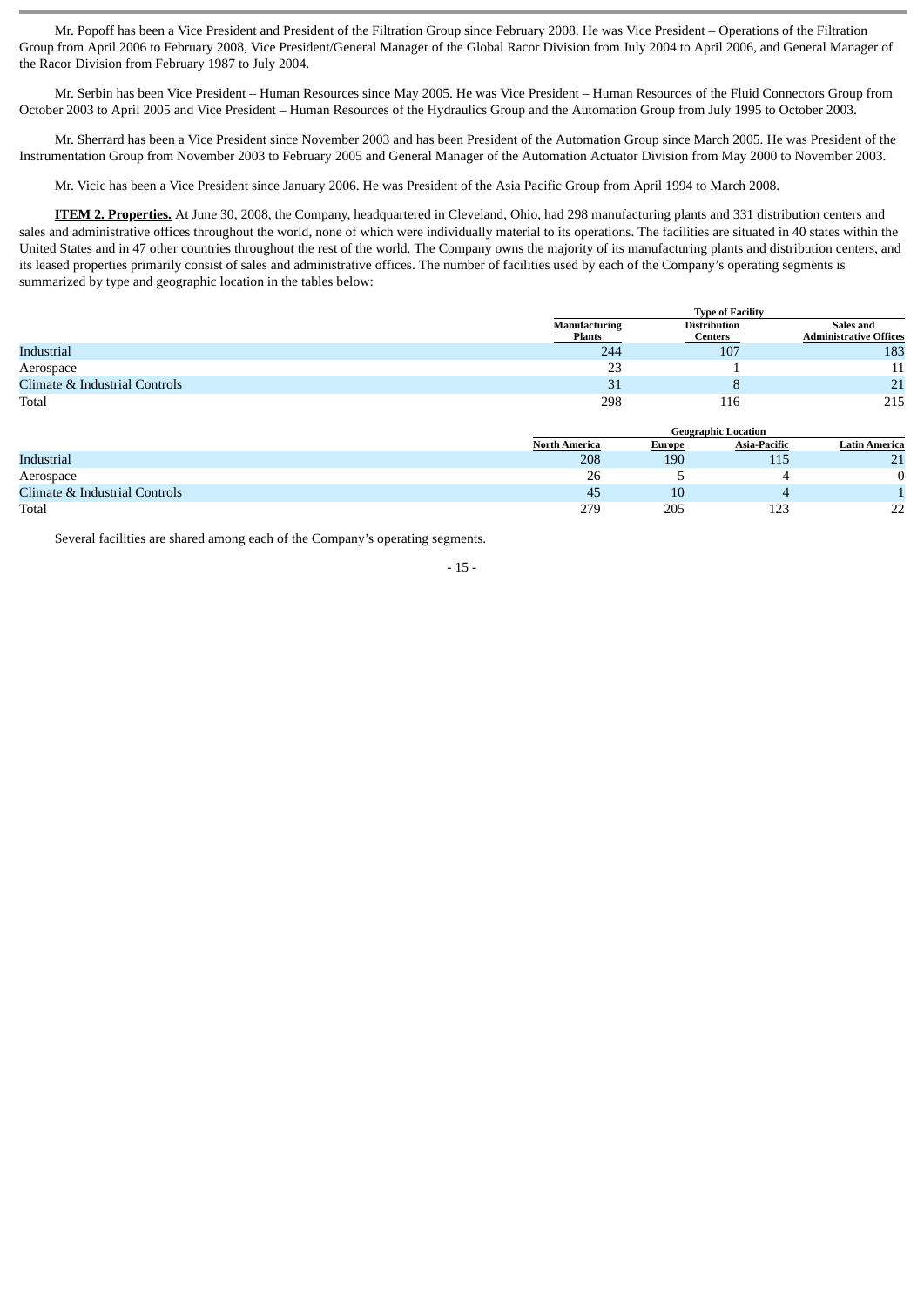To avoid double counting, each shared facility is counted once, primarily in the Industrial Segment.

The Company believes that its properties have been adequately maintained, are in good condition generally and are suitable and adequate for its business as presently conducted. The extent to which the Company uses its properties varies by property and from time to time. The Company's restructuring efforts over the past several years have brought capacity levels closer to present and anticipated needs. Most of the Company's manufacturing facilities remain capable of handling additional volume increases.

**ITEM 3. Legal Proceedings.** On April 27, 2007, a grand jury in the Southern District of Florida issued a subpoena to the Company's subsidiary, Parker ITR, requiring the production of documents, in particular documents related to communications with competitors and customers related to Parker ITR's marine oil and gas hose business. The Company and Parker ITR substantially complied with this subpoena. On August 2, 2007, the Japan Fair Trade Commission ("JFTC") requested that Parker ITR submit a report to the JFTC on specific topics related to its investigation of marine hose suppliers. Parker ITR did so. The JFTC issued a final order and Parker ITR complied with that order. The European Commission issued Requests for Information to the Company and Parker ITR, the first such request was dated May 15, 2007. The Company and Parker ITR submitted responses to these requests. The Company and Parker ITR continue to cooperate with the European Commission. Brazilian and Korean competition authorities initiated investigations (the Brazilian investigation commenced on November 14, 2007 and the Korean investigation commenced on January 17, 2008) related to the marine hose supply activities of Parker ITR. The Company and Parker ITR are cooperating with the Brazilian and Korean authorities.

In addition, four class action lawsuits were filed in the Southern District of Florida: *Shipyard Supply LLC v. Bridgestone Corporation, et al*., filed May 17, 2007; *Expro Gulf Limited v. Bridgestone Corporation, et al.*, filed June 6, 2007; *Bayside Rubber & Products, Inc. v. Trelleborg Industrie S.A., et al.*, filed June 25, 2007; *Bayside Rubber & Products, Inc. v. Caleca, et al.*, filed July 12, 2007; and one in the Southern District of New York: *Weeks Marine, Inc. v. Bridgestone Corporation, et al.*, filed July 27, 2007. The Company is named as a defendant in one case and it filed an answer in that matter. Parker ITR filed a motion to dismiss in each of the four cases in which it is a defendant. Parker ITR's motions to dismiss were denied as moot after all five cases were consolidated in the Southern District of Florida as 08-MDL-1888. On March 24, 2008, the plaintiffs filed a consolidated class action complaint that alleges that the defendants, for a period of approximately 21 years, conspired with competitors in unreasonable restraint of trade to artificially raise, fix, maintain or stabilize prices, rig bids and allocate markets and customers for marine oil and gas hose in the United States. Plaintiffs generally seek treble damages, a permanent injunction, attorneys' fees, and pre-judgment and post-judgment interest. The Company and Parker ITR have filed a motion to dismiss the consolidated complaint.

**ITEM 4. Submission of Matters to a Vote of Security Holders.** None.

- 16 -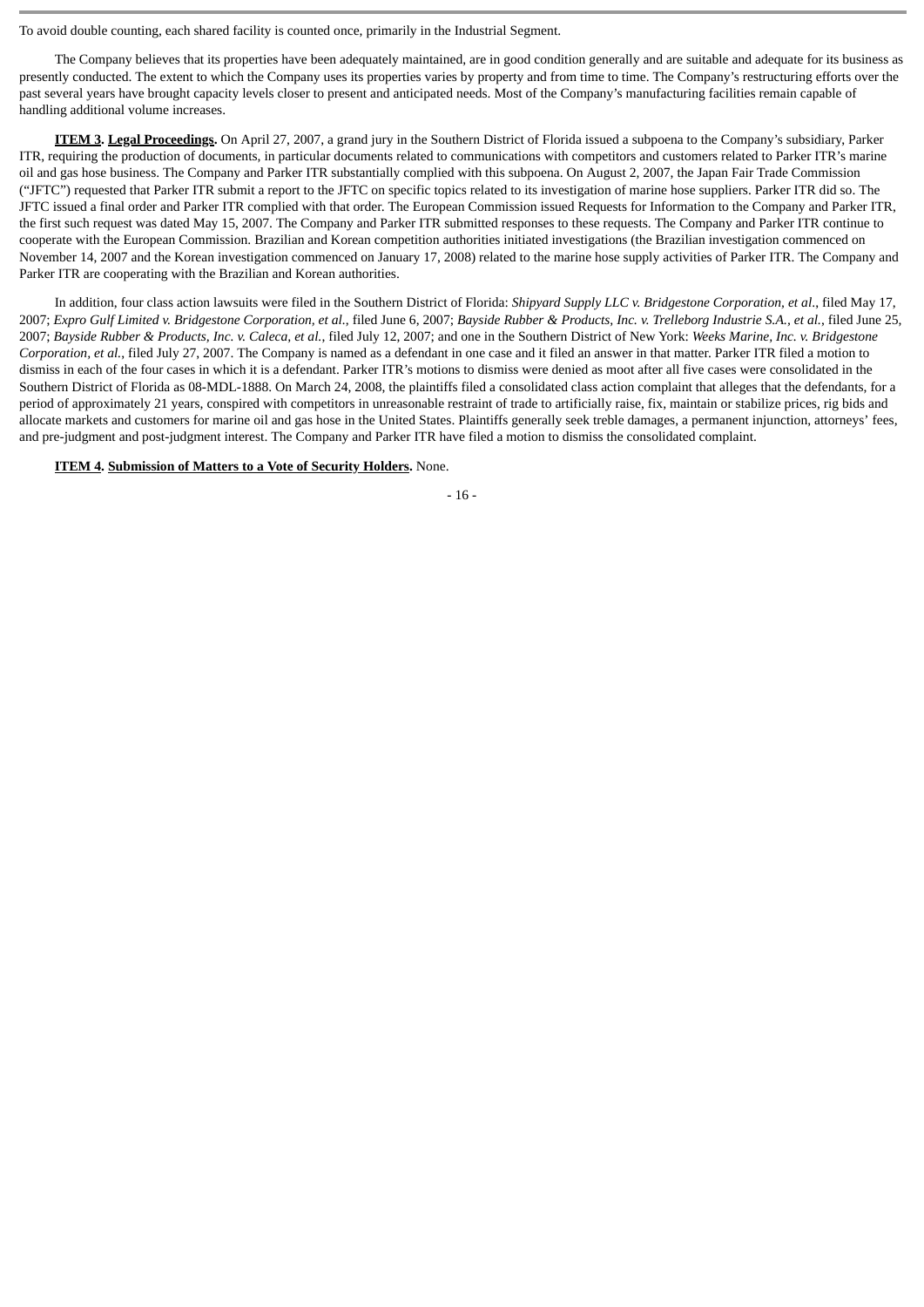#### PART II

# **ITEM 5. Market for Registrant's Common Equity, Related Stockholder Matters and Issuer Purchases of Equity Securities.**

- (a) *Market for the Registrant's Common Equity***.** The Company's common stock is listed for trading on the New York Stock Exchange. Information regarding stock price and dividend information with respect to the Company's common stock, as set forth on page 13-40 of Exhibit 13 to this Annual Report on Form 10-K, is incorporated into this section by reference. As of July 31, 2008, the number of shareholders of record of the Company was 4,489.
- (b) *Use of Proceeds***.** Not Applicable.
- (c) *Purchases of Equity Securities by the Issuer and Affiliated Purchasers***.**

|                                      | (a) Total<br>Number<br>of Shares | (b) Average<br><b>Price Paid</b> | (c) Total Number of<br><b>Shares Purchased</b><br>as Part of Publicly<br><b>Announced Plans</b> | (d) Maximum Number<br>(or Approximate)<br>Dollar Value) of<br><b>Shares that May Yet</b><br><b>Be Purchased</b><br><b>Under the Plans or</b> |
|--------------------------------------|----------------------------------|----------------------------------|-------------------------------------------------------------------------------------------------|----------------------------------------------------------------------------------------------------------------------------------------------|
| Period                               | Purchased                        | Per Share                        | or Programs (1)                                                                                 | Programs                                                                                                                                     |
| April 1, 2008 through April 30, 2008 | 92.911                           | 73.39                            | 92,911                                                                                          | 13,234,765                                                                                                                                   |
| May 1, 2008 through May 31, 2008     | 124,586(2)                       | 82.62<br>SS.                     | 79.300                                                                                          | 13,155,465                                                                                                                                   |
| June 1, 2008 through June 30, 2008   | 84,518                           | 78.45                            | 84.518                                                                                          | 13,070,947                                                                                                                                   |
| Total:                               | 302,015                          | 78.62                            | 256,729                                                                                         | 13.070.947                                                                                                                                   |

(1) On August 16, 1990, the Company publicly announced that its Board of Directors authorized the repurchase by the Company of up to 3.0 million shares of its common stock. From time to time, the Board of Directors has adjusted the number of shares authorized for repurchase under this program. On January 25, 2007, the Company publicly announced that its Board of Directors approved an increase in the number of shares authorized for repurchase under this program so that, beginning on such date, the aggregate number of shares authorized for repurchase was equal to 10 million. On October 1, 2007, the number of shares authorized and then remaining for repurchase under this program was adjusted to reflect the 3-shares-for-2 stock split completed on that date. There is no expiration date for this program.

- 17 -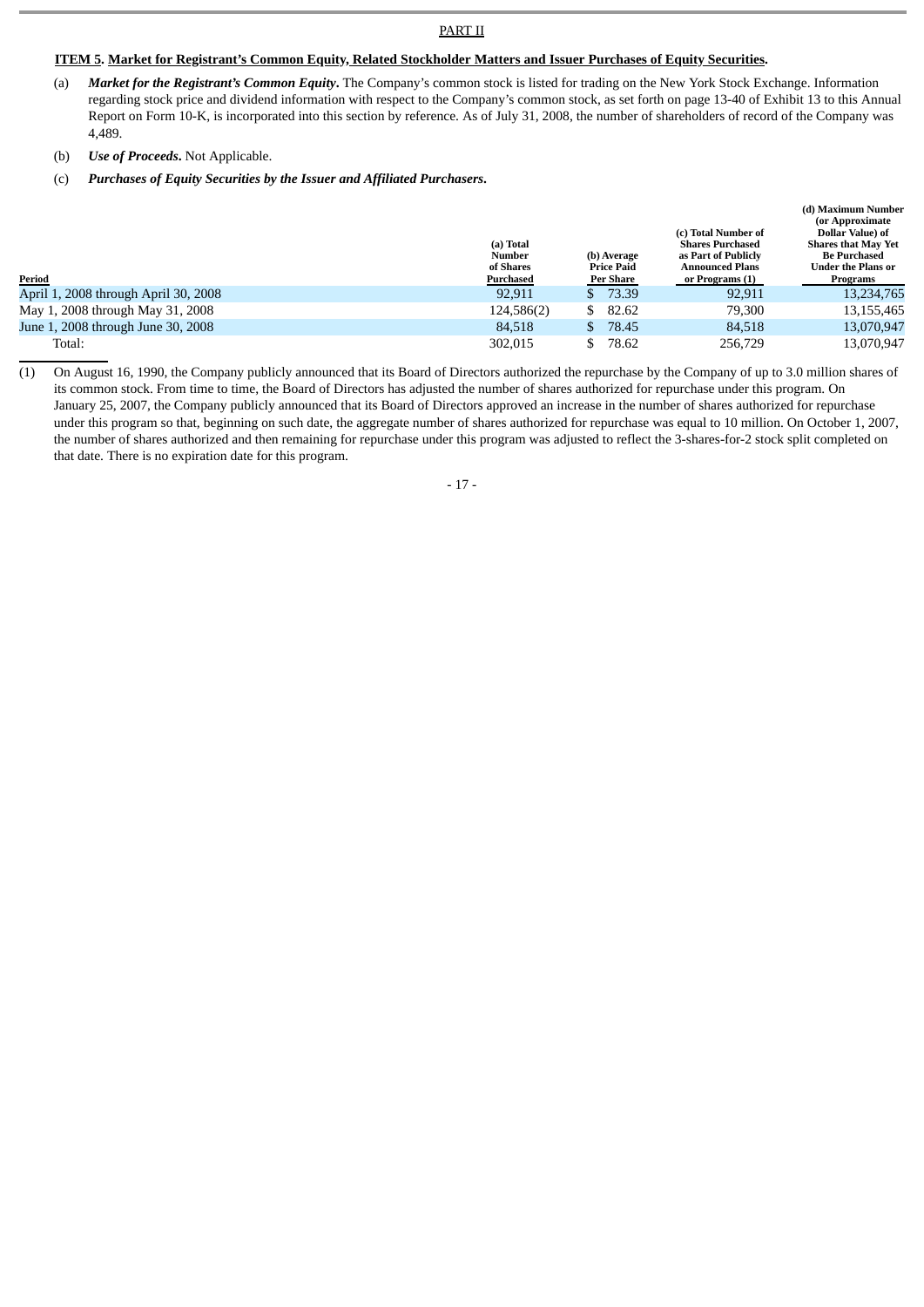(2) Includes 45,286 shares surrendered to the Company in order to satisfy participant tax withholding obligations upon the vesting of restricted stock under the Company's Long Term Incentive Plans.

**ITEM 6. Selected Financial Data.** The information set forth on page 13-45 of Exhibit 13 to this Annual Report on Form 10-K is incorporated into this section by reference.

**ITEM 7. Management's Discussion and Analysis of Financial Condition and Results of Operations.** The information set forth on pages 13-2 to 13-12 of Exhibit 13 to this Annual Report on Form 10-K is incorporated into this section by reference.

**ITEM 7A**. **Quantitative and Qualitative Disclosures About Market Risk.** The Company enters into forward exchange contracts and costless collar contracts, comprised of puts and calls, to reduce its exposure in both freely convertible and non-freely convertible foreign currencies. In addition, in the ordinary course of business, the Company's foreign locations enter into various financial guarantees through financial institutions which enable customers to be reimbursed in the event of non-performance by the Company. The total carrying amount and fair value amount of open contracts and any risk to the Company as a result of these arrangements is not material to the Company's financial position, liquidity or results of operations.

The Company's debt portfolio contains variable rate debt, inherently exposing the Company to interest rate risk. The Company's objective is to maintain a 60/40 mix between fixed rate and variable rate debt, thereby limiting its exposure to changes in near-term interest rates. A 100 basis point increase in near-term interest rates would increase annual interest expense on variable rate debt by approximately \$7,518,460.

For further discussion, see the discussion of Significant Accounting Policies Footnote on page 13-20 of Exhibit 13 to this Annual Report on Form 10-K and incorporated into this section by reference.

**ITEM 8. Financial Statements and Supplementary Data.** The information set forth on pages 13-13 to 13-40 of Exhibit 13 to this Annual Report on Form 10-K is incorporated into this section by reference.

#### **ITEM 9. Changes in and Disagreements with Accountants on Accounting and Financial Disclosure.** None.

**ITEM 9A. Controls and Procedures.** The Company carried out an evaluation, under the supervision and with the participation of the Company's management, including the Company's principal executive officer and principal financial officer, of the effectiveness of the Company's disclosure controls and procedures as of the end of fiscal year 2008. Based on this evaluation, the principal executive officer and principal financial officer have concluded that, as of the end of fiscal year 2008, the Company's disclosure controls and procedures were effective.

Management's Report on Internal Control over Financial Reporting set forth on page 13-41 of Exhibit 13 to this Annual Report on Form 10-K is incorporated into this section by reference. The

- 18 -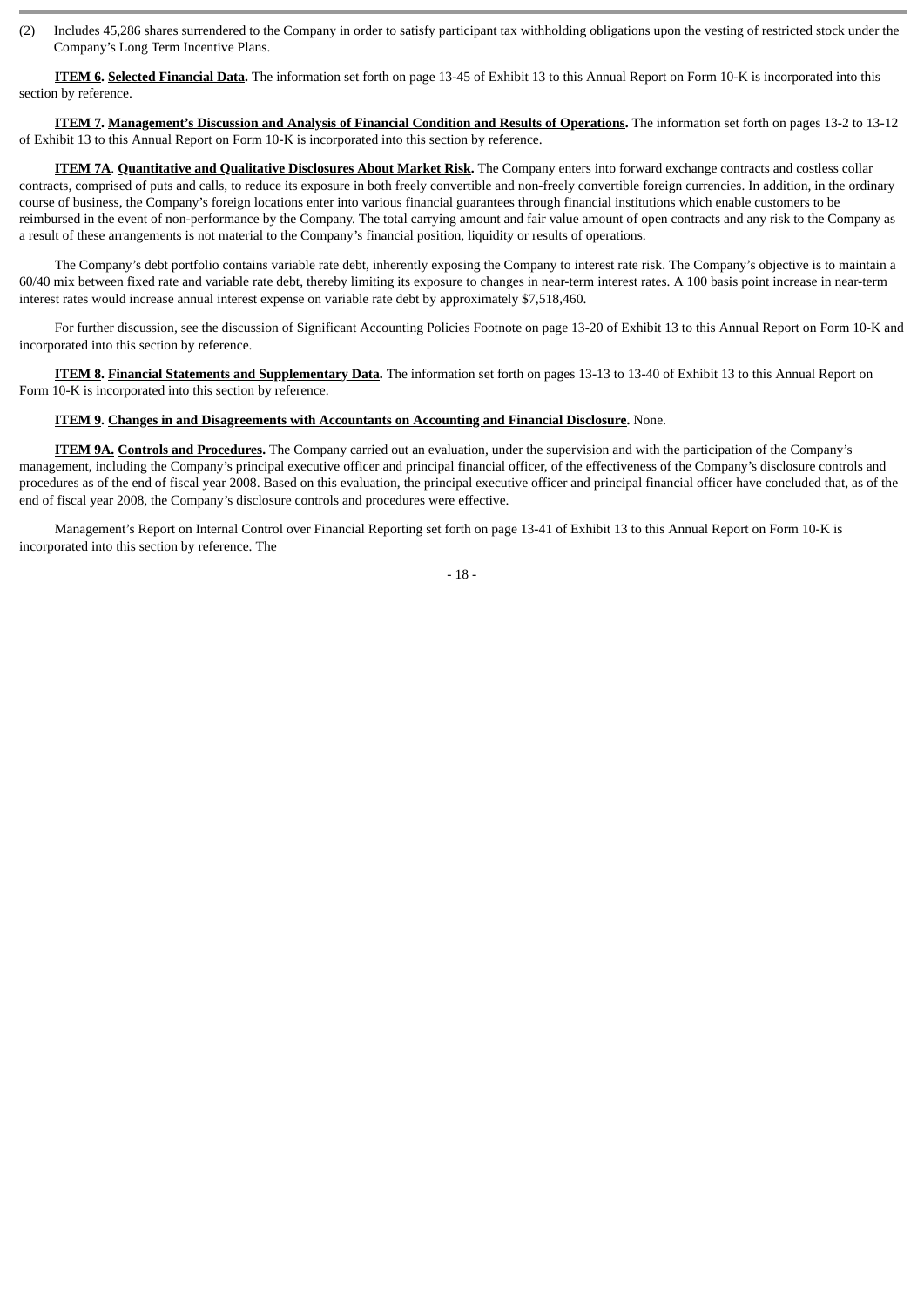Report of Independent Registered Public Accounting Firm set forth on pages 13-42 and 13-43 of Exhibit 13 to this Annual Report on Form 10-K is incorporated into this section by reference.

There has been no change in the Company's internal control over financial reporting during the quarter ended June 30, 2008 that has materially affected, or is reasonably likely to materially affect, the Company's internal control over financial reporting.

#### **ITEM 9B. Other Information.** None.

#### PART III

**ITEM 10. Directors, Executive Officers and Corporate Governance**. Information required with respect to the Directors of the Company is set forth under the caption "Election of Directors" in the definitive Proxy Statement for the Company's 2008 Annual Meeting of Shareholders to be held October 22, 2008 (the "2008 Proxy Statement") and is incorporated herein by reference. Information with respect to the executive officers of the Company is included in Part I hereof under the caption "Executive Officers of the Registrant".

The information set forth under the caption "Section 16(a) Beneficial Ownership Reporting Compliance" in the 2008 Proxy Statement is incorporated herein by reference.

The Company has adopted a Code of Ethics that applies to its Chief Executive Officer, Chief Financial Officer and Controller. The Code of Ethics is posted on the Company's investor relations internet website at www.phstock.com under the Corporate Governance page. Any amendments to, or a waiver from, a provision of the Company's Code of Ethics that applies to its Chief Executive Officer, Chief Financial Officer or Controller will also be posted at www.phstock.com under the Corporate Governance page.

The information set forth under the captions "Audit Committee Financial Experts" and "Report of the Audit Committee" in the 2008 Proxy Statement is incorporated herein by reference.

**ITEM 11. Executive Compensation.** The information set forth under the captions "Compensation Discussion and Analysis", "Compensation Committee Report", and "Compensation Tables" in the 2008 Proxy Statement is incorporated herein by reference.

**ITEM 12. Security Ownership of Certain Beneficial Owners and Management and Related Stockholder Matters**. The information set forth under the caption "Principal Shareholders" in the 2008 Proxy Statement is incorporated herein by reference.

- 19 -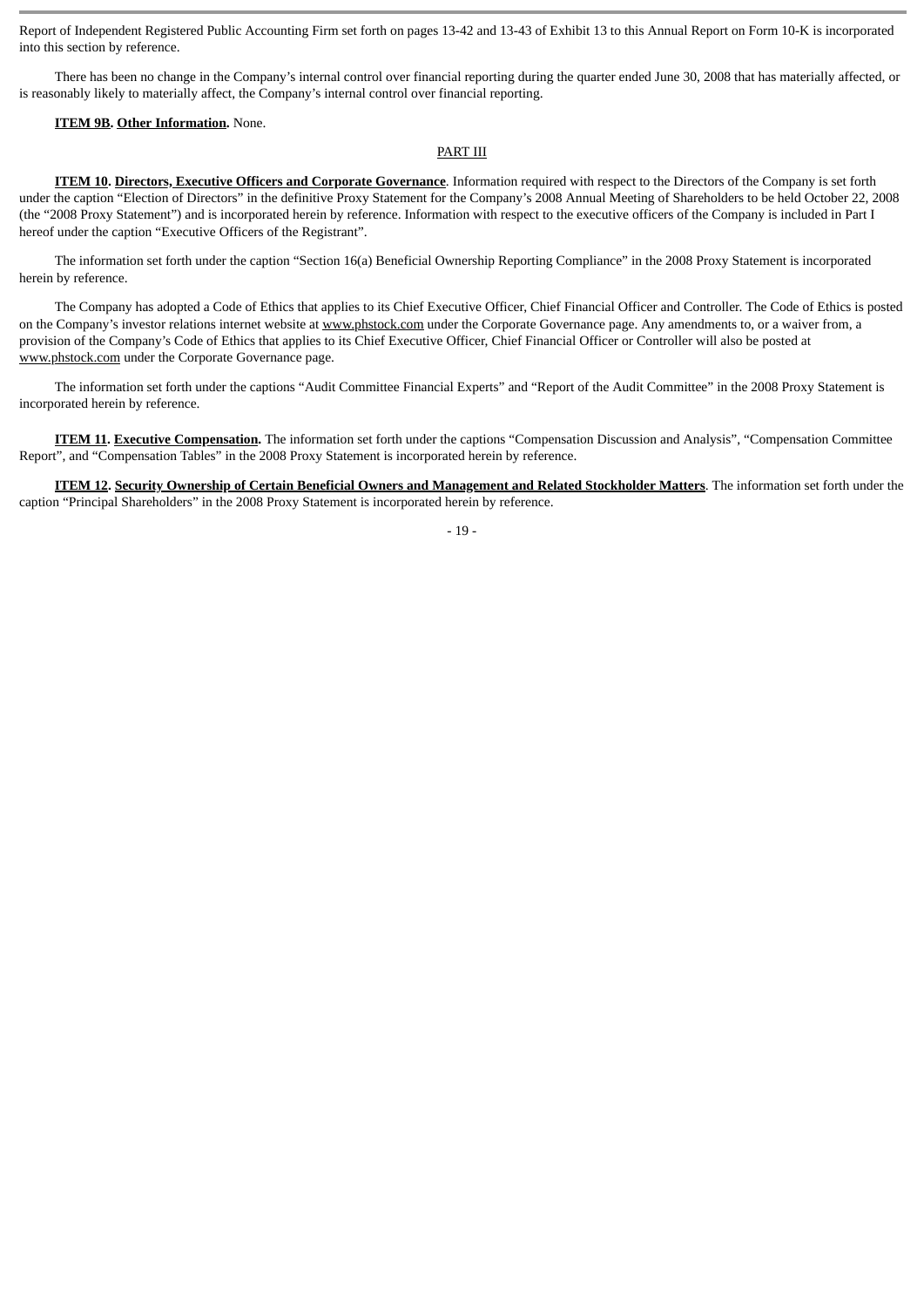**Equity Compensation Plan Information**. The following table sets forth certain information regarding the Company's equity compensation plans as of June 30, 2008, unless otherwise indicated. The information set forth in this table has been adjusted to reflect the 3-shares-for-2 stock split completed on October 1, 2007.

| <b>Number of securities</b><br>remaining available for<br>Column (b)<br>Column (a)<br>future issuance under                                                                                                                                                                                                     |  |
|-----------------------------------------------------------------------------------------------------------------------------------------------------------------------------------------------------------------------------------------------------------------------------------------------------------------|--|
| Number of securities to<br>Weighted-average<br>equity compensation<br>be issued upon exercise<br>plans (excluding<br>exercise price of<br>securities reflected in<br>outstanding options,<br>of outstanding options,<br>warrants and rights(1)<br>warrants and rights(1)<br>column (a))<br><b>Plan Category</b> |  |
| Equity compensation plans approved by security holders<br>44.32<br>13,597,271(2)<br>5,445,113(3)                                                                                                                                                                                                                |  |
| Equity compensation plans not approved by security holders(4)<br>32.42<br>59.593                                                                                                                                                                                                                                |  |
| Total<br>13,656,864<br>44.26<br>5,445,113                                                                                                                                                                                                                                                                       |  |

- (1) In connection with the merger of Commercial Intertech Corp. with and into the Company in April 2000, the Company assumed the administration of the outstanding options under the Commercial Intertech stock option plans until such options are exercised or expire. Since the consummation of the merger, no new options have been, and no new options will be, granted under the Commercial Intertech stock option plans. The stock options assumed pursuant to the merger are not included in the table. The number of the Company's common shares to be issued upon the exercise of these outstanding options is 7,954. The weighted-average exercise price of those outstanding options is \$19.88.
- (2) Includes 172,130 shares, which represents the actual payout of restricted stock under the 2006-07-08 Long-Term Incentive award ("LTI award") (which payout was made after June 30, 2008) and the maximum future payouts of restricted stock that may be issued under the Company's 2007-08-09 and 2008- 09-10 LTI awards. Under the Company's 2007-08-09 and 2008-09-10 LTI awards, payouts will be made in restricted stock unless the participant has made a prior deferral election pursuant to the Executive Deferral Plan, or in cash if the participant is retired and has not elected to defer the payment to the Executive Deferral Plan. Payouts under the Company's 2006-07-08 LTI awards were determined by comparing the Company's results during the performance period to the performance of a group of its peers during the same period for the following weighted performance measures: (a) compound annual revenue growth (20% weight); (b) compound annual growth in fully-diluted earnings per share (40% weight); and (c) average return on invested capital (40% weight). Payouts under the Company's 2007-08-09 and 2008-09-10 LTI awards will be determined by comparing the Company's results during the performance period to the performance of a group of its peers during the same period for the following weighted performance measures: (a) compound annual revenue growth (20% weight); (b) compound annual growth in fully-diluted earnings per share from continuing operations (40% weight); and (c) average return on invested capital from continuing operations (40% weight). Also includes 79,938 phantom shares held in an account pursuant to the Company's Stock Option Deferral Plan (which Plan has not been approved by shareholders). The phantom shares resulted from exercises of stock options granted

- 20 -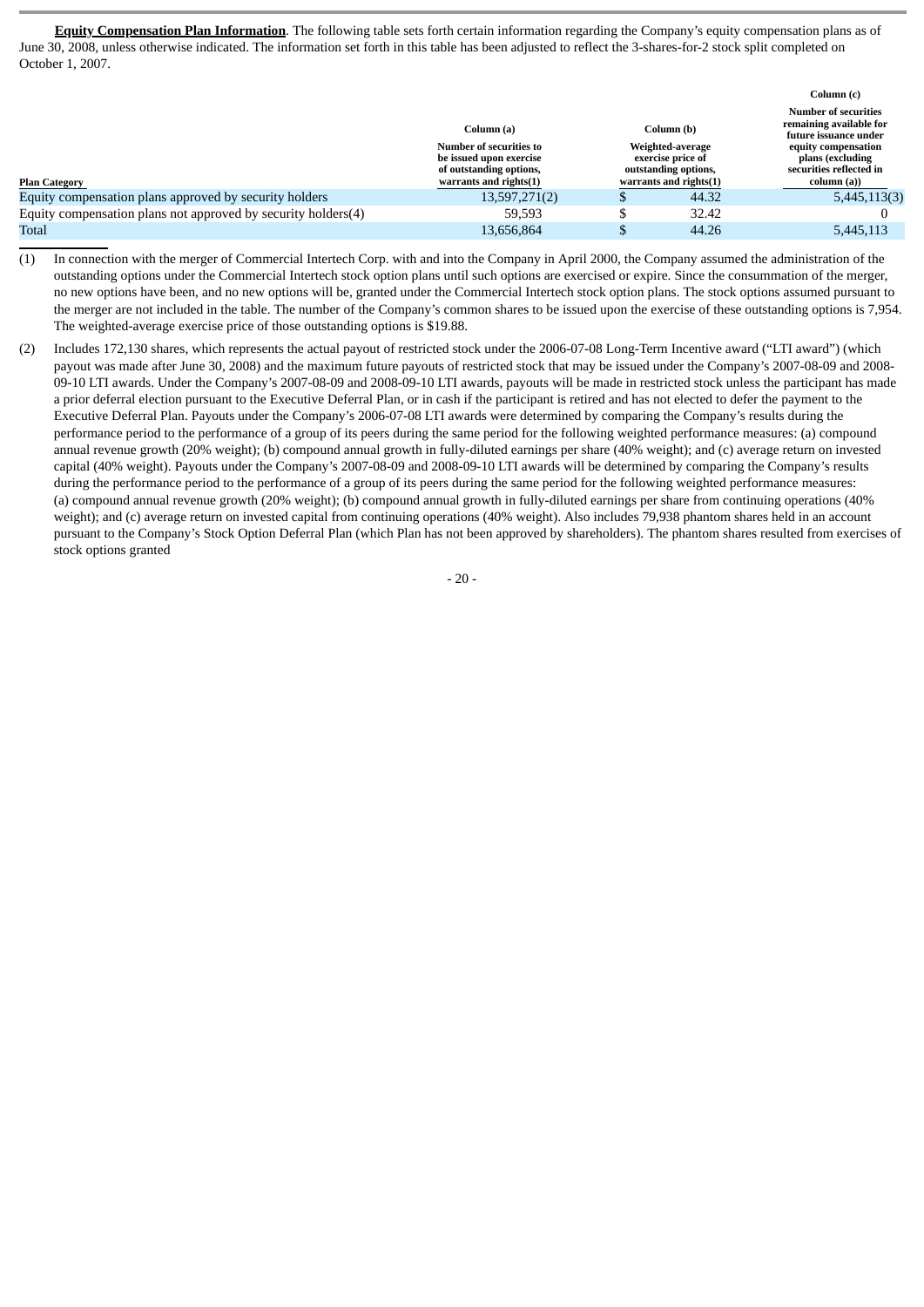under the Company's 1990 Employees Stock Option Plan, which was approved by the shareholders. No further deferral elections may be made under the Company's Stock Option Deferral Plan.

- (3) The total number of securities available for issuance under the Company's 2003 Stock Incentive Plan is equal to the sum of (i) 13,500,000; plus (ii) the amount of any shares that are not delivered to an employee by reason of (A) the expiration, termination, cancellation or forfeiture of an award under the Company's 1993 Stock Incentive Program; and (B) the tendering or withholding of shares to satisfy all or a portion of the exercise price or tax withholding obligations relating to shares issued or distributed under an award under the 1993 Stock Incentive Program. The maximum number of shares that may be issued under the Company's 2003 Stock Incentive Plan as restricted stock is limited to 7,500,000 shares. The maximum number of shares that may be issued under the Company's 2004 Non-Employee Directors' Stock Incentive Plan is 375,000. The maximum number of shares that may be issued under the Company's Non-Employee Directors' Stock Plan, as amended and restated, is 345,000, all of which are granted as common stock, subject to such conditions or restrictions as the Human Resources and Compensation Committee may determine.
- (4) The Company's 1996 Non-Employee Directors Stock Option Plan provides for the issuance of up to 562,500 shares of the Company's common stock pursuant to stock options granted to the Company's Directors who are not current or retired employees of the Company. Each option was granted at an exercise price equal to 100% of the fair market value of the Company's common stock on the date the options were granted. Grants have a ten-year term and vest 50% following one year of continued service and the remaining 50% following the second year of continued service from the date granted. No further options will be granted under the 1996 Non-Employee Directors Stock Option Plan.

**ITEM 13. Certain Relationships and Related Transactions, and Director Independence.** The information set forth under the captions "Certain Relationships and Related Transactions", "Review and Approval of Transactions with Related Persons", and "Director Independence" in the 2008 Proxy Statement is incorporated herein by reference.

**ITEM 14. Principal Accountant Fees and Services.** The information set forth under the captions "Audit Fees," "Audit-Related Fees," "Tax Fees," "All Other Fees" and "Audit Committee Pre-Approval Policies and Procedures" in the 2008 Proxy Statement is incorporated herein by reference.

PART IV

# **ITEM 15. Exhibits and Financial Statement Schedules.**

- a. The following are filed as part of this report:
	- 1. Financial Statements and Schedule

 The financial statements and schedule listed in the accompanying Index to Consolidated Financial Statements and Schedule are filed or incorporated by reference as part of this Annual Report on Form 10-K.

2. Exhibits

 The exhibits listed in the accompanying Exhibit Index and required by Item 601 of Regulation S-K (numbered in accordance with Item 601 of Regulation S-K) are filed, furnished or incorporated by reference as part of this Annual Report on Form 10-K.

- 21 -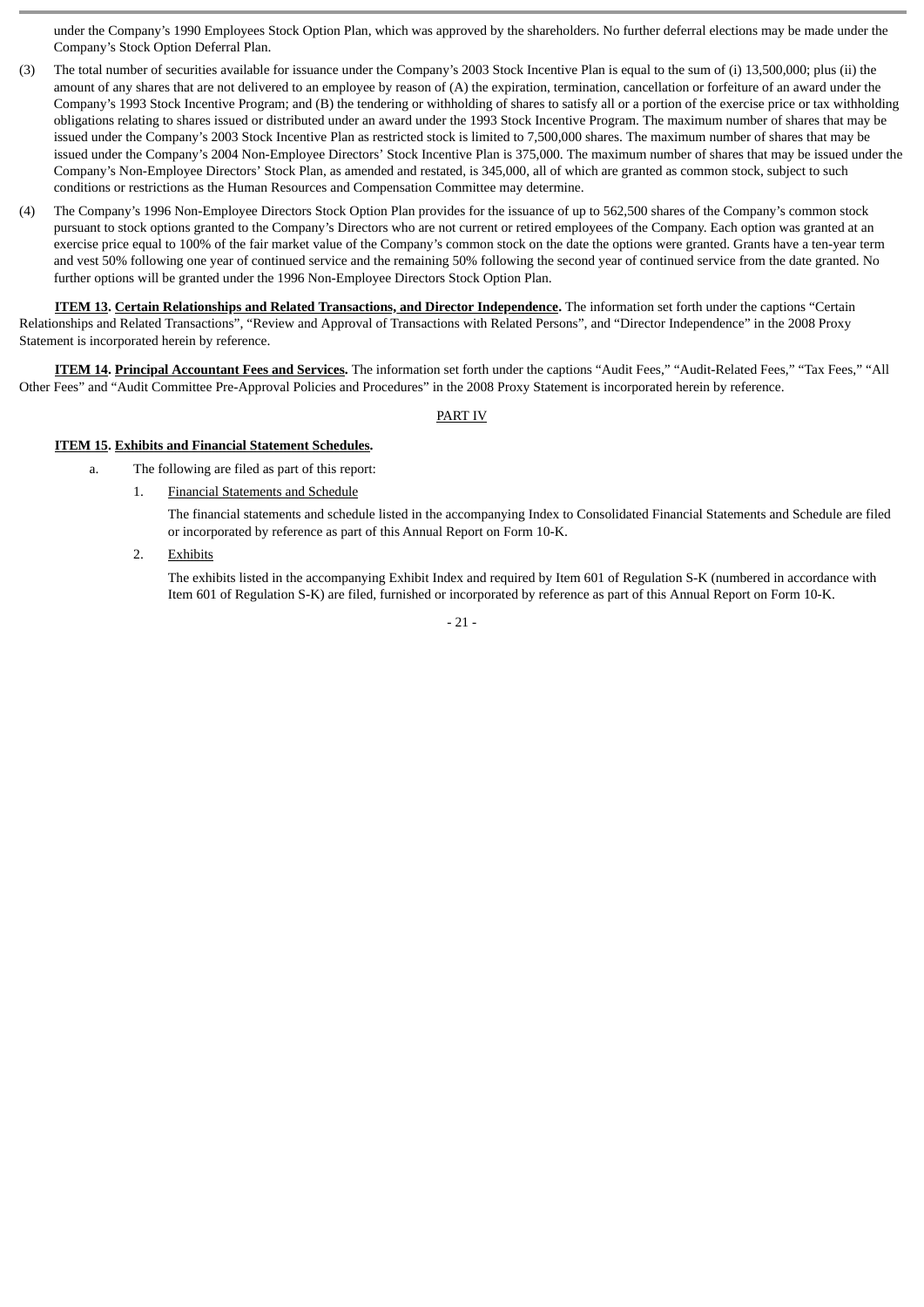**SIGNATURES** 

Pursuant to the requirements of Section 13 or 15(d) of the Securities Exchange Act of 1934, the registrant has duly caused this report to be signed on its behalf by the undersigned, thereunto duly authorized.

# PARKER-HANNIFIN CORPORATION

By: /s/ Timothy K. Pistell

Timothy K. Pistell Executive Vice President – Finance and Administration and Chief Financial Officer

August 28, 2008

Pursuant to the requirements of the Securities Exchange Act of 1934, this report has been signed below by the following persons on behalf of the registrant and in the capacities and on the date indicated.

#### Signature and Title

DONALD E. WASHKEWICZ, Chairman of the Board of Directors and Chief Executive Officer; JON P. MARTEN, Principal Accounting Officer; LINDA S. HARTY, Director; WILLIAM E. KASSLING, Director; ROBERT J. KOHLHEPP, Director; GIULIO MAZZALUPI, Director; KLAUS-PETER MÜLLER, Director; CANDY M. OBOURN, Director; JOSEPH M. SCAMINACE, Director; WOLFGANG R. SCHMITT, Director; and MARKOS I. TAMBAKERAS, Director.

Date: August 28, 2008

/s/ Timothy K. Pistell

Timothy K. Pistell, Executive Vice President – Finance and Administration, Principal Financial Officer and Attorney-in-Fact

- 22 -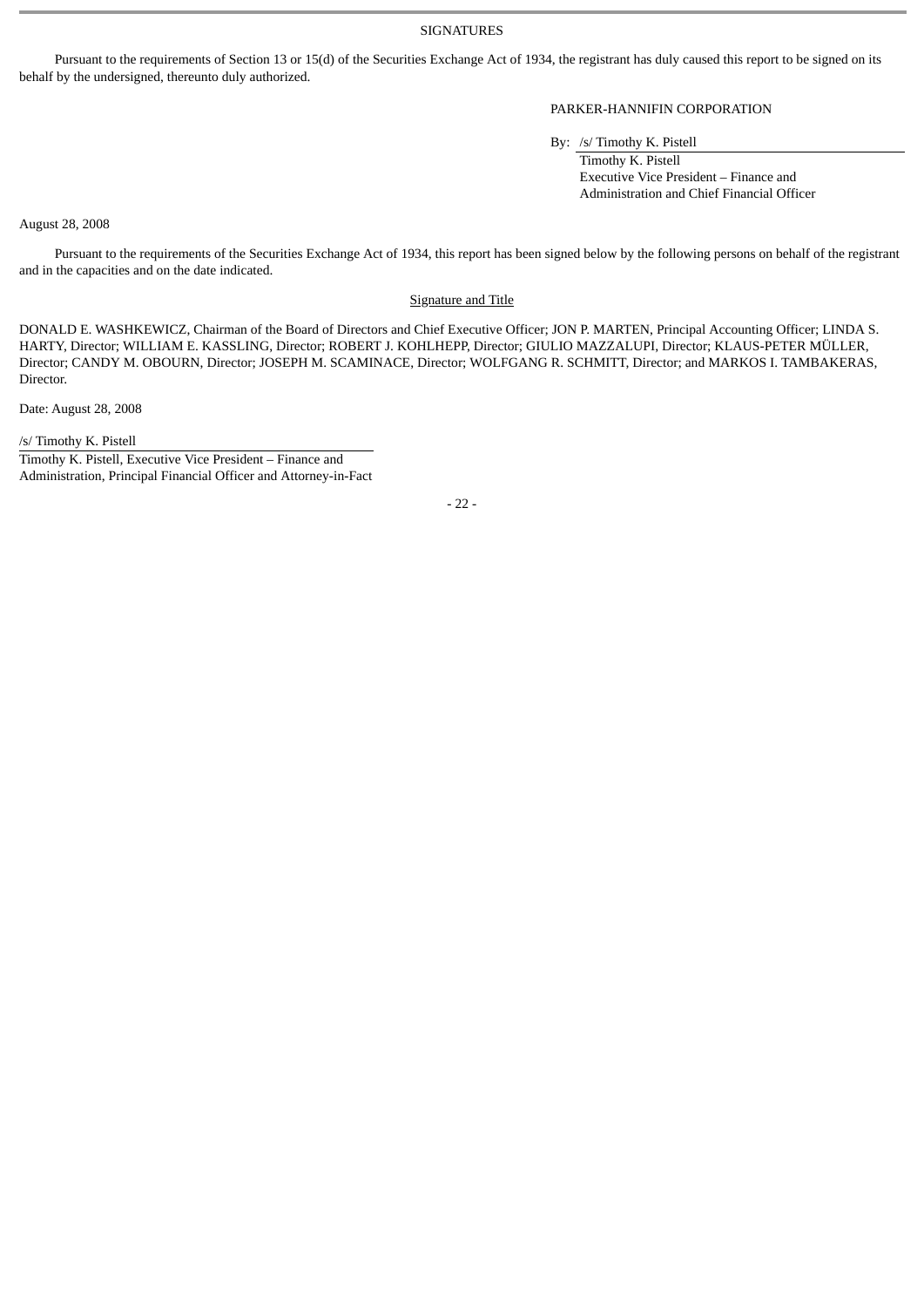# PARKER-HANNIFIN CORPORATION INDEX TO CONSOLIDATED FINANCIAL STATEMENTS AND SCHEDULE

|                                                                                                 |                                             | Reference                                          |
|-------------------------------------------------------------------------------------------------|---------------------------------------------|----------------------------------------------------|
|                                                                                                 | Form 10-K<br><b>Annual Report</b><br>(Page) | <b>Excerpt from</b><br><b>Exhibit 13</b><br>(Page) |
| Data incorporated by reference from Exhibit 13:                                                 |                                             |                                                    |
| Management's Report on Internal Control over Financial Reporting                                |                                             | $13 - 41$                                          |
| Report of Independent Registered Public Accounting Firm                                         |                                             | 13 - 42 to 13 - 44                                 |
| Consolidated Statement of Income for the years ended June 30, 2008, 2007 and 2006               |                                             | $13 - 13$                                          |
| Consolidated Statement of Comprehensive Income for the years ended June 30, 2008, 2007 and 2006 |                                             | $13 - 13$                                          |
| Consolidated Balance Sheet at June 30, 2008 and 2007                                            |                                             | $13 - 16$                                          |
| Consolidated Statement of Cash Flows for the years ended June 30, 2008, 2007 and 2006           |                                             | $13 - 17$                                          |
| Notes to Consolidated Financial Statements                                                      |                                             | 13 - 18 to 13 - 40                                 |
| <b>Schedule:</b>                                                                                |                                             |                                                    |

II - Valuation and Qualifying Accounts F-2

Individual financial statements and related applicable schedules for the Registrant (separately) have been omitted because the Registrant is primarily an operating company and its subsidiaries are considered to be wholly-owned.

F-1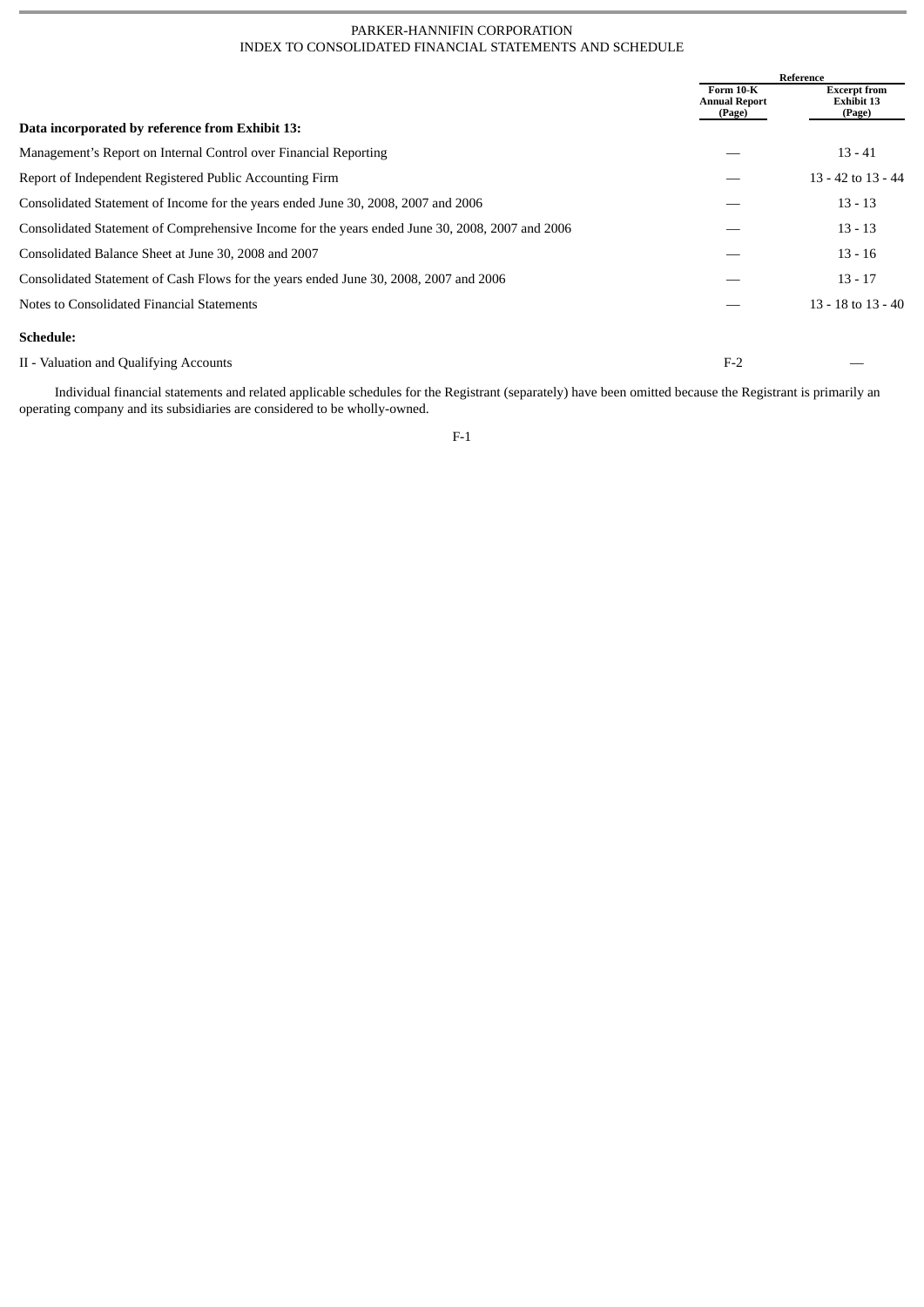## PARKER-HANNIFIN CORPORATION

# SCHEDULE II – VALUATION AND QUALIFYING ACCOUNTS FOR THE YEARS ENDED JUNE 30, 2006, 2007 and 2008 (Dollars in Thousands)

| Column A                                | Column B                                           | Column C                                                              |                | Column D                                       | Column E                                  |
|-----------------------------------------|----------------------------------------------------|-----------------------------------------------------------------------|----------------|------------------------------------------------|-------------------------------------------|
| <b>Description</b>                      | <b>Balance</b> at<br><b>Beginning Of</b><br>Period | <b>Additions</b><br><b>Charged to</b><br>Costs and<br><b>Expenses</b> |                | Other<br>(Deductions)/<br><b>Additions (A)</b> | <b>Balance At</b><br><b>End Of Period</b> |
| Allowance for doubtful accounts:        |                                                    |                                                                       |                |                                                |                                           |
| Year ended June 30, 2006                | \$<br>13,160                                       | \$<br>4,362                                                           | \$             | (5,190)                                        | \$<br>12,332                              |
| Year ended June 30, 2007                | \$<br>12,332                                       | \$<br>2,133                                                           | \$             | (2,810)                                        | \$<br>11,655                              |
| Year ended June 30, 2008                | \$<br>11,655                                       | \$<br>8,470                                                           | \$             | (3,282)                                        | \$<br>16,843                              |
| Deferred tax asset valuation allowance: |                                                    |                                                                       |                |                                                |                                           |
| Year ended June 30, 2006                | \$<br>32,238                                       | \$<br>(27,798)                                                        | $\mathfrak{S}$ | 2,951                                          | \$<br>7,391                               |
| Year ended June 30, 2007                | \$<br>7,391                                        | \$<br>20,788                                                          | \$             | 717                                            | \$<br>28,896                              |
| Year ended June 30, 2008                | \$<br>28,896                                       | \$<br>53,324                                                          | \$             | (3,589)                                        | \$<br>78,631                              |

(A) For allowance for doubtful accounts, net balance of deductions due to uncollectible accounts charged off and additions due to acquisitions or recoveries. For deferred tax asset valuation allowance, primarily represents adjustments due to acquisitions.

F-2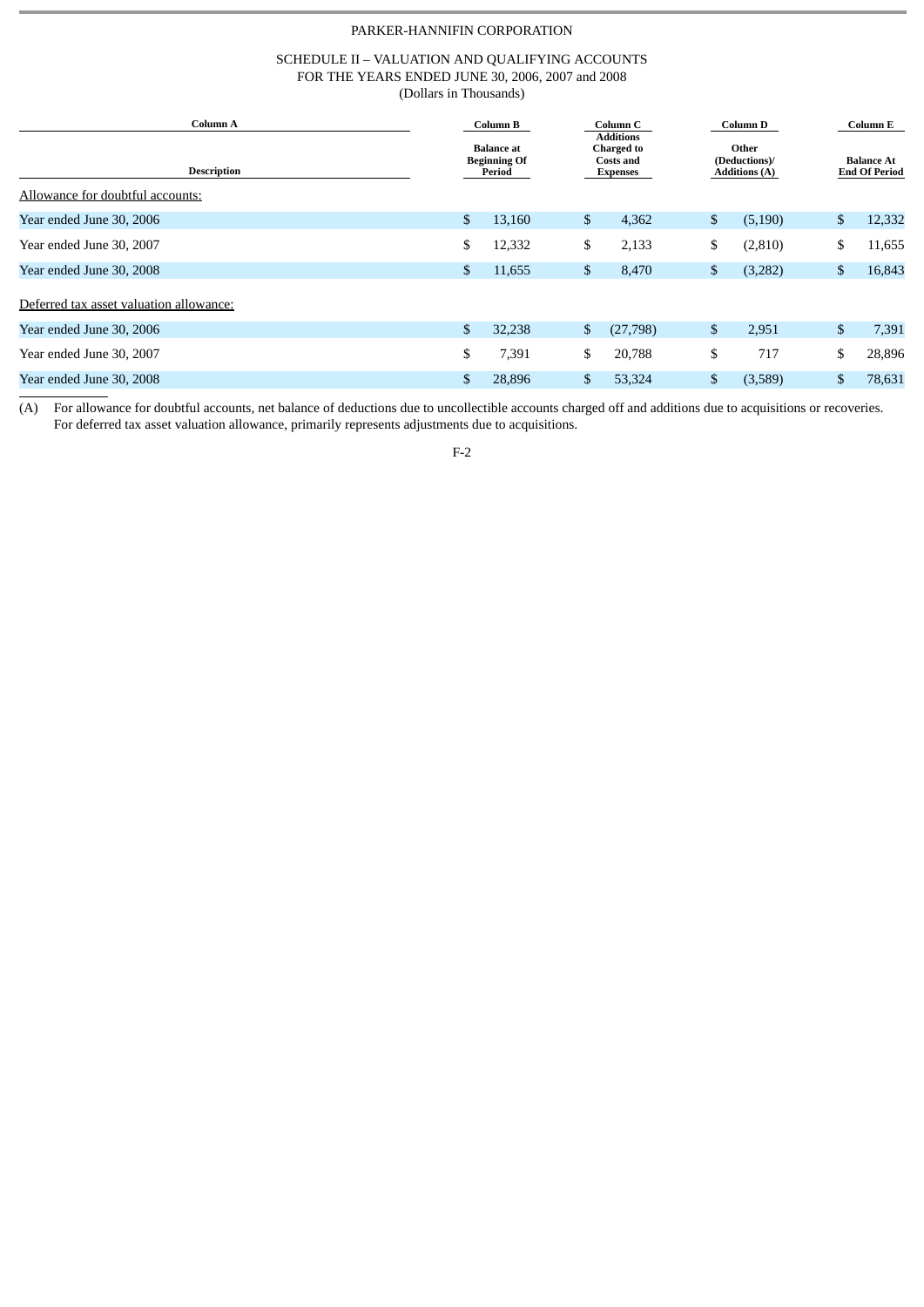|             | Exhibit Index                                                                                                                                                                                                                                                                                                                           |
|-------------|-----------------------------------------------------------------------------------------------------------------------------------------------------------------------------------------------------------------------------------------------------------------------------------------------------------------------------------------|
| Exhibit No. | <b>Description of Exhibit</b>                                                                                                                                                                                                                                                                                                           |
|             | Articles of Incorporation and By-Laws:                                                                                                                                                                                                                                                                                                  |
| (3)(a)      | Amended Articles of Incorporation incorporated by reference to Exhibit 3 to the Registrant's Report on Form 10-Q for the quarterly period<br>ended September 30, 1997 (Commission File No. 1-4982).                                                                                                                                     |
| (3)(b)      | Code of Regulations, as amended, incorporated by reference to Exhibit 3(ii) to the Registrant's Report on Form 10-Q for the quarterly<br>period ended December 31, 2007 (Commission File No. 1-4982).                                                                                                                                   |
|             | <b>Instruments Defining Rights of Security Holders:</b>                                                                                                                                                                                                                                                                                 |
| (4)(a)      | Shareholder Protection Rights Agreement, dated as of February 8, 2007, between the Registrant and National City Bank incorporated by<br>reference to Exhibit 1 to the Registrant's Form 8-A filed on February 8, 2007 (Commission File No. 1-4982).                                                                                     |
|             | The Registrant is a party to other instruments, copies of which will be furnished to the Commission upon request, defining the rights of<br>holders of its long-term debt identified in Note 9 of the Notes to Consolidated Financial Statements on page 13-28 of Exhibit 13 hereto,<br>which Note is incorporated herein by reference. |
|             | <b>Material Contracts:</b>                                                                                                                                                                                                                                                                                                              |
| (10)(a)     | Form of Change in Control Severance Agreement entered into by the Registrant and executive officers, as amended and restated,<br>incorporated by reference to Exhibit 10(a) to the Registrant's Report on Form 10-K for the fiscal year ended June 30, 2003 (Commission<br>File No. 1-4982).*                                           |
| (10)(b)     | Parker-Hannifin Corporation Change in Control Severance Plan, as amended, incorporated by reference to Exhibit 10(b) to the Registrant's<br>Report on Form 10-K for the fiscal year ended June 30, 2001 (Commission File No. 1-4982).*                                                                                                  |
| (10)(c)     | Form of Indemnification Agreement entered into by the Registrant and its directors and executive officers incorporated by reference to<br>Exhibit 10(c) to the Registrant's Report on Form 10-K for the fiscal year ended June 30, 2003 (Commission File No. 1-4982).*                                                                  |
| (10)(d)     | Form of Executive Life Insurance Agreement entered into by the Registrant and certain executives (including executive officers), as<br>restated, incorporated by reference to Exhibit 10(a) to the Registrant's Report on Form 10-Q for the quarterly period ended September 30,<br>2002 (Commission File No. 1-4982).*                 |
| (10)(e)     | Form of Termination Agreement to the Executive Life Insurance Agreement entered into by the Registrant and executive officers<br>incorporated by reference to Exhibit $10(g)$ to the                                                                                                                                                    |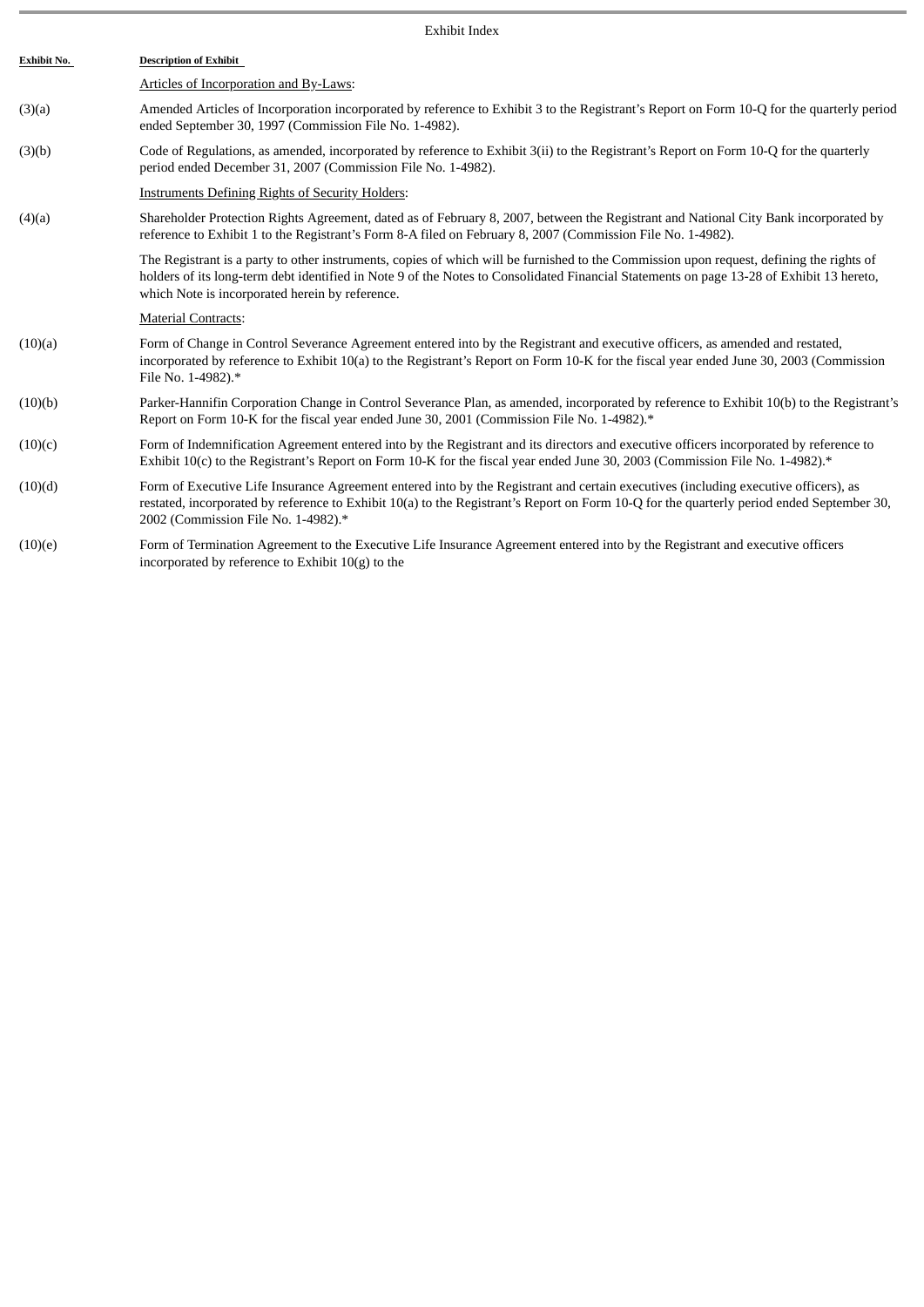Registrant's Report on Form 10-K for the fiscal year ended June 30, 2005 (Commission File No. 1-4982).\*

- (10)(f) Description of the Parker-Hannifin Corporation Officer Life Insurance Plan incorporated by reference to Exhibit 10(h) to the Registrant's Report on Form 10-K for the fiscal year ended June 30, 2005 (Commission File No. 1-4982).\*
- (10)(g) Parker-Hannifin Corporation Supplemental Executive Retirement Benefits Program (Restatement) incorporated by reference to Exhibit 10(k) to the Registrant's Report on Form 10-K for the fiscal year ended June 30, 2004 (Commission File No. 1-4982).\*
- (10)(h) Form of Notice of Change to Long Term Disability Benefit and Tax Election Form for certain executive officers incorporated by reference to Exhibit 10(j) to the Registrant's Report on Form 10-K for the fiscal year ended June 30, 2007 (Commission File No. 1-4982).\*
- (10)(i) Parker-Hannifin Corporation 1993 Stock Incentive Program, as amended, incorporated by reference to Exhibit 10 to the Registrant's Report on Form 10-Q for the quarterly period ended September 30, 1997 (Commission File No. 1-4982).\*
- (10)(j) Parker-Hannifin Corporation 2003 Stock Incentive Plan, as amended and restated, incorporated by reference to Exhibit 10.2 to the Registrant's Report on Form 8-K filed with the Commission on August 16, 2005 (Commission File No. 1-4982).\*
- (10)(k) Parker-Hannifin Corporation Performance Bonus Plan incorporated by reference to Exhibit A to the Registrant's Definitive Proxy Statement filed with the Commission on September 26, 2005 (Commission File No. 1-4982).\*
- (10)(l) Form of 2007 Grant Letter for Stock Options with Tandem Stock Appreciation Rights for Executive Officers incorporated by reference to Exhibit 10.3 to the Registrant's Report on Form 8-K filed with the Commission on August 22, 2006 (Commission File No. 1-4982).\*
- (10)(m) Form of 2008 Grant Letter for Stock Options with Tandem Stock Appreciation Rights for Executive Officers incorporated by reference to Exhibit 10.1 to the Registrant's Report on Form 8-K/A filed with the Commission on September 5, 2007 (Commission File No. 1-4982).\*
- (10)(n) Form of 2008 Target Incentive Bonus Award Letter under the Parker-Hannifin Corporation Performance Bonus Plan incorporated by reference to Exhibit 10.3 to the Registrant's Report on Form 8-K/A filed with the Commission on September 5, 2007 (Commission File No. 1-4982).\*
- (10)(o) Form of 2006-07-08 Long Term Incentive Award Letter under the Parker-Hannifin Corporation Performance Bonus Plan incorporated by reference to Exhibit 10(b) to the Registrant's Report on Form 10-Q for the quarterly period ended September 30, 2005 (Commission File No. 1-4982).\*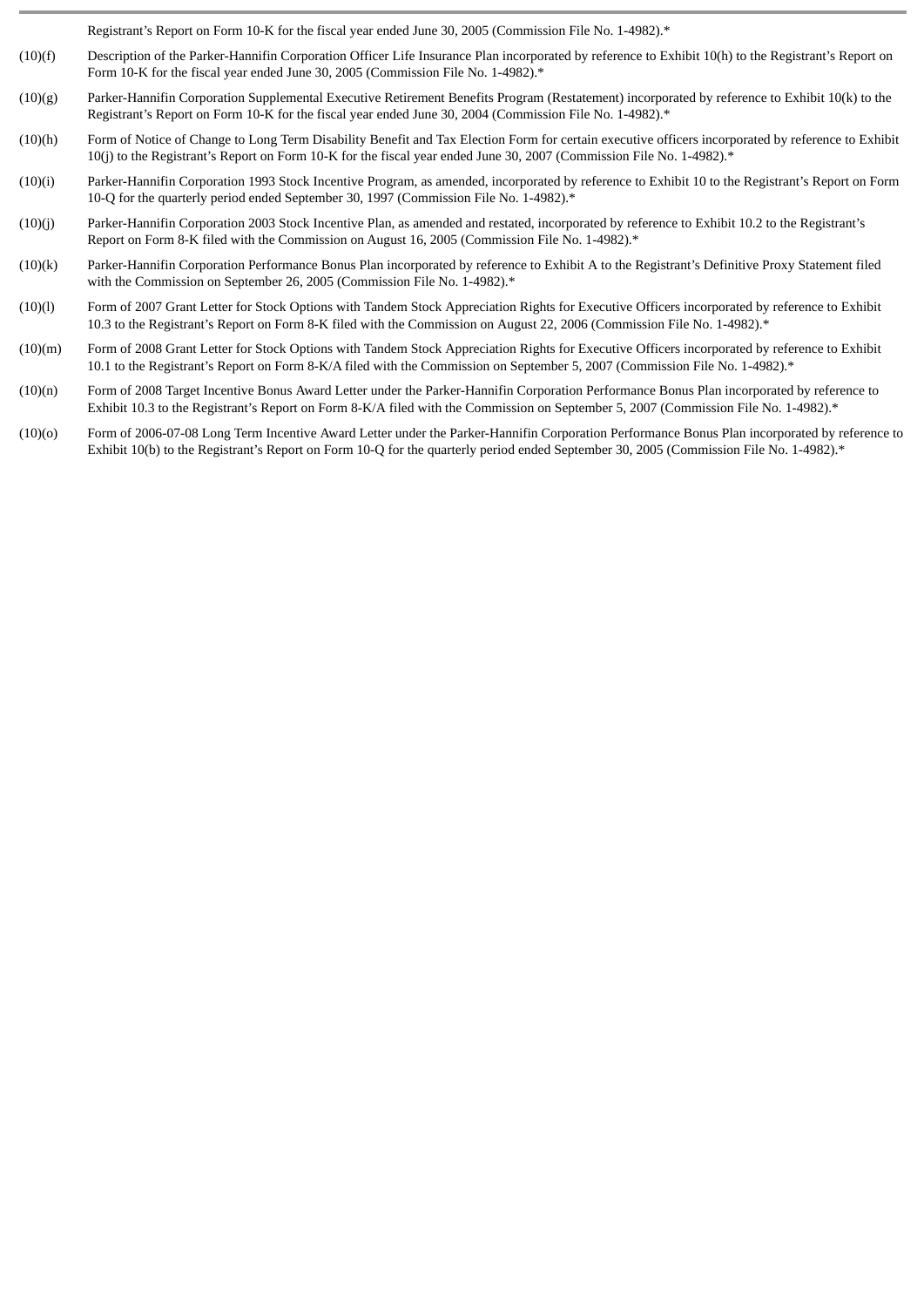- (10)(p) Form of 2007-08-09 Long Term Incentive Award Letter under the Parker-Hannifin Corporation Performance Bonus Plan incorporated by reference to Exhibit 10.6 to the Registrant's Report on Form 8-K filed with the Commission on August 22, 2006 (Commission File No. 1-4982).\*
- (10)(q) Form of 2008-09-10 Long Term Incentive Award Letter under the Parker-Hannifin Corporation Performance Bonus Plan incorporated by reference to Exhibit 10.4 to the Registrant's Report on Form 8-K/A filed with the Commission on September 5, 2007 (Commission File No. 1-4982).\*
- (10)(r) Form of 2008 RONA Award Letter under the Parker-Hannifin Corporation Performance Bonus Plan incorporated by reference to Exhibit 10.5 to the Registrant's Report on Form 8-K/A filed with the Commission on September 5, 2007 (Commission File No. 1-4982).\*
- (10)(s) Parker-Hannifin Corporation Savings Restoration Plan, as restated, incorporated by reference to Exhibit 10(t) to the Registrant's Report on Form 10- K for the fiscal year ended June 30, 2004 (Commission File No. 1-4982).\*
- (10)(t) Amendment to the Parker-Hannifin Corporation Savings Restoration Plan, as restated, incorporated by reference to Exhibit 10(a) to the Registrant's Report on Form 10-Q for the quarterly period ended December 31, 2005 (Commission File No. 1-4982).\*
- (10)(u) Parker-Hannifin Corporation Pension Restoration Plan, as amended and restated, incorporated by reference to Exhibit 10(a) to the Registrant's Report on Form 10-Q for the quarterly period ended September 30, 1999 (Commission File No. 1-4982).\*
- (10)(v) Parker-Hannifin Corporation Executive Deferral Plan, as restated, incorporated by reference to Exhibit 10(v) to the Registrant's Report on Form 10-K for the fiscal year ended June 30, 2004 (Commission File No. 1-4982).\*
- (10)(w) Amendment to the Parker-Hannifin Corporation Executive Deferral Plan, as restated, incorporated by reference to Exhibit 10(b) to the Registrant's Report on Form 10-Q for the quarterly period ended December 31, 2005 (Commission File No. 1-4982).\*
- (10)(x) Parker-Hannifin Corporation Volume Incentive Plan, as amended and restated, incorporated by reference to Exhibit 10(a) to the Registrant's Report on Form 10-Q for the quarterly period ended September 30, 2007 (Commission File No. 1-4982).\*
- $(10)(y)$  Parker-Hannifin Corporation Non-Employee Directors' Stock Plan, as amended and restated, incorporated by reference to Exhibit  $10(x)$  to the Registrant's Report on Form 10-K for the fiscal year ended June 30, 2004 (Commission File No. 1-4982).\*
- (10)(z) Parker-Hannifin Corporation Non-Employee Directors Stock Option Plan incorporated by reference to Exhibit 10(w) to the Registrant's Report on Form 10-K for the fiscal year ended June 30, 2001 (Commission File No. 1-4982).\*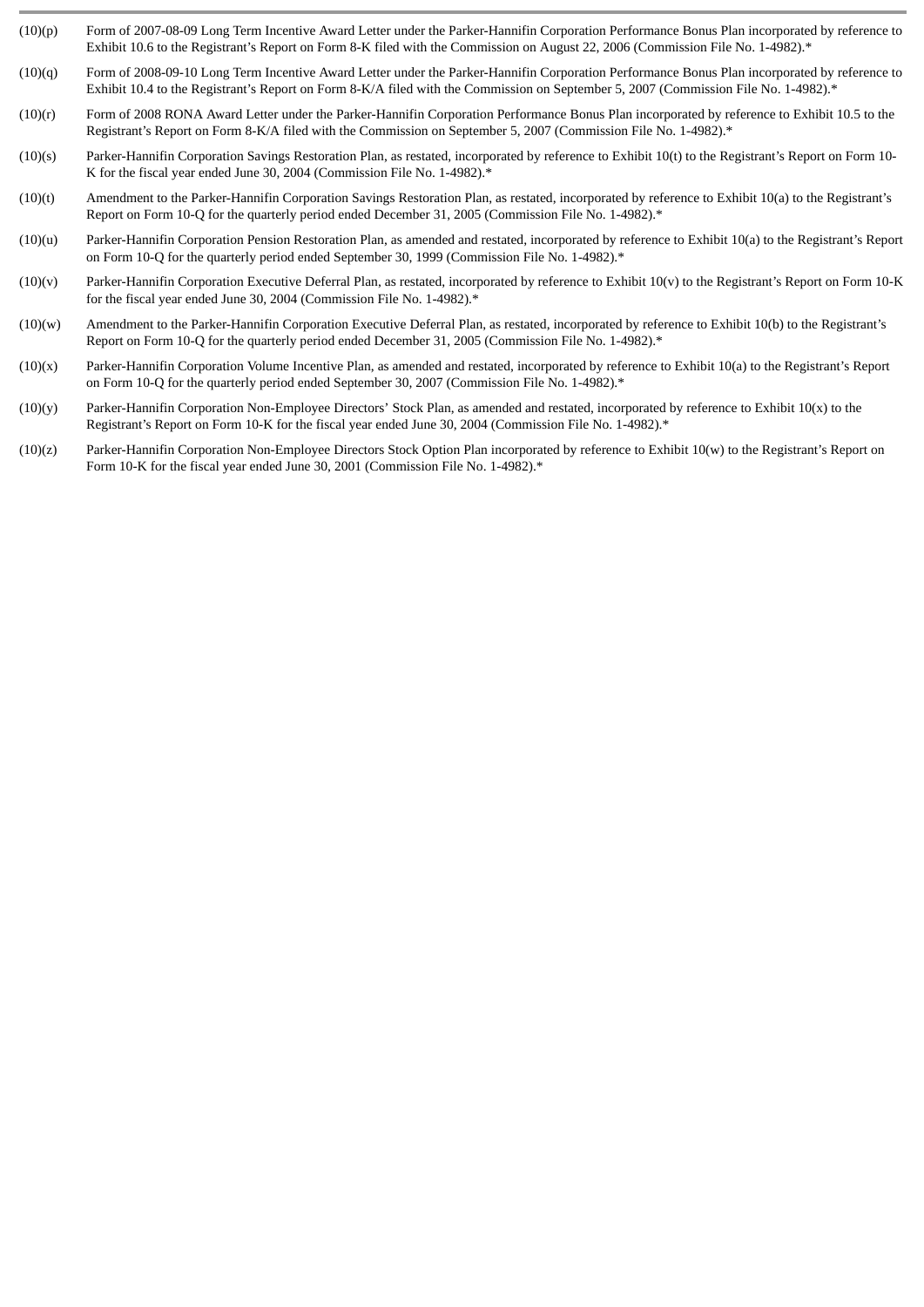- (10)(aa) Parker-Hannifin Corporation 2004 Non-Employee Directors' Stock Incentive Plan incorporated by reference to Exhibit 10(y) to the Registrant's Report on Form 10-K for the fiscal year ended June 30, 2005 (Commission File No. 1-4982).\*
- (10)(bb) Form of 2007 Grant Letter for Restricted Stock for Non-Employee Directors incorporated by reference to Exhibit 10.2 to the Registrant's Report on Form 8-K filed with the Commission on August 22, 2006 (Commission File No. 1-4982).\*
- (10)(cc) Form of 2008 Grant Letter for Restricted Stock for Non-Employee Directors incorporated by reference to Exhibit 10(c) to the Registrant's Report on Form 10-Q for the quarterly period ended September 30, 2007 (Commission File No. 1-4982).\*
- $(10)(dd)$  Parker-Hannifin Corporation Deferred Compensation Plan for Directors, as amended and restated, incorporated by reference to Exhibit  $10(x)$  to the Registrant's Report on Form 10-K for the fiscal year ended June 30, 2001 (Commission File No. 1-4982).\*
- (10)(ee) Amendment to the Parker-Hannifin Corporation Deferred Compensation Plan for Directors, as amended and restated, incorporated by reference to Exhibit 10(c) to the Registrant's Report on Form 10-Q for the quarterly period ended December 31, 2005 (Commission File No. 1-4982).\*
- (10)(ff) Amendment No. 2 to the Parker-Hannifin Corporation Deferred Compensation Plan for Directors, as amended and restated, incorporated by reference to Exhibit 10 to the Registrant's Report on Form 10-Q for the quarterly period ended March 31, 2008 (Commission File No. 1-4982).\*
- (10)(gg) Summary of the Compensation of the Non-Employee Members of the Board of Directors, effective October 1, 2006, incorporated by reference to Exhibit 10.1 to the Registrant's Report on Form 8-K filed with the Commission on August 22, 2006 (Commission File No. 1-4982).\*
- (10)(hh) Summary of the Compensation of the Non-Employee Members of the Board of Directors, effective October 1, 2007, incorporated by reference to Exhibit 10(b) to the Registrant's Report on Form 10-Q for the quarterly period ended September 30, 2007 (Commission File No. 1-4982).\*
- (11) Computation of Common Shares Outstanding and Earnings Per Share is incorporated by reference to Note 5 of the Notes to Consolidated Financial Statements on page 13-25 of Exhibit 13 hereto.
- (12) Computation of Ratio of Earnings to Fixed Charges as of June 30, 2008.
- (13) Excerpts from Annual Report to Shareholders for the fiscal year ended June 30, 2008 which are incorporated herein by reference thereto.
- (21) List of subsidiaries of the Registrant.
- (23)(a) Consent of Independent Registered Public Accounting Firm Deloitte & Touche LLP.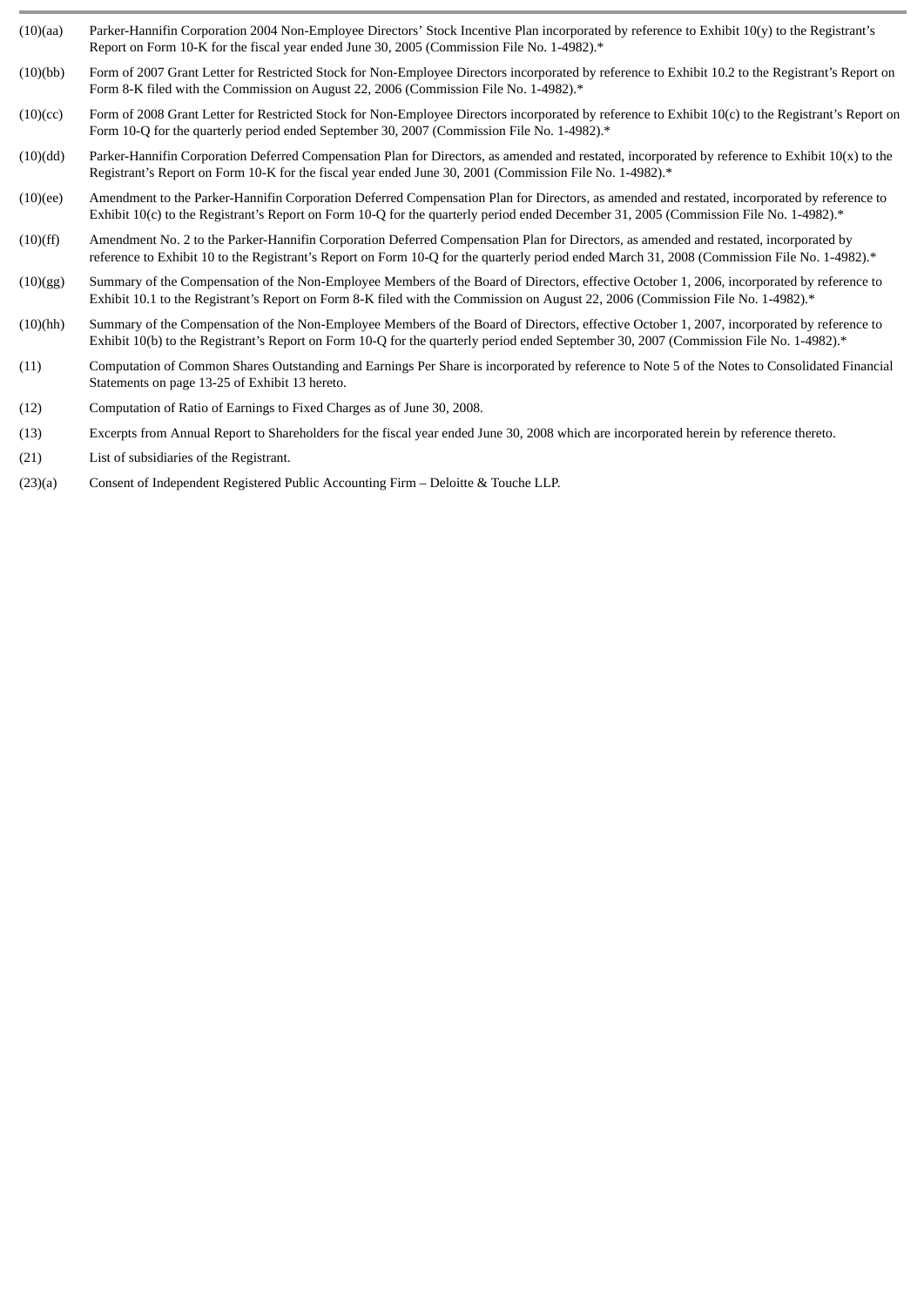| (23)(b)    | Consent of Independent Registered Public Accounting Firm – PricewaterhouseCoopers LLP.                                                               |
|------------|------------------------------------------------------------------------------------------------------------------------------------------------------|
| (24)       | Power of Attorney.                                                                                                                                   |
| (31)(i)(a) | Certification of the Principal Executive Officer Pursuant to 17 CFR 240.13a-14(a), as Adopted Pursuant to §302 of the Sarbanes-Oxley Act of<br>2002. |
| (31)(i)(b) | Certification of the Principal Financial Officer Pursuant to 17 CFR 240.13a-14(a), as Adopted Pursuant to §302 of the Sarbanes-Oxley Act of 2002.    |
| (32)       | Certification Pursuant to 18 U.S.C. Section 1350, as Adopted Pursuant to §906 of the Sarbanes-Oxley Act of 2002.                                     |
|            |                                                                                                                                                      |

\*Management contracts or compensatory plans or arrangements.

Shareholders may request a copy of any of the exhibits to this Annual Report on Form 10-K by writing to the Secretary, Parker-Hannifin Corporation, 6035 Parkland Boulevard, Cleveland, Ohio 44124-4141.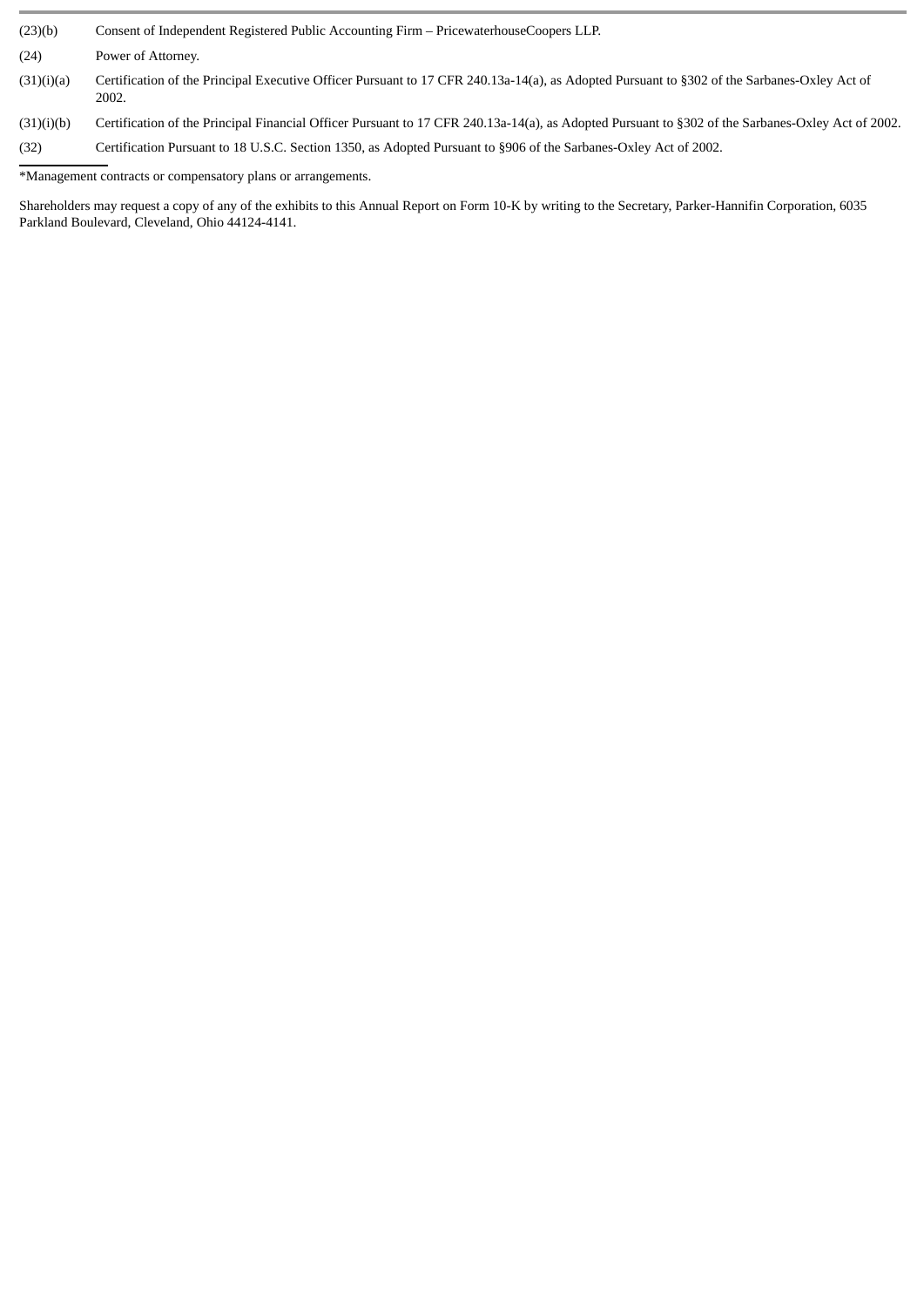# **Exhibit (12) to Report On Form 10-K for Fiscal Year Ended June 30, 2008 By Parker-Hannifin Corporation (In thousands) Computation of Ratio of Earnings to Fixed Charges**

|                                                                                         | <b>Fiscal Year Ended June 30.</b> |               |               |           |           |  |
|-----------------------------------------------------------------------------------------|-----------------------------------|---------------|---------------|-----------|-----------|--|
|                                                                                         | 2008                              | 2007          | 2006          | 2005      | 2004      |  |
| <b>EARNINGS</b>                                                                         |                                   |               |               |           |           |  |
| Income from continuing operations before income taxes                                   | \$1,326,524                       | \$1,159,282   | \$899,958     | \$738,271 | \$472,956 |  |
| Adjustments:                                                                            |                                   |               |               |           |           |  |
| Interest on indebtedness, exclusive of interest capitalized in accordance with FASB     |                                   |               |               |           |           |  |
| #34 and interest on ESOP loan guarantee                                                 | 96,572                            | 80,053        | 71,100        | 62,482    | 67,183    |  |
| Amortization of deferred loan costs                                                     | 1,793                             | 1,511         | 1,888         | 1,457     | 2,293     |  |
| Portion of rents representative of interest factor                                      | 35,378                            | 29,000        | 25,609        | 21,507    | 21,213    |  |
| Minority interests in consolidated subsidiaries                                         | 8,048                             | 7,181         | 1,532         | 1,856     | 2,479     |  |
| Loss (income) of equity investees                                                       | 2,596                             | 1,059         | (161)         | (1,935)   | (176)     |  |
| Amortization of previously capitalized interest                                         | 278                               | 282           | 304           | 280       | 291       |  |
| Income as adjusted                                                                      | \$1,471,189                       | \$1,278,368   | \$1,000,230   | \$823,918 | \$566,239 |  |
|                                                                                         |                                   |               |               |           |           |  |
| <b>FIXED CHARGES</b>                                                                    |                                   |               |               |           |           |  |
| Interest on indebtedness, exclusive of interest capitalized in accordance with FASB #34 |                                   |               |               |           |           |  |
| and interest on ESOP loan guarantee                                                     | \$<br>96,572                      | 80,053<br>\$. | \$.<br>71,100 | \$62,482  | \$67,183  |  |
| Capitalized interest                                                                    |                                   | 436           | 178           |           |           |  |
| Amortization of deferred loan costs                                                     | 1.793                             | 1,511         | 1,888         | 1,457     | 2,293     |  |
| Portion of rents representative of interest factor                                      | 35,378                            | 29,000        | 25,609        | 21,507    | 21,213    |  |
| Fixed charges                                                                           | 133,743                           | \$111,000     | 98,775<br>\$. | \$ 85,446 | \$90,689  |  |
|                                                                                         |                                   |               |               |           |           |  |
| RATIO OF EARNINGS TO FIXED CHARGES                                                      | 11.00x                            | 11.52x        | 10.13x        | 9.64x     | 6.24x     |  |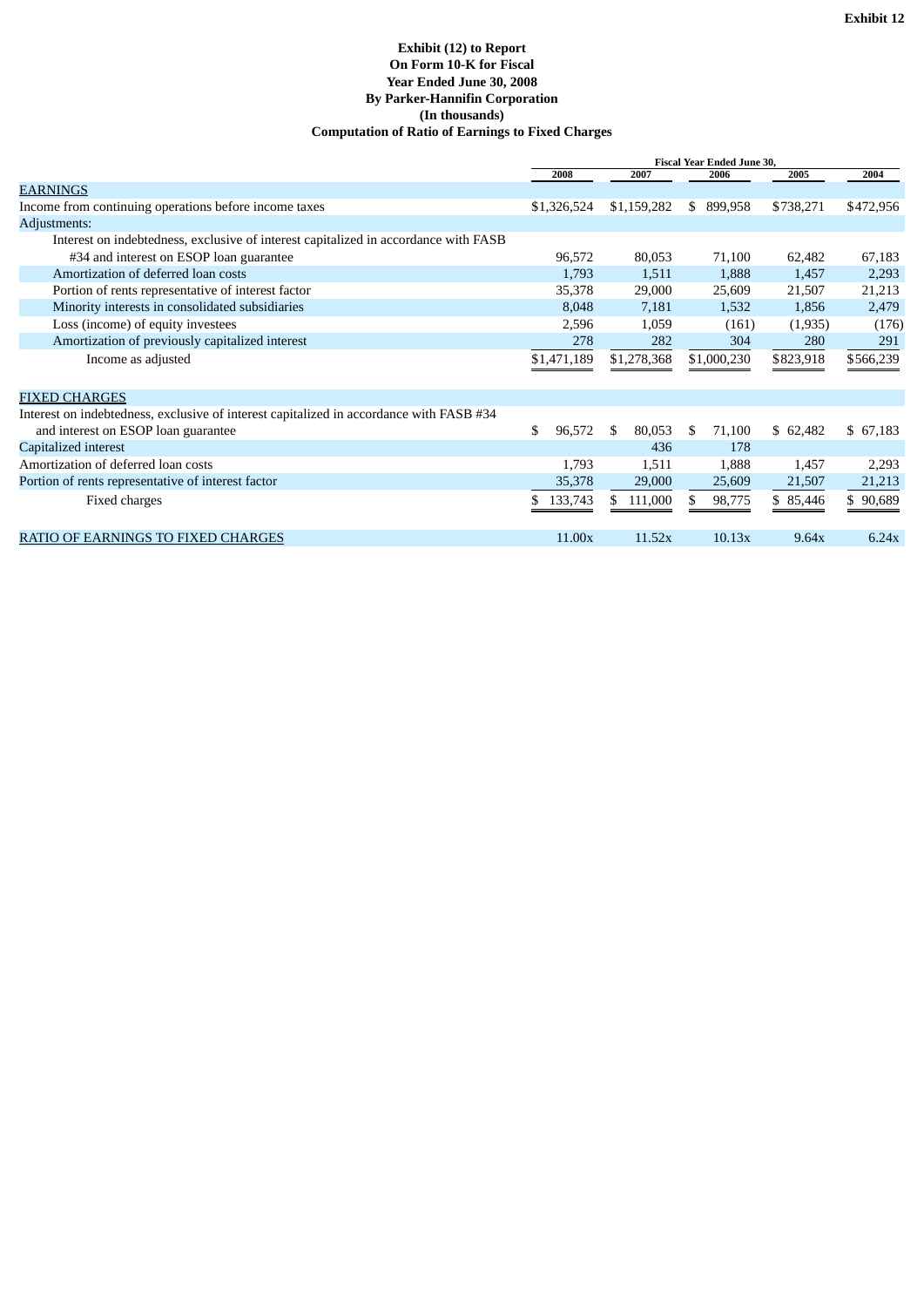# **Exhibit (13) to Report On Form 10-K for Fiscal Year Ended June 30, 2008 By Parker-Hannifin Corporation**

#### **Forward-Looking Statements**

Forward-looking statements contained in this Annual Report and other written reports and oral statements are made based on known events and circumstances at the time of release, and as such, are subject in the future to unforeseen uncertainties and risks. All statements regarding future performance, earnings projections, events or developments are forward-looking statements. It is possible that the Company's future performance and earnings projections of the Company may differ materially from current expectations, depending on economic conditions within its mobile, industrial and aerospace markets, and the Company's ability to maintain and achieve anticipated benefits associated with announced realignment activities, strategic initiatives to improve operating margins, and growth, innovation and global diversification initiatives. A change in economic conditions in individual markets may have a particularly volatile effect on segment performance. Among other factors which may affect future performance are:

- changes in business relationships with and purchases by or from major customers or suppliers, including delays or cancellations in shipments, or significant changes in financial condition,
- uncertainties surrounding timing, successful completion or integration of acquisitions,
- threats associated with and efforts to combat terrorism,
- uncertainties surrounding the ultimate resolution of outstanding litigation,
- competitive market conditions and resulting effects on sales and pricing,
- increases in raw material costs that cannot be recovered in product pricing,
- the Company's ability to manage costs related to employee retirement and health care benefits and insurance, and
- global economic factors, including manufacturing activity, air travel trends, currency exchange rates, difficulties entering new markets and general economic conditions such as inflation, interest rates and credit availability.

The Company undertakes no obligation to update or publicly revise these forward-looking statements to reflect events or circumstances that arise after the date of this Annual Report.

 $13 - 1$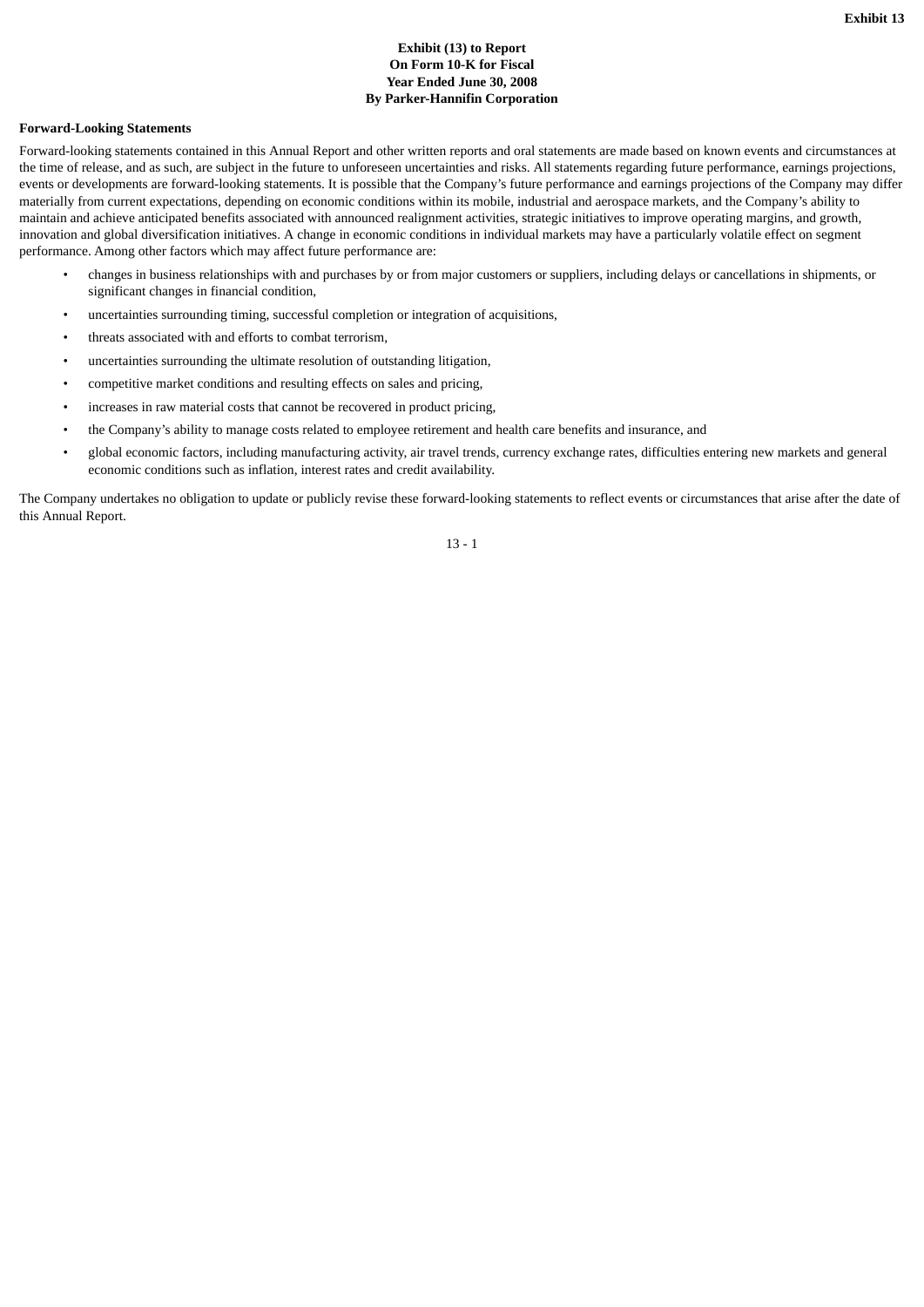# **MANAGEMENT'S DISCUSSION AND ANALYSIS**

#### **Overview**

The Company is a leading worldwide diversified manufacturer of motion and control technologies and systems, providing precision engineered solutions for a wide variety of mobile, industrial and aerospace markets.

The Company's order rates provide a near-term perspective of the Company's outlook particularly when viewed in the context of prior and future order rates. The Company publishes its order rates on a quarterly basis. The lead time between the time an order is received and revenue is realized generally ranges from one day to 12 weeks for mobile and industrial orders and from one day to 18 months for aerospace orders. The Company believes the leading economic indicators of these markets that have a strong correlation to the Company's future order rates are as follows:

- Institute of Supply Management (ISM) index of manufacturing activity with respect to North American mobile and industrial markets;
- Purchasing Managers Index (PMI) on manufacturing activity with respect to most International mobile and industrial markets;
- Aircraft miles flown and revenue passenger miles for commercial aerospace markets and Department of Defense spending for military aerospace markets; and
- Housing starts with respect to the North American residential air conditioning market.

ISM and PMI indexes above 50 indicate that the manufacturing economy is expanding, resulting in the expectation that the Company's order rates in the mobile and industrial markets in the respective geographic areas should be positive year-over-year. ISM and PMI indexes below 50 would indicate the opposite effect. The ISM index at the end of fiscal 2008 was 50.2 and the PMI for the Eurozone countries was 49.2 at the end of fiscal 2008. With respect to the commercial aerospace market, aircraft miles flown and revenue passenger miles in 2008 have shown moderate improvement over comparable fiscal 2007 levels. The Company anticipates that both aircraft miles flown and revenue passenger miles in fiscal 2009 will be lower than their fiscal 2008 levels. The Company anticipates that Department of Defense spending in fiscal 2009 will be about 4 percent higher than the fiscal 2008 level. Housing starts in June 2008 were approximately 27 percent lower than housing starts in June 2007. The Company does not anticipate housing starts to improve in fiscal 2009.

The Company also believes that there is a high correlation between interest rates and Industrial manufacturing activity. Increases in interest rates typically have a negative impact on industrial production thereby lowering future order rates while decreases in interest rates typically have the opposite effect.

The Company's major opportunities for growth are as follows:

- Leveraging the Company's broad product line with customers desiring to consolidate their vendor base and outsource system engineering;
- Marketing systems solutions for customer applications;
- Expanding the Company's business presence outside of North America;
- Introducing new products, including those resulting from the Company's innovation initiatives;
- Completing strategic acquisitions in a consolidating motion and control industry; and
- Expanding the Company's vast distribution network.

The financial condition of the Company remains strong as evidenced by the continued generation of substantial cash flows from operating activities, which were \$1,317 million or 10.8 percent of sales in fiscal 2008, a debt to debt-equity ratio of 28.3 percent, ample borrowing capabilities and strong short-term credit ratings.

13 - 2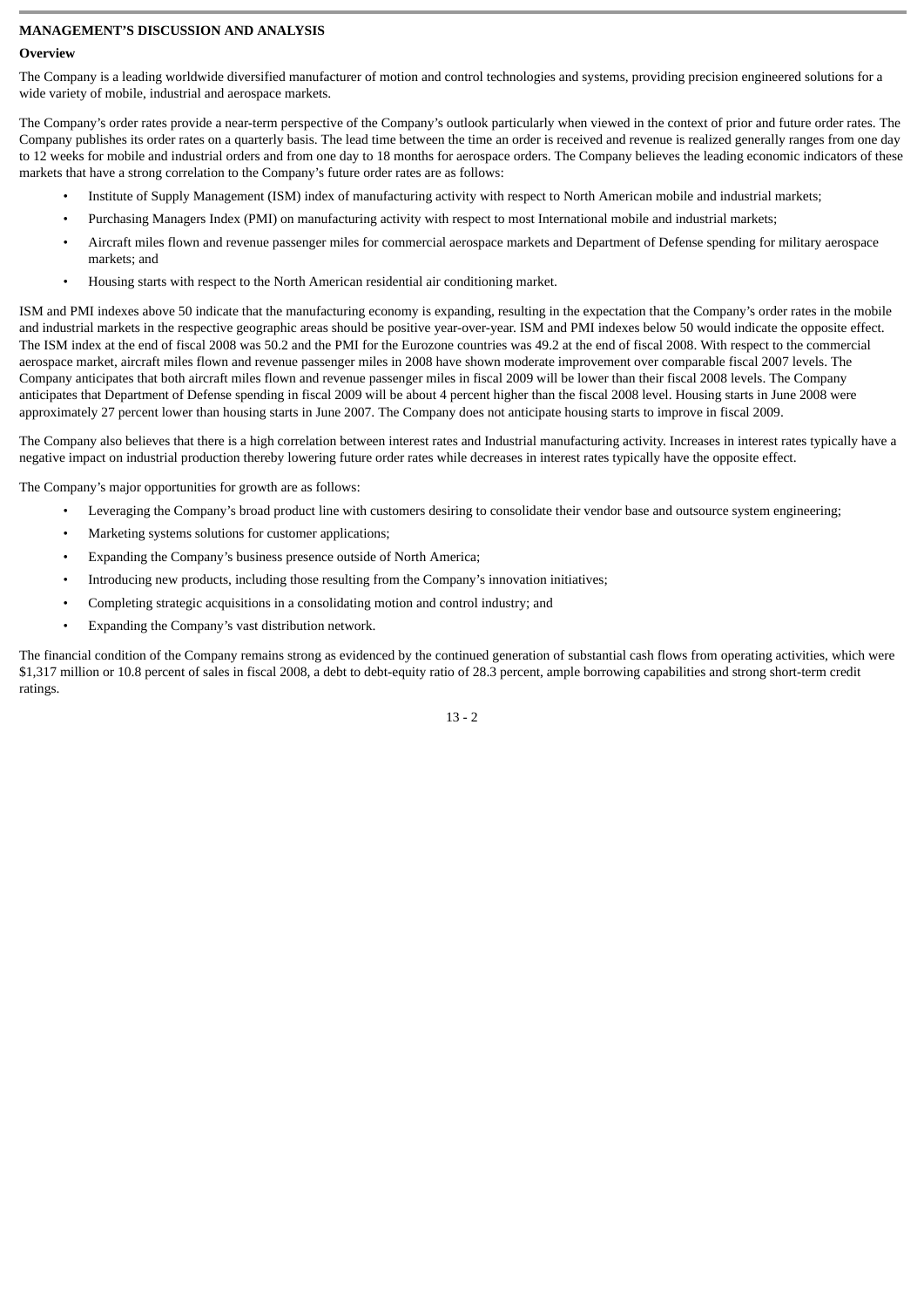Many acquisition opportunities remain available to the Company within its target markets. During fiscal 2008, the Company completed 10 acquisitions whose aggregate annual revenues were approximately \$546 million. The Company believes that future financial results will reflect the benefit of an efficient integration of the companies recently acquired. Acquisitions will continue to be considered from time to time to the extent there is a strong strategic fit, while at the same time, maintaining the Company's strong financial position. The Company will also continue to assess the strategic fit of its existing businesses and initiate efforts to divest businesses that are not considered to be a good long-term fit for the Company. Future business divestitures could have a negative effect on the Company's results of operations.

The Company routinely strives to improve customer service levels and manage changes in raw material prices and expenses related to employee health and welfare benefits. The Company is currently focused on maintaining its financial strength through the current Industrial North American slowdown, especially in the automotive, heavy-duty truck and construction markets. The Company has in place a number of strategic financial performance initiatives relating to growth and margin improvement in order to meet these challenges, including strategic procurement, strategic pricing, lean enterprise, product innovation and business realignments.

The discussion below is structured to separately discuss each of the financial statements presented on pages 13-13 to 13-17. All year references are to fiscal years.

# **Discussion of Consolidated Statement of Income**

The Consolidated Statement of Income summarizes the Company's operating performance over the last three fiscal years.

| (millions)                                               | 2008     |    | 2007     |    | 2006    |  |
|----------------------------------------------------------|----------|----|----------|----|---------|--|
| Net sales                                                | \$12,146 |    | \$10,718 |    | \$9,386 |  |
| Gross profit margin                                      | 23.1%    |    | 22.8%    |    | 21.5%   |  |
| Selling, general and administrative expenses             | \$1,364  |    | \$1,227  |    | \$1,037 |  |
| Interest expense                                         | 99       |    | 83       |    | 76      |  |
| Other expense (income), net                              | 20       |    | (7)      |    | (9)     |  |
| (Gain) loss on disposal of assets                        | (3)      |    | (17)     |    | 15      |  |
| Effective tax rate from continuing operations            | 28.4%    |    | 28.4%    |    | 29.1%   |  |
| Income from continuing operations                        | 949      | S. | 830      |    | \$638   |  |
| Income from continuing operations, as a percent of sales | 7.8%     |    | 7.7%     |    | 6.8%    |  |
| Discontinued operations                                  |          |    |          | \$ | 35      |  |
| Net income                                               | 949      |    | 830      | \$ | 673     |  |

*Net sales* in 2008 were 13.3 percent higher than 2007. The increase in sales in 2008 primarily reflects higher volume experienced in the Industrial International and Aerospace Segments. Acquisitions completed within the last 12 months contributed about 26 percent of the net sales increase. The effect of currency rate changes increased net sales by approximately \$544 million.

Net sales in 2007 were 14.2 percent higher than 2006. The increase in sales in 2007 primarily reflects higher volume experienced across all Segments. Acquisitions completed in fiscal 2007 contributed about 45 percent of the net sales increase. The effect of currency rate changes increased net sales by approximately \$241 million.

13 - 3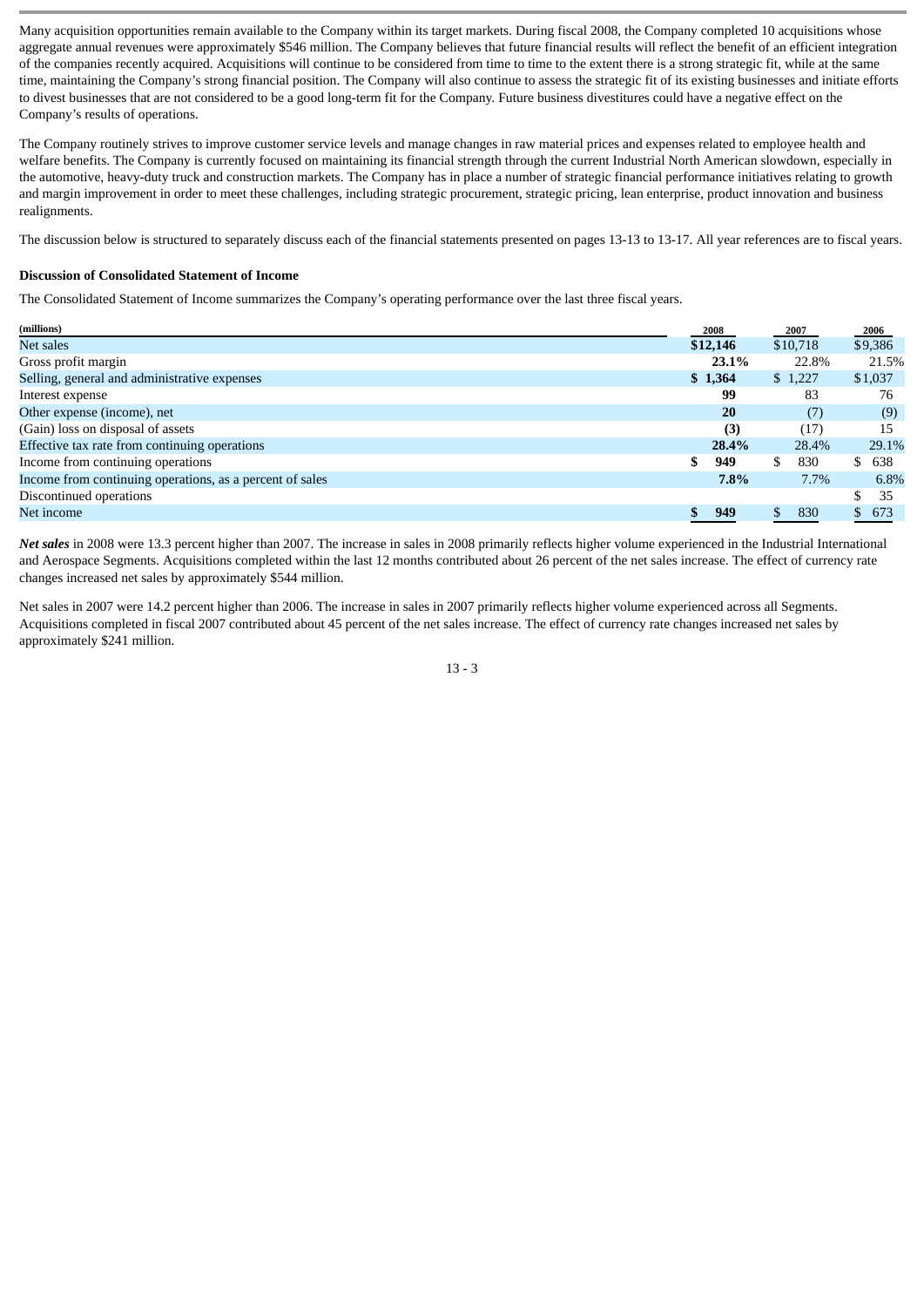During 2008, the Company experienced strong business conditions in most of the markets of the Industrial International businesses and in some of the markets in the Aerospace Segment. Recessionary-like business conditions were experienced in a number of markets in the Industrial North America businesses and the Climate & Industrial Controls Segment. For 2009, the Company expects the strong business conditions experienced in the Industrial International businesses and the original equipment manufacturer portion of the Aerospace Segment to continue although at a slower rate of growth. Business conditions in the Industrial North American operations and the Climate & Industrial Controls Segment are expected to remain relatively the same. The Company anticipates business conditions in the commercial aftermarket business of the Aerospace Segment will weaken some as airlines reduce flight schedules in response to higher fuel costs.

**Gross profit margin** was higher in 2008 and 2007 primarily due to a combination of the increase in sales and the effects of the Company's financial performance initiatives, especially in the Industrial International businesses. Current-year acquisitions, not yet fully integrated, negatively affected the current-year gross margin. Included in gross profit in 2008, 2007 and 2006 are business realignment charges of \$5.3 million, \$15.0 million and \$17.5 million, respectively.

*Selling, general and administrative expenses* increased 11.2 percent in 2008 and increased 18.3 percent in 2007. The increase in 2008 is primarily due to the higher sales volume, current-year acquisitions as well as higher expenses related to professional fees. The increase in 2007 is primarily due to higher sales volume as well as higher expenses related to research and development, incentive compensation and professional fees. Selling, general and administrative expenses, as a percent of sales, were 11.2 percent in 2008, 11.4 percent in 2007 and 11.0 percent in 2006.

*Interest expense* in 2008 increased primarily due to higher average debt outstanding. The increase in borrowings primarily related to the funding of the accelerated stock repurchase program, which is described in Note 11 to the Consolidated Financial Statements, and current-year acquisition activity. Interest expense increased in 2007 primarily due to higher average debt outstanding as well as higher interest rates, primarily on commercial paper borrowings.

*Other expense (income), net* increased in 2008 primarily due to the establishment of a reserve for known and potential civil damages related to ongoing litigation which is described in Note 15 to the Consolidated Financial Statements.

*(Gain) loss on disposal of assets* includes plant and equipment disposals, divestitures of businesses and miscellaneous asset adjustments.

| (millions)                    | 2008  | 2007   | 2006           |
|-------------------------------|-------|--------|----------------|
| Plant and equipment disposals | \$(4) | $+711$ | \$(1)          |
| Divestitures                  | (2)   | (6)    | 1 <sub>0</sub> |
| Asset adjustments             |       |        | b.             |
|                               |       |        |                |

The amount for divestitures in 2007 primarily relates to the final accounting for a business divested in 2002. The amount for divestitures in 2006 primarily relates to the sale of the Thermoplastics division.

*Effective tax rate from continuing operations* in 2008 remained at the 2007 level primarily due to the increase in foreign tax rate differences being offset by a lower amount of research and development tax credits. The effective tax rate in 2007 was lower primarily due to a higher amount of research and development tax credits received in 2007 as compared to 2006.

*Income from continuing operations*—In addition to the individual income statement items discussed above, the Company's qualified defined benefit plans positively affected net income in 2008 and 2007 due to a decrease in expense of approximately \$12 million and \$21 million, respectively, both primarily due to changes in actuarial assumptions and the amortization of actuarial losses.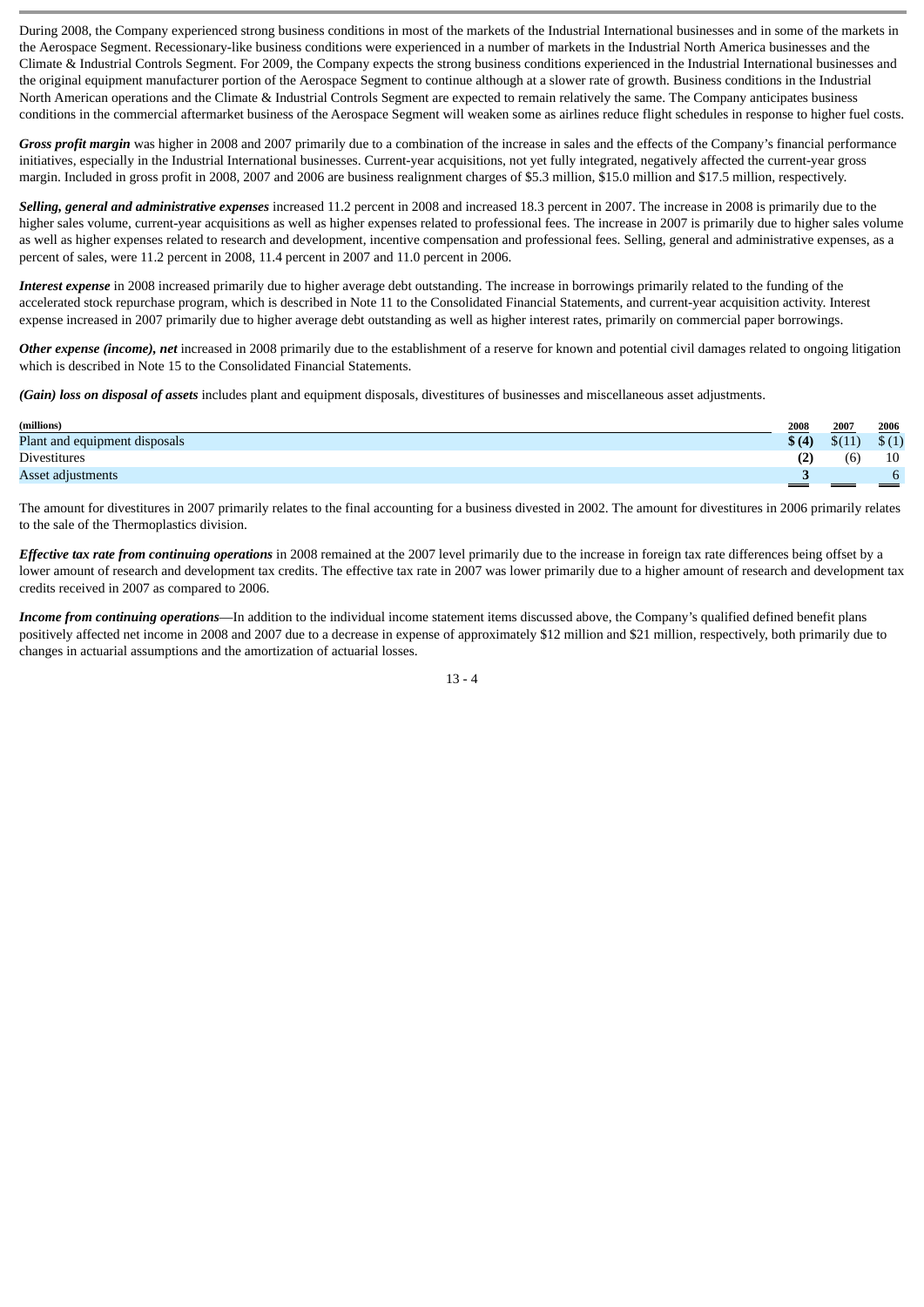*Discontinued operations* represent the operating results and related gain on the sale, net of tax, of the Astron Buildings business which was divested in August 2005.

*Other comprehensive income (loss)*—Items included in other comprehensive income (loss) are gains and losses that under generally accepted accounting principles are recorded directly into Shareholders' equity. See Note 11 to the Consolidated Financial Statements for further information.

#### **Discussion of Business Segment Information**

The Business Segment information presents sales, operating income and assets on a basis that is consistent with the manner in which the Company's various businesses are managed for internal review and decision-making. See Note 1 to the Consolidated Financial Statements for a description of the Company's reportable business segments.

#### **Industrial Segment** (millions)

|                                        | 2008    | 2007    | 2006    |
|----------------------------------------|---------|---------|---------|
| <b>Sales</b>                           |         |         |         |
| North America                          | \$4,250 | \$4,064 | \$3,993 |
| International                          | 5,006   | 3,901   | 2,903   |
| Operating income                       |         |         |         |
| North America                          | 608     | 598     | 597     |
| International                          | 789     | 533     | 354     |
| Operating income as a percent of sales |         |         |         |
| North America                          | 14.3%   | 14.7%   | 15.0%   |
| International                          | 15.8%   | 13.7%   | 12.2%   |
| <b>Backlog</b>                         | \$1,744 | \$1,393 | \$1,178 |
| <b>Assets</b>                          | 8,122   | 6,364   | 5,835   |
| Return on average assets               | 19.3%   | 18.6%   | 18.5%   |

Sales in 2008 for the Industrial North American operations increased 4.6 percent compared to an increase of 1.8 percent from 2006 to 2007. The increase in sales in 2008 was primarily due to acquisitions as well as higher demand experienced from distributors and higher end-customer demand experienced in the construction equipment, farm and agriculture, oil and gas and general industrial machinery markets, partially offset by lower end-customer demand in the heavyduty truck, automotive, semiconductor and residential construction markets. Acquisitions accounted for all of the sales increase in 2007. Excluding acquisitions, sales were lower in 2007 as a result of lower end-user demand experienced in several markets, most notably automotive, heavy-duty truck and construction equipment.

Sales in the Industrial International operations increased 28.3 percent in 2008 following an increase of 34.4 percent from 2006 to 2007. The sales increase in 2008 was primarily due to higher volume across most markets, particularly Europe and the Asia Pacific region as well as acquisitions, which accounted for about 20 percent of the increase. The sales increase in 2007 was primarily due to acquisitions, which accounted for about 40 percent of the sales increase, as well as higher volume in Europe, Latin America and the Asia Pacific region. Foreign currency rate changes, primarily the weakening of the U.S. dollar against the Euro, increased net sales in 2008 by \$476 million.

The lower Industrial North American operating margins in 2008 were primarily due to higher expenses associated with new product development and higher material costs more than offsetting the higher sales volume. The lower Industrial North American operating margins in 2007 were primarily due to the lower volume, higher business realignment charges and higher raw material costs more than offsetting margin improvement from lean manufacturing initiatives. Acquisitions, not yet fully integrated, negatively impacted margins in both 2008 and 2007. Included in Industrial North American operating income in 2008, 2007 and 2006 are business realignment charges of \$4.5 million, \$9.8 million and \$5.4 million, respectively. The business realignment charges resulted from actions the Company took to structure the Industrial North American operations to operate in their then current economic environment and primarily consisted of severance costs and costs relating to the consolidation of manufacturing operations.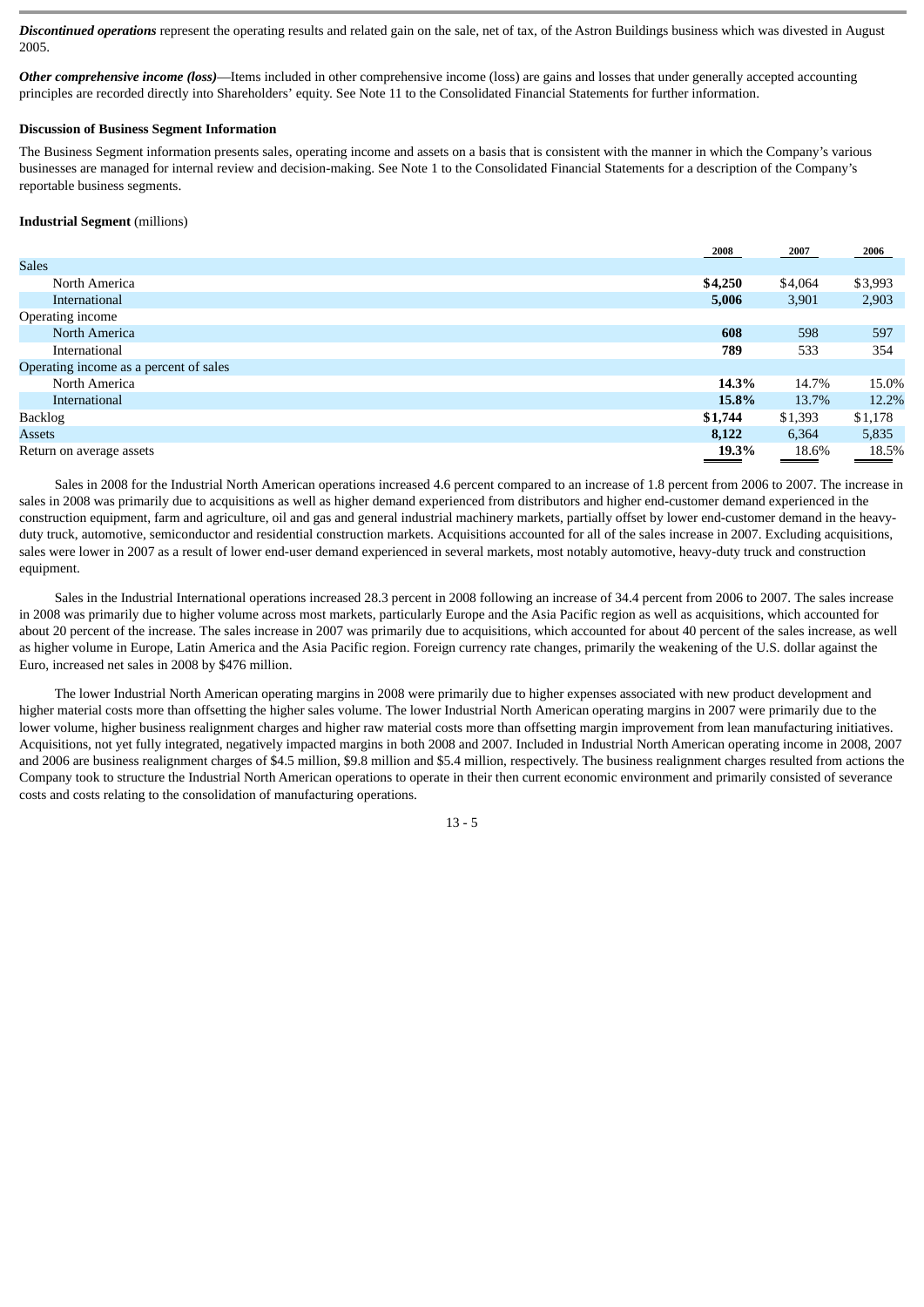The Industrial International operating margin improvement in 2008 and 2007 was primarily due to a combination of the higher sales volume and benefits realized from the Company's financial performance initiatives. Acquisitions, not fully integrated, negatively impacted margins in 2008 and 2007. Operating income in 2008, 2007 and 2006 included \$0.4 million, \$8.9 million and \$10.3 million, respectively, of business realignment charges that were taken to appropriately structure operations primarily in Europe.

The Company anticipates Industrial North American sales for 2009 to increase between 5.1 percent to 5.5 percent from the fiscal 2008 level and Industrial International sales for fiscal 2009 to increase between 6.5 percent to 6.9 percent from the fiscal 2008 level. Industrial North American operating margins in 2009 are expected to range from 14.0 percent to 14.6 percent and Industrial International margins are expected to range from 15.5 percent to 16.1 percent. The Company expects to continue to take actions necessary to structure appropriately the operations of the Industrial Segment. Such actions may include the necessity to record business realignment charges in 2009.

The increase in total Industrial Segment backlog in 2008 and 2007 was primarily due to higher order rates in the Industrial International businesses.

The increase in assets in 2008 and 2007 was primarily due to current-year acquisitions and the effect of currency fluctuations. The increase in assets in 2008 was also due to increases in cash, accounts receivable and inventory.

## **Aerospace Segment** (millions)

|                                        | 2008    | 2007    | 2006    |
|----------------------------------------|---------|---------|---------|
| <b>Sales</b>                           | \$1,838 | \$1,685 | \$1,505 |
| Operating income                       | 251     | 270     | 221     |
| Operating income as a percent of sales | 13.6%   | 16.0%   | 14.7%   |
| <b>Backlog</b>                         | \$1,737 | \$1,359 | \$1,328 |
| Assets                                 | 922     | 779     | 748     |
| Return on average assets               | 29.5%   | 35.4%   | 31.4%   |

Sales in 2008 increased 9.0 percent compared to an increase of 12.0 percent from 2006 to 2007. The increase in sales in both 2008 and 2007 was primarily due to an increase in both commercial original equipment manufacturer (OEM) and aftermarket volume. The sales increase in 2008 was partially offset by lower military aftermarket volume.

The lower margins in 2008 were primarily due to a higher concentration of sales occurring in the lower margin OEM businesses as well as higher engineering development costs and an increase in contract reserves related to certain programs. The higher margins in 2007 were primarily due to the increased volume, with a higher concentration of sales occurring in the aftermarket businesses.

The increase in backlog in 2008 was primarily due to higher order rates, especially in the commercial OEM businesses. Shipments in 2007 were about the same as order rates resulting in a slight change in backlog from 2006. For 2009, sales are expected to increase between 3.7 percent to 4.1 percent from the fiscal 2008 level and operating margins are expected to range from 12.7 percent to 13.3 percent. Heavier concentration of commercial OEM volume in future product mix and higher than currently expected new product development costs could result in lower margins.

The increase in assets in 2008 and 2007 was primarily due to increases in accounts receivable and inventory. The increase in assets in 2008 was also due to current-year acquisitions.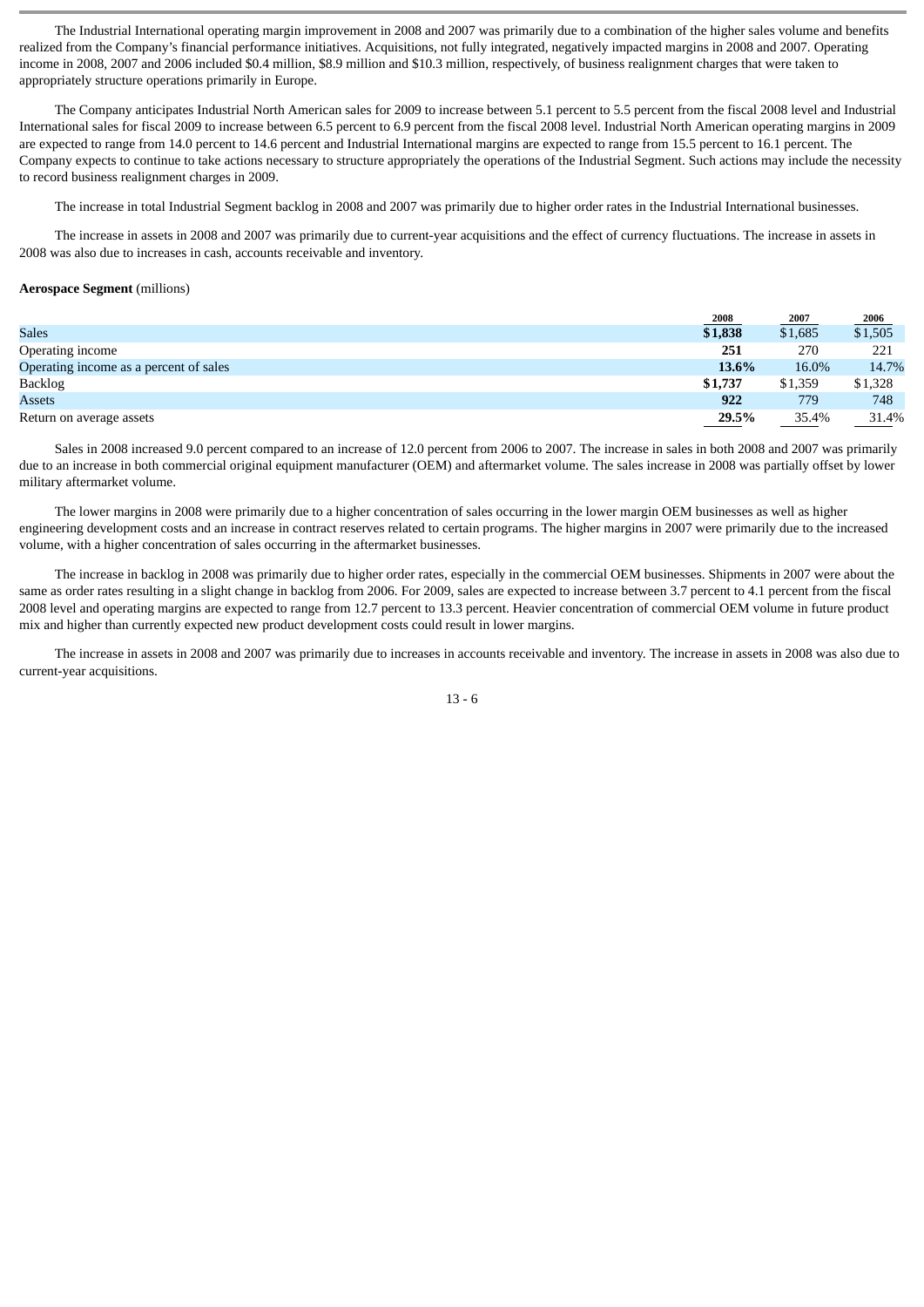### **Climate & Industrial Controls Segment** (millions)

|                                        | 2008       | 2007    | 2006  |
|----------------------------------------|------------|---------|-------|
| <b>Sales</b>                           | \$1,051    | \$1,068 | \$985 |
| Operating income                       | 59         | 82      | 83    |
| Operating income as a percent of sales | 5.7%       | $7.7\%$ | 8.5%  |
| <b>Backlog</b>                         | 170<br>\$. | \$ 183  | \$190 |
| <b>Assets</b>                          | 805        | 831     | 828   |
| Return on average assets               | 7.3%       | 9.9%    | 10.9% |

Sales in 2008 decreased 1.6 percent compared to an 8.4 percent increase in sales from 2006 to 2007. The decrease in sales in 2008 was primarily due to lower end-user demand in the residential air conditioning, heavy-duty truck and automotive markets. The increase in sales in 2007 was primarily due to acquisitions, which accounted for almost 70 percent of the increase. The lower margins in 2008 were primarily due to product mix and the lower sales volume, resulting in manufacturing inefficiencies. The lower margins in 2007 were primarily due to product mix, increased raw material costs as well as costs incurred to integrate acquisitions.

The Company anticipates sales in 2009 to decrease between 2.5 percent to 2.1 percent from the fiscal 2008 level and operating margins are expected to range from 5.7 percent to 6.3 percent. The Company expects to continue to take actions necessary to structure appropriately the operations of the Climate & Industrial Controls Segment. Such actions may include the necessity to record business realignment charges in 2009.

The decrease in assets in 2008 was primarily due to declines in accounts receivable, property, plant and equipment and intangible assets partially offset by the effect of currency fluctuations. The increase in assets in 2007 was primarily due to acquisitions and an increase in inventory partially offset by a decline in accounts receivable and property, plant and equipment.

**Corporate** assets increased 15.2 percent in 2008 compared to a decrease of 38.6 percent from 2006 to 2007. The increase in 2008 was primarily due to an increase in deferred taxes, cash and property, plant and equipment partially offset by an increase in the LIFO reserve. The fluctuation in 2007 was primarily due to a decrease in prepaid pension cost resulting from the adoption of a new accounting pronouncement and a decrease in cash.

## **Discussion of Consolidated Balance Sheet**

The Consolidated Balance Sheet shows the Company's financial position at year-end, compared with the previous year-end. This statement provides information to assist in assessing factors such as the Company's liquidity and financial resources.

| 2008    | 2007    |
|---------|---------|
| \$2,047 | \$1,738 |
| 1,495   | 1,266   |
| 1,927   | 1,736   |
| 2,798   | 2,254   |
| 1,021   | 596     |
| 962     | 789     |
| 1,952   | 1,090   |
| 5,259   | 4,712   |
| \$1,912 | \$1,461 |
| 1.88    | 1.76    |
|         |         |

**Accounts receivable** are primarily receivables due from customers for sales of product (\$1,820.8 million at June 30, 2008 and \$1,560.2 million at June 30, 2007). The current-year increase in accounts receivable was primarily due to acquisitions as well as a higher level of sales experienced in the latter part of the current fiscal year as compared to fiscal 2007. Days sales outstanding relating to trade receivables for the Company was 50 days in 2008 compared to 49 days in 2007.

**Inventories** increased primarily due to acquisitions. Days supply of inventory on hand was 61 days in 2008 compared to 62 days in 2007.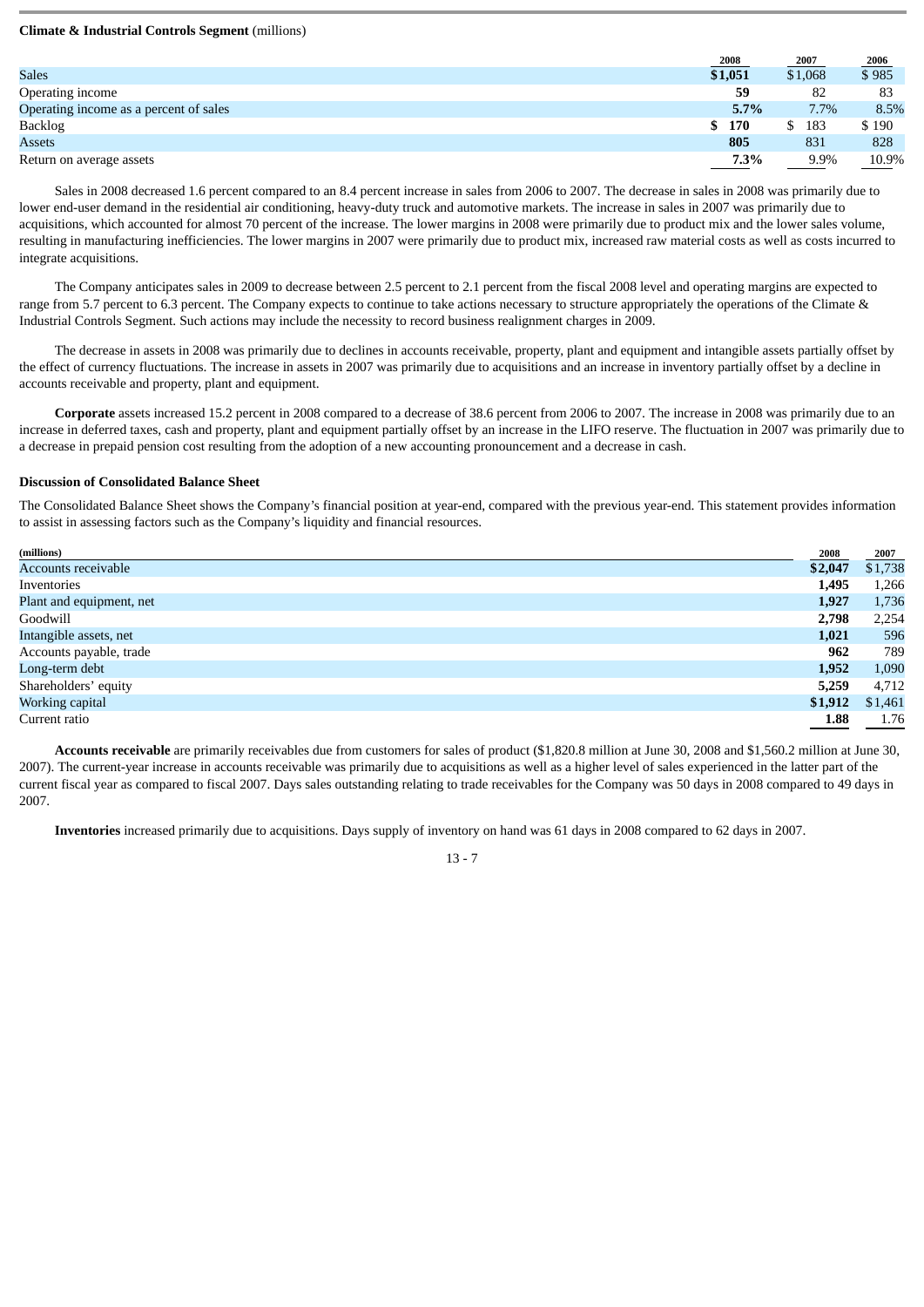**Plant and equipment**, net of accumulated depreciation, increased in 2008 primarily due to plant and equipment acquired in current-year acquisitions. Capital expenditures in 2008 were slightly higher than depreciation expense.

**Goodwill** increased primarily as a result of current-year acquisitions. The change in this amount is explained further in Note 7 to the Consolidated Financial Statements.

**Intangible assets, net** consist primarily of patents, trademarks and customer lists. Intangible assets, net increased primarily due to current-year acquisitions. The change in this amount is explained further in Note 7 to the Consolidated Financial Statements.

**Accounts payable, trade** increased primarily due to current-year acquisitions as well as higher purchasing levels primarily in the Industrial International businesses.

**Long-term debt** increased \$862.5 million primarily due to the issuance of medium-term notes during fiscal 2008. The change in this amount is explained further in Note 9 to the Consolidated Financial Statements.

**Shareholders' equity** included an increase of \$280.5 million related to foreign currency translation adjustments due to the weakening of the U.S. dollar during fiscal 2008. The translation adjustments primarily affected Accounts receivable, Inventories, Plant and equipment, Investments and other assets, Goodwill, Intangible assets, Accounts payable, trade and Long-term debt. The change in Shareholders' equity is explained further in Note 11 to the Consolidated Financial Statements.

### **Discussion of Consolidated Statement of Cash Flows**

The Consolidated Statement of Cash Flows reflects cash inflows and outflows from the Company's operating, investing and financing activities.

A summary of cash flows follows:

| (millions)                                           | 2008    | 2007  | 2006    |
|------------------------------------------------------|---------|-------|---------|
| Cash provided by (used in):                          |         |       |         |
| Operating activities                                 | \$1,317 | \$957 | \$951   |
| Investing activities                                 | (1,171) | (580) | (921)   |
| <b>Financing activities</b>                          |         | (380) | (190)   |
| Effect of exchange rates                             |         |       | (4)     |
| Net increase (decrease) in cash and cash equivalents | 153     |       | \$(164) |

**Cash Flows From Operating Activities**—The increase in cash flows from operating activities is due to higher net income and a lower level of cash funding to the Company's qualified defined benefit plans in fiscal 2008.

**Cash Flows Used In Investing Activities**—Net cash used in investing activities increased primarily due to an increase in acquisition activity and higher capital expenditures. Refer to Note 2 to the Consolidated Financial Statements for a summary of net assets of acquired companies.

**Cash Flows From Financing Activities**—Net cash provided by financing activities increased primarily due to additional long-term borrowings used to fund current-year acquisitions and repurchases of common shares under the Company's accelerated stock repurchase program.

Dividends have been paid for 232 consecutive quarters, including a yearly increase in dividends for the last 52 fiscal years. The current annual dividend rate is \$1.00 per share.

The Company's goal is to maintain no less than an "A" rating on senior debt to ensure availability and reasonable cost of external funds. As one means of achieving this objective, the Company has established a financial goal of maintaining a ratio of debt to debt-equity of no more than 37 percent.

| Debt to Debt-Equity Ratio (dollars in millions) | 2008    | 2007    |
|-------------------------------------------------|---------|---------|
| Debt                                            | \$2,071 | \$1,285 |
| Debt & Equity                                   | 7,330   | 5,997   |
| Ratio                                           | 28.3%   | 21.4%   |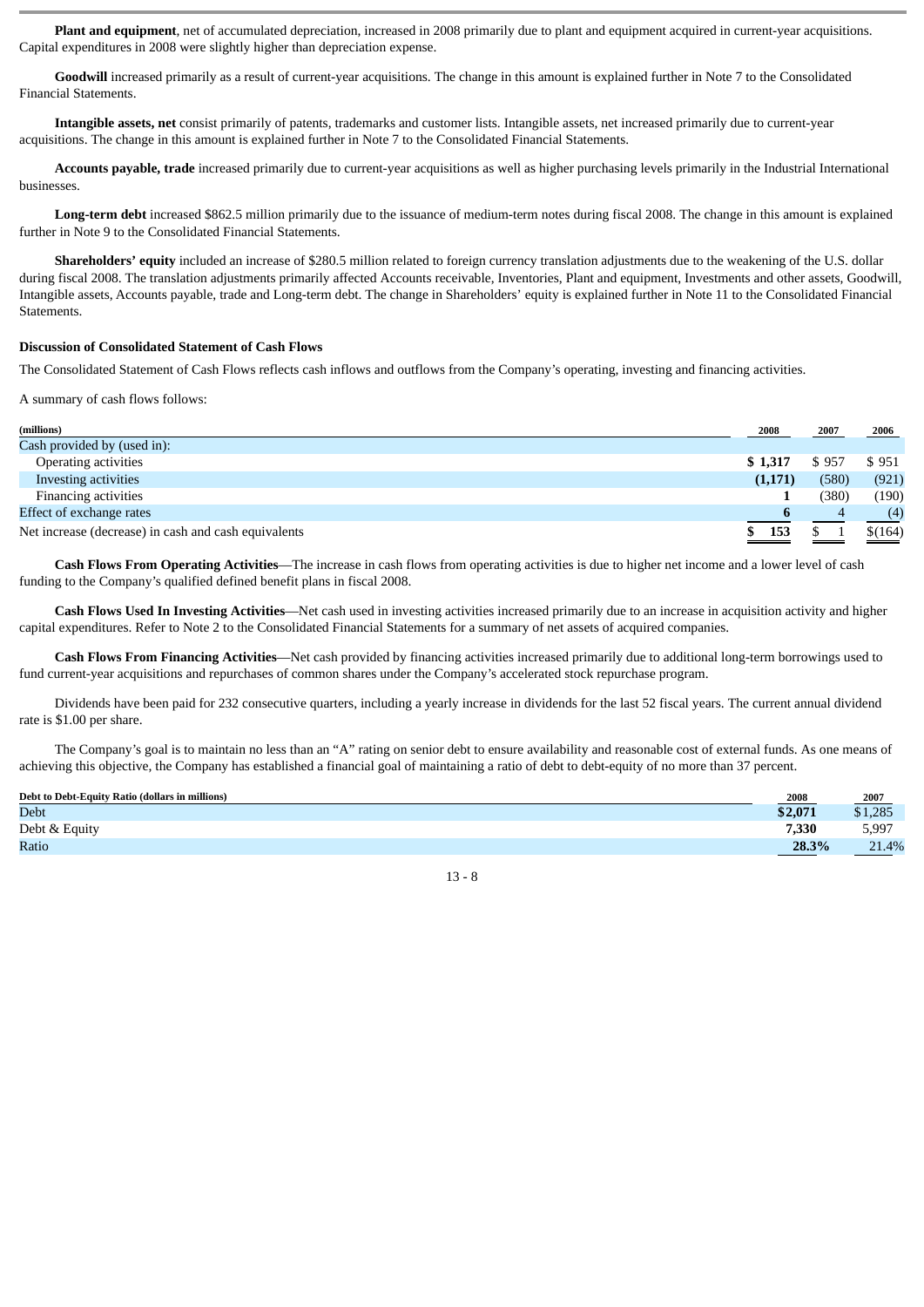As of June 30, 2008, the Company has a line of credit totaling \$1,500 million through a multi-currency revolving credit agreement with a group of banks. The credit agreement expires September 2012; however, the Company has the right to request a one-year extension of the expiration date on an annual basis. A portion of the credit agreement supports the Company's commercial paper note program, which is rated A-1 by Standard & Poor's, P-1 by Moody's and F-1 by Fitch, Inc. These ratings are considered investment grade. The revolving credit agreement requires a facility fee of 4.5/100ths of one percent of the commitment per annum at the Company's present rating level and contains provisions that increase the facility fee of the credit agreement in the event the Company's credit ratings are lowered. A lowering of the Company's credit ratings would not limit the Company's ability to use the credit agreement nor would it accelerate the repayment of any outstanding borrowings.

The Company's credit agreements and indentures governing certain debt contain various covenants, the violation of which would limit or preclude the use of the credit agreements for future borrowings, or might accelerate the maturity of the related outstanding borrowings covered by the indentures. At the Company's present rating level, the most restrictive financial covenant provides that the ratio of secured debt to net tangible assets be less than 10 percent. As of June 30, 2008, the ratio of secured debt to net tangible assets was less than one percent. The Company is in compliance with all covenants and expects to remain in compliance during the term of the credit agreements and indentures.

Based upon the Company's past performance and current expectations, management believes the cash flows generated from future operating activities should provide adequate funds to support internal growth and continued improvements in the Company's manufacturing facilities and equipment. The Company's worldwide financial capabilities may be used to support working capital needs, planned growth, dividend payments and share repurchases, as needed. The Company regularly considers acquisition opportunities and additional borrowings may be used to finance acquisitions completed in fiscal 2009.

**Contractual Obligations**—The Company adopted FASB Interpretation 48, "Accounting for Uncertainty in Income Taxes," (FIN 48) as of July 1, 2007. The total amount of gross unrecognized tax benefits for uncertain tax positions was \$114.8 million at June 30, 2008. Payment of these obligations would result from settlements with worldwide taxing authorities. Due to the difficulty in determining the timing of the settlements, FIN 48 obligations are not included in the following summary of the Company's fixed contractual obligations. References to Notes are to the Notes to the Consolidated Financial Statements.

| In thousands                   | Payments due by period |           |             |           |             |
|--------------------------------|------------------------|-----------|-------------|-----------|-------------|
|                                |                        | Less than |             |           | More than 5 |
| <b>Contractual obligations</b> | Total                  | 1 year    | 1-3 years   | 3-5 years | years       |
| Long-term debt (Note 9)        | \$1,976,204            | \$23,752  | 465.399     | \$289,325 | \$1,197,728 |
| Interest on long-term debt     | 931,971                | 100,212   | 188,332     | 149,690   | 493,737     |
| Operating leases (Note 9)      | 332,832                | 78,818    | 94,881      | 47,771    | 111,362     |
| Retirement benefits (Note 10)  | 1,764,067              | 178,088   | 285,750     | 324,777   | 975,452     |
| <b>Total</b>                   | \$5,005,074            | \$380,870 | \$1,034,362 | \$811,563 | \$2,778,279 |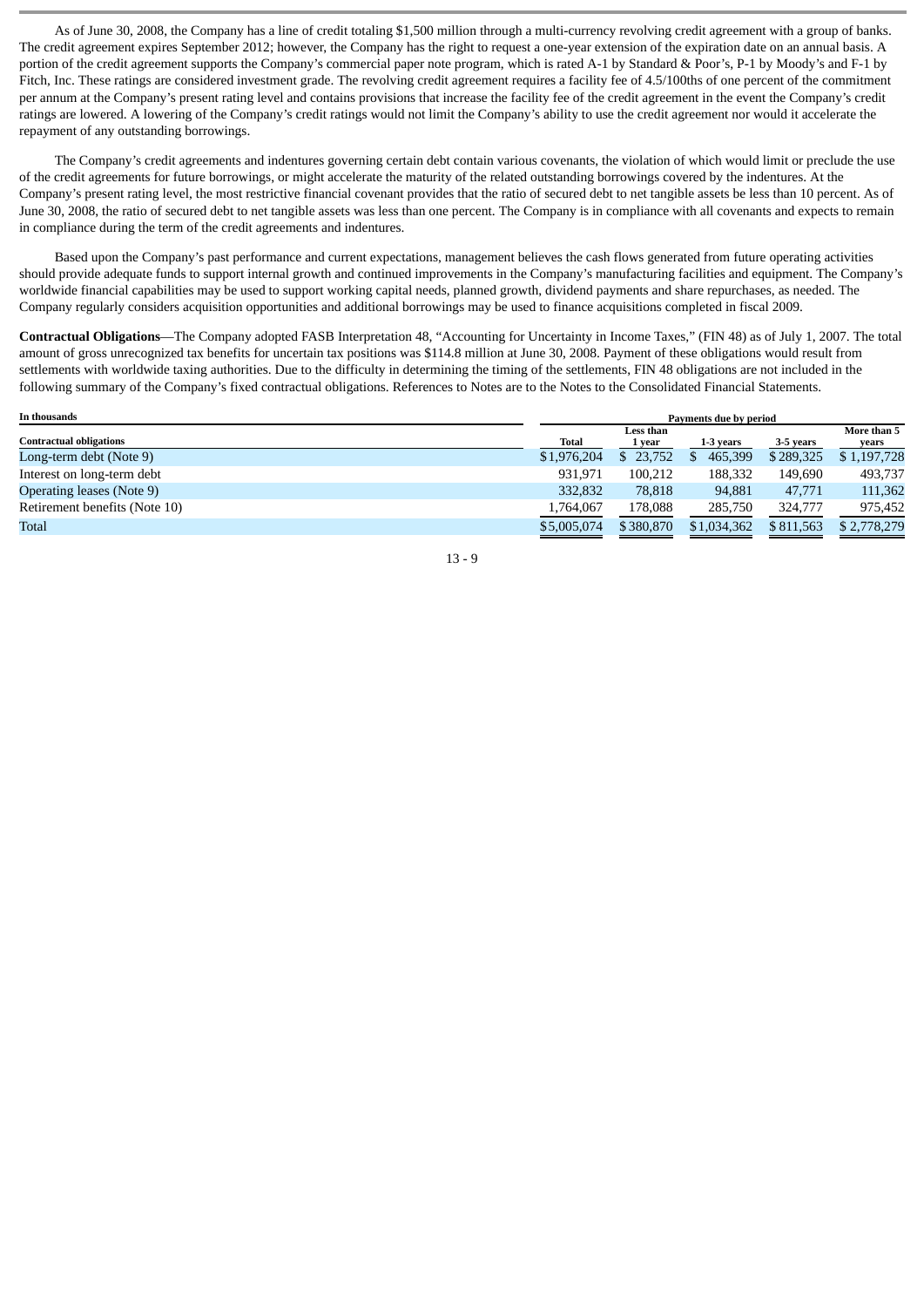## **Quantitative and Qualitative Disclosures About Market Risk**

The Company enters into forward exchange contracts and costless collar contracts, comprised of puts and calls, to reduce its exposure to fluctuations in both freely convertible and non-freely convertible foreign currencies. The total carrying and fair value of open contracts and any risk to the Company as a result of these arrangements is not material to the Company's financial position, liquidity or results of operations.

The Company's debt portfolio contains variable rate debt, inherently exposing the Company to interest rate risk. The Company's objective is to maintain a 60/40 mix between fixed rate and variable rate debt thereby limiting its exposure to changes in near-term interest rates. A 100 basis point increase in near-term interest rates would increase annual interest expense on variable rate debt by approximately \$7.5 million.

#### **Off-Balance Sheet Arrangements**

The Company does not have off-balance sheet arrangements.

## **Critical Accounting Policies**

The preparation of financial statements in conformity with accounting principles generally accepted in the United States of America requires management to make estimates and assumptions that affect the amounts reported in the financial statements and accompanying notes. The policies discussed below are considered by management to be more critical than other policies because their application places the most significant demands on management's judgment.

**Revenue Recognition**—Substantially all of the Industrial Segment and Climate & Industrial Controls Segment revenues are recognized when the risks and rewards of ownership and title to the product have transferred to the customer. This generally takes place at the time the product is shipped. The Aerospace Segment uses the percentage of completion, units of delivery method to recognize a portion of its revenue. The percentage of completion method requires the use of estimates of costs to complete long-term contracts and for some contracts includes estimating costs related to aftermarket orders. The estimation of these costs requires substantial judgment on the part of management due to the duration of the contracts as well as the technical nature of the products involved. Adjustments to estimated costs are made on a consistent basis and a contract reserve is established when the costs to complete a contract exceed the contract revenues.

**Impairment of Goodwill and Long-lived Assets**—Goodwill is tested for impairment, at the reporting unit level, on an annual basis and between annual tests whenever events or circumstances indicate that the carrying value of a reporting unit may exceed its fair value. A discounted cash flow model is used to estimate the fair value of a reporting unit. This model requires the use of long-term planning forecasts and assumptions regarding industry specific economic conditions that are outside the control of the Company. Long-lived assets held for use are evaluated for impairment whenever events or circumstances indicate that the undiscounted net cash flows to be generated by their use and eventual disposition are less than their carrying value. The long-term nature of these assets requires the estimation of its cash inflows and outflows several years into the future and only takes into consideration technological advances known at the time of the impairment test.

**Inventories**—Inventories are valued at the lower of cost or market. Cost is determined on the last-in, first-out basis for a majority of U.S. inventories and on the first-in, first-out basis for the balance of the Company's inventories. Inventories have been reduced by an allowance for obsolete inventories. The estimated allowance is based on management's review of inventories on hand compared to estimated future usage and sales. Changes in the allowance have not had a material effect on the Company's results of operations, financial position or cash flows.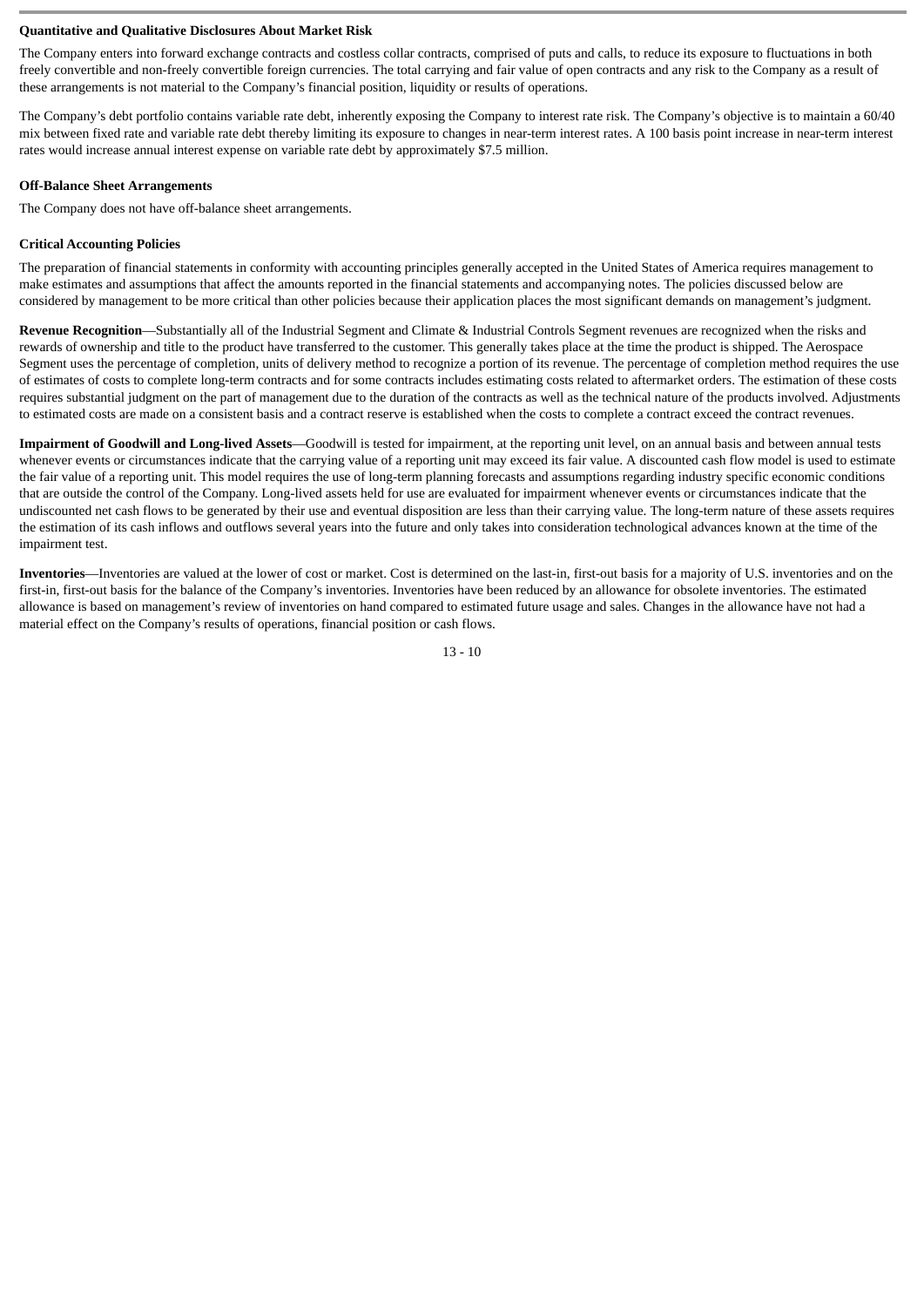**Pensions and Postretirement Benefits Other Than Pensions**—The annual net periodic expense and benefit obligations related to the Company's defined benefit plans are determined on an actuarial basis. This determination requires critical assumptions regarding the discount rate, long-term return on plan assets, increases in compensation levels, amortization periods for actuarial gains and losses and health care cost trends. Assumptions are determined based on Company data and appropriate market indicators, and are evaluated each year as of the plan's measurement date. Changes in the assumptions to reflect actual experience as well as the amortization of actuarial gains and losses could result in a material change in the annual net periodic expense and benefit obligations reported in the financial statements. For the Company's domestic defined benefit plans, a one-half percentage point change in the assumed long-term rate of return on plan assets is estimated to have a \$9 million effect on pension expense and a one-half percentage point decrease in the discount rate is estimated to increase pension expense by \$11 million. As of June 30, 2008, \$377 million of past years' net actuarial losses related to the Company's domestic qualified defined benefit plans have yet to be amortized. These losses will generally be amortized over approximately 11 years and will negatively affect earnings in the future. Actuarial gains experienced in future years will help reduce the effect of the actuarial loss amortization.

Further information on pensions and postretirement benefits other than pensions is provided in Note 10 to the Consolidated Financial Statements.

**Stock-Based Compensation**—The computation of the expense associated with stock-based compensation requires the use of a valuation model. The Company currently uses a Black-Scholes option pricing model to calculate the fair value of its stock options and stock appreciation rights. The Black-Scholes model requires assumptions regarding the volatility of the Company's stock, the expected life of the stock award and the Company's dividend ratio. The Company primarily uses historical data to determine the assumptions to be used in the Black-Scholes model and has no reason to believe that future data is likely to differ materially from historical data. However, changes in the assumptions to reflect future stock price volatility, future dividend payments and future stock award exercise experience could result in a change in the assumptions used to value awards in the future and may result in a material change to the fair value calculation of stock-based awards. Further information on stock-based compensation is provided in Note 12 to the Consolidated Financial Statements.

**Income Taxes**—Significant judgment is required in determining the Company's income tax expense and in evaluating tax positions. Deferred income tax assets and liabilities have been recorded for the differences between the financial accounting and income tax basis of assets and liabilities. Factors considered by the Company in the determination of the probability of realization of deferred income tax assets include forecasted operating earnings, available tax planning strategies and the time period over which the temporary differences will reverse. The Company reviews its tax positions on a regular basis and adjusts the balances as new information becomes available. Further information on income taxes is provided in Note 4 to the Consolidated Financial Statements.

**Other Loss Reserves**—The Company has a number of loss exposures incurred in the ordinary course of business such as environmental claims, product liability, litigation and accounts receivable reserves. Establishing loss reserves for these matters requires management's estimate and judgment with regards to risk exposure and ultimate liability or realization. These loss reserves are reviewed periodically and adjustments are made to reflect the most recent facts and circumstances.

### **Recently Issued Accounting Pronouncements**

In September 2006, the FASB issued FASB Statement No. 157, "Fair Value Measurements." Statement No. 157 defines fair value, establishes a framework for measuring fair value in generally accepted accounting principles, and expands disclosures about fair value measurements. Statement No. 157 indicates, among other things, that a fair value measurement assumes that a transaction to sell an asset or transfer a liability occurs in the principal market for the asset or liability or, in the absence of a principal market, the most advantageous market for the asset or liability. Statement No. 157 defines fair value based upon an exit price model. The FASB reaffirmed the originally scheduled implementation date of Statement No. 157 for financial assets and liabilities for fiscal years beginning after November 15, 2007 and approved a one-year deferral for the implementation of Statement No. 157 for nonfinancial assets and nonfinancial liabilities. The Company does not believe the adoption of Statement No. 157 will have a material impact on the Company's financial position or results of operations.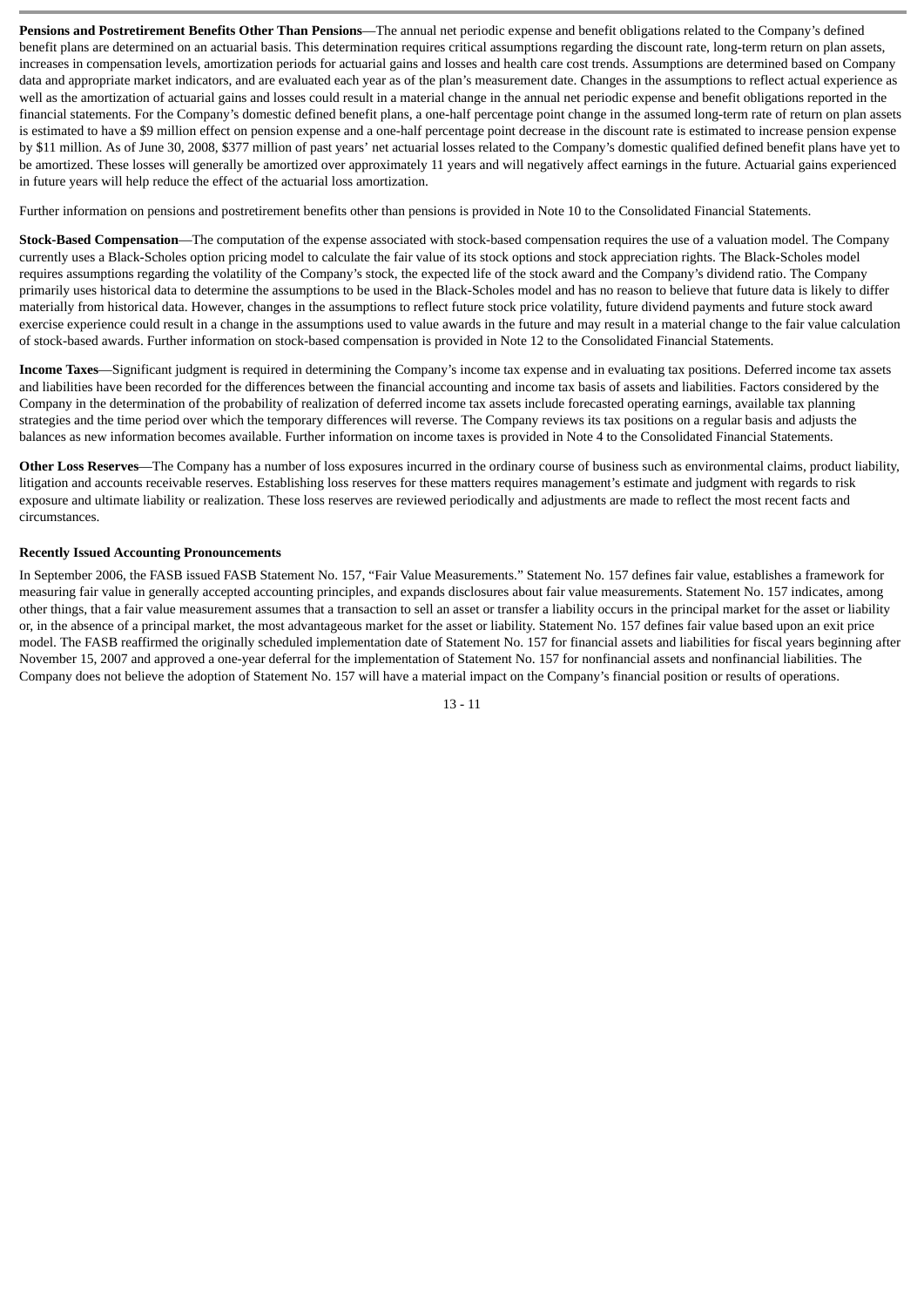In February 2007, the FASB issued FASB Statement No. 159, "The Fair Value Option for Financial Assets and Financial Liabilities." Statement No. 159 permits entities to choose to measure many financial instruments and certain other items at fair value and is effective for fiscal years beginning after November 15, 2007. The Company does not anticipate electing to measure any of its financial assets and liabilities at fair value as permitted by Statement No. 159.

In December 2007, the FASB issued FASB Statement No. 141 (revised 2007), "Business Combinations" (Statement No. 141R). Statement No. 141R changes the accounting for business combinations both during the period of acquisition and in subsequent periods. Acquisition costs will generally be expensed as incurred; noncontrolling interests will be valued at fair value at the acquisition date; in-process research and development will be recorded at fair value as an indefinitelived asset at the acquisition date; restructuring costs associated with a business combination will generally be expensed subsequent to the acquisition date; and changes in deferred tax asset valuation allowances and income tax uncertainties after the acquisition date generally will affect income tax expense. Statement No. 141R is effective for fiscal years beginning after December 15, 2008. Generally, the effect of Statement No. 141R on the Company's financial position and results of operations will depend on future acquisitions.

In December 2007, the FASB issued FASB Statement No. 160, "Noncontrolling Interests in Consolidated Financial Statements – an amendment of ARB 51." Statement No. 160 requires the recognition of a noncontrolling interest as equity in the consolidated financial statements and separate from the parent's equity. The amount of net income attributable to the noncontrolling interest will be included in consolidated net income on the face of the income statement. Statement No. 160 is effective for fiscal years beginning after December 15, 2008. The Company has not yet determined the effect on the Company's financial position or results of operations of complying with the provisions of Statement No. 160.

In March 2008, the FASB issued FASB Statement No. 161, "Disclosures about Derivative Instruments and Hedging Activities." Statement No. 161 establishes guidelines to report how derivative and hedging activities affect an entity's financial position, financial performance, and cash flows. Statement No. 161 is effective for fiscal years beginning after November 15, 2008. The Company has not yet determined the effect, if any, that Statement No. 161 will have on the Company's disclosures regarding derivatives and hedging activities.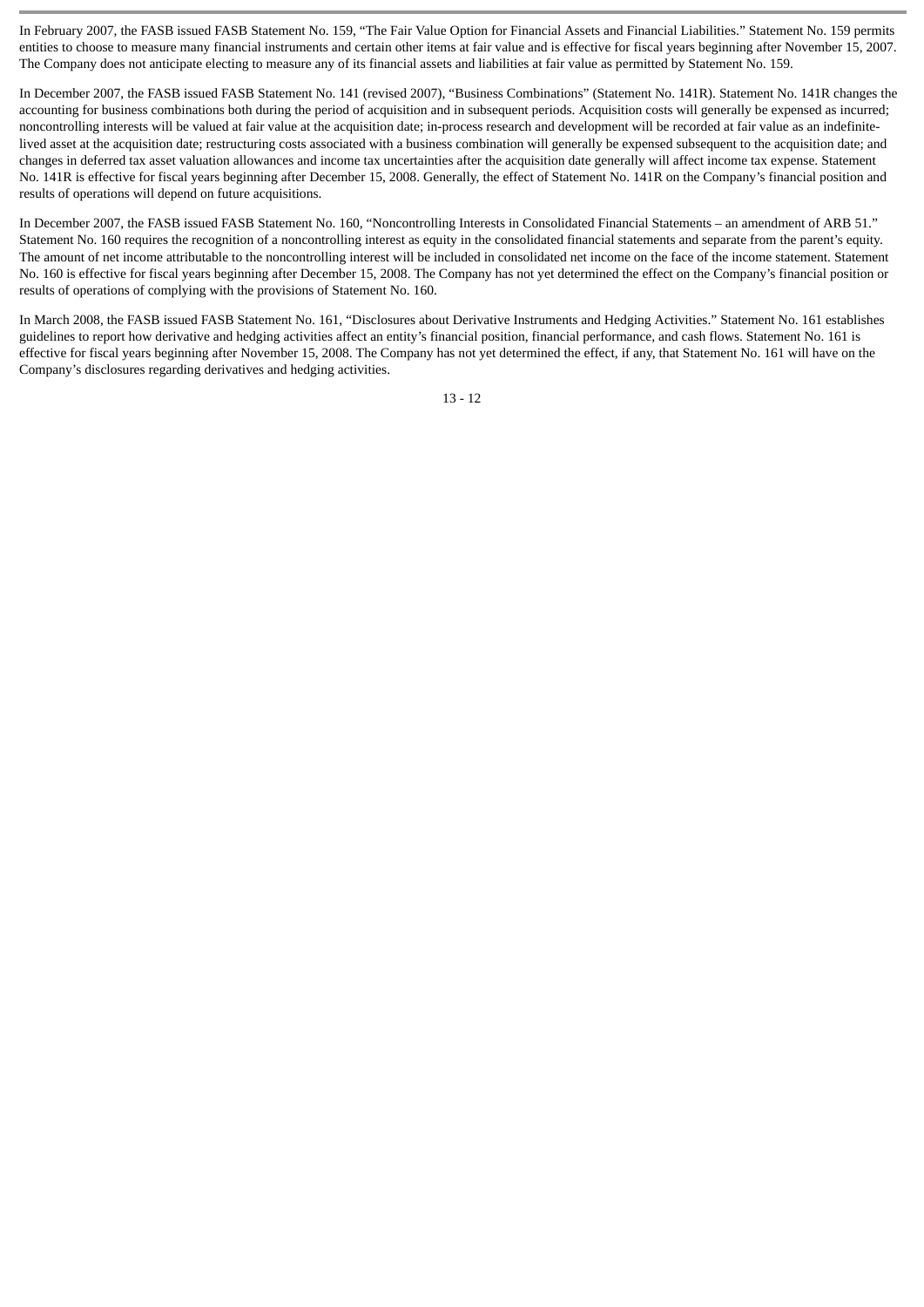## **Consolidated Statement of Income**

|                                                       |              | For the years ended June 30, |             |
|-------------------------------------------------------|--------------|------------------------------|-------------|
| (Dollars in thousands, except per share amounts)      | 2008         | 2007                         | 2006        |
| <b>Net Sales</b>                                      | \$12,145,605 | \$10,718,059                 | \$9,385,888 |
| Cost of sales                                         | 9,339,072    | 8,272,949                    | 7,367,618   |
| Gross profit                                          | 2,806,533    | 2,445,110                    | 2,018,270   |
| Selling, general and administrative expenses          | 1,364,082    | 1,226,861                    | 1,036,646   |
| Interest expense                                      | 98,996       | 83,414                       | 75,763      |
| Other expense (income), net                           | 20,327       | (7, 183)                     | (9,393)     |
| (Gain) loss on disposal of assets                     | (3,396)      | (17,264)                     | 15,296      |
| Income from continuing operations before income taxes | 1,326,524    | 1,159,282                    | 899,958     |
| Income taxes (Note 4)                                 | 377,058      | 329,236                      | 261,682     |
| Income from continuing operations                     | 949,466      | 830,046                      | 638,276     |
| Income from discontinued operations (Note 2)          |              |                              | 34,891      |
| <b>Net Income</b>                                     | 949,466      | 830,046<br>S.                | 673,167     |
| <b>Earnings per Share (Note 5)</b>                    |              |                              |             |
| Basic earnings per share                              |              |                              |             |
| Income from continuing operations                     | \$<br>5.64   | \$<br>4.75                   | \$.<br>3.57 |
| Income from discontinued operations                   |              |                              | 0.19        |
| Net income per share                                  | 5.64         | 4.75                         | 3.76        |
| Diluted earnings per share                            |              |                              |             |
| Income from continuing operations                     | \$<br>5.53   | \$<br>4.68                   | \$.<br>3.52 |
| Income from discontinued operations                   |              |                              | 0.19        |
| Net income per share                                  | 5.53<br>\$   | 4.68                         | 3.71<br>S   |
|                                                       |              |                              |             |

The accompanying notes are an integral part of the financial statements.

# **Consolidated Statement of Comprehensive Income**

|                                                            | For the years ended June 30, |             |  |             |              |         |
|------------------------------------------------------------|------------------------------|-------------|--|-------------|--------------|---------|
| (Dollars in thousands)                                     | 2006<br>2008<br>2007         |             |  |             |              |         |
| Net Income                                                 |                              | 949,466     |  | 830,046     | $\mathbf{b}$ | 673,167 |
| Other comprehensive income (loss), net of taxes (Note 11): |                              |             |  |             |              |         |
| Foreign currency translation adjustment                    |                              | 280,482     |  | 119,582     |              | 103,842 |
| Minimum pension liability                                  |                              |             |  | 221,546     |              | 167,008 |
| Retirement benefits funding adjustment                     |                              | (81, 834)   |  |             |              |         |
| Retirement benefits amortization                           |                              | 35,420      |  |             |              |         |
| (Loss) on marketable equity securities                     |                              | (4,041)     |  |             |              | (26)    |
| Cash flow hedging gain                                     |                              | 236         |  | 236         |              | 5,321   |
| <b>Comprehensive Income</b>                                |                              | \$1,179,729 |  | \$1,171,410 |              | 949,312 |
|                                                            |                              |             |  |             |              |         |

The accompanying notes are an integral part of the financial statements.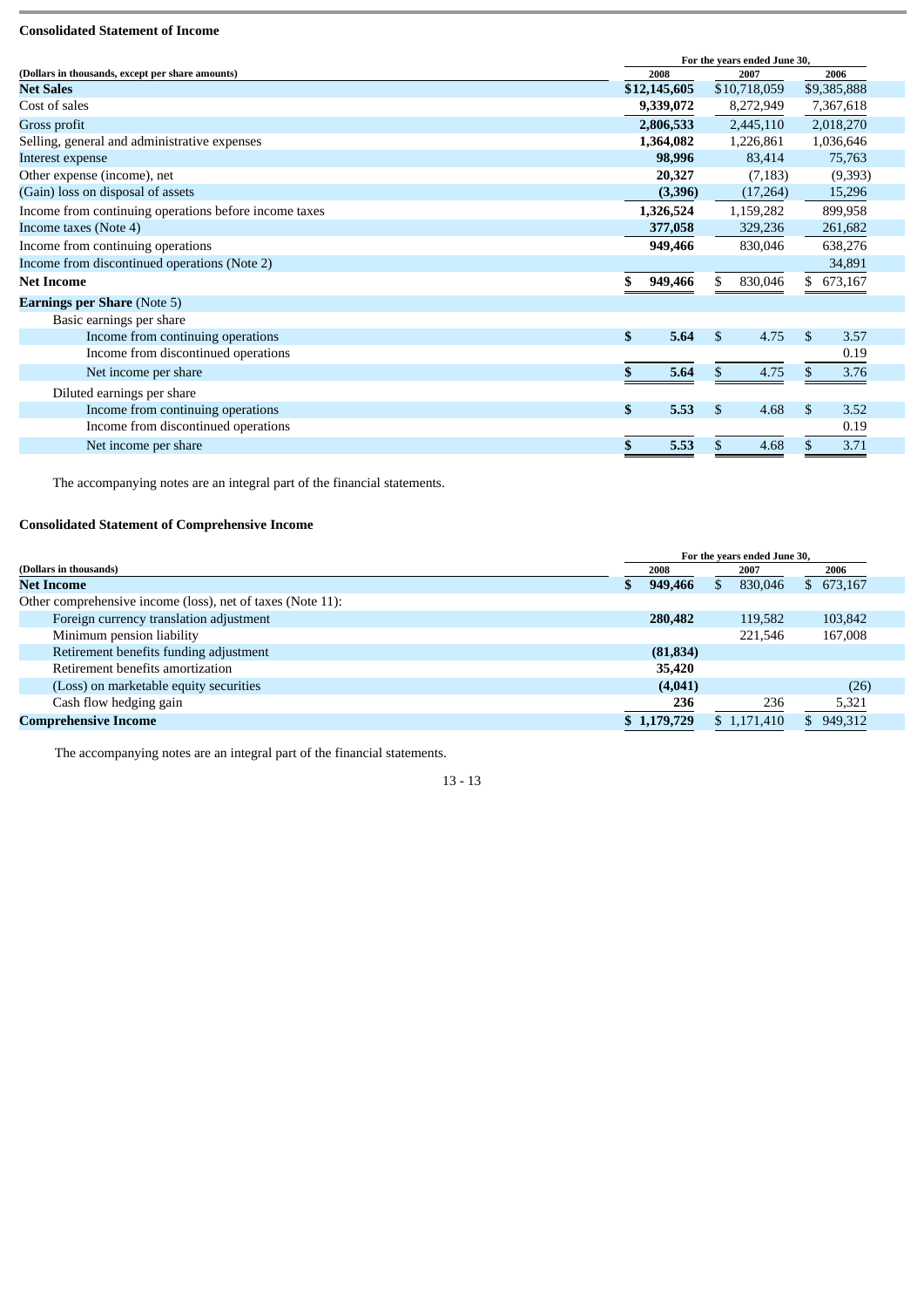## **Business Segment Information By Industry**

| (Dollars in thousands)                                              | 2008          |      | 2007         |              | 2006        |
|---------------------------------------------------------------------|---------------|------|--------------|--------------|-------------|
| <b>Net Sales:</b>                                                   |               |      |              |              |             |
| Industrial:                                                         |               |      |              |              |             |
| North America                                                       | \$4,249,918   |      | \$4,063,889  |              | \$3,993,370 |
| International                                                       | 5,006,310     |      | 3,900,628    |              | 2,902,508   |
| Aerospace                                                           | 1,837,888     |      | 1,685,431    |              | 1,504,922   |
| Climate & Industrial Controls                                       | 1,051,489     |      | 1,068,111    |              | 985,088     |
|                                                                     | \$12,145,605  |      | \$10,718,059 |              | \$9,385,888 |
| <b>Segment Operating Income:</b>                                    |               |      |              |              |             |
| Industrial:                                                         |               |      |              |              |             |
| North America                                                       | \$<br>607,821 | - \$ | 598,405      | \$           | 597,204     |
| International                                                       | 788,925       |      | 533,136      |              | 353,760     |
| Aerospace                                                           | 250,523       |      | 269,931      |              | 221,005     |
| Climate & Industrial Controls                                       | 59,494        |      | 82,316       |              | 83,256      |
| Total segment operating income                                      | 1,706,763     |      | 1,483,788    |              | 1,255,225   |
| Corporate administration                                            | 192,966       |      | 179,077      |              | 133,695     |
| Income from continuing operations before interest expense and other | 1,513,797     |      | 1,304,711    |              | 1,121,530   |
| Interest expense                                                    | 98,996        |      | 83,414       |              | 75,763      |
| Other expense                                                       | 88,277        |      | 62,015       |              | 145,809     |
| Income from continuing operations before income taxes               | \$1,326,524   |      | \$1,159,282  | $\mathbb{S}$ | 899,958     |
| <b>Identifiable Assets:</b>                                         |               |      |              |              |             |
| Industrial                                                          | \$8,121,793   |      | \$ 6,363,652 |              | \$5,835,124 |
| Aerospace                                                           | 921,935       |      | 778,777      |              | 748,213     |
| Climate & Industrial Controls                                       | 804,526       |      | 831,482      |              | 828,261     |
|                                                                     | 9,848,254     |      | 7,973,911    |              | 7,411,598   |
| Corporate (a)                                                       | 538,600       |      | 467,502      |              | 761,834     |
|                                                                     | \$10,368,854  | \$   | 8,441,413    |              | \$8,173,432 |
| <b>Property Additions (b):</b>                                      |               |      |              |              |             |
| Industrial                                                          | \$<br>329,125 | \$   | 203,448      | \$           | 292,671     |
| Aerospace                                                           | 17,274        |      | 21,343       |              | 18,827      |
| Climate & Industrial Controls                                       | 9,664         |      | 17,170       |              | 41,459      |
| Corporate                                                           | 14,879        |      | 27,324       |              | 24,959      |
|                                                                     | \$<br>370,942 | \$   | 269,285      | \$           | 377,916     |
| <b>Depreciation:</b>                                                |               |      |              |              |             |
| Industrial                                                          | \$<br>205,797 | - \$ | 196,377      | \$           | 196,751     |
| Aerospace                                                           | 20,969        |      | 20,480       |              | 20,412      |
| Climate & Industrial Controls                                       | 20,327        |      | 22,546       |              | 23,625      |
| Corporate                                                           | 10,477        |      | 5,655        |              | 4,893       |
|                                                                     | \$<br>257,570 | \$   | 245,058      | \$           | 245,681     |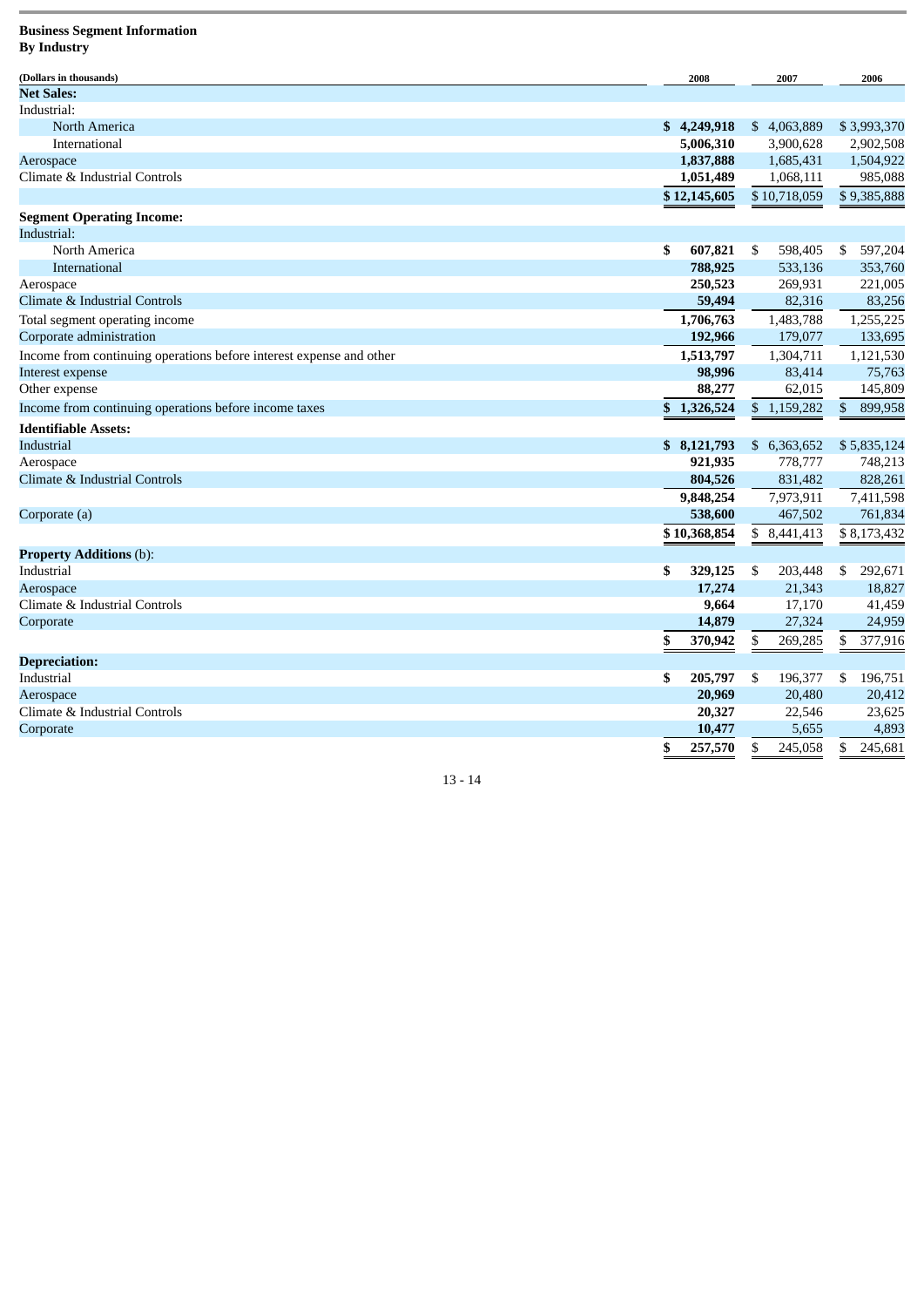### **By Geographic Area** (c)

| (Dollars in thousands)    | 2008         | 2007         | 2006        |
|---------------------------|--------------|--------------|-------------|
| <b>Net Sales:</b>         |              |              |             |
| North America             | \$6,736,419  | \$6,483,168  | \$6,219,054 |
| International             | 5,409,186    | 4,234,891    | 3,166,834   |
|                           | \$12,145,605 | \$10,718,059 | \$9,385,888 |
| <b>Long-Lived Assets:</b> |              |              |             |
| North America             | \$2,913,093  | \$2,413,624  | \$2,318,783 |
| International             | 2,832,130    | 2,172,424    | 1,856,564   |
|                           | \$5,745,223  | \$4,586,048  | \$4,175,347 |

The accounting policies of the business segments are the same as those described in the Significant Accounting Policies footnote except that the business segment results are prepared on a basis that is consistent with the manner in which the Company's management disaggregates financial information for internal review and decision-making.

- (a) Corporate assets are principally cash and cash equivalents, domestic deferred income taxes, investments, benefit plan assets, headquarters facilities and the major portion of the Company's domestic data processing equipment.
- (b) Includes the value of net plant and equipment at the date of acquisition of acquired companies accounted for by the purchase method (2008 \$90,615; 2007 – \$31,458; 2006 – \$179,803).
- (c) Net sales are attributed to countries based on the location of the selling unit. North America includes the United States, Canada and Mexico. No country other than the United States represents greater than 10 percent of consolidated sales. Long-lived assets are comprised of plant and equipment based on physical location, goodwill and intangible assets.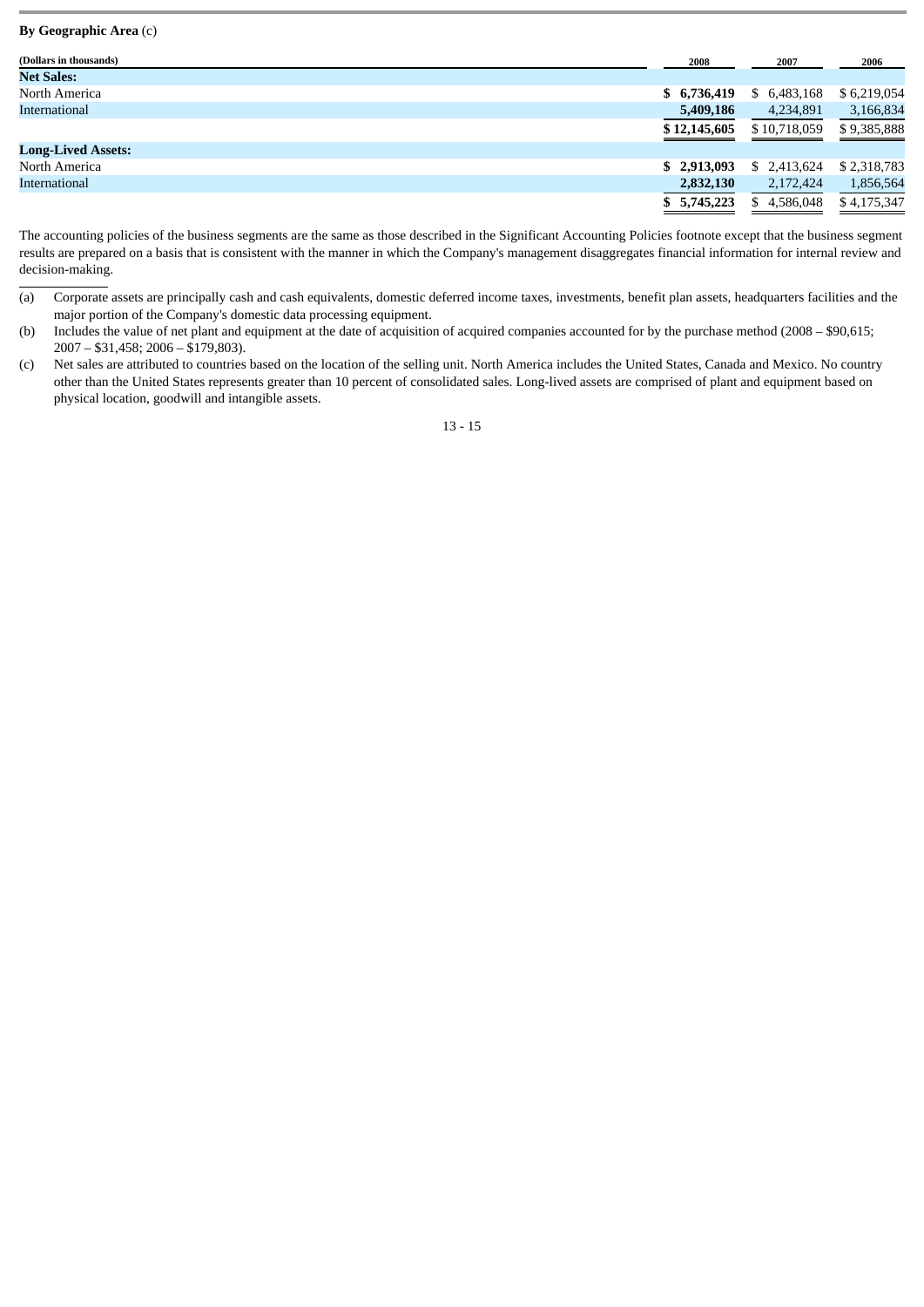## **Consolidated Balance Sheet**

|                                                                                                                                | <b>June 30,</b> |             |
|--------------------------------------------------------------------------------------------------------------------------------|-----------------|-------------|
| (Dollars in thousands)                                                                                                         | 2008            | 2007        |
| Assets                                                                                                                         |                 |             |
| <b>Current Assets</b>                                                                                                          |                 |             |
| Cash and cash equivalents                                                                                                      | \$<br>326,048   | \$172,706   |
| Accounts receivable, less allowance for doubtful accounts (2008 - \$16,843; 2007 - \$11,655)                                   | 2,046,726       | 1,737,748   |
| Inventories (Notes 1 and 6):                                                                                                   |                 |             |
| Finished products                                                                                                              | 600,132         | 518,901     |
| Work in process                                                                                                                | 682,816         | 581,745     |
| Raw materials                                                                                                                  | 211,746         | 165,156     |
|                                                                                                                                | 1,494,694       | 1,265,802   |
| Prepaid expenses                                                                                                               | 82,326          | 69,655      |
| Deferred income taxes (Notes 1 and 4)                                                                                          | 145,831         | 140,264     |
| <b>Total Current Assets</b>                                                                                                    | 4,095,625       | 3,386,175   |
| Plant and equipment (Note 1):                                                                                                  |                 |             |
| Land and land improvements                                                                                                     | 275,506         | 258,121     |
| Buildings and building equipment                                                                                               | 1,326,202       | 1,189,679   |
| Machinery and equipment                                                                                                        | 3,044,893       | 2,753,531   |
| Construction in progress                                                                                                       | 81,477          | 76,449      |
|                                                                                                                                | 4,728,078       | 4,277,780   |
| Less accumulated depreciation                                                                                                  | 2,801,556       | 2,541,408   |
|                                                                                                                                |                 | 1,736,372   |
|                                                                                                                                | 1,926,522       |             |
| Investments and other assets (Note 1)                                                                                          | 546,006         | 469,190     |
| Goodwill (Notes 1 and 7)                                                                                                       | 2,798,092       | 2,254,069   |
| Intangible assets, net (Notes 1 and 7)                                                                                         | 1,020,609       | 595,607     |
| <b>Total Assets</b>                                                                                                            | \$10,386,854    | \$8,441,413 |
| <b>Liabilities and Shareholders' Equity</b>                                                                                    |                 |             |
| <b>Current Liabilities</b>                                                                                                     |                 |             |
| Notes payable and long-term debt payable within one year (Notes 8 and 9)                                                       | \$<br>118,864   | \$195,384   |
| Accounts payable, trade                                                                                                        | 961,886         | 788,560     |
| Accrued payrolls and other compensation                                                                                        | 433,070         | 376,678     |
| Accrued domestic and foreign taxes                                                                                             | 183,136         | 152,739     |
| Other accrued liabilities                                                                                                      | 486,300         | 411,884     |
| <b>Total Current Liabilities</b>                                                                                               | 2,183,256       | 1,925,245   |
| Long-term debt (Note 9)                                                                                                        | 1,952,452       | 1,089,916   |
| Pensions and other postretirement benefits (Note 10)                                                                           | 491,935         | 354,398     |
| Deferred income taxes (Notes 1 and 4)                                                                                          | 162,678         | 114,219     |
| Other liabilities                                                                                                              | 337,562         | 245,970     |
| Total Liabilities                                                                                                              | 5,127,883       | 3,729,748   |
| <b>Shareholders' Equity (Note 11)</b>                                                                                          |                 |             |
| Serial preferred stock, \$.50 par value, authorized 3,000,000 shares; none issued                                              |                 |             |
| Common stock, \$.50 par value, authorized 600,000,000 shares; issued 181,046,128 shares in 2008 and 181,025,835 in 2007 at par |                 |             |
| value                                                                                                                          | 90,523          | 90,513      |
| <b>Additional capital</b>                                                                                                      | 528,802         | 482,068     |
| Retained earnings                                                                                                              | 5,387,836       | 4,625,195   |
| Unearned compensation related to ESOP (Note 9)                                                                                 | (4,951)         | (15, 192)   |
| Deferred compensation related to stock options                                                                                 | 2,112           | 2,269       |
| Accumulated other comprehensive income (loss)                                                                                  | 117,642         | (112, 621)  |
|                                                                                                                                | 6,121,964       | 5,072,232   |
| Common stock in treasury at cost: 13,331,126 shares in 2008 and 6,787,005 shares in 2007                                       |                 |             |
|                                                                                                                                | (862,993)       | (360, 567)  |
| <b>Total Shareholders' Equity</b>                                                                                              | 5,258,971       | 4,711,665   |

The accompanying notes are an integral part of the financial statements.

13 - 16

**Total Liabilities and Shareholders' Equity \$10,386,854** \$8,441,413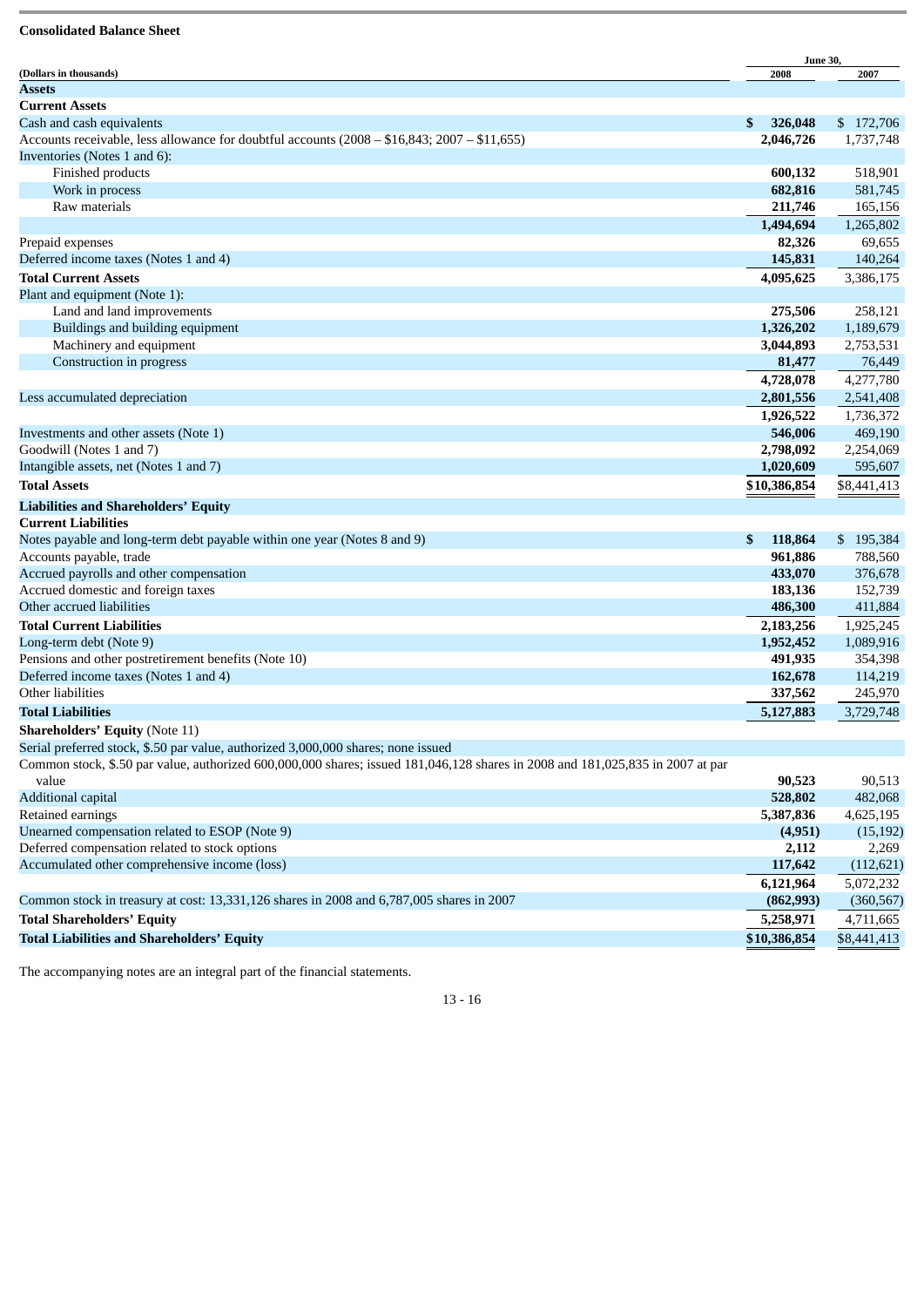# **Consolidated Statement of Cash Flows**

| 2007<br><b>Cash Flows From Operating Activities</b><br>949,466<br>\$830,046<br>\$673,167<br>Net income<br>\$<br>Adjustments to reconcile net income to net cash provided by operating activities:<br>Net (income) from discontinued operations<br>Depreciation<br>245,681<br>257,570<br>245,058<br>35,290<br>Amortization<br>69,154<br>49,508<br>Stock-based compensation<br>44,947<br>33,203<br>33,448<br>Deferred income taxes<br>(33, 933)<br>(28, 652)<br>Foreign currency transaction (gain) loss<br>8,216<br>(6,293)<br>(18, 644)<br>(Gain) loss on sale of plant and equipment<br>(3, 396)<br>15,296<br>(17,264)<br>Changes in assets and liabilities, net of effects from acquisitions and divestitures:<br>Accounts receivable<br>(114, 578)<br>(54, 701)<br>Inventories<br>(53, 556)<br>(15,018)<br>17,498<br>Prepaid expenses<br>(4,034)<br>(5,296)<br>(3,964)<br>Other assets<br>(129, 814)<br>Accounts payable, trade<br>74,998<br>56,202<br>(16, 944)<br>Accrued payrolls and other compensation<br>55,591<br>28,219<br>72,186<br>Accrued domestic and foreign taxes<br>12,666<br>9,135<br>70,451<br>Other accrued liabilities<br>(26, 623)<br>(23, 566)<br>Pensions and other postretirement benefits<br>58,548<br>7,180<br>9,470<br>Other liabilities<br>40,047<br>14,039<br>20,488<br>Discontinued operations<br>Net cash provided by operating activities<br>1,316,610<br>956,905<br>950,694<br><b>Cash Flows From Investing Activities</b><br>Acquisitions (less cash acquired of \$21,276 in 2008, \$15,591 in 2007, and \$42,429 in 2006)<br>(835, 981)<br>(921, 014)<br>(378, 639)<br>Capital expenditures<br>(280, 327)<br>(237, 827)<br>Proceeds from sale of plant and equipment<br>29,997<br>41,098<br>45,826<br>Proceeds from sale of businesses<br>92,715<br>Other<br>544<br>(9,121)<br>Discontinued operations<br>(579, 761)<br>Net cash (used in) investing activities<br>(1,170,800)<br><b>Cash Flows From Financing Activities</b><br>Proceeds from exercise of stock options<br>33,406<br>40,265<br>52,879<br>(Payments for) common shares<br>(584, 603)<br>(433,049)<br>Tax benefit from share-based compensation<br>27,640<br>26,547<br>20,406<br>(Payments of) proceeds from notes payable, net<br>111,300<br>(48, 320)<br>Proceeds from long-term borrowings<br>778,934<br>52,278<br>495,796<br>(Payments of) long-term borrowings<br>(63, 575)<br>(56, 505)<br>Dividends paid, net of tax benefit of ESOP shares<br>(142, 260)<br>(121, 263)<br>1,222<br>Net cash provided by (used in) financing activities<br>(380, 427)<br>Effect of exchange rate changes on cash<br>6,310<br>4,436<br>Net increase (decrease) in cash and cash equivalents<br>153,342<br>1,153<br>Cash and cash equivalents at beginning of year<br>172,706<br>336,080<br>171,553<br>Cash and cash equivalents at end of year<br>\$<br>326,048<br>\$172,706<br>\$171,553<br>Supplemental Data:<br>Cash paid during the year for:<br>Interest, net of capitalized interest<br>90,176<br>\$81,489<br>\$72,183<br>\$ |                        |         | For the years ended June 30, |         |
|------------------------------------------------------------------------------------------------------------------------------------------------------------------------------------------------------------------------------------------------------------------------------------------------------------------------------------------------------------------------------------------------------------------------------------------------------------------------------------------------------------------------------------------------------------------------------------------------------------------------------------------------------------------------------------------------------------------------------------------------------------------------------------------------------------------------------------------------------------------------------------------------------------------------------------------------------------------------------------------------------------------------------------------------------------------------------------------------------------------------------------------------------------------------------------------------------------------------------------------------------------------------------------------------------------------------------------------------------------------------------------------------------------------------------------------------------------------------------------------------------------------------------------------------------------------------------------------------------------------------------------------------------------------------------------------------------------------------------------------------------------------------------------------------------------------------------------------------------------------------------------------------------------------------------------------------------------------------------------------------------------------------------------------------------------------------------------------------------------------------------------------------------------------------------------------------------------------------------------------------------------------------------------------------------------------------------------------------------------------------------------------------------------------------------------------------------------------------------------------------------------------------------------------------------------------------------------------------------------------------------------------------------------------------------------------------------------------------------------------------------------------------------------------------------------------------------------------------------------------------------------------------------------------------------------------------------------------------------------------------------------------------------|------------------------|---------|------------------------------|---------|
|                                                                                                                                                                                                                                                                                                                                                                                                                                                                                                                                                                                                                                                                                                                                                                                                                                                                                                                                                                                                                                                                                                                                                                                                                                                                                                                                                                                                                                                                                                                                                                                                                                                                                                                                                                                                                                                                                                                                                                                                                                                                                                                                                                                                                                                                                                                                                                                                                                                                                                                                                                                                                                                                                                                                                                                                                                                                                                                                                                                                                              | (Dollars in thousands) | 2008    |                              | 2006    |
| (34,891)<br>(50, 548)<br>(109, 978)<br>(1, 446)<br>(29, 419)<br>(26, 742)<br>(3,259)<br>(198, 113)<br>(20, 862)<br>(100)<br>(921, 243)<br>(52, 409)<br>(8,262)<br>(589, 014)<br>(109, 643)<br>(190, 247)<br>(3,731)<br>(164, 527)                                                                                                                                                                                                                                                                                                                                                                                                                                                                                                                                                                                                                                                                                                                                                                                                                                                                                                                                                                                                                                                                                                                                                                                                                                                                                                                                                                                                                                                                                                                                                                                                                                                                                                                                                                                                                                                                                                                                                                                                                                                                                                                                                                                                                                                                                                                                                                                                                                                                                                                                                                                                                                                                                                                                                                                            |                        |         |                              |         |
|                                                                                                                                                                                                                                                                                                                                                                                                                                                                                                                                                                                                                                                                                                                                                                                                                                                                                                                                                                                                                                                                                                                                                                                                                                                                                                                                                                                                                                                                                                                                                                                                                                                                                                                                                                                                                                                                                                                                                                                                                                                                                                                                                                                                                                                                                                                                                                                                                                                                                                                                                                                                                                                                                                                                                                                                                                                                                                                                                                                                                              |                        |         |                              |         |
|                                                                                                                                                                                                                                                                                                                                                                                                                                                                                                                                                                                                                                                                                                                                                                                                                                                                                                                                                                                                                                                                                                                                                                                                                                                                                                                                                                                                                                                                                                                                                                                                                                                                                                                                                                                                                                                                                                                                                                                                                                                                                                                                                                                                                                                                                                                                                                                                                                                                                                                                                                                                                                                                                                                                                                                                                                                                                                                                                                                                                              |                        |         |                              |         |
|                                                                                                                                                                                                                                                                                                                                                                                                                                                                                                                                                                                                                                                                                                                                                                                                                                                                                                                                                                                                                                                                                                                                                                                                                                                                                                                                                                                                                                                                                                                                                                                                                                                                                                                                                                                                                                                                                                                                                                                                                                                                                                                                                                                                                                                                                                                                                                                                                                                                                                                                                                                                                                                                                                                                                                                                                                                                                                                                                                                                                              |                        |         |                              |         |
|                                                                                                                                                                                                                                                                                                                                                                                                                                                                                                                                                                                                                                                                                                                                                                                                                                                                                                                                                                                                                                                                                                                                                                                                                                                                                                                                                                                                                                                                                                                                                                                                                                                                                                                                                                                                                                                                                                                                                                                                                                                                                                                                                                                                                                                                                                                                                                                                                                                                                                                                                                                                                                                                                                                                                                                                                                                                                                                                                                                                                              |                        |         |                              |         |
|                                                                                                                                                                                                                                                                                                                                                                                                                                                                                                                                                                                                                                                                                                                                                                                                                                                                                                                                                                                                                                                                                                                                                                                                                                                                                                                                                                                                                                                                                                                                                                                                                                                                                                                                                                                                                                                                                                                                                                                                                                                                                                                                                                                                                                                                                                                                                                                                                                                                                                                                                                                                                                                                                                                                                                                                                                                                                                                                                                                                                              |                        |         |                              |         |
|                                                                                                                                                                                                                                                                                                                                                                                                                                                                                                                                                                                                                                                                                                                                                                                                                                                                                                                                                                                                                                                                                                                                                                                                                                                                                                                                                                                                                                                                                                                                                                                                                                                                                                                                                                                                                                                                                                                                                                                                                                                                                                                                                                                                                                                                                                                                                                                                                                                                                                                                                                                                                                                                                                                                                                                                                                                                                                                                                                                                                              |                        |         |                              |         |
|                                                                                                                                                                                                                                                                                                                                                                                                                                                                                                                                                                                                                                                                                                                                                                                                                                                                                                                                                                                                                                                                                                                                                                                                                                                                                                                                                                                                                                                                                                                                                                                                                                                                                                                                                                                                                                                                                                                                                                                                                                                                                                                                                                                                                                                                                                                                                                                                                                                                                                                                                                                                                                                                                                                                                                                                                                                                                                                                                                                                                              |                        |         |                              |         |
|                                                                                                                                                                                                                                                                                                                                                                                                                                                                                                                                                                                                                                                                                                                                                                                                                                                                                                                                                                                                                                                                                                                                                                                                                                                                                                                                                                                                                                                                                                                                                                                                                                                                                                                                                                                                                                                                                                                                                                                                                                                                                                                                                                                                                                                                                                                                                                                                                                                                                                                                                                                                                                                                                                                                                                                                                                                                                                                                                                                                                              |                        |         |                              |         |
|                                                                                                                                                                                                                                                                                                                                                                                                                                                                                                                                                                                                                                                                                                                                                                                                                                                                                                                                                                                                                                                                                                                                                                                                                                                                                                                                                                                                                                                                                                                                                                                                                                                                                                                                                                                                                                                                                                                                                                                                                                                                                                                                                                                                                                                                                                                                                                                                                                                                                                                                                                                                                                                                                                                                                                                                                                                                                                                                                                                                                              |                        |         |                              |         |
|                                                                                                                                                                                                                                                                                                                                                                                                                                                                                                                                                                                                                                                                                                                                                                                                                                                                                                                                                                                                                                                                                                                                                                                                                                                                                                                                                                                                                                                                                                                                                                                                                                                                                                                                                                                                                                                                                                                                                                                                                                                                                                                                                                                                                                                                                                                                                                                                                                                                                                                                                                                                                                                                                                                                                                                                                                                                                                                                                                                                                              |                        |         |                              |         |
|                                                                                                                                                                                                                                                                                                                                                                                                                                                                                                                                                                                                                                                                                                                                                                                                                                                                                                                                                                                                                                                                                                                                                                                                                                                                                                                                                                                                                                                                                                                                                                                                                                                                                                                                                                                                                                                                                                                                                                                                                                                                                                                                                                                                                                                                                                                                                                                                                                                                                                                                                                                                                                                                                                                                                                                                                                                                                                                                                                                                                              |                        |         |                              |         |
|                                                                                                                                                                                                                                                                                                                                                                                                                                                                                                                                                                                                                                                                                                                                                                                                                                                                                                                                                                                                                                                                                                                                                                                                                                                                                                                                                                                                                                                                                                                                                                                                                                                                                                                                                                                                                                                                                                                                                                                                                                                                                                                                                                                                                                                                                                                                                                                                                                                                                                                                                                                                                                                                                                                                                                                                                                                                                                                                                                                                                              |                        |         |                              |         |
|                                                                                                                                                                                                                                                                                                                                                                                                                                                                                                                                                                                                                                                                                                                                                                                                                                                                                                                                                                                                                                                                                                                                                                                                                                                                                                                                                                                                                                                                                                                                                                                                                                                                                                                                                                                                                                                                                                                                                                                                                                                                                                                                                                                                                                                                                                                                                                                                                                                                                                                                                                                                                                                                                                                                                                                                                                                                                                                                                                                                                              |                        |         |                              |         |
|                                                                                                                                                                                                                                                                                                                                                                                                                                                                                                                                                                                                                                                                                                                                                                                                                                                                                                                                                                                                                                                                                                                                                                                                                                                                                                                                                                                                                                                                                                                                                                                                                                                                                                                                                                                                                                                                                                                                                                                                                                                                                                                                                                                                                                                                                                                                                                                                                                                                                                                                                                                                                                                                                                                                                                                                                                                                                                                                                                                                                              |                        |         |                              |         |
|                                                                                                                                                                                                                                                                                                                                                                                                                                                                                                                                                                                                                                                                                                                                                                                                                                                                                                                                                                                                                                                                                                                                                                                                                                                                                                                                                                                                                                                                                                                                                                                                                                                                                                                                                                                                                                                                                                                                                                                                                                                                                                                                                                                                                                                                                                                                                                                                                                                                                                                                                                                                                                                                                                                                                                                                                                                                                                                                                                                                                              |                        |         |                              |         |
|                                                                                                                                                                                                                                                                                                                                                                                                                                                                                                                                                                                                                                                                                                                                                                                                                                                                                                                                                                                                                                                                                                                                                                                                                                                                                                                                                                                                                                                                                                                                                                                                                                                                                                                                                                                                                                                                                                                                                                                                                                                                                                                                                                                                                                                                                                                                                                                                                                                                                                                                                                                                                                                                                                                                                                                                                                                                                                                                                                                                                              |                        |         |                              |         |
|                                                                                                                                                                                                                                                                                                                                                                                                                                                                                                                                                                                                                                                                                                                                                                                                                                                                                                                                                                                                                                                                                                                                                                                                                                                                                                                                                                                                                                                                                                                                                                                                                                                                                                                                                                                                                                                                                                                                                                                                                                                                                                                                                                                                                                                                                                                                                                                                                                                                                                                                                                                                                                                                                                                                                                                                                                                                                                                                                                                                                              |                        |         |                              |         |
|                                                                                                                                                                                                                                                                                                                                                                                                                                                                                                                                                                                                                                                                                                                                                                                                                                                                                                                                                                                                                                                                                                                                                                                                                                                                                                                                                                                                                                                                                                                                                                                                                                                                                                                                                                                                                                                                                                                                                                                                                                                                                                                                                                                                                                                                                                                                                                                                                                                                                                                                                                                                                                                                                                                                                                                                                                                                                                                                                                                                                              |                        |         |                              |         |
|                                                                                                                                                                                                                                                                                                                                                                                                                                                                                                                                                                                                                                                                                                                                                                                                                                                                                                                                                                                                                                                                                                                                                                                                                                                                                                                                                                                                                                                                                                                                                                                                                                                                                                                                                                                                                                                                                                                                                                                                                                                                                                                                                                                                                                                                                                                                                                                                                                                                                                                                                                                                                                                                                                                                                                                                                                                                                                                                                                                                                              |                        |         |                              |         |
|                                                                                                                                                                                                                                                                                                                                                                                                                                                                                                                                                                                                                                                                                                                                                                                                                                                                                                                                                                                                                                                                                                                                                                                                                                                                                                                                                                                                                                                                                                                                                                                                                                                                                                                                                                                                                                                                                                                                                                                                                                                                                                                                                                                                                                                                                                                                                                                                                                                                                                                                                                                                                                                                                                                                                                                                                                                                                                                                                                                                                              |                        |         |                              |         |
|                                                                                                                                                                                                                                                                                                                                                                                                                                                                                                                                                                                                                                                                                                                                                                                                                                                                                                                                                                                                                                                                                                                                                                                                                                                                                                                                                                                                                                                                                                                                                                                                                                                                                                                                                                                                                                                                                                                                                                                                                                                                                                                                                                                                                                                                                                                                                                                                                                                                                                                                                                                                                                                                                                                                                                                                                                                                                                                                                                                                                              |                        |         |                              |         |
|                                                                                                                                                                                                                                                                                                                                                                                                                                                                                                                                                                                                                                                                                                                                                                                                                                                                                                                                                                                                                                                                                                                                                                                                                                                                                                                                                                                                                                                                                                                                                                                                                                                                                                                                                                                                                                                                                                                                                                                                                                                                                                                                                                                                                                                                                                                                                                                                                                                                                                                                                                                                                                                                                                                                                                                                                                                                                                                                                                                                                              |                        |         |                              |         |
|                                                                                                                                                                                                                                                                                                                                                                                                                                                                                                                                                                                                                                                                                                                                                                                                                                                                                                                                                                                                                                                                                                                                                                                                                                                                                                                                                                                                                                                                                                                                                                                                                                                                                                                                                                                                                                                                                                                                                                                                                                                                                                                                                                                                                                                                                                                                                                                                                                                                                                                                                                                                                                                                                                                                                                                                                                                                                                                                                                                                                              |                        |         |                              |         |
|                                                                                                                                                                                                                                                                                                                                                                                                                                                                                                                                                                                                                                                                                                                                                                                                                                                                                                                                                                                                                                                                                                                                                                                                                                                                                                                                                                                                                                                                                                                                                                                                                                                                                                                                                                                                                                                                                                                                                                                                                                                                                                                                                                                                                                                                                                                                                                                                                                                                                                                                                                                                                                                                                                                                                                                                                                                                                                                                                                                                                              |                        |         |                              |         |
|                                                                                                                                                                                                                                                                                                                                                                                                                                                                                                                                                                                                                                                                                                                                                                                                                                                                                                                                                                                                                                                                                                                                                                                                                                                                                                                                                                                                                                                                                                                                                                                                                                                                                                                                                                                                                                                                                                                                                                                                                                                                                                                                                                                                                                                                                                                                                                                                                                                                                                                                                                                                                                                                                                                                                                                                                                                                                                                                                                                                                              |                        |         |                              |         |
|                                                                                                                                                                                                                                                                                                                                                                                                                                                                                                                                                                                                                                                                                                                                                                                                                                                                                                                                                                                                                                                                                                                                                                                                                                                                                                                                                                                                                                                                                                                                                                                                                                                                                                                                                                                                                                                                                                                                                                                                                                                                                                                                                                                                                                                                                                                                                                                                                                                                                                                                                                                                                                                                                                                                                                                                                                                                                                                                                                                                                              |                        |         |                              |         |
|                                                                                                                                                                                                                                                                                                                                                                                                                                                                                                                                                                                                                                                                                                                                                                                                                                                                                                                                                                                                                                                                                                                                                                                                                                                                                                                                                                                                                                                                                                                                                                                                                                                                                                                                                                                                                                                                                                                                                                                                                                                                                                                                                                                                                                                                                                                                                                                                                                                                                                                                                                                                                                                                                                                                                                                                                                                                                                                                                                                                                              |                        |         |                              |         |
|                                                                                                                                                                                                                                                                                                                                                                                                                                                                                                                                                                                                                                                                                                                                                                                                                                                                                                                                                                                                                                                                                                                                                                                                                                                                                                                                                                                                                                                                                                                                                                                                                                                                                                                                                                                                                                                                                                                                                                                                                                                                                                                                                                                                                                                                                                                                                                                                                                                                                                                                                                                                                                                                                                                                                                                                                                                                                                                                                                                                                              |                        |         |                              |         |
|                                                                                                                                                                                                                                                                                                                                                                                                                                                                                                                                                                                                                                                                                                                                                                                                                                                                                                                                                                                                                                                                                                                                                                                                                                                                                                                                                                                                                                                                                                                                                                                                                                                                                                                                                                                                                                                                                                                                                                                                                                                                                                                                                                                                                                                                                                                                                                                                                                                                                                                                                                                                                                                                                                                                                                                                                                                                                                                                                                                                                              |                        |         |                              |         |
|                                                                                                                                                                                                                                                                                                                                                                                                                                                                                                                                                                                                                                                                                                                                                                                                                                                                                                                                                                                                                                                                                                                                                                                                                                                                                                                                                                                                                                                                                                                                                                                                                                                                                                                                                                                                                                                                                                                                                                                                                                                                                                                                                                                                                                                                                                                                                                                                                                                                                                                                                                                                                                                                                                                                                                                                                                                                                                                                                                                                                              |                        |         |                              |         |
|                                                                                                                                                                                                                                                                                                                                                                                                                                                                                                                                                                                                                                                                                                                                                                                                                                                                                                                                                                                                                                                                                                                                                                                                                                                                                                                                                                                                                                                                                                                                                                                                                                                                                                                                                                                                                                                                                                                                                                                                                                                                                                                                                                                                                                                                                                                                                                                                                                                                                                                                                                                                                                                                                                                                                                                                                                                                                                                                                                                                                              |                        |         |                              |         |
|                                                                                                                                                                                                                                                                                                                                                                                                                                                                                                                                                                                                                                                                                                                                                                                                                                                                                                                                                                                                                                                                                                                                                                                                                                                                                                                                                                                                                                                                                                                                                                                                                                                                                                                                                                                                                                                                                                                                                                                                                                                                                                                                                                                                                                                                                                                                                                                                                                                                                                                                                                                                                                                                                                                                                                                                                                                                                                                                                                                                                              |                        |         |                              |         |
|                                                                                                                                                                                                                                                                                                                                                                                                                                                                                                                                                                                                                                                                                                                                                                                                                                                                                                                                                                                                                                                                                                                                                                                                                                                                                                                                                                                                                                                                                                                                                                                                                                                                                                                                                                                                                                                                                                                                                                                                                                                                                                                                                                                                                                                                                                                                                                                                                                                                                                                                                                                                                                                                                                                                                                                                                                                                                                                                                                                                                              |                        |         |                              |         |
|                                                                                                                                                                                                                                                                                                                                                                                                                                                                                                                                                                                                                                                                                                                                                                                                                                                                                                                                                                                                                                                                                                                                                                                                                                                                                                                                                                                                                                                                                                                                                                                                                                                                                                                                                                                                                                                                                                                                                                                                                                                                                                                                                                                                                                                                                                                                                                                                                                                                                                                                                                                                                                                                                                                                                                                                                                                                                                                                                                                                                              |                        |         |                              |         |
|                                                                                                                                                                                                                                                                                                                                                                                                                                                                                                                                                                                                                                                                                                                                                                                                                                                                                                                                                                                                                                                                                                                                                                                                                                                                                                                                                                                                                                                                                                                                                                                                                                                                                                                                                                                                                                                                                                                                                                                                                                                                                                                                                                                                                                                                                                                                                                                                                                                                                                                                                                                                                                                                                                                                                                                                                                                                                                                                                                                                                              |                        |         |                              |         |
|                                                                                                                                                                                                                                                                                                                                                                                                                                                                                                                                                                                                                                                                                                                                                                                                                                                                                                                                                                                                                                                                                                                                                                                                                                                                                                                                                                                                                                                                                                                                                                                                                                                                                                                                                                                                                                                                                                                                                                                                                                                                                                                                                                                                                                                                                                                                                                                                                                                                                                                                                                                                                                                                                                                                                                                                                                                                                                                                                                                                                              |                        |         |                              |         |
|                                                                                                                                                                                                                                                                                                                                                                                                                                                                                                                                                                                                                                                                                                                                                                                                                                                                                                                                                                                                                                                                                                                                                                                                                                                                                                                                                                                                                                                                                                                                                                                                                                                                                                                                                                                                                                                                                                                                                                                                                                                                                                                                                                                                                                                                                                                                                                                                                                                                                                                                                                                                                                                                                                                                                                                                                                                                                                                                                                                                                              |                        |         |                              |         |
|                                                                                                                                                                                                                                                                                                                                                                                                                                                                                                                                                                                                                                                                                                                                                                                                                                                                                                                                                                                                                                                                                                                                                                                                                                                                                                                                                                                                                                                                                                                                                                                                                                                                                                                                                                                                                                                                                                                                                                                                                                                                                                                                                                                                                                                                                                                                                                                                                                                                                                                                                                                                                                                                                                                                                                                                                                                                                                                                                                                                                              |                        |         |                              |         |
|                                                                                                                                                                                                                                                                                                                                                                                                                                                                                                                                                                                                                                                                                                                                                                                                                                                                                                                                                                                                                                                                                                                                                                                                                                                                                                                                                                                                                                                                                                                                                                                                                                                                                                                                                                                                                                                                                                                                                                                                                                                                                                                                                                                                                                                                                                                                                                                                                                                                                                                                                                                                                                                                                                                                                                                                                                                                                                                                                                                                                              |                        |         |                              |         |
|                                                                                                                                                                                                                                                                                                                                                                                                                                                                                                                                                                                                                                                                                                                                                                                                                                                                                                                                                                                                                                                                                                                                                                                                                                                                                                                                                                                                                                                                                                                                                                                                                                                                                                                                                                                                                                                                                                                                                                                                                                                                                                                                                                                                                                                                                                                                                                                                                                                                                                                                                                                                                                                                                                                                                                                                                                                                                                                                                                                                                              |                        |         |                              |         |
|                                                                                                                                                                                                                                                                                                                                                                                                                                                                                                                                                                                                                                                                                                                                                                                                                                                                                                                                                                                                                                                                                                                                                                                                                                                                                                                                                                                                                                                                                                                                                                                                                                                                                                                                                                                                                                                                                                                                                                                                                                                                                                                                                                                                                                                                                                                                                                                                                                                                                                                                                                                                                                                                                                                                                                                                                                                                                                                                                                                                                              |                        |         |                              |         |
|                                                                                                                                                                                                                                                                                                                                                                                                                                                                                                                                                                                                                                                                                                                                                                                                                                                                                                                                                                                                                                                                                                                                                                                                                                                                                                                                                                                                                                                                                                                                                                                                                                                                                                                                                                                                                                                                                                                                                                                                                                                                                                                                                                                                                                                                                                                                                                                                                                                                                                                                                                                                                                                                                                                                                                                                                                                                                                                                                                                                                              |                        |         |                              |         |
|                                                                                                                                                                                                                                                                                                                                                                                                                                                                                                                                                                                                                                                                                                                                                                                                                                                                                                                                                                                                                                                                                                                                                                                                                                                                                                                                                                                                                                                                                                                                                                                                                                                                                                                                                                                                                                                                                                                                                                                                                                                                                                                                                                                                                                                                                                                                                                                                                                                                                                                                                                                                                                                                                                                                                                                                                                                                                                                                                                                                                              |                        |         |                              |         |
|                                                                                                                                                                                                                                                                                                                                                                                                                                                                                                                                                                                                                                                                                                                                                                                                                                                                                                                                                                                                                                                                                                                                                                                                                                                                                                                                                                                                                                                                                                                                                                                                                                                                                                                                                                                                                                                                                                                                                                                                                                                                                                                                                                                                                                                                                                                                                                                                                                                                                                                                                                                                                                                                                                                                                                                                                                                                                                                                                                                                                              |                        |         |                              |         |
|                                                                                                                                                                                                                                                                                                                                                                                                                                                                                                                                                                                                                                                                                                                                                                                                                                                                                                                                                                                                                                                                                                                                                                                                                                                                                                                                                                                                                                                                                                                                                                                                                                                                                                                                                                                                                                                                                                                                                                                                                                                                                                                                                                                                                                                                                                                                                                                                                                                                                                                                                                                                                                                                                                                                                                                                                                                                                                                                                                                                                              |                        |         |                              |         |
|                                                                                                                                                                                                                                                                                                                                                                                                                                                                                                                                                                                                                                                                                                                                                                                                                                                                                                                                                                                                                                                                                                                                                                                                                                                                                                                                                                                                                                                                                                                                                                                                                                                                                                                                                                                                                                                                                                                                                                                                                                                                                                                                                                                                                                                                                                                                                                                                                                                                                                                                                                                                                                                                                                                                                                                                                                                                                                                                                                                                                              |                        |         |                              |         |
|                                                                                                                                                                                                                                                                                                                                                                                                                                                                                                                                                                                                                                                                                                                                                                                                                                                                                                                                                                                                                                                                                                                                                                                                                                                                                                                                                                                                                                                                                                                                                                                                                                                                                                                                                                                                                                                                                                                                                                                                                                                                                                                                                                                                                                                                                                                                                                                                                                                                                                                                                                                                                                                                                                                                                                                                                                                                                                                                                                                                                              | Income taxes           | 329,666 | 304,540                      | 165,180 |

The accompanying notes are an integral part of the financial statements.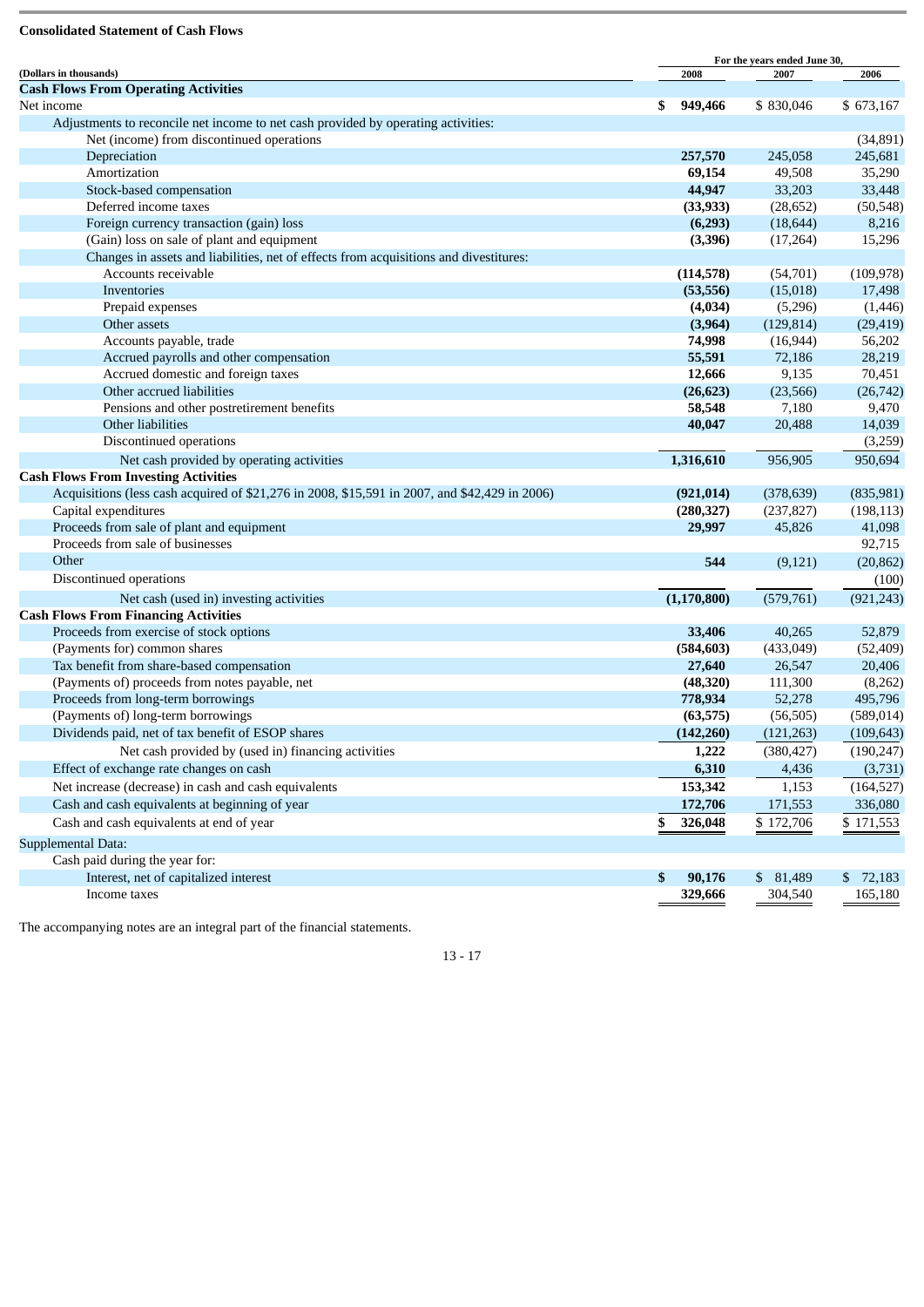# **Notes to Consolidated Financial Statements**

(Dollars in thousands, except per share amounts)

#### **1. Significant Accounting Policies**

The significant accounting policies followed in the preparation of the accompanying consolidated financial statements are summarized below.

**Nature of Operations**—The Company is a leading worldwide diversified manufacturer of motion and control technologies and systems, providing precision engineered solutions for a wide variety of mobile, industrial and aerospace markets. The Company evaluates performance based on segment operating income before Corporate general and administrative expenses, Interest expense and Income taxes.

The Company operates in three business segments: Industrial, Aerospace and Climate & Industrial Controls. The Industrial Segment is an aggregation of several business units, which manufacture motion-control and fluid power system components for builders and users of various types of manufacturing, packaging, processing, transportation, agricultural, construction, and military vehicles and equipment. Industrial Segment products are marketed primarily through field sales employees and independent distributors. The Industrial North American operations have manufacturing plants and distribution networks throughout the United States, Canada and Mexico and primarily services North America. The Industrial International operations provide Parker products and services to 45 countries throughout Europe, Asia Pacific and Latin America.

The Aerospace Segment produces hydraulic, fuel and pneumatic systems and components, which are utilized on virtually every domestic commercial, military and general aviation aircraft and also performs a vital role in naval vessels and land-based weapons systems. This Segment serves original equipment and maintenance, repair and overhaul customers worldwide. Aerospace Segment products are marketed by field sales employees and are sold directly to manufacturers and end users.

The Climate & Industrial Controls Segment manufactures motion-control systems and components for use primarily in the refrigeration and air conditioning and transportation industries. The products in the Climate & Industrial Controls Segment are marketed primarily through field sales employees and independent distributors.

See the table of Business Segment Information "By Industry" and "By Geographic Area" on pages 13-14 and 13-15 for further disclosure of business segment information.

There are no individual customers to whom sales are three percent or more of the Company's consolidated sales. Due to the diverse group of customers throughout the world the Company does not consider itself exposed to any concentration of credit risks.

The Company manufactures and markets its products throughout the world. Although certain risks and uncertainties exist, the diversity and breadth of the Company's products and geographic operations mitigate significantly the risk that adverse changes would materially affect the Company's operating results.

**Use of Estimates**—The preparation of financial statements in conformity with accounting principles generally accepted in the United States of America requires management to make estimates and assumptions that affect the amounts reported in the financial statements and accompanying notes. Actual results could differ from those estimates.

**Basis of Consolidation**—The consolidated financial statements include the accounts of all majority-owned domestic and foreign subsidiaries. All intercompany transactions and profits have been eliminated in the consolidated financial statements. The Company does not have off-balance sheet arrangements. Within the Business Segment Information, intersegment and interarea sales are recorded at fair market value and are immaterial in amount.

**Revenue Recognition**—Revenue is recognized when the risks and rewards of ownership and title to the product have transferred to the customer. The Company's revenue recognition policies are in compliance with the SEC's Staff Accounting Bulletin (SAB) No. 104. Shipping and handling costs billed to customers are included in Net sales and the related costs in Cost of sales.

**Long-term Contracts**—The Company enters into long-term contracts primarily for the production of aerospace products. For financial statement purposes, revenues are primarily recognized using the percentage-of-completion method. The extent of progress toward completion is primarily measured using the units-of-delivery method. Unbilled costs on these contracts are included in inventory. Progress payments are netted against the inventory balances. Provisions for estimated losses on uncompleted contracts are made in the period in which such losses are determined.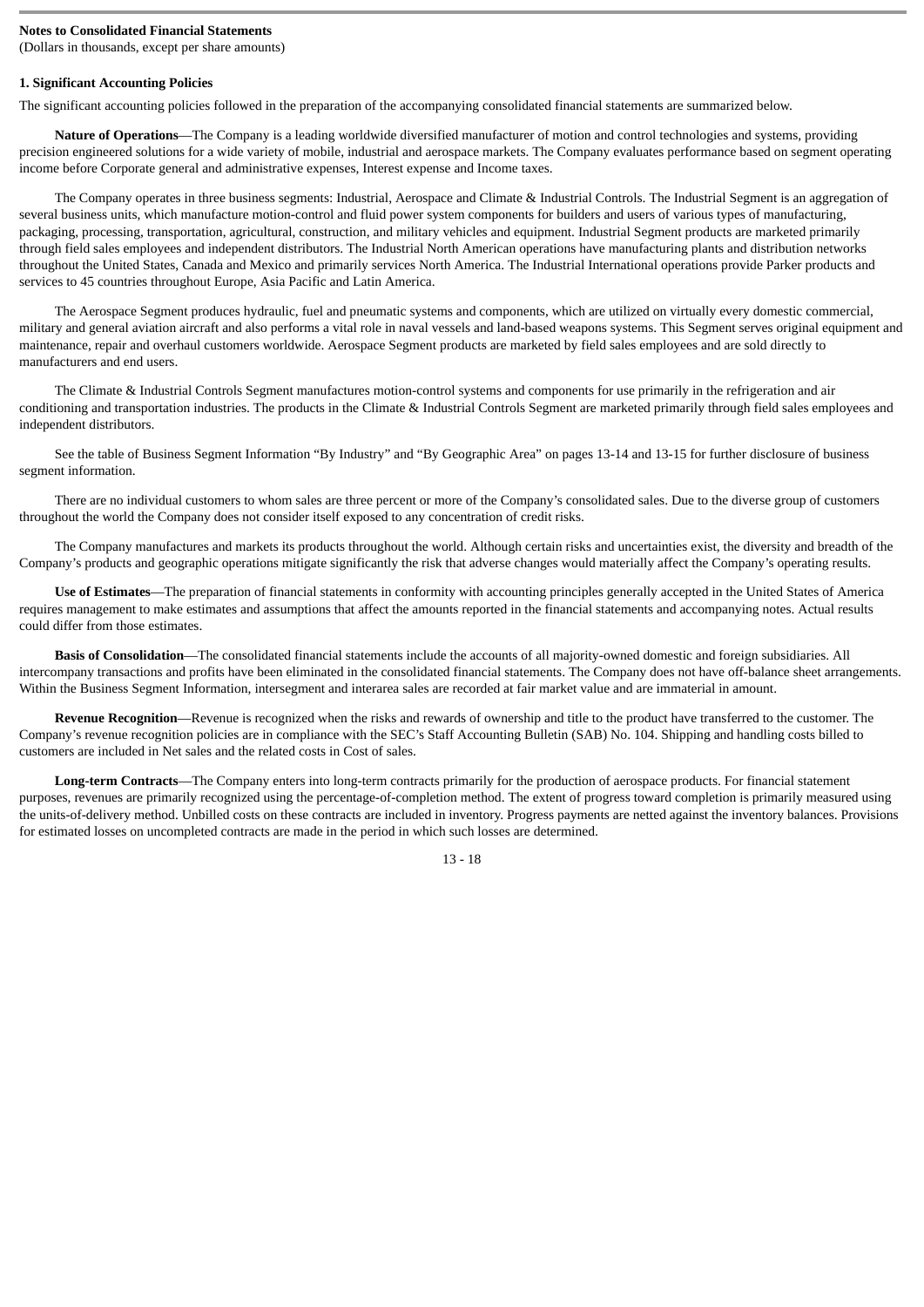**Cash**—Cash equivalents consist of short-term highly liquid investments, with a three-month or less maturity, carried at cost plus accrued interest, which are readily convertible into cash.

**Inventories**—Inventories are stated at the lower of cost or market. The majority of domestic inventories are valued by the last-in, first-out method and the balance of the Company's inventories are valued by the first-in, first-out method.

**Plant, Equipment and Depreciation**—Plant and equipment are recorded at cost and are depreciated principally using the straight-line method for financial reporting purposes. Depreciation rates are based on estimated useful lives of the assets, generally 40 years for buildings, 15 years for land improvements and building equipment, seven to 10 years for machinery and equipment, and three to eight years for vehicles and office equipment. Improvements, which extend the useful life of property, are capitalized, and maintenance and repairs are expensed. The Company reviews plant and equipment for impairment whenever events or changes in circumstances indicate that their carrying value may not be recoverable. When plant and equipment are retired or otherwise disposed of, the cost and accumulated depreciation are removed from the appropriate accounts and any gain or loss is included in current income.

**Investments and Other Assets**—Investments in joint-venture companies in which ownership is 50 percent or less and in which the Company does not have operating control are stated at cost plus the Company's equity in undistributed earnings. These investments and the related earnings are not material to the consolidated financial statements.

**Goodwill**—The Company conducts a formal impairment test of goodwill on an annual basis and between annual tests if an event occurs or circumstances change that would more likely than not reduce the fair value of a reporting unit below its carrying value.

**Intangible Assets**—Intangible assets primarily include patents, trademarks and customer lists and are recorded at cost and amortized on a straight-line method. Patents are amortized over the shorter of their remaining useful or legal life. Trademarks are amortized over the estimated time period over which an economic benefit is expected to be received. Customer lists are amortized over a period based on historical customer attrition rates.

**Income Taxes**—Income taxes are provided based upon income for financial reporting purposes. Deferred income taxes arise from temporary differences in the recognition of income and expense for tax purposes. Tax credits and similar tax incentives are applied to reduce the provision for income taxes in the year in which the credits arise. The Company recognizes accrued interest related to unrecognized tax benefits in income tax expense. Penalties, if incurred, would be recognized in income tax expense. Effective July 1, 2007, the Company adopted the provisions of Financial Accounting Standards Board (FASB) Interpretation No. 48, "Accounting for Uncertainty in Income Taxes – an Interpretation of FASB Statement No. 109" (FIN 48). FIN 48 prescribes a comprehensive model for how a company should recognize, measure, present and disclose in its financial statements uncertain tax positions that a company has taken or expects to take on a tax return. As a result of the implementation of FIN 48, the Company recognized an increase of \$29,904 in the liability for unrecognized tax benefits, which was accounted for by a decrease of \$23,801 to the July 1, 2007 balance of Retained earnings and an increase of \$6,103 to deferred tax assets, which is included in the Other assets caption in the Consolidated Balance Sheet.

**Stock Split**—On August 16, 2007, the Company's Board of Directors authorized a 3-shares-for-2 split of the Company's common shares to be effected in the form of a stock dividend payable on September 17, 2007. The split was completed on October 1, 2007. Shareholders' equity has been retroactively adjusted to give effect to the stock split for all periods presented by reclassifying from Additional capital to Common shares the par value of the additional shares issued in connection with the split. In addition, all share numbers and per share amounts in the Consolidated Financial Statements and Notes to the Consolidated Financial Statements have been retroactively adjusted to give effect to the stock split.

**Product Warranty**—In the ordinary course of business the Company warrants its products against defect in design, materials and workmanship over various time periods. The warranty accrual at June 30, 2008 and 2007 is immaterial to the financial position of the Company and the change in the accrual during 2008, 2007 and 2006 was immaterial to the Company's results of operations and cash flows.

**Foreign Currency Translation**—Assets and liabilities of most foreign subsidiaries are translated at current exchange rates, and income and expenses are translated using weighted-average exchange rates. The effects of these translation adjustments, as well as gains and losses from certain intercompany transactions, are reported in the Accumulated other comprehensive income (loss) component of Shareholders' equity. Such adjustments will affect Net income only upon sale or liquidation of the underlying foreign investments, which is not contemplated at this time. Exchange gains and losses from transactions in a currency other than the local currency of the entity involved, and translation adjustments in countries with highly inflationary economies, are included in Net income.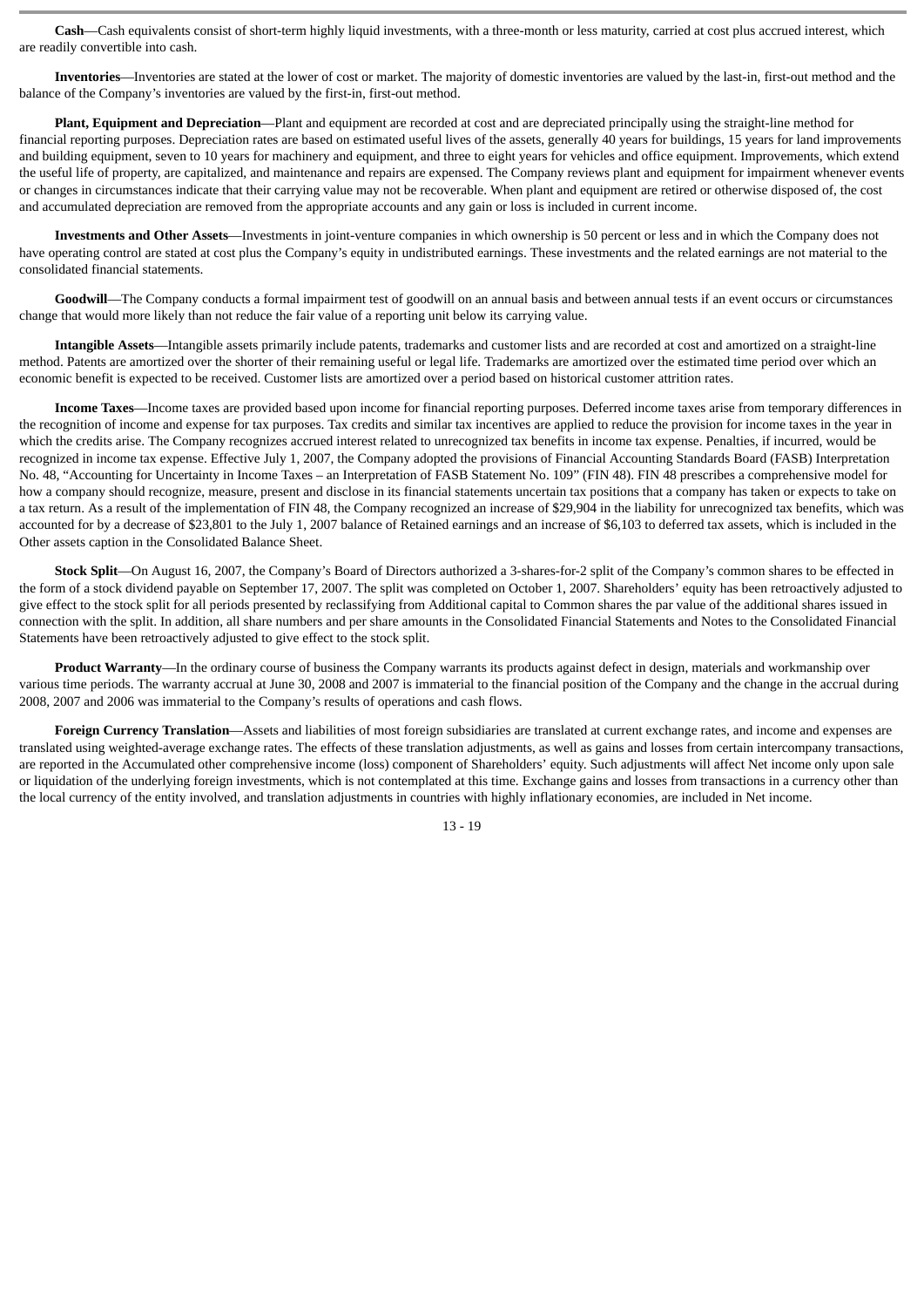**Financial Instruments**—The Company's financial instruments consist primarily of investments in cash, cash equivalents and long-term investments as well as obligations under notes payable and long-term debt. Due to their short-term nature, the carrying values for Cash and cash equivalents, Investments and other assets and Notes payable approximate fair value. See Note 9 for fair value of long-term debt.

The Company enters into forward exchange contracts (forward contracts) and costless collar contracts, comprised of puts and calls, to reduce its exposure to fluctuations in both freely convertible and non-freely convertible foreign currencies. These contracts are with major financial institutions and the risk of loss is considered remote. The Company does not hold or issue derivative financial instruments for trading purposes.

Derivative financial instruments are recognized on the balance sheet as either assets or liabilities and are measured at fair value. Gains or losses on derivatives that are not hedges are adjusted to fair value through Net income. Gains or losses on derivatives that hedge specific transactions are recognized in Net income or recognized in Other comprehensive income until the hedged item is recognized in earnings.

In addition, the Company's foreign locations in the ordinary course of business enter into financial guarantees through financial institutions which enable customers to be reimbursed in the event of nonperformance by the Company.

The total carrying and fair value of open forward exchange and costless collar contracts and any risk to the Company as a result of the arrangements described above is not material.

**Recent Accounting Pronouncements**—In September 2006, the FASB issued FASB Statement No. 157, "Fair Value Measurements." Statement No. 157 defines fair value, establishes a framework for measuring fair value in generally accepted accounting principles, and expands disclosures about fair value measurements. Statement No. 157 indicates, among other things, that a fair value measurement assumes that a transaction to sell an asset or transfer a liability occurs in the principal market for the asset or liability or, in the absence of a principal market, the most advantageous market for the asset or liability. Statement No. 157 defines fair value based upon an exit price model. The FASB reaffirmed the originally scheduled implementation date of Statement No. 157 for financial assets and liabilities for fiscal years beginning after November 15, 2007 and approved a one-year deferral for the implementation of Statement No. 157 for nonfinancial assets and nonfinancial liabilities. The Company does not believe the adoption of Statement No. 157 will have a material impact on the Company's financial position or results of operations.

In February 2007, the FASB issued FASB Statement No. 159, "The Fair Value Option for Financial Assets and Financial Liabilities." Statement No. 159 permits entities to choose to measure many financial instruments and certain other items at fair value and is effective for fiscal years beginning after November 15, 2007. The Company does not anticipate electing to measure any of its financial assets and liabilities at fair value as permitted by Statement No. 159.

In December 2007, the FASB issued FASB Statement No. 141 (revised 2007), "Business Combinations" (Statement No. 141R). Statement No. 141R changes the accounting for business combinations both during the period of acquisition and in subsequent periods. Acquisition costs will generally be expensed as incurred; noncontrolling interests will be valued at fair value at the acquisition date; in-process research and development will be recorded at fair value as an indefinitelived asset at the acquisition date; restructuring costs associated with a business combination will generally be expensed subsequent to the acquisition date; and changes in deferred tax asset valuation allowances and income tax uncertainties after the acquisition date generally will affect income tax expense. Statement No. 141R is effective for fiscal years beginning after December 15, 2008. Generally, the effect of Statement No. 141R on the Company's financial position or results of operations will depend on future acquisitions.

In December 2007, the FASB issued FASB Statement No. 160, "Noncontrolling Interests in Consolidated Financial Statements – an amendment of ARB 51." Statement No. 160 requires the recognition of a noncontrolling interest as equity in the consolidated financial statements and separate from the parent's equity. The amount of net income attributable to the noncontrolling interest will be included in consolidated net income on the face of the income statement. Statement No. 160 is effective for fiscal years beginning after December 15, 2008. The Company has not yet determined the effect on the Company's financial position or results of operations of complying with the provisions of Statement No. 160.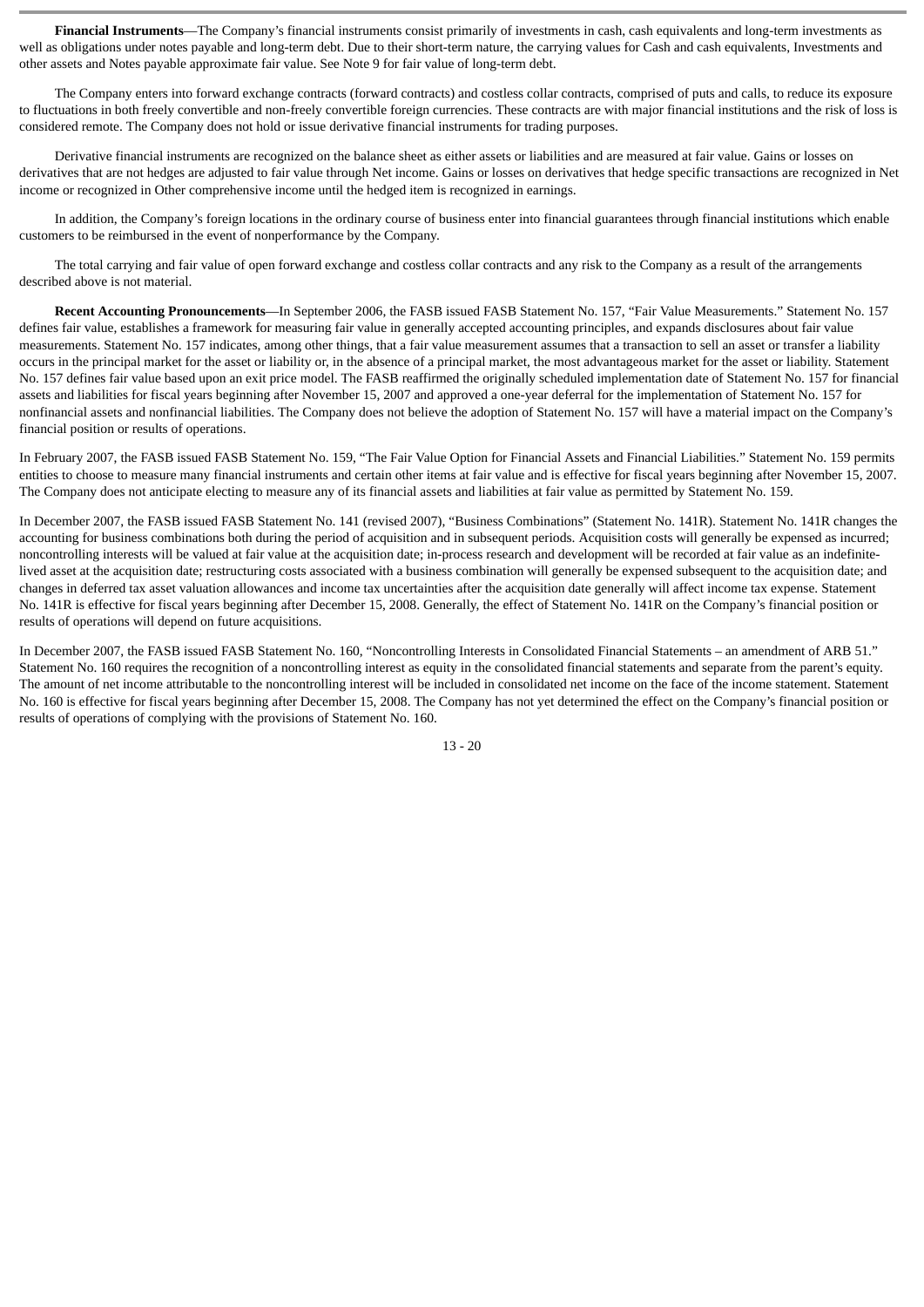In March 2008, the FASB issued FASB Statement No. 161, "Disclosures about Derivative Instruments and Hedging Activities." Statement No. 161 establishes guidelines to report how derivative and hedging activities affect an entity's financial position, financial performance, and cash flows. Statement No. 161 is effective for fiscal years beginning after November 15, 2008. The Company has not yet determined the effect, if any, that Statement No. 161 will have on the Company's disclosures regarding derivatives and hedging activities.

**Reclassifications and Revisions**—Certain prior period amounts have been reclassified to conform to the current-year presentation.

### **2. Acquisitions and Divestitures**

**Acquisitions**—In November 2007, the Company acquired Scan Subsea ASA whose primary businesses include the design, production, and marketing of power and production umbilical cables for subsea installations as well as mooring lines for floating oil production and exploration units. In April 2008, the Company acquired Vansco Electronics, a global leader in the design and manufacture of electronic controls, displays and terminals, communication and operator interfaces, and sensors. Aggregate annual sales for these businesses and eight other businesses acquired during fiscal 2008, for their most recent fiscal year prior to acquisition, were approximately \$546 million. Total purchase price for all businesses acquired during fiscal 2008 was approximately \$942 million in cash and \$11 million in assumed debt.

In April 2007, the Company acquired Rectus AG, a manufacturer of quick disconnect couplings and related products for pneumatic, hydraulic, medical, and chemical processing applications. Aggregate annual sales for this business and 10 other businesses acquired during fiscal 2007, for their most recent fiscal year prior to acquisition, were approximately \$260 million. Total purchase price for all businesses acquired during fiscal 2007 was approximately \$394 million in cash and \$15 million in assumed debt.

In August 2005, the Company acquired SSD, a manufacturer of AC and DC drives, as well as servo drives, motors and systems for leading original equipment manufacturers, end users, and integrators in automated industrial process applications. In November 2005, the Company completed its purchase of domnick hunter group, plc. The domnick hunter group specializes in the design and manufacture of filtration, separation, and purification products and technologies for a wide range of markets. In December 2005, the Company completed its acquisition of Kenmore International, a manufacturer and distributor of components for global refrigeration and air conditioning markets. Aggregate annual sales for these and 10 other businesses acquired during fiscal 2006, for their most recent fiscal year prior to acquisition, were approximately \$983 million. Total purchase price for all businesses acquired during fiscal 2006 was approximately \$878 million in cash and \$231 million in assumed debt.

The results of operations for all acquisitions are included as of the respective dates of acquisition. The initial purchase price allocation and any subsequent purchase price adjustments for acquisitions in 2008, 2007 and 2006 are presented below. Some of the 2008 purchase price allocations are preliminary and may require subsequent adjustment.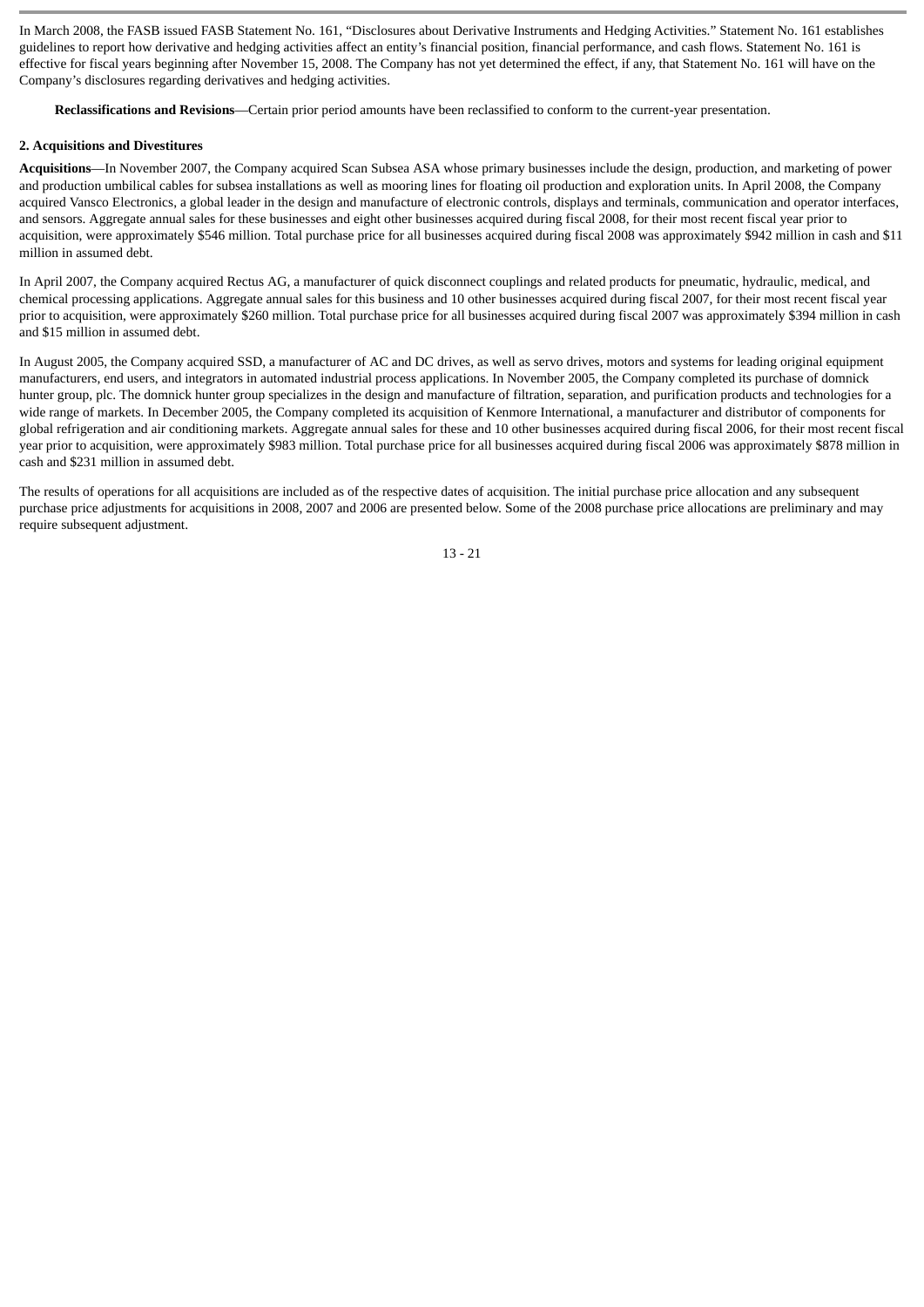|                                            | 2008          | 2007      | 2006                    |
|--------------------------------------------|---------------|-----------|-------------------------|
| Assets acquired:                           |               |           |                         |
| Accounts receivable                        | \$<br>79,342  | \$47,534  | 223,658<br>\$           |
| Inventories                                | 91,197        | 36,654    | 161,434                 |
| Prepaid expenses                           | 4,055         | (3,604)   | 11,561                  |
| Deferred income taxes                      | 5,265         | 9,066     | 4,780                   |
| Plant and equipment                        | 90,615        | 31,458    | 179,803                 |
| Intangible and other assets                | 468,609       | 164,318   | 257,062                 |
| Goodwill                                   | 439,667       | 182,740   | 597,205                 |
|                                            | 1,178,750     | 468,166   | 1,435,503               |
| Liabilities assumed:                       |               |           |                         |
| Notes payable                              | 611           | 5,231     | 1,674                   |
| Accounts payable, trade                    | 54,495        | 21,265    | 132,733                 |
| Accrued payrolls and other compensation    | 16,364        | 13,410    | 10,954                  |
| Accrued domestic and foreign taxes         | 1,366         | 1,537     | 10,268                  |
| Other accrued liabilities                  | 77,285        | (10, 440) | 76,321                  |
| Long-term debt                             | 10,023        | 9,954     | 229,463                 |
| Pensions and other postretirement benefits | 653           | (6,951)   | 16,833                  |
| Deferred income taxes                      | 97,640        | 41,905    | 67,644                  |
| Other liabilities                          | (701)         | 13,616    | 53,632                  |
|                                            | 257,736       | 89,527    | 599,522                 |
| Net assets acquired                        | 921,014<br>\$ | \$378,639 | $\mathbb{S}$<br>835,981 |

**Divestitures—**In August 2005, the Company divested a business unit which manufactured custom-engineered buildings. This business was part of the Other Segment for segment reporting purposes. The following results of operations for this business unit have been presented as discontinued operations:

| Net sales                                 | $\frac{2006}{$21,672}$ |
|-------------------------------------------|------------------------|
| Earnings before income taxes              | 1,517                  |
| Net income                                | 1,131                  |
| Gain on disposal, net of taxes of \$4,602 | \$33,760               |

In December 2005, the Company completed the divestiture of its Thermoplastics division. Thermoplastics was part of the Industrial Segment for segment reporting purposes. The divestiture resulted in a loss of \$11,018 (\$9,770 after-tax or \$.05 per share) in 2006 and is reflected in (Gain) loss on disposal of assets in the Consolidated Statement of Income. The results of operations and net assets of the divested business were immaterial to the consolidated results of operations and financial position of the Company.

## **3. Charges Related to Business Realignment**

In 2008, the Company recorded a \$5,693 charge for the costs to structure its businesses in light of current and anticipated customer demand. The Company believes the realignment actions taken will positively impact future results of operations, but will have no material effect on liquidity and sources and uses of capital. The charge primarily related to severance costs, attributable to approximately 140 employees in the Industrial Segment, 115 employees in the Climate & Industrial Controls Segment and 25 employees in the Aerospace Segment as well as costs related to the consolidation of manufacturing product lines. A portion of the severance costs have been paid with the remaining payments expected to be made by June 30, 2009. Of the total amount, \$4,938 relates to the Industrial Segment, \$630 relates to the Climate & Industrial Controls Segment and \$125 relates to the Aerospace Segment. The business realignment costs are primarily presented in the Cost of sales caption in the Consolidated Statement of Income for 2008.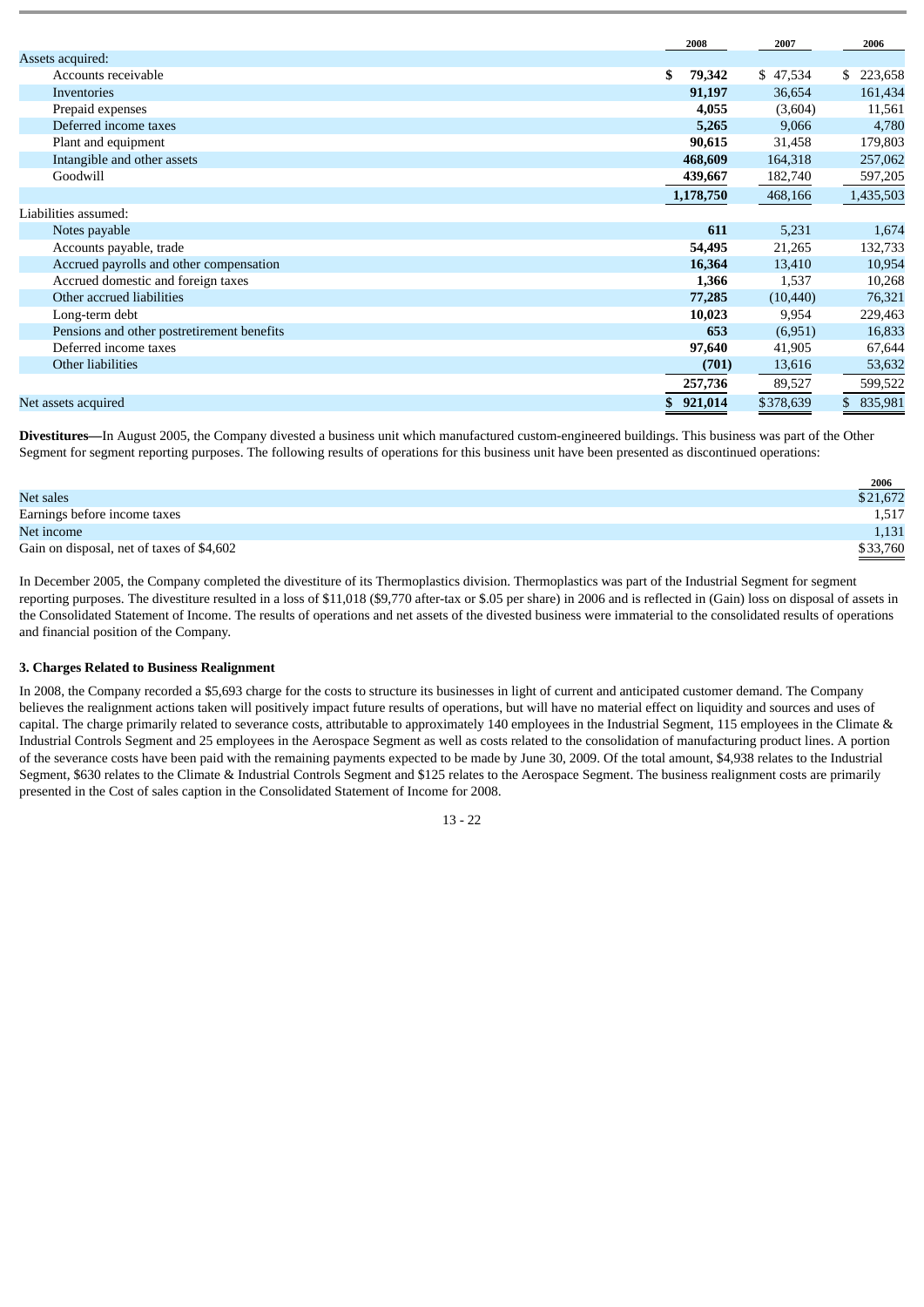In 2007, the Company recorded a \$19,402 charge for the costs to structure its businesses in light of current and anticipated customer demand. The Company believes the realignment actions taken will positively impact future results of operations, but will have no material effect on liquidity and sources and uses of capital. The charge primarily related to severance costs, attributable to approximately 735 employees in the Industrial Segment, 15 employees in the Climate & Industrial Controls Segment and 25 employees in the Aerospace Segment as well as costs related to the consolidation of manufacturing product lines. All required severance payments have been made. Of the total amount, \$18,688 related to the Industrial Segment, \$330 related to the Climate & Industrial Controls Segment and \$384 related to the Aerospace Segment. The business realignment costs are presented in the Consolidated Statement of Income for 2007 in the following captions: \$15,016 in Cost of sales and \$4,386 in Selling, general and administrative expenses.

In 2006, the Company recorded a \$19,367 charge for the costs to structure its businesses in light of current and anticipated customer demand. The Company believes the realignment actions taken will positively impact future results of operations, but will have no material effect on liquidity and sources and uses of capital. The charge primarily related to severance costs attributable to approximately 690 employees in the Industrial Segment, 340 employees in the Climate & Industrial Controls Segment and 5 employees in the Aerospace Segment. All required severance payments have been made. Of the total amount, \$15,673 related to the Industrial Segment, \$3,621 related to the Climate & Industrial Controls Segment and \$73 related to the Aerospace Segment. The business realignment costs are presented primarily in the Cost of sales caption in the Consolidated Statement of Income for 2006. In 2006, the Company recorded a \$4,793 charge resulting from the pending sale of plant and equipment at facilities that have been closed. This charge is presented in the (Gain) loss on disposal of assets caption in the Consolidated Statement of Income for 2006.

## **4. Income Taxes**

Income from continuing operations before income taxes was derived from the following sources:

|                      | 2008        | 2007        | 2006                                                                                                                                                                                                                                              |
|----------------------|-------------|-------------|---------------------------------------------------------------------------------------------------------------------------------------------------------------------------------------------------------------------------------------------------|
| <b>United States</b> | \$501,764   | \$ 581,191  | \$528,084                                                                                                                                                                                                                                         |
| Foreign              | 824.760     | 578,091     | 371,874                                                                                                                                                                                                                                           |
|                      | \$1,326,524 | \$1,159,282 | \$899,958<br><u> The Company of the Company of the Company of the Company of the Company of the Company of the Company of the Company of the Company of the Company of the Company of the Company of the Company of the Company of the Compan</u> |

Income taxes include the following:

|                 | 2008      | 2007      | 2006      |
|-----------------|-----------|-----------|-----------|
| Federal         | \$199,457 | 203,387   | \$178,162 |
| Foreign         | 187,034   | 135,001   | 112,968   |
| State and local | 24,500    | 19,500    | 21,100    |
| Deferred        | (33, 933) | (28, 652) | (50, 548) |
|                 | \$377,058 | 329,236   | \$261,682 |

A reconciliation of the Company's effective income tax rate to the statutory Federal rate follows:

|                                   | 2008       | 2007  | 2006  |
|-----------------------------------|------------|-------|-------|
| Statutory Federal income tax rate | 35.0%      | 35.0% | 35.0% |
| State and local income taxes      | 1.0        | 1.0   | 1.9   |
| Export tax benefit                |            | (.5)  | (.9)  |
| Foreign tax rate difference       | (7.3)      | (5.1) | (5.0) |
| Cash surrender of life insurance  | $\cdot$ .2 | (.8)  | (.5)  |
| Research tax credit               | (.4)       | (1.4) | (5.،  |
| Other                             | (.1)       |       | (.9)  |
| Effective income tax rate         | 28.4%      | 28.4% | 29.1% |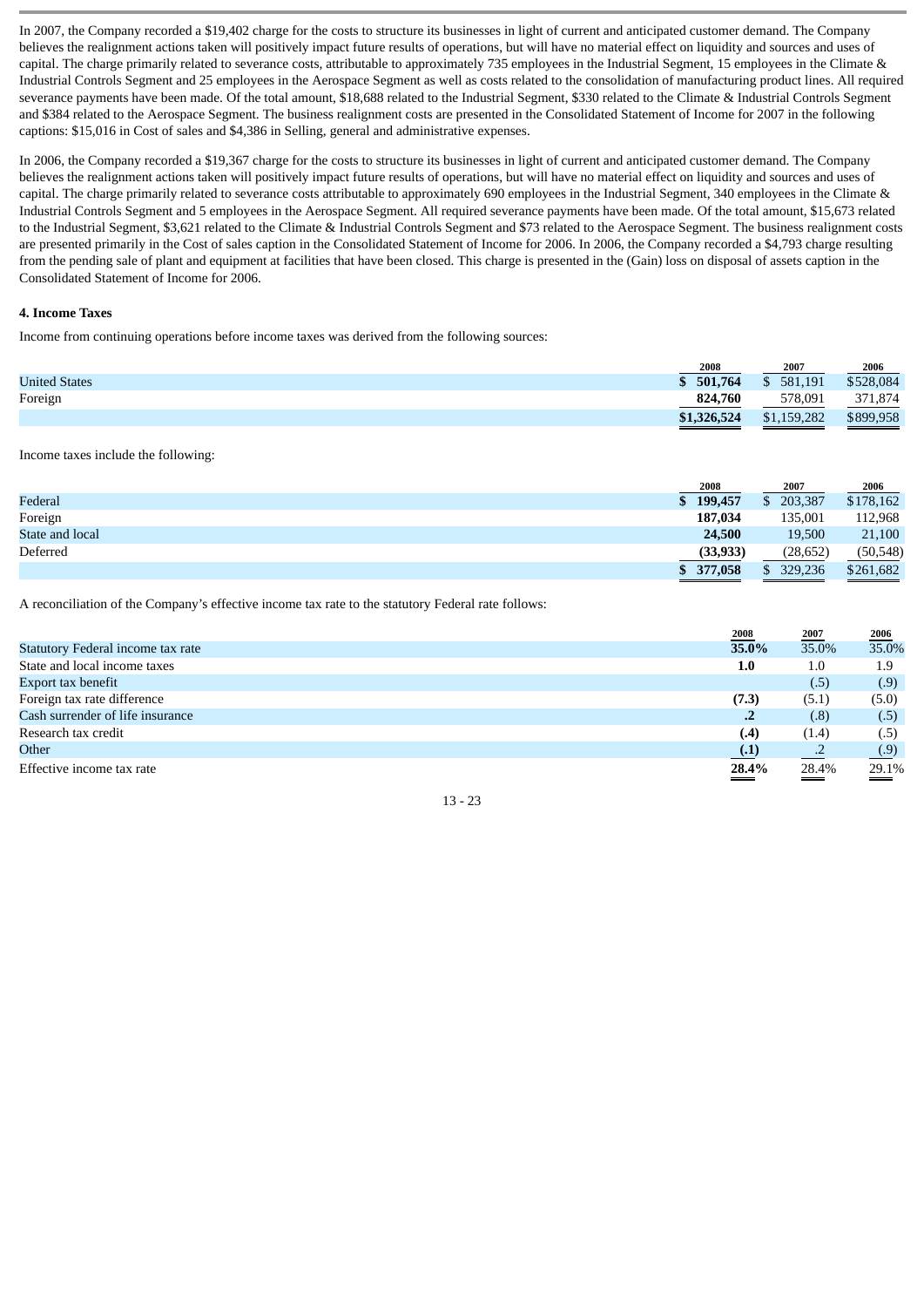Deferred income taxes are provided for the temporary differences between the financial reporting basis and the tax basis of assets and liabilities. The differences comprising the net deferred taxes shown on the Consolidated Balance Sheet at June 30 were as follows:

|                                               | 2008         | 2007          |
|-----------------------------------------------|--------------|---------------|
| Postretirement benefits                       | \$258,550    | \$188,613     |
| Other liabilities and reserves                | 108,217      | 92,544        |
| Long-term contracts                           | 9,002        | 8,253         |
| Stock-based compensation                      | 32,682       | 20,705        |
| Operating loss carryforwards                  | 79,817       | 42,299        |
| Foreign tax credit carryforwards              | 18,029       | 7,887         |
| Unrealized currency exchange gains and losses | 52,368       | 19,017        |
| Inventory                                     | 18,369       | 18,491        |
| Depreciation and amortization                 | (417,231)    | (304, 195)    |
| Valuation allowance                           | (78, 631)    | (28, 896)     |
| Net deferred tax asset                        | \$81,172     | \$ 64,718     |
| Change in net deferred tax asset:             |              |               |
| Provision for deferred tax                    | 33,933<br>\$ | 28,652<br>\$. |
| Items of other comprehensive income           | 66,956       | 28,194        |
| Acquisitions and other                        | (84, 435)    | (22, 825)     |
| Total change in net deferred tax              | 16,454       | 34,021        |

At June 30, 2008, the Company had recorded deferred tax assets of \$79,817 resulting from \$322,988 in loss carryforwards. A valuation allowance has been established due to the uncertainty of realizing certain loss carryforwards, a foreign capital loss carryforward, and certain deferred tax assets associated with other liabilities and reserves. The foreign capital loss carryforward and some of the loss carryforwards can be carried forward indefinitely; others can be carried forward from one to 19 years. The increase in the valuation allowance in 2008 was primarily due to an increase in losses in certain foreign jurisdictions. No valuation allowance was recorded during the year attributable to various acquisitions. The recognition of any future tax benefit resulting from a reduction in the portion of the valuation allowance attributable to acquisitions will reduce any goodwill related to the applicable acquisition remaining at the time of the reduction. However, upon the July 1, 2009 adoption of Statement No. 141R, changes in the valuation allowance attributable to acquisitions will affect income tax expense including those associated with acquisitions that closed prior to the effective date of Statement No. 141R.

Provision has not been made for additional U.S. or foreign taxes on undistributed earnings of certain international operations as those earnings will continue to be reinvested. It is not practicable to estimate the additional taxes, including applicable foreign withholding taxes, that might be payable on the eventual remittance of such earnings.

Accumulated undistributed earnings of foreign operations reinvested in their operations amounted to \$1,435,394, \$948,867 and \$670,672, at June 30, 2008, 2007 and 2006, respectively.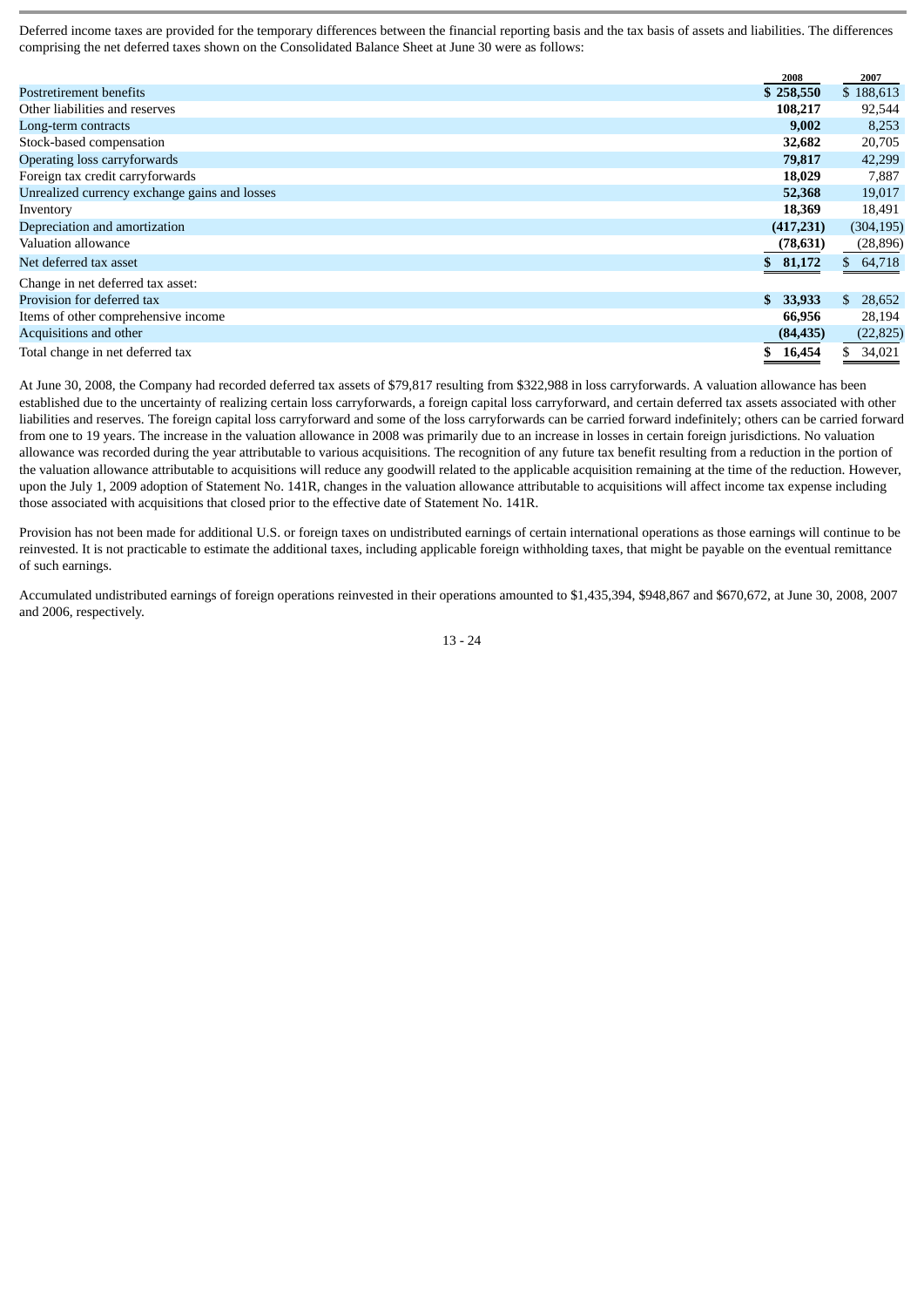As of July 1, 2007, the Company adopted the provisions of FIN 48 as discussed in Note 1. As of that date, the Company had gross unrecognized tax benefits of \$82,095, which included accrued interest of \$7,636. As of June 30, 2008, the Company had gross unrecognized tax benefits of \$114,818, which included accrued interest of \$9,748. The total amount of unrecognized tax benefits that, if recognized, would affect the effective tax rate was \$83,088. A reconciliation of the beginning and ending amount of unrecognized tax benefits, exclusive of accrued interest, is as follows:

|                                                     | 2008      |
|-----------------------------------------------------|-----------|
| Balance as of July 1, 2007                          | \$74,459  |
| Additions for tax positions related to current year | 24,951    |
| Additions for tax positions of prior years          | 6,470     |
| Additions for acquisitions                          | 993       |
| Reductions for tax positions of prior years         | (2,452)   |
| Reductions for settlements                          | (538)     |
| Reductions for expiration of statute of limitations | (45)      |
| Effect of foreign currency translation              | 1,232     |
| <b>Balance as of June 30, 2008</b>                  | \$105,070 |

The Company and its subsidiaries file income tax returns in the United States and various state and foreign jurisdictions. In the normal course of business the Company's tax returns are subject to examination by taxing authorities throughout the world. The Company is no longer subject to examinations of its federal income tax returns by the Internal Revenue Service (IRS) for fiscal years through 2001, except for certain refund claims outstanding. All significant state and local and foreign tax returns have been examined for fiscal years through 2001. The Company believes that it is reasonably possible that within the next 12 months the IRS examination for fiscal years 2002 and 2003 will be settled, except for certain refund claims outstanding. However, the Company does not anticipate that within the next 12 months the total unrecognized tax benefits will significantly change due to the settlement of examinations and the expiration of statute of limitations.

## **5. Earnings Per Share**

Earnings per share have been computed according to FASB Statement No. 128, "Earnings per Share." Basic earnings per share is computed using the weightedaverage number of common shares outstanding during the year. Diluted earnings per share is computed using the weighted-average number of common shares and common share equivalents outstanding during the year. Common share equivalents represent the dilutive effect of outstanding stock-based awards. The computation of income from continuing operations per share was as follows:

|                                                                                     | 2008 |             | 2007 |             |   | 2006        |
|-------------------------------------------------------------------------------------|------|-------------|------|-------------|---|-------------|
| Numerator:                                                                          |      |             |      |             |   |             |
| Income from continuing operations                                                   |      | 949,466     |      | 830.046     | S | 638,276     |
| Denominator:                                                                        |      |             |      |             |   |             |
| Basic—weighted-average common shares                                                |      | 168,285,487 |      | 174,643,327 |   | 178,816,787 |
| Increase in weighted-average from dilutive effect of exercise of stock-based awards |      | 3,358,348   |      | 2,851,563   |   | 2,509,485   |
| Diluted—weighted-average common shares, assuming exercise of stock-based awards     |      | 171,643,835 |      | 177,494,890 |   | 181,326,272 |
| Basic earnings per share from continuing operations                                 |      | 5.64        |      | 4.75        | S | 3.57        |
| Diluted earnings per share from continuing operations                               |      | 5.53        |      | 4.68        |   | 3.52        |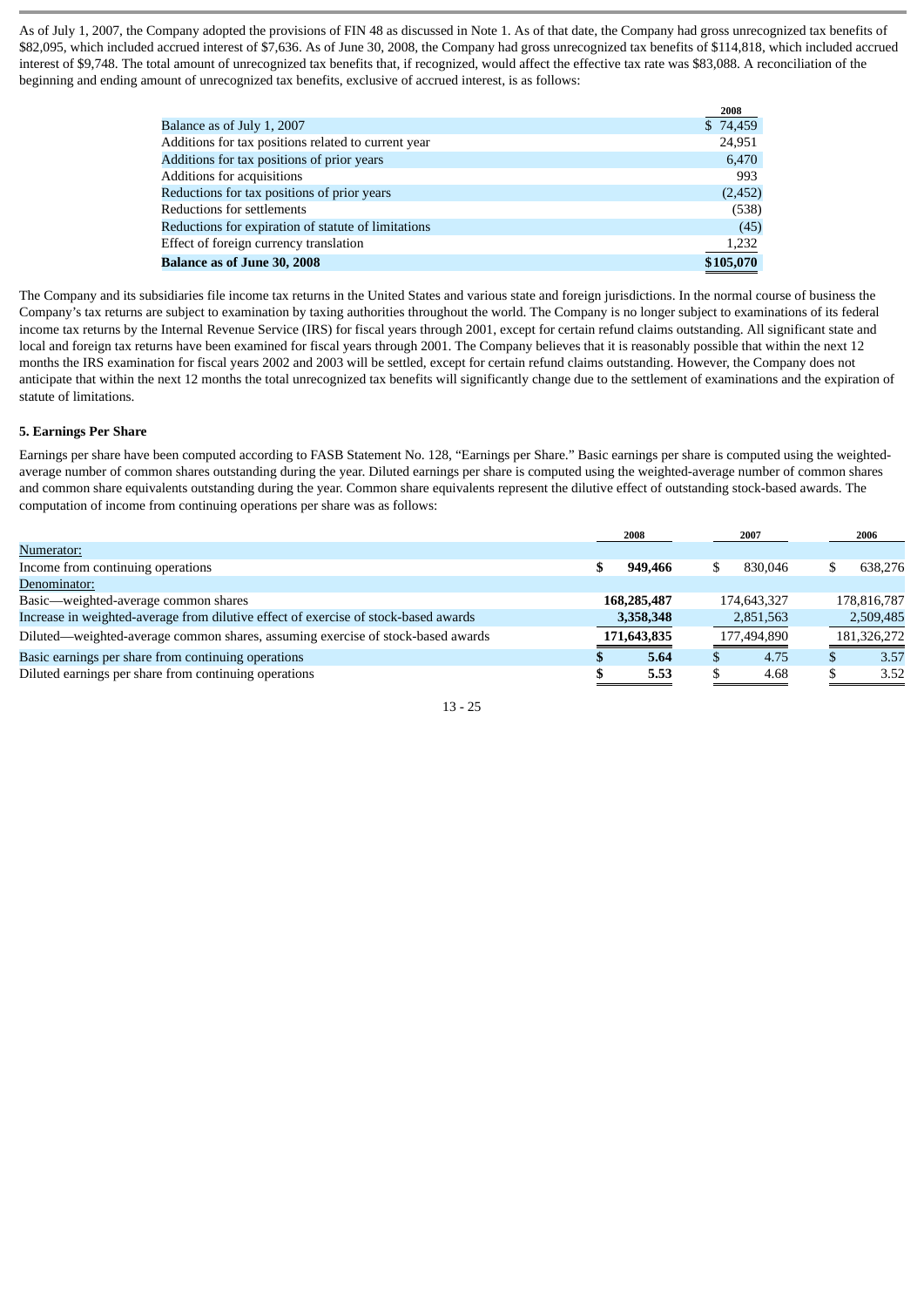For 2008, 2007 and 2006, 1.1 million, 2.5 million, and 2.9 million common shares, respectively, subject to stock-based awards were excluded from the computation of diluted earnings per share from continuing operations because the effect of their exercise would be anti-dilutive.

#### **6. Inventories**

Inventories valued on the last-in, first-out cost method were approximately 29 percent and 31 percent, respectively, of total inventories in 2008 and 2007. The current cost of these inventories exceeds their valuation determined on the LIFO basis by \$216,794 in 2008 and \$209,923 in 2007. Progress payments of \$34,809 in 2008 and \$25,874 in 2007 are netted against inventories.

#### **7. Goodwill and Intangible Assets**

The Company conducts an annual impairment test as required by FASB Statement No. 142. The Company uses a discounted cash flow analysis for purposes of estimating the fair value of a reporting unit. The annual impairment tests performed in fiscal years 2008, 2007, and 2006 resulted in no impairment loss being recognized.

The changes in the carrying amount of goodwill for the year ended June 30, 2008 are as follows:

|                              |                              |                      | Climate &                                |             |
|------------------------------|------------------------------|----------------------|------------------------------------------|-------------|
|                              | <b>Industrial</b><br>Segment | Aerospace<br>Segment | <b>Industrial</b><br>Controls<br>Segment | Total       |
| Balance June 30, 2007        | \$1,856,841                  | \$87,721             | \$309,507                                | \$2,254,069 |
| Acquisitions                 | 427,032                      | 12,635               |                                          | 439,667     |
| Foreign currency translation | 101,120                      | 57                   | 5.705                                    | 106,882     |
| Goodwill adjustments         | (2,514)                      |                      | (12)                                     | (2,526)     |
| <b>Balance June 30, 2008</b> | \$2,382,479                  | \$100,413            | \$315,200                                | \$2,798,092 |

"Goodwill adjustments" primarily represent adjustments to the purchase price allocation during the twelve-month period subsequent to the acquisition date and primarily involves the valuation of property, plant and equipment and intangible assets. Some of the 2008 purchase price allocations are preliminary and may require subsequent adjustment.

Intangible assets are amortized on a straight-line method over their legal or estimated useful life. The following summarizes the gross carrying value and accumulated amortization for each major category of intangible asset:

| <b>June 30,</b>          |                                 | 2007<br>2008                |                                 |                             |
|--------------------------|---------------------------------|-----------------------------|---------------------------------|-----------------------------|
|                          | <b>Gross Carrying</b><br>Amount | Accumulated<br>Amortization | <b>Gross Carrying</b><br>Amount | Accumulated<br>Amortization |
| Patents                  | 96,385                          | 35,770                      | 85,255                          | 29,149                      |
| Trademarks               | 247,874                         | 42,503                      | 193,595                         | 27,110                      |
| Customer lists and other | 876,092                         | 121,469                     | 446,273                         | 73,257                      |
| <b>Total</b>             | \$1,220,351                     | 199,742                     | 725.123                         | 129,516                     |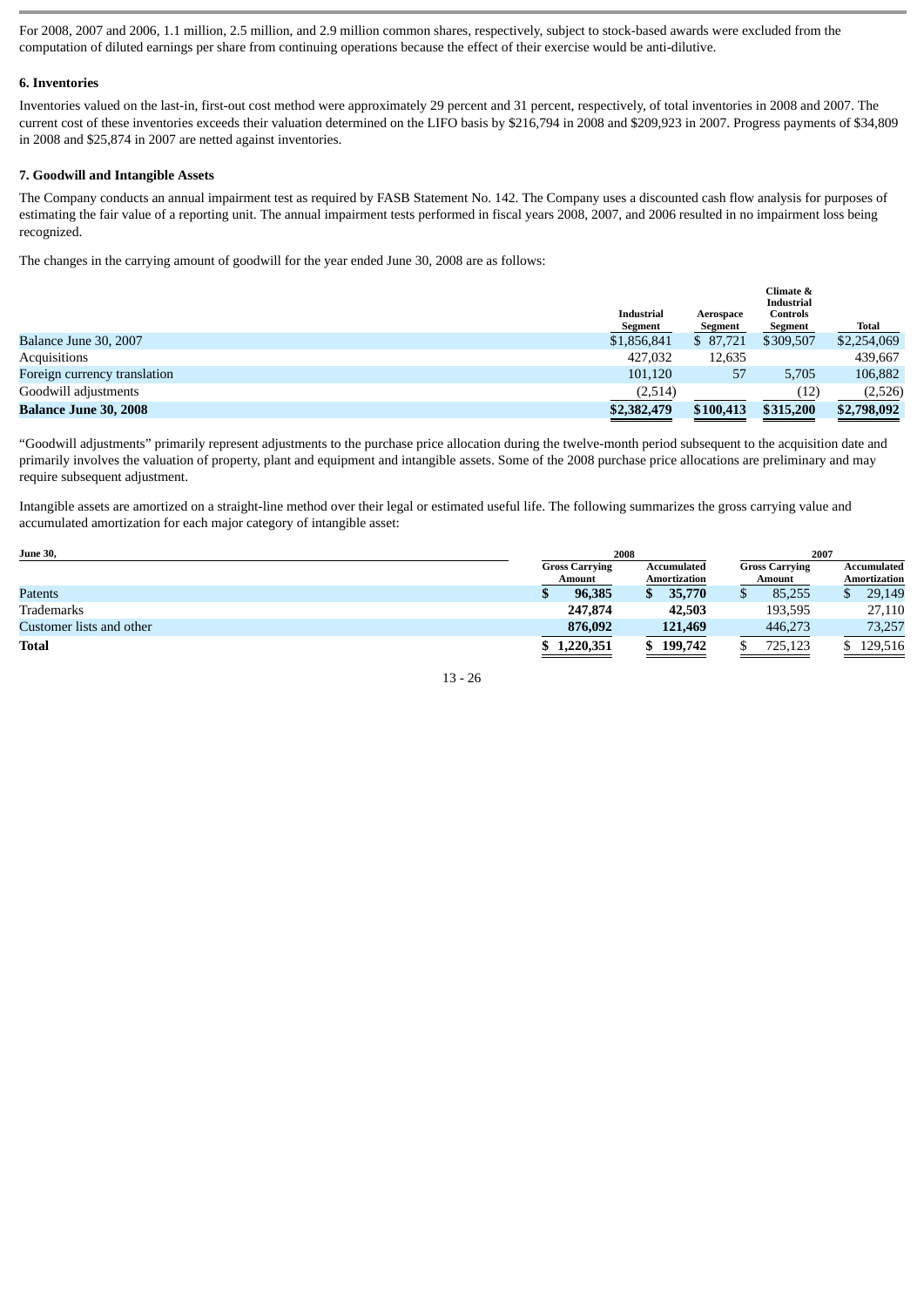During fiscal 2008, the Company acquired intangible assets with an initial purchase price allocation and weighted-average life as follows:

|                          | Purchase<br>Price<br><b>Allocation</b> | Weighted-<br>Average<br>Life |
|--------------------------|----------------------------------------|------------------------------|
| Patents                  | \$10,516                               | 15 years                     |
| Trademarks               | 61,010                                 | 18 years                     |
| Customer lists and other | 384,202                                | 18 years                     |
| Total                    | \$455,728                              | 18 years                     |

Total intangible amortization expense in 2008, 2007 and 2006 was \$67,391, \$45,842 and \$33,544, respectively. The estimated amortization expense for the five years ending June 30, 2009 through 2013 is \$81,229, \$80,366, \$74,171, \$69,702 and \$64,308, respectively.

### **8. Financing Arrangements**

The Company has a line of credit totaling \$1,500,000 through a multi-currency revolving credit agreement with a group of banks, of which \$1,416,649 was available at June 30, 2008. The credit agreement expires in September 2012, however, the Company has the right to request a one-year extension of the expiration date on an annual basis. A portion of the credit agreement supports the Company's commercial paper note program, which is rated A-1 by Standard & Poor's, P-1 by Moody's and F-1 by Fitch, Inc. These ratings are considered investment grade. The interest on borrowings is based upon the terms of each specific borrowing and is subject to market conditions. The revolving credit agreement requires a facility fee of up to 4.5/100ths of one percent of the commitment per annum at the Company's present rating level. The revolving credit agreement contains provisions that increase the facility fee of the credit agreement in the event the Company's credit ratings are lowered. A lowering of the Company's credit ratings would not limit the Company's ability to use the credit agreement nor would it accelerate the repayment of any outstanding borrowings.

The Company's revolving credit agreement and indentures governing certain debt contain various covenants, the violation of which would limit or preclude the use of the agreement for future borrowings, or might accelerate the maturity of the related outstanding borrowings covered by the indentures. At the Company's present rating level, the most restrictive covenant provides that the ratio of secured debt to net tangible assets be less than 10 percent. As of June 30, 2008, the ratio of secured debt to net tangible assets was less than one percent. The Company is in compliance with all covenants.

Notes payable is comprised of short-term lines of credit and borrowings from foreign banks. At June 30, 2008, the Company had \$284,518 in lines of credit from various foreign banks, of which \$276,830 was available. Most of these agreements are renewed annually. The balance and weighted-average interest rate of the Notes payable at June 30, 2008 and 2007 were \$95,112 and 4.7 percent and \$136,365 and 5.4 percent, respectively.

The Company is currently authorized to sell up to \$1,370,000 of short-term commercial paper notes, rated A-1 by Standard & Poor's, P-1 by Moody's and F-1 by Fitch, Inc. At June 30, 2008 and 2007, there were no commercial paper notes outstanding.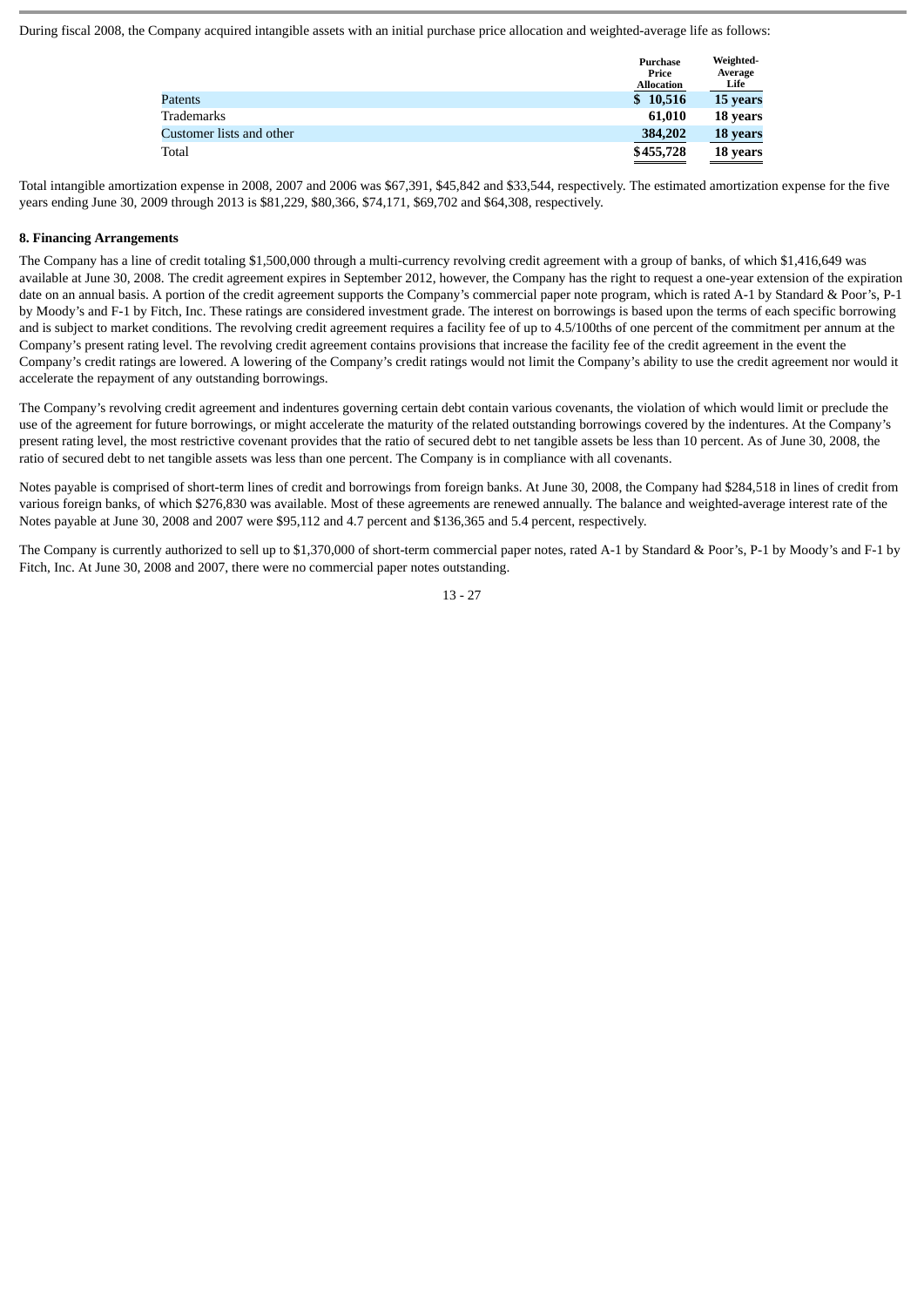### **9. Debt**

| <b>June 30,</b>                                    | 2008          |     | 2007        |
|----------------------------------------------------|---------------|-----|-------------|
| Domestic:                                          |               |     |             |
| <b>Debentures</b>                                  |               |     |             |
| 7.30%, due 2011                                    | 100,000<br>S. | \$. | 100,000     |
| Fixed rate medium-term notes                       |               |     |             |
| 5.50% to 7.37%, due 2010-2038                      | 915,000       |     | 170,000     |
| Fixed rate senior notes                            |               |     |             |
| 4.88%, due 2013                                    | 225,000       |     | 225,000     |
| ESOP loan guarantee                                |               |     |             |
| 6.34%, due 2009                                    | 6,291         |     | 18,725      |
| Variable rate demand bonds                         |               |     |             |
| 1.7%, due 2010-2025                                | 20,035        |     | 20,035      |
| Foreign:                                           |               |     |             |
| Bank loans, including revolving credit             |               |     |             |
| 1% to 10%, due 2009-2017                           | 11,875        |     | 14,246      |
| Euro Bonds                                         |               |     |             |
| 3.5%, due 2011                                     | 314,880       |     | 270,700     |
| 4.125%, due 2016                                   | 314,880       |     | 270,700     |
| Japanese Yen credit facility                       |               |     |             |
| Libor plus 20 bps, due 2012                        | 56,508        |     | 48,732      |
| Other long-term debt, including capitalized leases | 11,735        |     | 10,797      |
| Total long-term debt                               | 1,976,204     |     | 1,148,935   |
| Less long-term debt payable within one year        | 23,752        |     | 59,019      |
| Long-term debt, net                                | \$1,952,452   |     | \$1,089,916 |

During 2008, the Company issued \$775 million of medium-term notes of which \$450 million bears interest of 5.5 percent and is due to be repaid in May 2018 and \$325 million bears interest of 6.25 percent and is due to be repaid in May 2038. The Company used the proceeds from the medium-term note issuances to repay outstanding commercial paper borrowings.

Principal amounts of Long-term debt payable in the five years ending June 30, 2009 through 2013 are \$23,752, \$49,049, \$416,350, \$57,224 and \$232,101, respectively. The carrying value of the Company's Long-term debt (excluding leases) was \$1,975,590 and \$1,147,064 at June 30, 2008 and 2007, respectively, and was estimated to have a fair value of \$1,937,995 and \$1,086,766, at June 30, 2008 and 2007, respectively. The fair value of the Long-term debt was estimated using discounted cash flow analyses based on the Company's current incremental borrowing rate for similar types of borrowing arrangements. At the Company's present rating level, some of the debt agreements include a limitation on the Company's ratio of secured debt to net tangible assets.

**ESOP Loan Guarantee**—In 1999, the Company's Employee Stock Ownership Plan (ESOP) was leveraged when the ESOP Trust borrowed \$112,000 and used the proceeds to purchase 4,583,120 shares of the Company's common stock from the Company's treasury. The loan is unconditionally guaranteed by the Company and therefore the unpaid balance of the borrowing is reflected on the Consolidated Balance Sheet as Long-term debt. A corresponding amount representing Unearned compensation is recorded as a deduction from Shareholders' equity.

**Lease Commitments**—Future minimum rental commitments as of June 30, 2008, under non-cancelable operating leases, which expire at various dates, are as follows: 2009-\$78,818; 2010-\$55,612; 2011-\$39,269; 2012-\$27,103; 2013-\$20,668 and after 2013-\$111,362.

Rental expense in 2008, 2007 and 2006 was \$106,135, \$86,999 and \$76,828, respectively.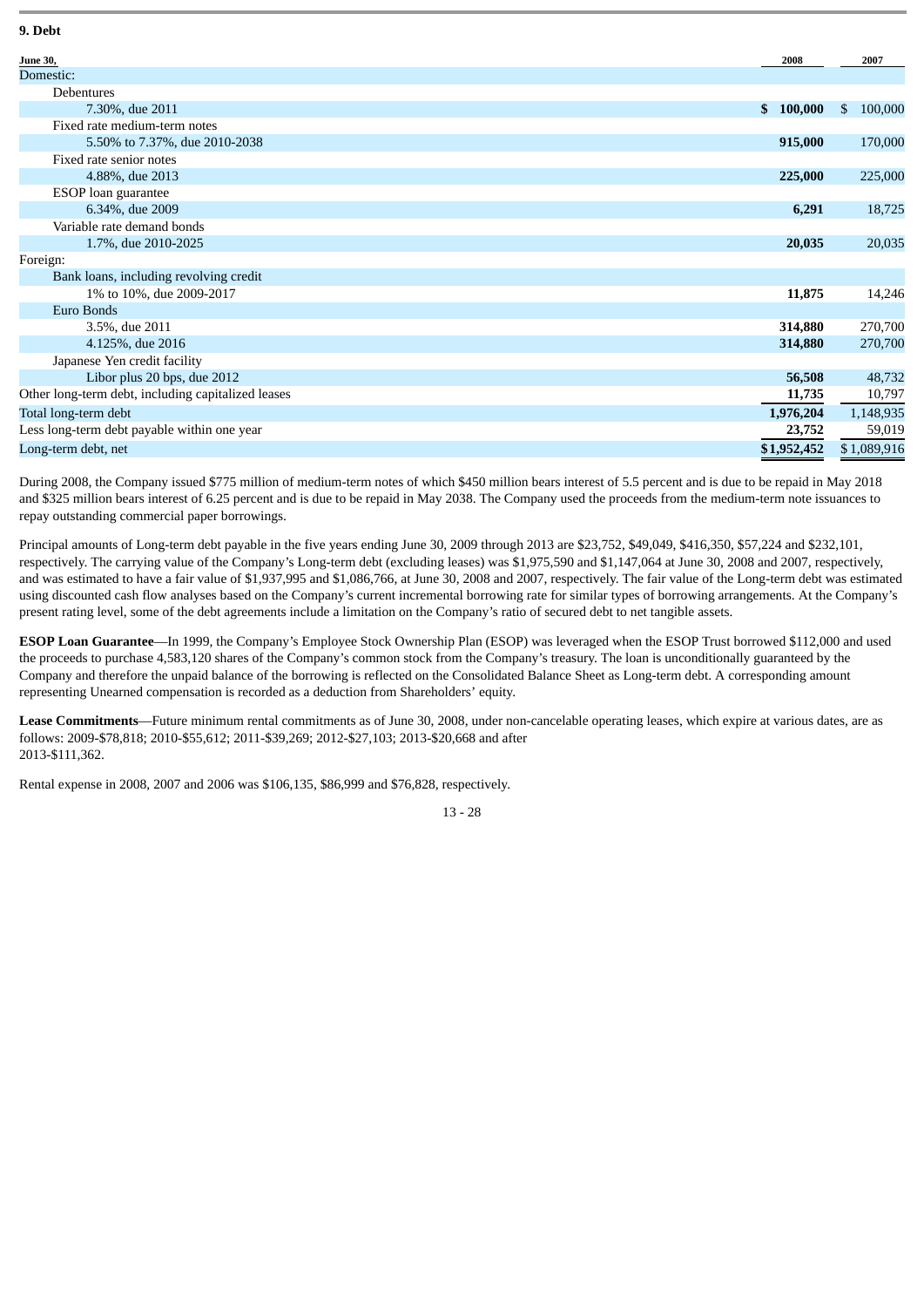## **10. Retirement Benefits**

**Pensions—**The Company has noncontributory defined benefit pension plans covering eligible employees, including certain employees in foreign countries. Plans for most salaried employees provide pay-related benefits based on years of service. Plans for hourly employees generally provide benefits based on flat-dollar amounts and years of service. The Company uses a June 30 measurement date for a majority of its pension plans. The Company also has arrangements for certain key employees which provide for supplemental retirement benefits. In general, the Company's policy is to fund these plans based on legal requirements, tax considerations, local practices and investment opportunities. The Company also sponsors defined contribution plans and participates in government-sponsored programs in certain foreign countries.

In September 2006, the FASB issued FASB Statement No. 158, "Employers' Accounting for Defined Benefit Pension and Other Postretirement Plans." Statement No. 158 requires an employer to recognize the overfunded or underfunded status of a defined benefit postretirement plan as an asset or liability in its statement of financial position and to recognize changes in that funded status in the year in which the changes occur through comprehensive income. Statement No. 158 also requires an employer to measure the funded status of a plan as of the date of its year-end statement of financial position. The measurement date provision of Statement No. 158 is effective for the Company for the fiscal year ending June 30, 2009. The funded status recognition provision was adopted by the Company as of June 30, 2007 resulting in a decrease to Shareholders' equity of \$259,166 in 2007. Prior to the adoption of Statement No. 158, accounting rules required that the Company recognize a liability if the accumulated benefit obligation exceeded the fair value of plan assets. The net of tax effect of recording the minimum liability on Shareholders' equity was an increase of \$221,546 and \$167,008 in 2007 and 2006, respectively.

A summary of the Company's defined benefit pension plans follows:

| <b>Benefit cost</b>                         | 2008       | 2007         | 2006      |
|---------------------------------------------|------------|--------------|-----------|
| Service cost                                | \$76,315   | 79,136<br>S. | \$79,376  |
| Interest cost                               | 163,635    | 151,030      | 134,489   |
| Expected return on plan assets              | (190, 362) | (175, 170)   | (148,300) |
| Amortization of prior service cost          | 13,318     | 12,206       | 11,219    |
| Amortization of unrecognized actuarial loss | 45,757     | 58,833       | 77,733    |
| Amortization of initial net (asset)         | (71)       | (63)         | (43)      |
| Net periodic benefit cost                   | \$108,592  | \$125,972    | \$154,474 |
|                                             |            |              |           |
| $\sim$<br>.                                 |            |              |           |

| Change in benefit obligation            | 2008        | 2007                                                        |
|-----------------------------------------|-------------|-------------------------------------------------------------|
| Benefit obligation at beginning of year | \$2,743,330 | \$2,660,150                                                 |
| Service cost                            | 76,315      | 79,136                                                      |
| Interest cost                           | 163,635     | 151,030                                                     |
| Actuarial (gain)                        | (183, 654)  | (105, 183)                                                  |
| Benefits paid                           | (134, 425)  | (126, 933)                                                  |
| Plan amendments                         | 9.414       | 9.617                                                       |
| <b>Acquisitions</b>                     | 1.210       | 28,019                                                      |
| Foreign currency translation and other  | 55,647      | 47,494                                                      |
| Benefit obligation at end of year       | \$2,731,472 | \$2,743,330<br>the control of the control of the control of |
|                                         |             |                                                             |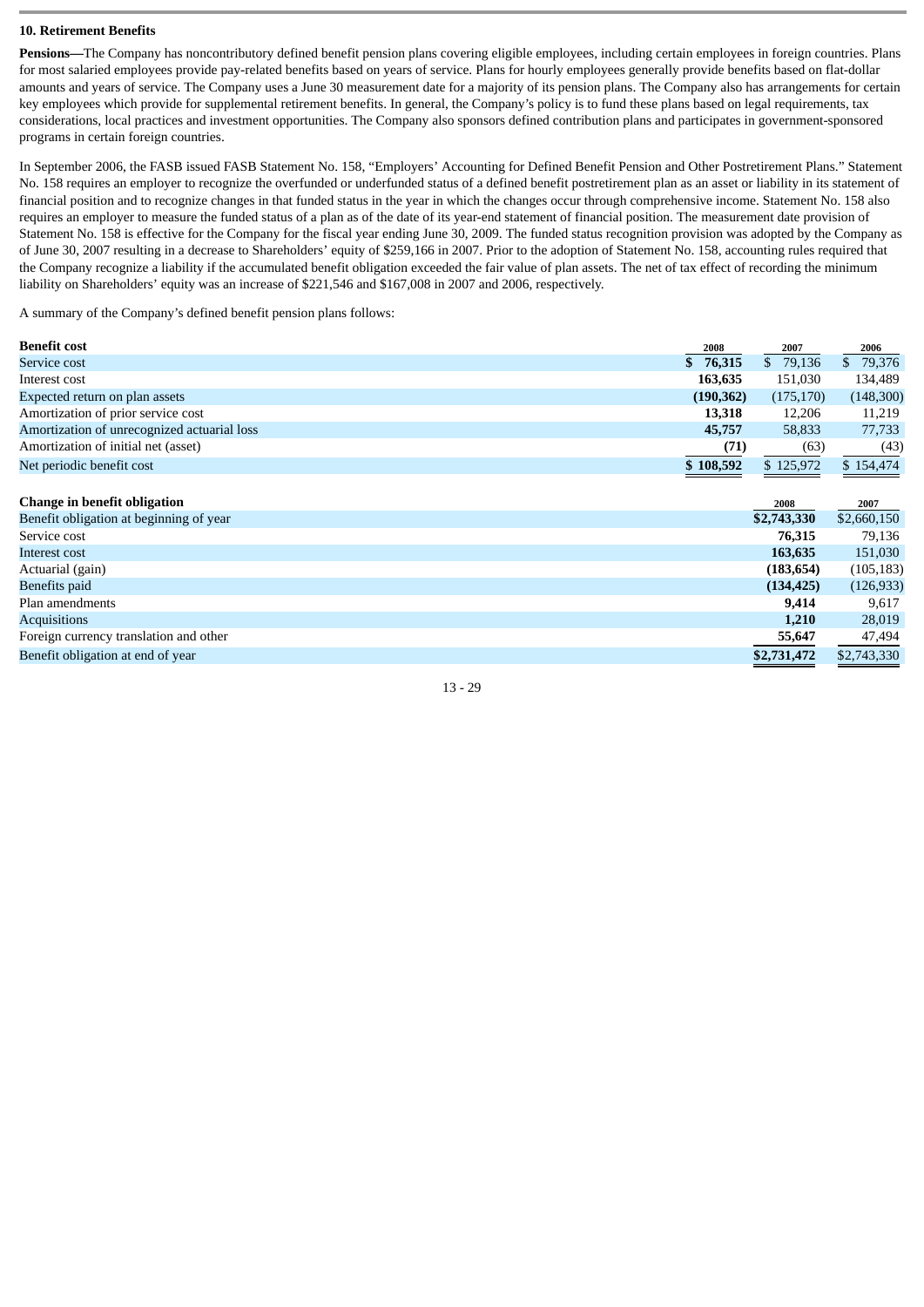| Change in plan assets                          | 2008        | 2007        |
|------------------------------------------------|-------------|-------------|
| Fair value of plan assets at beginning of year | \$2,500,419 | \$2,048,338 |
| Actual (loss) gain on plan assets              | (119, 494)  | 311,390     |
| <b>Employer contributions</b>                  | 52,376      | 207,331     |
| Benefits paid                                  | (128, 907)  | (122, 378)  |
| <b>Acquisitions</b>                            | 676         | 17.601      |
| Foreign currency translation and other         | 39,762      | 38,137      |
| Fair value of plan assets at end of year       | \$2,344,832 | \$2,500,419 |
|                                                |             |             |

### **Funded status \$ (386,640)** \$ (242,911)

| <b>Amounts recognized on the Consolidated</b><br><b>Balance Sheet</b> |               |             |
|-----------------------------------------------------------------------|---------------|-------------|
| Investments and other assets                                          | 2,417         | 11,808      |
| Other accrued liabilities                                             | (16,061)      | (10, 863)   |
| Pensions and other postretirement benefits                            | (372,996)     | (243, 856)  |
| Net amount recognized                                                 | \$ (386, 640) | \$(242,911) |

# **Amounts recognized in Accumulated Other Comprehensive Income (Loss)**

| Net actuarial loss      | $$520,386$ $$435,401$ |            |
|-------------------------|-----------------------|------------|
| Prior service cost      | 79,107                | 82.157     |
| <b>Transition asset</b> | (101)                 | (160)      |
| Net amount recognized   | \$599,392             | \$ 517,398 |

The presentation of the amounts recognized on the Consolidated Balance Sheet and in Accumulated Other Comprehensive Income (Loss) is on a debit (credit) basis and is before the effect of income taxes.

The estimated amount of net actuarial loss, prior service cost and transition asset that will be amortized from accumulated other comprehensive income (loss) into net periodic benefit pension cost in 2009 is \$31,247, \$12,438 and \$74, respectively

The accumulated benefit obligation for all defined benefit plans was \$2,471,932 and \$2,463,208 at June 30, 2008 and 2007, respectively. The projected benefit obligation, accumulated benefit obligation, and fair value of plan assets for pension plans with accumulated benefit obligations in excess of plan assets were \$498,209, \$433,578 and \$273,849, respectively, at June 30, 2008, and \$834,143, \$760,428 and \$589,471, respectively, at June 30, 2007.

The Company expects to make cash contributions of approximately \$39 million to its defined benefit pension plans in 2009. Estimated future benefit payments in the five years ending June 30, 2009 through 2013 are \$132,502, \$131,444, \$141,217, \$148,848 and \$162,138, respectively and \$939,252 in the aggregate for the five years ending June 30, 2014 through June 30, 2018.

The assumptions used to measure net periodic benefit cost for the Company's significant defined benefit plans are:

|                                  | 2008            | 2007         | 2006         |
|----------------------------------|-----------------|--------------|--------------|
| U.S. defined benefit plans       |                 |              |              |
| Discount rate                    | 6.3%            | $6.0\%$      | 5.25%        |
| Average increase in compensation | 4.7%            | 4.7%         | 4.7%         |
| Expected return on plan assets   | 8.5%            | 8.75%        | 8.75%        |
| Non-U.S. defined benefit plans   |                 |              |              |
| Discount rate                    | 2.25 to $6.3\%$ | 2.25 to 6.0% | 2.0 to 5.5%  |
| Average increase in compensation | 1.0 to $4.25\%$ | 1.0 to 4.25% | 1.0 to 4.0%  |
| Expected return on plan assets   | 1.0 to 7.75%    | 1.0 to 7.75% | 1.0 to 7.75% |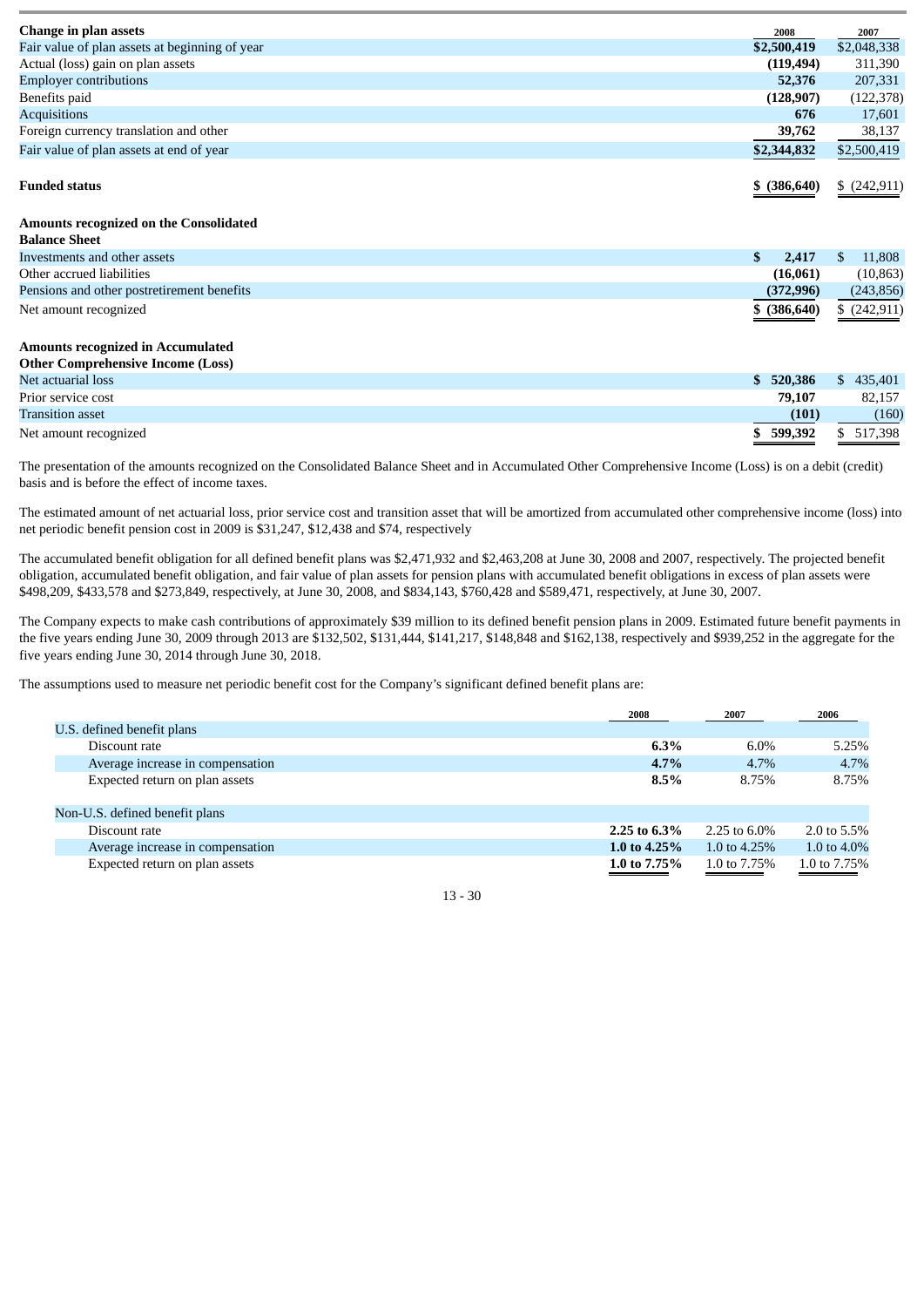The assumptions used to measure the benefit obligation for the Company's significant defined benefit plans are:

|                                  | 2008           | 2007         |
|----------------------------------|----------------|--------------|
| U.S. defined benefit plans       |                |              |
| Discount rate                    | $6.8\%$        | 6.3%         |
| Average increase in compensation | $4.7\%$        | 4.7%         |
| Non-U.S. defined benefit plans   |                |              |
| Discount rate                    | 2.25 to 6.9%   | 2.25 to 6.3% |
| Average increase in compensation | 1.0 to $4.5\%$ | 1.0 to 4.25% |

The discount rate assumption is based on current rates of high-quality long-term corporate bonds over the same estimated time period that benefit payments will be required to be made. The expected return on plan assets assumption is based on the weighted-average expected return of the various asset classes in the plans' portfolio. The asset class return is developed using historical asset return performance as well as current market conditions such as inflation, interest rates and equity market performance.

The weighted-average allocation of the majority of the assets related to defined benefit plans is as follows:

|                          | 2008         |                     |
|--------------------------|--------------|---------------------|
| <b>Equity securities</b> | 62%          | $\frac{2007}{66\%}$ |
| Debt securities          | 32%          | 28%                 |
| Other                    | 6%<br>$\sim$ | 6%<br>$\sim$        |
|                          | 100%         | 100%                |

The investment strategy for the defined benefit pension plan assets focuses on achieving prudent actuarial funding ratios while maintaining acceptable levels of risk. This strategy requires an investment portfolio that is broadly diversified across various asset classes and investment managers. The current weighted-average target asset allocation is 62 percent equity securities, 33 percent debt securities and 5 percent other**.** At June 30, 2008 and 2007, the plans' assets included Company stock with market values of \$89,307 and \$117,630, respectively.

**Employee Savings Plan**—The Company sponsors an employee stock ownership plan (ESOP) as part of its existing savings and investment 401(k) plan. The ESOP is available to eligible domestic employees. Parker Hannifin common stock is used to match contributions made by employees to the ESOP up to a maximum of 4.0 percent of an employee's annual compensation. A breakdown of shares held by the ESOP is as follows:

|                               | 2008       | 2007       | 2006       |
|-------------------------------|------------|------------|------------|
| Allocated shares              | 11,123,057 | 11,618,229 | 12,421,272 |
| Suspense shares               | 202,587    | 621.648    | 1,056,141  |
| Total shares held by the ESOP | 11,325,644 | 12,239,877 | 13,477,413 |
| Fair value of suspense shares | 14,449     | 40.577     | 54.638     |

In 1999, the ESOP was leveraged and the loan was unconditionally guaranteed by the Company. The Company's matching contribution and dividends on the shares held by the ESOP are used to repay the loan, and shares are released from the suspense account as the principal and interest are paid. The unreleased portion of the shares in the ESOP suspense account is not considered outstanding for purposes of earnings per share computations. Company contributions to the ESOP, recorded as compensation and interest expense, were \$53,019 in 2008, \$51,647 in 2007 and \$47,533 in 2006. Dividends earned by the suspense shares and interest income within the ESOP totaled \$796 in 2008, \$1,031 in 2007 and \$1,017 in 2006.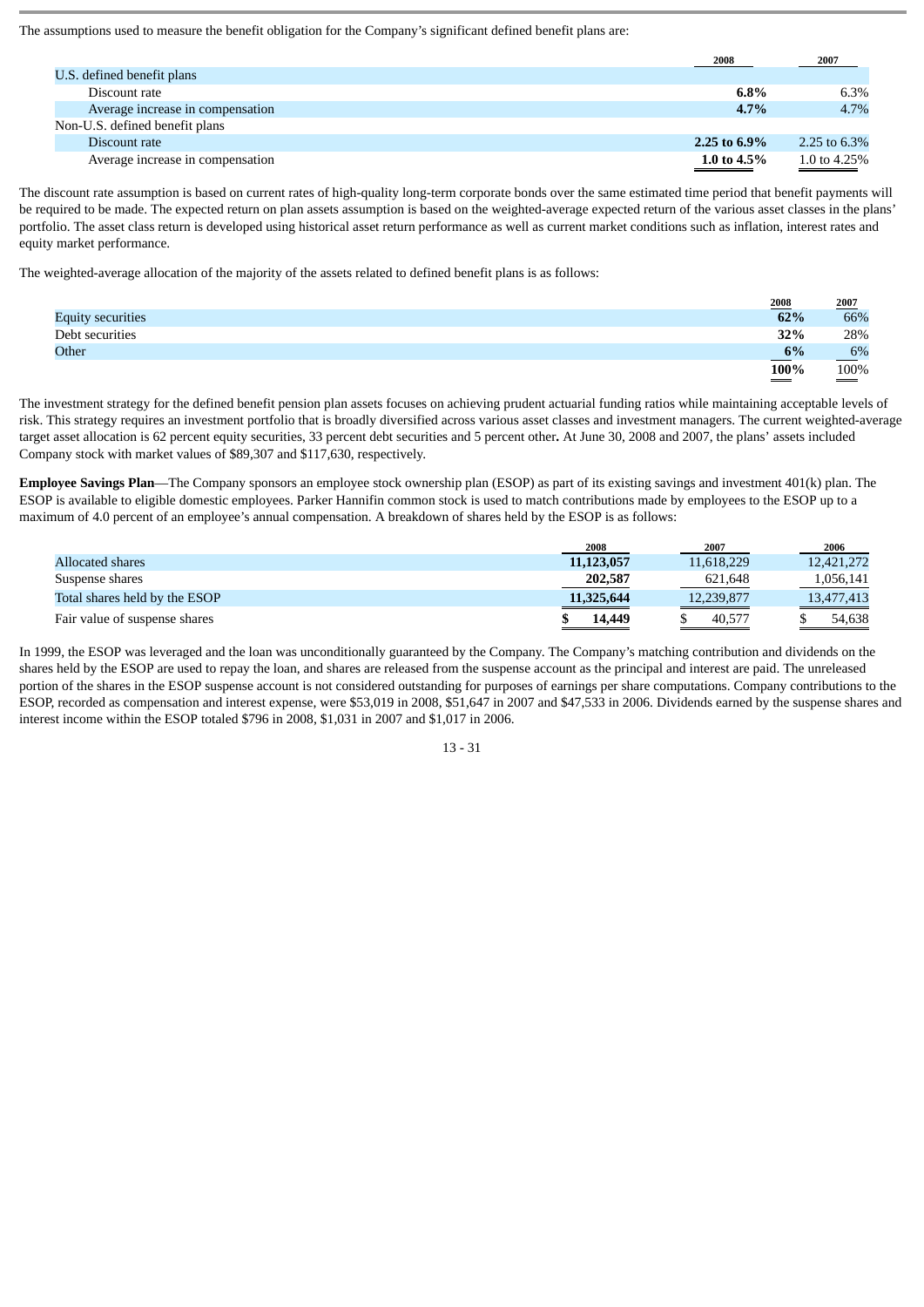The Company has a retirement income account (RIA) within the employee savings plan. The Company makes a contribution to the participant's RIA account each year, the amount of which is based on the participant's age and years of service. Participants do not contribute to the RIA. Company contributions to the RIA were \$10,826 in 2008, \$9,145 in 2007 and \$6,479 in 2006.

In addition to shares within the ESOP, as of June 30, 2008, employees have elected to invest in 3,273,107 shares of common stock within the Company Stock Fund of the Parker Retirement Savings Plan.

**Other Postretirement Benefits—**The Company provides postretirement medical and life insurance benefits to certain retirees and eligible dependents. Most plans are contributory, with retiree contributions adjusted annually. The plans are unfunded and pay stated percentages of covered medically necessary expenses incurred by retirees, after subtracting payments by Medicare or other providers and after stated deductibles have been met. For most plans, the Company has established cost maximums to more effectively control future medical costs. The Company has reserved the right to change or eliminate these benefit plans.

Certain employees are covered under benefit provisions that include prescription drug coverage for Medicare eligible retirees. The impact of the subsidy received under the Medicare Prescription Drug, Improvement and Modernization Act of 2003 on the Company's other postretirement benefits was immaterial.

A summary of the Company's other postretirement benefit plans follows:

| <b>Benefit cost</b>           | 2008    | 2007    | 2006            |
|-------------------------------|---------|---------|-----------------|
| Service cost                  | \$1,519 | \$1,656 | \$2,059         |
| Interest cost                 | 5,700   | 5,699   | 5,559           |
| Net amortization and deferral | (742)   | (579)   | 261             |
| Net periodic benefit cost     | \$6,477 | \$6,776 | \$7,879<br>$ -$ |
| Change in henefit obligation  |         | 2000    | 2007            |

| change in ochem congetion               | $\sim$ 000   | $-001$      |
|-----------------------------------------|--------------|-------------|
| Benefit obligation at beginning of year | \$96,291     | \$101,245   |
| Service cost                            | 1,519        | 1,656       |
| Interest cost                           | 5,700        | 5,699       |
| Actuarial (gain)                        | (3,584)      | (5,223)     |
| Benefits paid                           | (8,075)      | (7,086)     |
| Benefit obligation at end of year       | \$91,851     | \$96,291    |
| <b>Funded status</b>                    | \$ (91, 851) | \$ (96,291) |

# **Amounts recognized on the Consolidated Balance Sheet**

| Other accrued liabilitie |  |
|--------------------------|--|
|                          |  |

| Other accrued liabilities                  |              | $$$ (6,375) $$$ (6,855)  |
|--------------------------------------------|--------------|--------------------------|
| Pensions and other postretirement benefits | (85, 476)    | (89, 436)                |
| Net amount recognized                      | \$ (91, 851) | \$ (96,291)<br>_________ |

# **Amounts recognized in Accumulated**

**Other Comprehensive Income (Loss)**

| Net actuarial loss     | S. |         |                                |
|------------------------|----|---------|--------------------------------|
| Prior service (credit) |    | (2,304) | (3,046)                        |
| Net amount recognized  |    |         | $\frac{1}{2}$ (1,501) \$ 1,341 |

The presentation of the amounts recognized on the Consolidated Balance Sheet and in Accumulated Other Comprehensive Income (Loss) is on a debit (credit) basis and is before the effect of income taxes. The amount of prior service (credit) that will be amortized from accumulated other comprehensive income (loss) into net periodic postretirement cost in 2009 is \$742.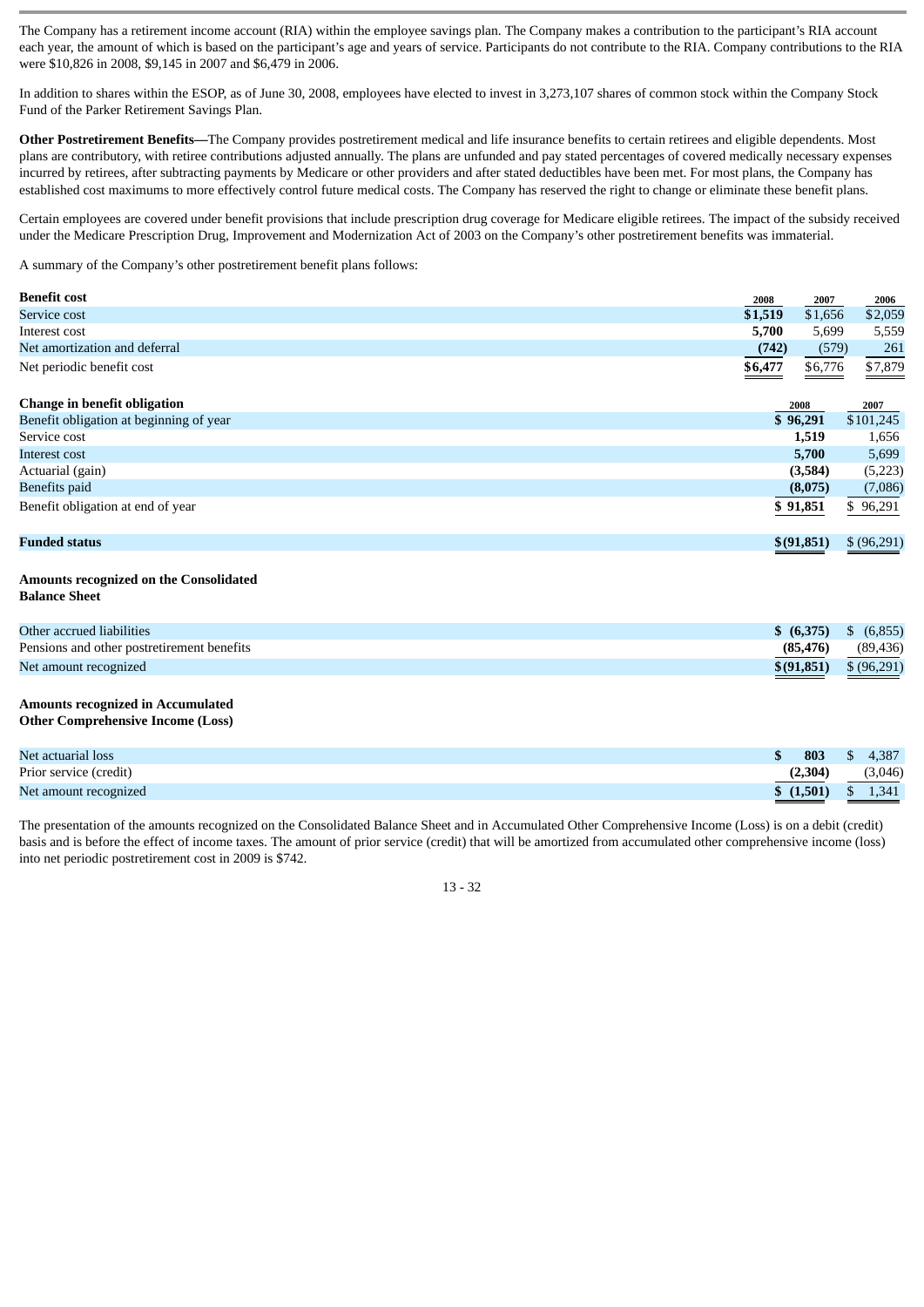The assumptions used to measure the net periodic benefit cost for postretirement benefit obligations are:

|                                                       | 2008                      | 2007             | 2006             |
|-------------------------------------------------------|---------------------------|------------------|------------------|
| Discount rate                                         | 6.23%                     | $6.0\%$          | 5.25%            |
| Current medical cost trend rate                       | $9.7\%$                   | 10.2%            | 10.4%            |
| Ultimate medical cost trend rate                      | $5.0\%$                   | 5.0%             | 5.0%             |
| Medical cost trend rate decreases to ultimate in year | 2014<br>$\qquad \qquad =$ | 2014<br>$\equiv$ | 2014<br>$\equiv$ |

The discount rate assumption used to measure the benefit obligation was 6.71 percent in 2008 and 6.23 percent in 2007.

Estimated future benefit payments for other postretirement benefits in the five years ending June 30, 2009 through 2013 are \$6,586, \$6,700, \$6,839, \$6,847 and \$6,944, respectively, and \$36,200 in the aggregate for the five years ending June 30, 2014 through June 30, 2018.

A one percentage point change in assumed health care cost trend rates would have the following effects:

|                                                         | 1% Increase |  | 1% Decrease |
|---------------------------------------------------------|-------------|--|-------------|
| Effect on total of service and interest cost components |             |  | (596)       |
| Effect on postretirement benefit obligation             | 7,577       |  | (7,092)     |

**Other**—The Company has established nonqualified deferred compensation programs, which permit officers, directors and certain management employees annually to elect to defer a portion of their compensation, on a pre-tax basis, until their retirement. The retirement benefit to be provided is based on the amount of compensation deferred, Company match, and earnings on the deferrals. Deferred compensation expense was \$8,785, \$35,308 and \$16,526 in 2008, 2007 and 2006, respectively.

The Company has invested in corporate-owned life insurance policies to assist in meeting the obligation under these programs. The policies are held in a rabbi trust and are recorded as assets of the Company.

### **11. Shareholders' Equity**

| <b>Common Shares</b>                                                             | 2008      | 2007      | 2006      |
|----------------------------------------------------------------------------------|-----------|-----------|-----------|
| Balance July 1                                                                   | \$90.513  | \$90,513  | \$90,328  |
| Shares issued under stock incentive plans ( $2008 - 24,838$ ; $2006 - 369,923$ ) | 10        |           | 185       |
| Balance June 30                                                                  | \$90,523  | \$90,513  | \$90,513  |
|                                                                                  |           |           |           |
| <b>Additional Capital</b>                                                        |           |           |           |
| Balance July 1                                                                   | \$482,068 | \$480,698 | \$448,109 |
| Stock option exercise activity                                                   | (46, 116) | (70, 432) | (32, 304) |
| Stock-based compensation expense                                                 | 44,947    | 33.203    | 33,448    |
| Tax benefit of equity awards                                                     | 27,640    | 26,547    | 20,406    |
| Restricted stock issued (surrendered)                                            | 2,392     | (260)     | 603       |
| Shares related to ESOP                                                           | 17,907    | 12,340    | 10,436    |
| Deferred compensation                                                            | (36)      | (28)      |           |
| Balance June 30                                                                  | \$528,802 | \$482,068 | \$480.698 |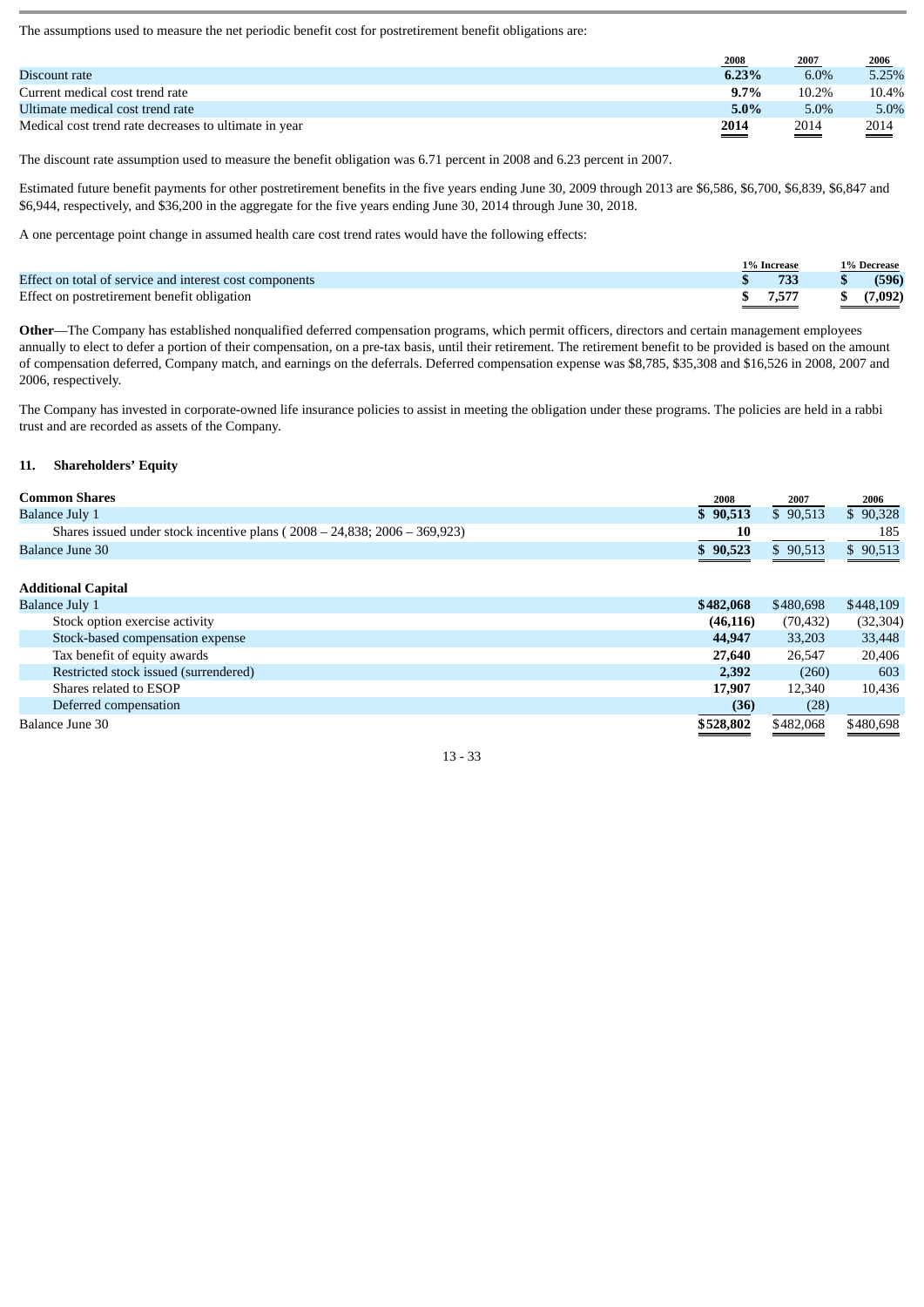| <b>Retained Earnings</b>                                                                         | 2008                  | 2007                  | 2006            |
|--------------------------------------------------------------------------------------------------|-----------------------|-----------------------|-----------------|
| <b>Balance July 1</b>                                                                            | \$4,601,394           | \$3,916,412           | \$3,352,888     |
| Net income                                                                                       | 949,466               | 830,046               | 673,167         |
| Cash dividends paid on common shares, net of tax benefits                                        | (142, 260)            | (121, 263)            | (109, 643)      |
| Cash payments for stock split fractional shares                                                  | (340)                 |                       |                 |
| Stock incentive plan activity                                                                    | (20, 424)             |                       |                 |
| Balance June 30                                                                                  | \$5,387,836           | \$4,625,195           | \$3,916,412     |
| <b>Unearned Compensation Related to ESOP</b>                                                     |                       |                       |                 |
| Balance July 1                                                                                   | \$<br>(15, 192)       | (25,809)<br>\$        | (36, 818)<br>S  |
| Unearned compensation related to ESOP debt guarantee                                             | 10,241                | 10,617                | 11,009          |
| Balance June 30                                                                                  | \$<br>(4,951)         | \$(15,192)            | \$<br>(25,809)  |
| <b>Deferred Compensation Related to</b>                                                          |                       |                       |                 |
| <b>Stock Options</b>                                                                             |                       |                       |                 |
| <b>Balance July 1</b>                                                                            | $\mathbf{s}$<br>2,269 | \$<br>2,347           | \$<br>2,347     |
| Deferred compensation                                                                            | (157)                 | (78)                  |                 |
| Balance June 30                                                                                  | \$<br>2,112           | $\mathbb{S}$<br>2,269 | \$<br>2,347     |
| <b>Accumulated Other Comprehensive Income (Loss)</b>                                             |                       |                       |                 |
| <b>Balance July 1</b>                                                                            | \$(112,621)           | \$(194, 819)          | \$ (470,964)    |
| Foreign currency translation                                                                     | 280,482               | 119,582               | 103,842         |
| Net unrealized (loss) gain                                                                       | (4,041)               |                       | 5,153           |
| Net realized loss                                                                                | 236                   | 236                   | 142             |
| Minimum pension liability prior to adoption of FASB 158                                          |                       | 221,546               | 167,008         |
| Adjustment recognized upon adoption of FASB 158                                                  |                       | (259, 166)            |                 |
| Net retirement benefits adjustment                                                               | (46, 414)             |                       |                 |
| Balance June 30                                                                                  | \$<br>117,642         | \$(112,621)           | \$(194, 819)    |
| <b>Common Stock in Treasury</b>                                                                  |                       |                       |                 |
| Balance July 1                                                                                   | \$ (360, 567)         | \$(28, 139)           | (45,744)<br>S.  |
| Shares purchased at cost (2008 - 7,885,043; 2007 - 8,173,991; 2006 - 1,113,150)                  | (584, 263)            | (433,049)             | (52, 409)       |
| Shares issued under stock incentive plans (2008 - 1,063,439; 2007 - 1,608,474; 2006 - 1,469,196) | 74,162                | 83,844                | 61,530          |
| Restricted stock issued                                                                          | 7,418                 | 16,670                | 8,484           |
| Deferred compensation                                                                            | 257                   | 107                   |                 |
| <b>Balance June 30</b>                                                                           | \$ (862,993)          | $$$ (360,567)         | \$<br>(28, 139) |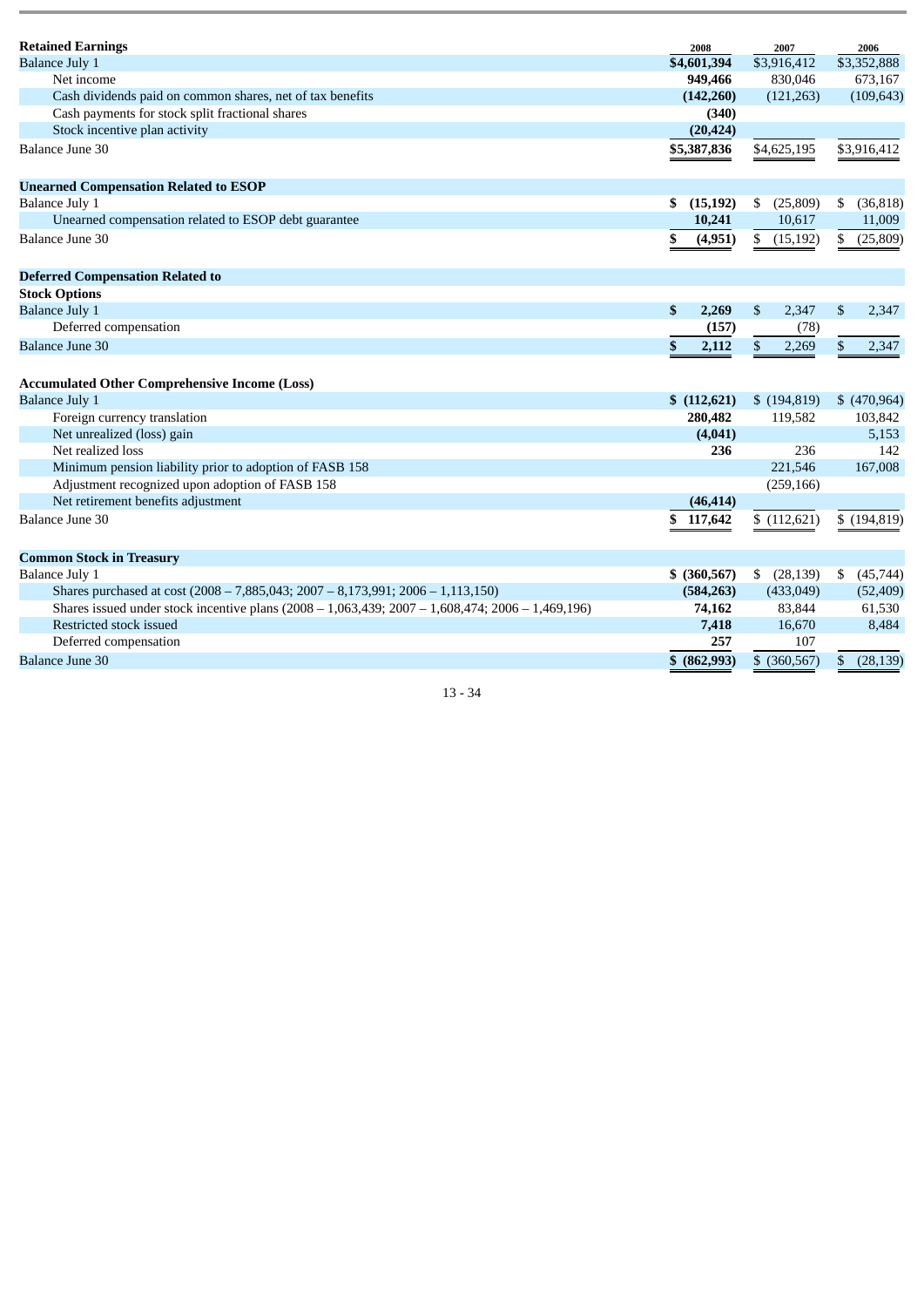The Retained earnings balance as of July 1, 2007 reflects a reduction of \$23,801 relating to the adoption of FIN 48. Foreign currency translation is net of tax of \$22,729, \$4,056, and \$50,358 in 2008, 2007 and 2006, respectively. Included in the 2006 tax amount for foreign currency translation is \$38,881 related to prior year deferred taxes associated with the retirement of the Euro Notes in November 2005. Net unrealized (loss) gain is net of tax of \$2,500 in 2008 and \$3,101 in 2006. Net realized loss is net of tax of \$148 in 2008 and 2007 and \$107 in 2006. Minimum pension liability is net of tax of \$131,065 and \$110,068 in 2007 and 2006, respectively. Adjustment recognized upon adoption of Statement No. 158 is net of tax of \$156,711 in 2007. Net retirement benefits adjustment is net of tax of \$28,856 in 2008.

The balance of accumulated other comprehensive income (loss) at June 30, 2008 is comprised of \$505,149, \$(381,941) and \$(5,566) related to foreign currency translation, retirement benefit plans and other items, respectively. The balance of accumulated other comprehensive income (loss) at June 30, 2007 is comprised of \$224,667, \$(335,527) and \$(1,761) related to foreign currency translation, retirement benefit plans and other items, respectively.

**Share Repurchases**—The Company has a program to repurchase its common shares. Under the program, the Company is authorized to repurchase an amount of common shares each fiscal year equal to the greater of 7.5 million shares or five percent of the shares outstanding as of the end of the prior fiscal year. Repurchases are funded primarily from operating cash flows, and the shares are initially held as treasury stock. During 2008, the Company repurchased 1,255,062 shares of its common stock at an average price of \$66.82 per share.

In August 2007, the Company's Board of Directors authorized the accelerated purchase of \$500 million of the Company's common shares. This authorization is in addition to the Company's previously announced share repurchase program. On August 16, 2007, the Company entered into an agreement with Morgan Stanley whereby the Company initially repurchased 6,456,656 shares of its common stock in exchange for \$500 million. Additional shares were settled at the program's expiration on November 30, 2007 based on the volume-weighted average price of the Company's common shares during the same period, subject to a cap and a floor as determined under the terms of the agreement. Accordingly, the Company received 173,325 shares in connection with the settlement at the program's expiration. Under the accelerated repurchase program, the Company repurchased a total of 6,629,981 shares at an average purchase price of \$75.48 per share.

## **12. Stock Incentive Plans**

**Stock-Based Awards—**The Company's stock incentive plans provide for the granting of nonqualified options and stock appreciation rights (SARs) to officers and key employees of the Company. The nonqualified options allow the recipient to purchase shares of common stock at a price not less than 100 percent of the fair market value of the stock on the date the stock-based awards are granted. Upon exercise, SARs entitle the recipient to receive shares of common stock equal to the increase in value of the award between the grant date and the exercise date. Outstanding options and SARs are exercisable from one to three years after the date of grant and expire no more than 10 years after grant. The Company satisfies stock option and SAR exercises by issuing common shares out of treasury, which have been repurchased pursuant to the Company's share repurchase program described in Note 11, or through the issuance of previously unissued common shares.

During 2008, 2007 and 2006, the Company recognized stock-based compensation expense of \$44,947, \$33,203 and \$33,448, respectively. The Company derives a tax deduction measured by the excess of the market value over the grant price at the date stock-based awards are exercised. The related tax benefit is credited to Additional capital as the Company is currently in a windfall tax benefit position.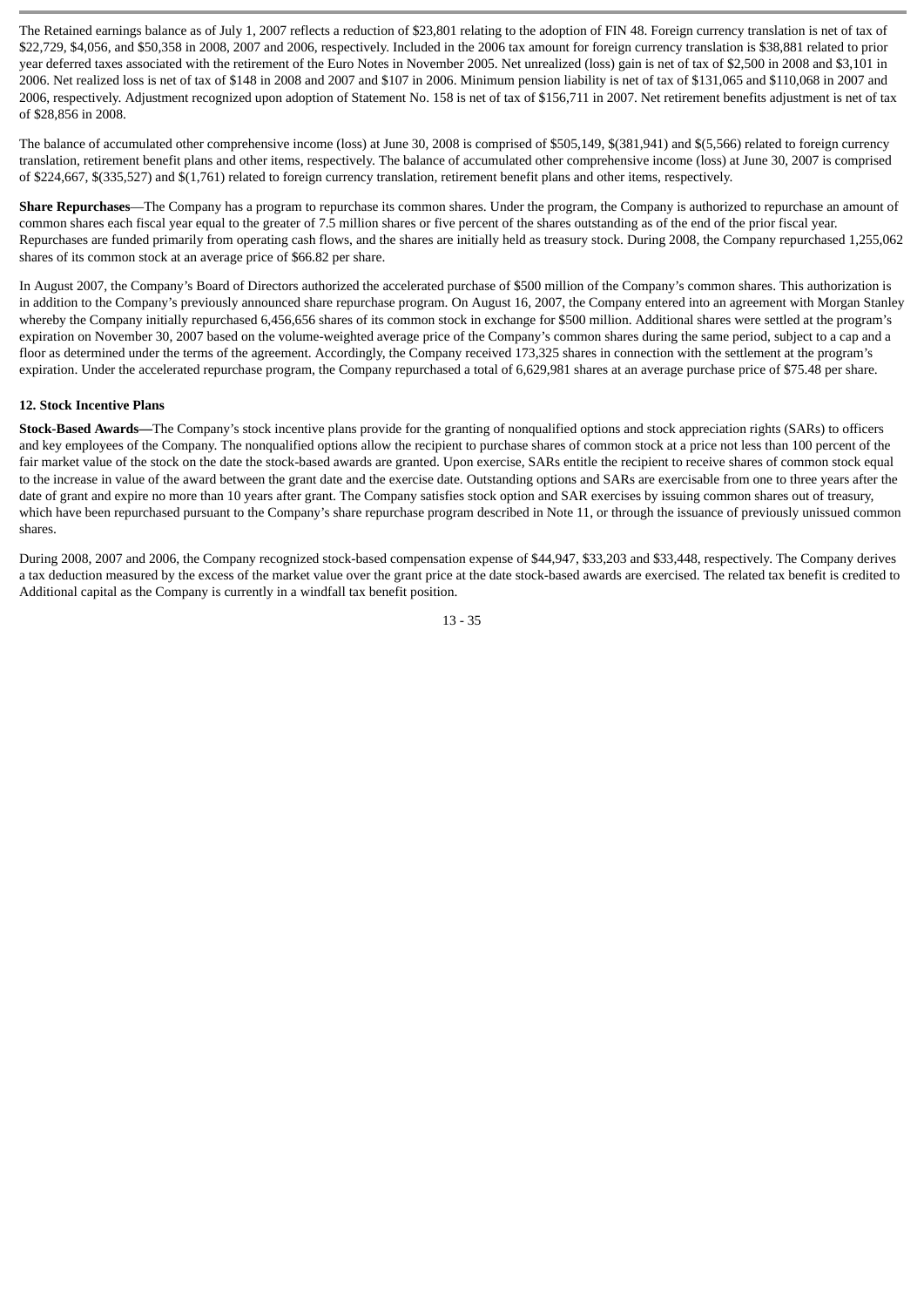The fair value of each stock-based award granted in 2008, 2007 and 2006 were estimated at the date of grant using a Black-Scholes option pricing model with the following weighted-average assumptions:

|                                  | 2008      | 2007      | 2006      |
|----------------------------------|-----------|-----------|-----------|
| Risk-free interest rate          | 4.4%      | 4.7%      | 4.2%      |
| Expected life of award           | $5.2$ yrs | $5.1$ yrs | $5.4$ yrs |
| Expected dividend yield of stock | 1.4%      | 1.5%      | 1.6%      |
| Expected volatility of stock     | 25.6%     | 30.2%     | 33.1%     |
| Weighted-average fair value      | \$16.61   | \$15.50   | \$14.19   |

The risk-free interest rate was based on U.S. Treasury yields with a term similar to the expected life of the award. The expected life of the award was derived by referring to actual exercise and post-vesting employment termination experience. The expected dividend yield was based on the Company's historical dividend rate and stock price over a period similar to the expected life of the award. The expected volatility of stock was derived by referring to changes in the Company's historical common stock prices over a timeframe similar to the expected life of the award. The Company has no reason to believe that future stock volatility is likely to materially differ from historical volatility.

Stock-based award activity during 2008 is as follows (aggregate intrinsic value in millions):

|                                  | Number<br>Of<br>Shares | Weighted-<br>Average<br>Exercise<br>Price | Weighted-<br>Average<br>Remaining<br><b>Contractual Term</b> | Aggregate<br>Intrinsic<br><b>Value</b> |
|----------------------------------|------------------------|-------------------------------------------|--------------------------------------------------------------|----------------------------------------|
| Outstanding June 30, 2007        | 11,649,064             | \$38.60                                   |                                                              |                                        |
| <b>Granted</b>                   | 2,923,683              | 61.75                                     |                                                              |                                        |
| <b>Exercised</b>                 | (1,820,377)            | 35.55                                     |                                                              |                                        |
| <b>Canceled</b>                  | (131, 929)             | 53.42                                     |                                                              |                                        |
| <b>Outstanding June 30, 2008</b> | 12,620,441             | \$44.25                                   | 6.4 years                                                    | \$342.3<br>_____                       |
| <b>Exercisable June 30, 2008</b> | 7,458,975              | \$36.35                                   | 5.1 years                                                    | 260.8                                  |

A summary of the status and changes of shares subject to stock-based awards and the related average price per share follows:

|                                | Number<br>of<br>Shares | Weighted-Average<br><b>Grant Date</b><br><b>Fair Value</b> |       |
|--------------------------------|------------------------|------------------------------------------------------------|-------|
| Nonvested June 30, 2007        | 4,300,879              |                                                            | 14.99 |
| <b>Granted</b>                 | 2,923,683              |                                                            | 16.61 |
| <b>Vested</b>                  | (1,942,663)            |                                                            | 15.10 |
| Canceled                       | (120, 433)             |                                                            | 15.38 |
| <b>Nonvested June 30, 2008</b> | 5,161,466              |                                                            | 15.86 |

At June 30, 2008, \$27,726 of expense with respect to nonvested stock-based awards has yet to be recognized and will be amortized into expense over a weightedaverage period of approximately 17 months. The total fair value of shares vested during 2008, 2007 and 2006 was \$29,326, \$25,554 and \$29,784, respectively.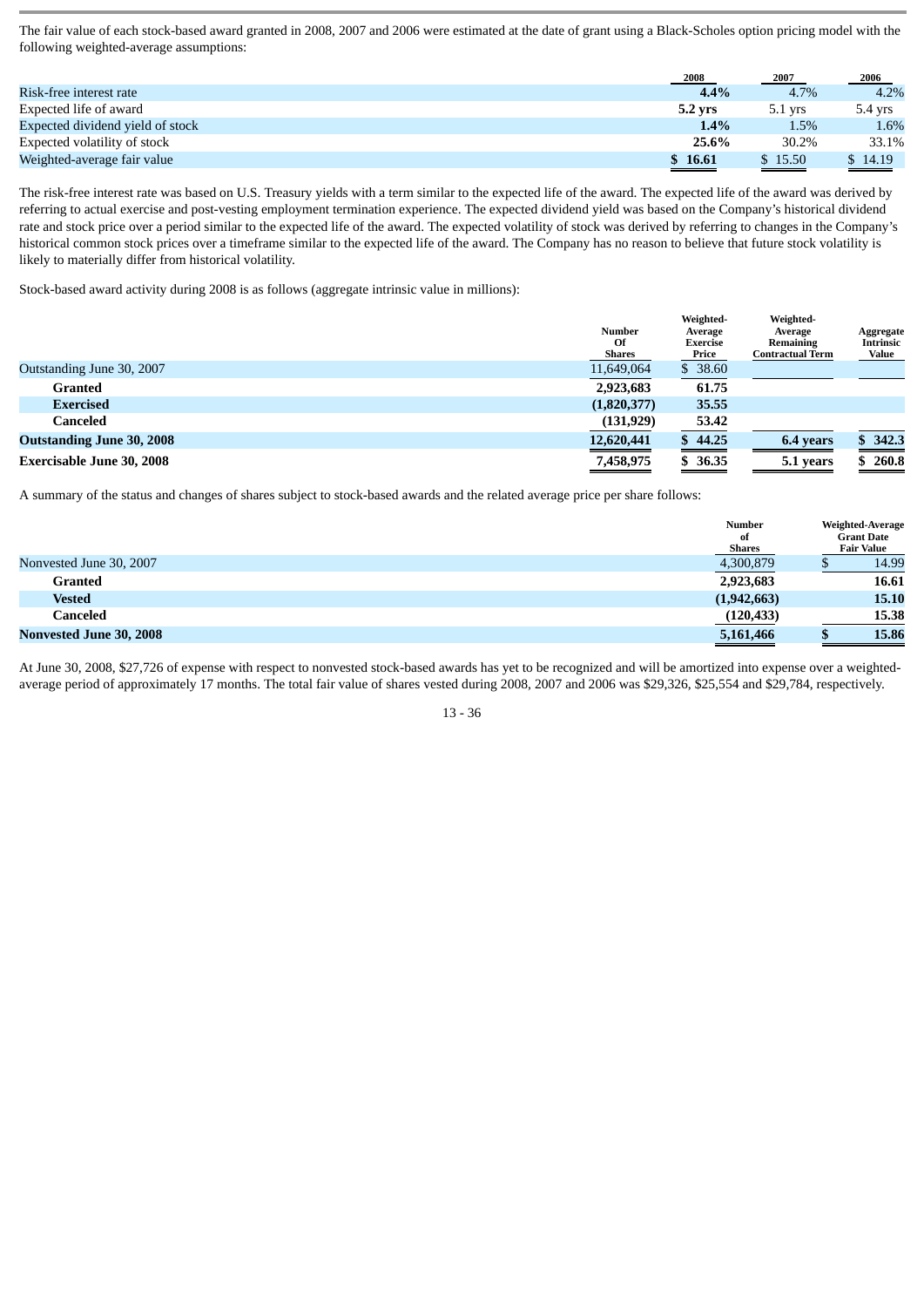Information related to stock-based awards exercised during 2008, 2007 and 2006 is as follows:

|                    | 2008     | 2007     | 2006                                                                                                                                                                                                                                           |
|--------------------|----------|----------|------------------------------------------------------------------------------------------------------------------------------------------------------------------------------------------------------------------------------------------------|
| Net cash proceeds  | \$33,406 | \$40,265 | \$52,879                                                                                                                                                                                                                                       |
| Intrinsic value    | 82,415   | 81.844   | 47,401                                                                                                                                                                                                                                         |
| Income tax benefit | 26,360   | 23,441   | 20,516<br><u> The Common State of the Common State of the Common State of the Common State of the Common State of the Common State of the Common State of the Common State of the Common State of the Common State of the Common State of </u> |

Shares surrendered upon exercise of stock options: 2008 – 732,920; 2007 – 1,192,791; 2006 – 1,020,165.

**Restricted Stock—**Restricted stock was issued under the Company's 2003 Stock Incentive Program to certain key employees under the Company's 2005-06-07, 2004-05-06 and 2003-04-05 Long Term Incentive Plans (LTIP). Value of the payments was set at the market value of the Company's common stock on the date of issuance. Shares were earned and awarded, and an estimated value was accrued, based upon attainment of criteria specified in the LTIP over the cumulative years of each three-year Plan. Plan participants are entitled to cash dividends and to vote their respective shares, but the shares are restricted as to transferability for three years following issuance.

| <b>Restricted Shares for LTIP Plan</b>  | 2008     | 2007        | 2006    |
|-----------------------------------------|----------|-------------|---------|
| Number of shares issued                 | 294,418  | 318,330     | 205,383 |
| Average share value on date of issuance | 60.93    | \$ 49.75 \$ | 43.77   |
| Total value                             | \$17,940 | \$15.838    | 8,989   |

Under the Company's 2006-07-08 LTIP a payout of shares of restricted stock from the Company's 2003 Stock Incentive Program will be issued to certain key employees in 2008. The balance of the 2006-07-08 LTIP payout will be made as deferred cash compensation (if elected by the participant) or in cash. The total payout, valued at \$16,202, has been accrued over the three years of the plan. During 2008, 2007 and 2006, the Company incurred expense relating to the LTIP of \$25,681, \$37,205 and \$18,445, respectively.

In 2008 and 2007, 14,850 and 13,500 shares, respectively, of restricted stock were issued to certain non-employee members of the Board of Directors. Transferability of these shares is restricted for three years following issuance. In addition, non-employee members of the Board of Directors have been given the opportunity to receive all or a portion of their fees in the form of restricted stock. These shares vest ratably, on an annual basis, over the term of office of the director. In 2008, 2007 and 2006, 2,526, 14,495 and 10,167 shares, respectively, were issued in lieu of directors' fees. During 2006, 3,663 shares of restricted stock were surrendered upon the death of a director.

At June 30, 2008, the Company had approximately 18 million common shares reserved for issuance in connection with its stock incentive plans.

## **13. Shareholders' Protection Rights Agreement**

On January 25, 2007, the Board of Directors of the Company declared a dividend of one Shareholders' Right for each common share outstanding on February 17, 2007 in relation to the Company's Shareholders Protection Rights Agreement. As of June 30, 2008, 167,715,002 common shares were reserved for issuance under this Agreement. Under certain conditions involving acquisition of, or an offer for, 15 percent or more of the Company's common shares, all holders of Shareholders' Rights would be entitled to purchase one common share at an exercise price currently set at \$160. In addition, in certain circumstances, all holders of Shareholders' Rights (other than the acquiring entity) would be entitled to purchase a number of common shares equal to twice the exercise price, or at the option of the Board, to exchange each Shareholders' Right for one common share. The Shareholders' Rights remain in existence until February 17, 2017, unless extended by the Board of Directors or earlier redeemed (at one cent per Shareholders' Right), exercised or exchanged under the terms of the agreement. In the event of an unfriendly business combination attempt, the Shareholders' Rights will cause substantial dilution to the person attempting the business combination. The Shareholders' Rights should not interfere with any merger or other business combination that is in the best interest of the Company and its shareholders since the Shareholders' Rights may be redeemed.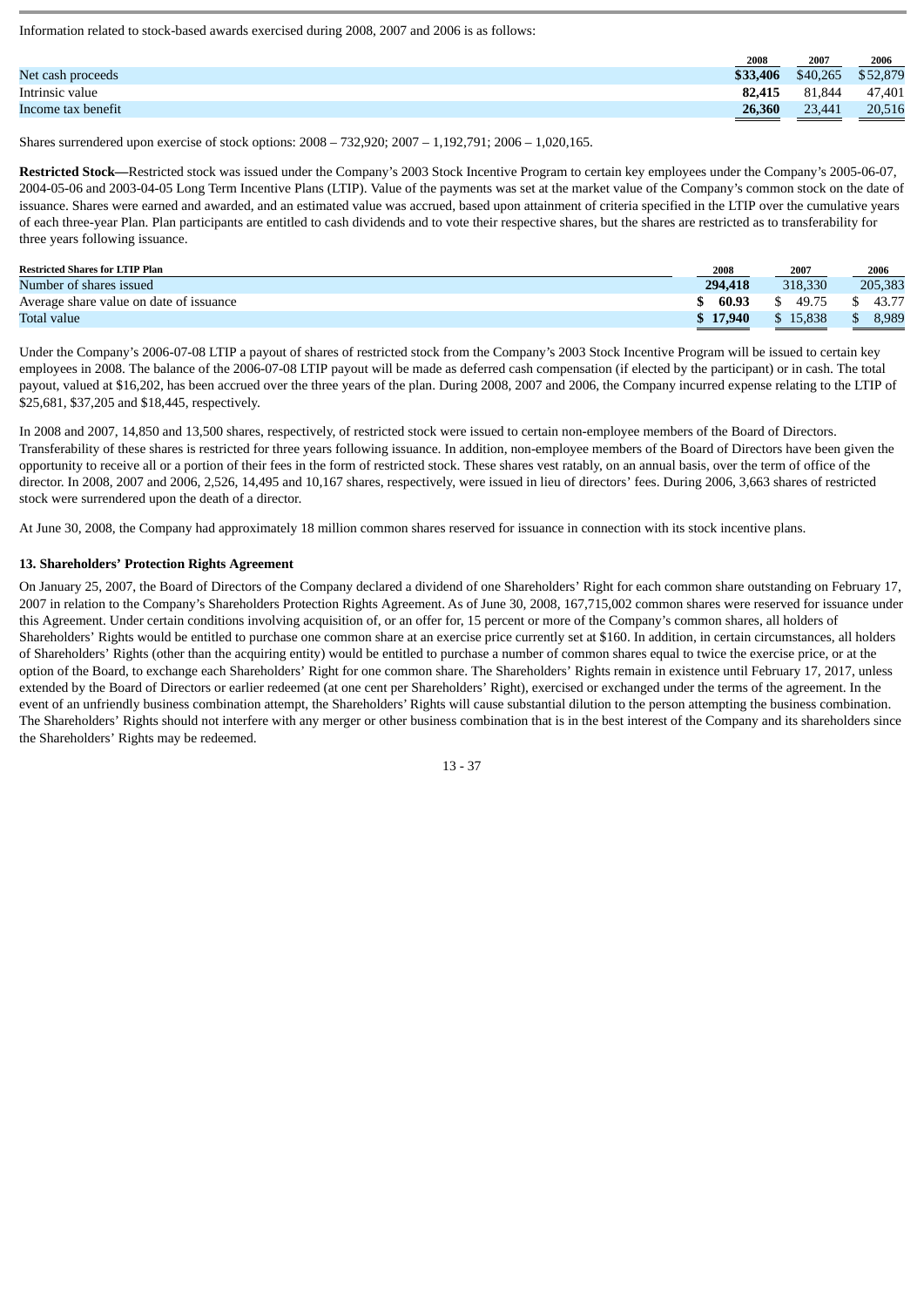## **14. Research and Development**

Research and development costs amounted to \$303,098 in 2008, \$253,091 in 2007 and \$203,702 in 2006. These amounts include both costs incurred by the Company related to independent research and development initiatives as well as costs incurred in connection with research and development contracts. Costs incurred in connection with research and development contracts amounted to \$47,757 in 2008, \$40,894 in 2007 and \$37,532 in 2006. These costs are included in the total research and development cost for each of the respective years.

## **15. Contingencies**

The Company is involved in various litigation arising in the normal course of business, including proceedings based on product liability claims, workers' compensation claims and alleged violations of various environmental laws. The Company is self-insured in the United States for health care, workers' compensation, general liability and product liability up to predetermined amounts, above which third party insurance applies. Management regularly reviews the probable outcome of these proceedings, the expenses expected to be incurred, the availability and limits of the insurance coverage, and the established accruals for liabilities. While the outcome of pending proceedings cannot be predicted with certainty, management believes that any liabilities that may result from these proceedings will not have a material adverse effect on the Company's liquidity, financial condition or results of operations.

On April 27, 2007, a grand jury in the Southern District of Florida issued a subpoena to the Company's subsidiary, Parker ITR, requiring the production of documents, in particular documents related to communications with competitors and customers related to Parker ITR's marine oil and gas hose business. The Company and Parker ITR substantially complied with this subpoena. On August 2, 2007, the Japan Fair Trade Commission (JFTC) requested that Parker ITR submit a report to the JFTC on specific topics related to its investigation of marine hose suppliers. Parker ITR did so. The JFTC issued a final order and Parker ITR complied with that order. The European Commission issued Requests for Information to the Company and Parker ITR, the first such request was dated May 15, 2007. The Company and Parker ITR submitted responses to these requests. The Company and Parker ITR continue to cooperate with the European Commission. Brazilian and Korean competition authorities initiated investigations (the Brazilian investigation commenced on November 14, 2007 and the Korean investigation commenced on January 17, 2008) related to the marine hose supply activities of Parker ITR. The Company and Parker ITR are cooperating with the Brazilian and Korean authorities. At the current stage of these regulatory investigations, the Company is unable to reasonably estimate the potential loss or range of loss, if any, arising from such investigations.

In addition, four class action lawsuits were filed in the Southern District of Florida: *Shipyard Supply LLC v. Bridgestone Corporation, et al.,* filed May 17, 2007; *Expro Gulf Limited v. Bridgestone Corporation, et al.*, filed June 6, 2007; *Bayside Rubber & Products, Inc. v. Trelleborg Industries S.A., et al.,* filed June 25, 2007; *Bayside Rubber & Products, Inc. v. Caleca, et al.,* filed July 12, 2007; and one in the Southern District of New York: *Weeks Marine, Inc. v. Bridgestone Corporation, et al.*, filed July 27, 2007. The Company is named as a defendant in one case and it filed an answer in that matter. Parker ITR filed a motion to dismiss in each of the four cases in which it is a defendant. Parker ITR's motions to dismiss were denied as moot after all five cases were consolidated in the Southern District of Florida as 08-MDL-1888. On March 24, 2008, the plaintiffs filed a consolidated class action complaint that alleges that the defendants, for a period of approximately 21 years, conspired with competitors in unreasonable restraint of trade to artificially raise, fix, maintain or stabilize prices, rig bids and allocate markets and customers for marine oil and gas hose in the United States. Plaintiffs generally seek treble damages, a permanent injunction, attorneys' fees, and pre-judgement and post-judgement interest. The Company and Parker ITR have filed a motion to dismiss the consolidated complaint. In light of the current circumstances, the Company has established a reserve of \$20 million for known and potential civil damages.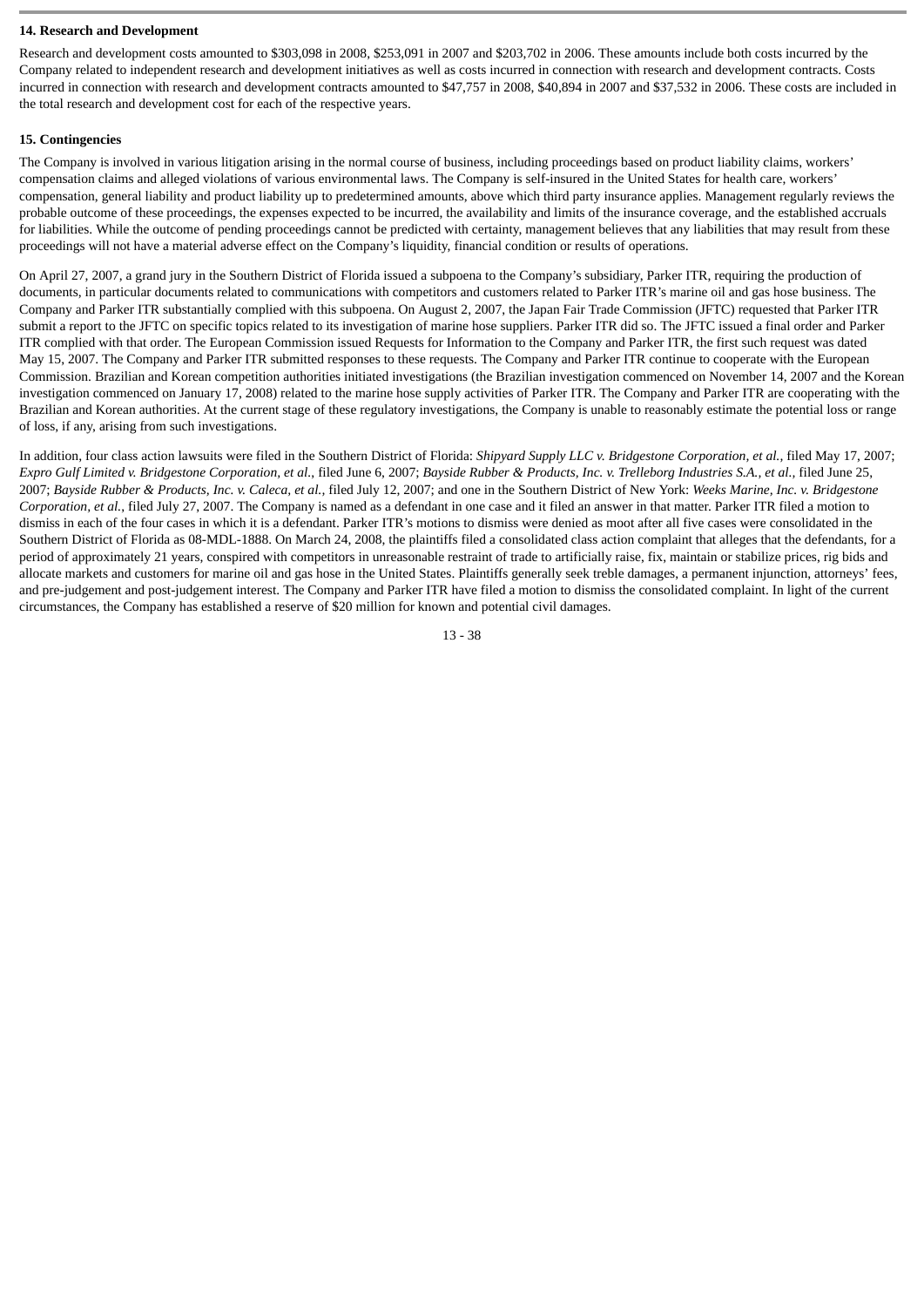**Environmental**—The Company is currently responsible for environmental remediation at 33 manufacturing facilities presently or formerly operated by the Company and has been named as a "potentially responsible party," along with other companies, at one off-site waste disposal facility and three regional sites.

As of June 30, 2008, the Company has a reserve of \$16,022 for environmental matters, which are probable and reasonably estimable. This reserve is recorded based upon the best estimate of costs to be incurred in light of the progress made in determining the magnitude of remediation costs, the timing and extent of remedial actions required by governmental authorities and the amount of the Company's liability in proportion to other responsible parties. This reserve is net of \$2,564 for discounting, primarily at a four percent discount rate, a portion of the costs at 29 locations to operate and maintain remediation treatment systems as well as gauge treatment system effectiveness through monitoring and sampling over periods up to 30 years.

The Company's estimated total liability for the above mentioned sites ranges from a minimum of \$16.0 million to a maximum of \$79.6 million. The largest range for any one site is approximately \$8.2 million. The actual costs to be incurred by the Company will be dependent on final determination of remedial action required, negotiations with federal and state agencies, changes in regulatory requirements and technology innovation, the effectiveness of remedial technologies employed, the ability of other responsible parties to pay, and any insurance or third party recoveries.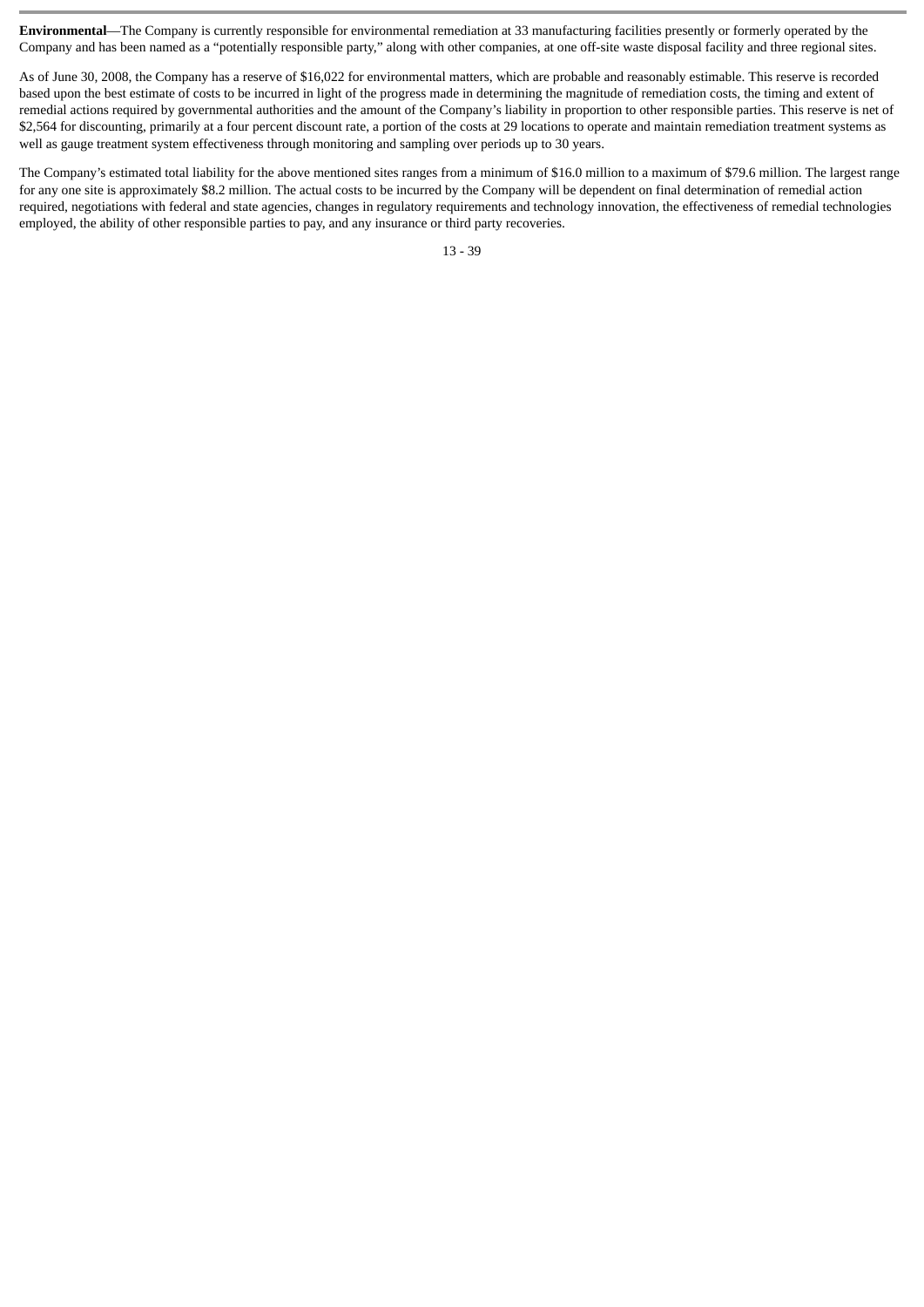## **16. Quarterly Information** (Unaudited)

| 2008                       | 1 <sup>st</sup> | 2 <sub>nd</sub> | 3 <sup>rd</sup> | 4 <sup>th</sup> | Total           |
|----------------------------|-----------------|-----------------|-----------------|-----------------|-----------------|
| <b>Net sales</b>           | \$2,787,256     | \$2,829,060     | \$3,182,537     | \$3,346,752     | \$12,145,605    |
| <b>Gross profit</b>        | 664,959         | 634,923         | 735,321         | 771,330         | 2,806,533       |
| <b>Net income</b>          | 229,597         | 211,863         | 255,441         | 252,565         | 949,466         |
| Diluted earnings per share | 1.33            | 1.23            | 1.49            | 1.47            | 5.53            |
|                            |                 |                 |                 |                 |                 |
|                            |                 |                 |                 |                 |                 |
| 2007                       | 1 <sup>st</sup> | <sub>2</sub> nd | ąrd             | 4 <sup>th</sup> | Total           |
| Net sales                  | \$2,551,573     | \$2,511,152     | \$2,780,969     | \$2,874,365     | \$10,718,059    |
| Gross profit               | 604.215         | 573,145         | 617,141         | 650,609         | 2,445,110       |
| Net income                 | 210,584         | 192,967         | 209,309         | 217,186         |                 |
| Diluted earnings per share | 1.17            | 1.09            | 1.19            | 1.23            | 830,046<br>4.68 |

Earnings per share amounts are computed independently for each of the quarters presented, therefore, the sum of the quarterly earnings per share amounts may not equal the total computed for the year.

# **17. Stock Prices and Dividends** (Unaudited)

| (In dollars) |                  | 1 <sup>st</sup> | 2 <sub>nd</sub> | 3 <sup>rd</sup> | 4 <sup>th</sup> | <b>Full Year</b> |
|--------------|------------------|-----------------|-----------------|-----------------|-----------------|------------------|
| 2008         | High             | \$78.43         | \$86.56         | \$76.03         | \$86.91         | 86.91<br>S       |
|              | Low              | 58.19           | 71.15           | 58.10           | 69.46           | 58.10            |
|              | <b>Dividends</b> | .21             | .21             | .21             | .21             | .84              |
| 2007         | High             | \$52.63         | \$58.67         | \$58.79         | \$68.95         | 68.95            |
|              | Low              | 46.47           | 51.15           | 50.41           | 57.03           | 46.47            |
|              | Dividends        | .173            | .173            | .173            | .173            | .692             |
| 2006         | High             | \$45.77         | \$47.03         | \$55.59         | \$57.99         | 57.99<br>S.      |
|              | Low              | 40.21           | 40.49           | 43.44           | 47.43           | 40.21            |
|              | <b>Dividends</b> | .153            | .153            | .153            | .153            | .612             |

Common Stock Listing: New York Stock Exchange, Stock Symbol PH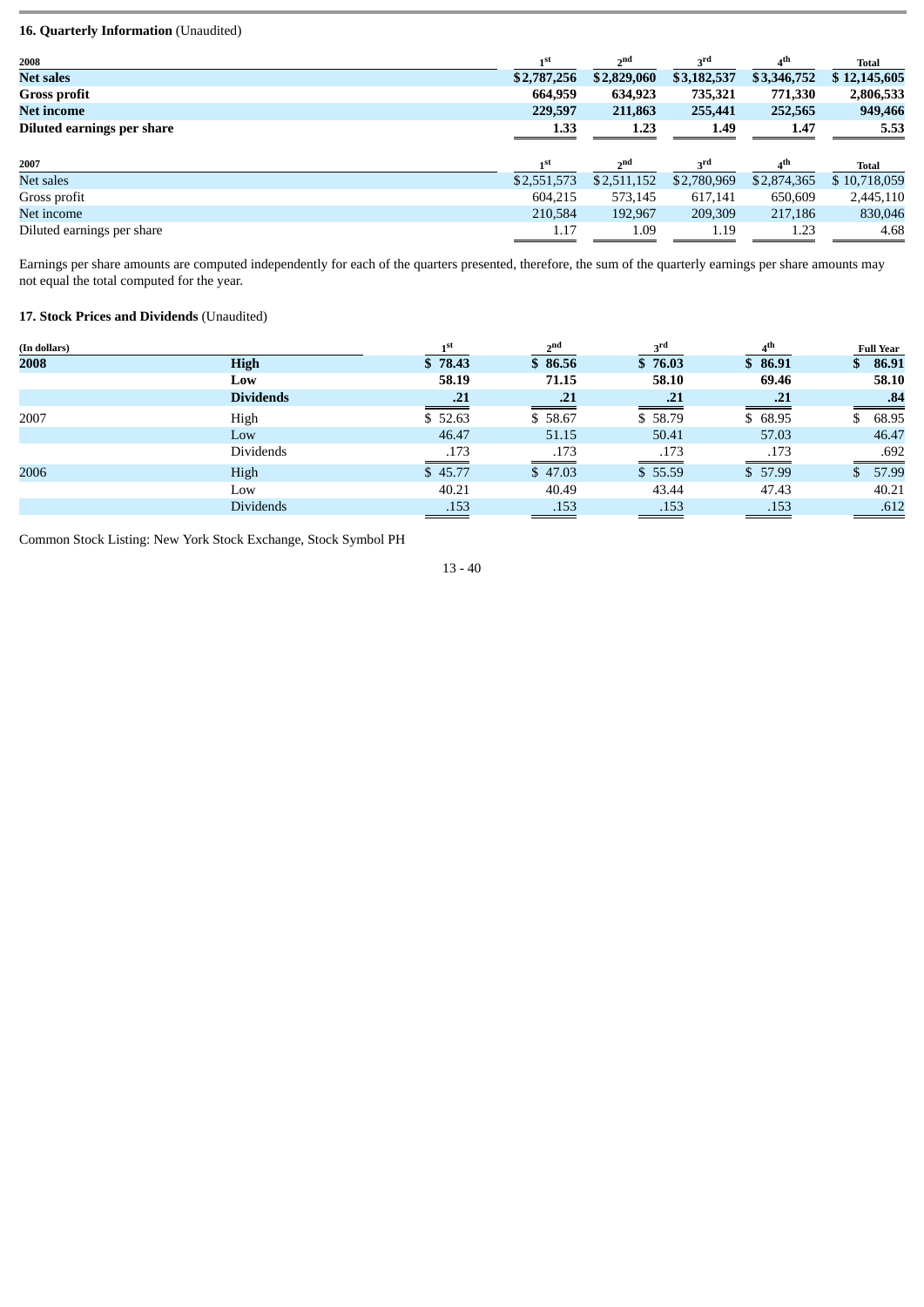## **Management's Report On Internal Control Over Financial Reporting**

Our management is responsible for establishing and maintaining adequate internal control over financial reporting (as defined in Exchange Act Rules 13a-15(f) and 15d-15(f)). Internal control over financial reporting is designed to provide reasonable assurance as to the reliability of the Company's financial reporting and the preparation of financial statements for external purposes in accordance with accounting principles generally accepted in the United States of America.

We assessed the effectiveness of our internal control over financial reporting as of June 30, 2008. We have excluded eight entities from our evaluation of internal control over financial reporting as of June 30, 2008 because the entities were acquired in purchase business combinations during the year ended June 30, 2008. On a combined basis, the entities represent approximately 8.6 percent of total assets and 1.7 percent of total revenues as of and for the fiscal year ended June 30, 2008. In making this assessment, we used the criteria established by the Committee of Sponsoring Organizations of the Treadway Commission in "Internal Control-Integrated Framework." We concluded that based on our assessment, the Company's internal control over financial reporting was effective as of June 30, 2008.

Deloitte & Touche LLP, the independent registered accounting firm that audited the Company's consolidated financial statements, has issued an attestation report on the Company's internal control over financial reporting as of June 30, 2008, which is included herein.

/s/ Donald E. Washkewicz

Chairman, Chief Executive Officer and President

/s/ Timothy K. Pistell Executive Vice President – Finance and Administration and Chief Financial Officer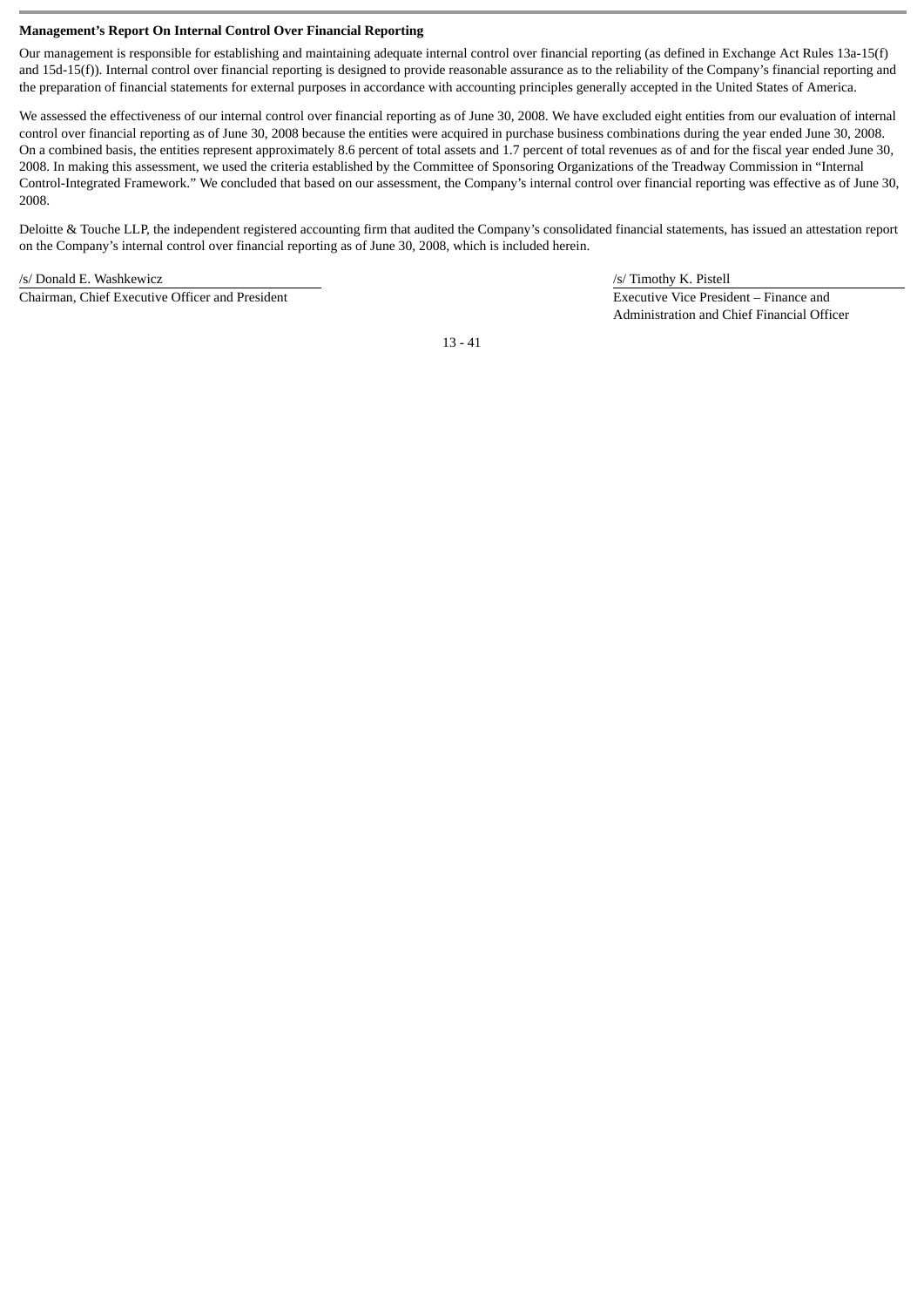## **Report of Independent Registered Public Accounting Firm**

To the Board of Directors and Shareholders of Parker Hannifin Corporation:

We have audited the accompanying consolidated balance sheet of Parker Hannifin Corporation and subsidiaries (the "Company") as of June 30, 2008, and the related consolidated statements of income, comprehensive income, and cash flows for the year ended June 30, 2008. Our audit also included the financial statement schedule listed in the Index at Item 15(a)(1). We also have audited the Company's internal control over financial reporting as of June 30, 2008, based on criteria established in *Internal Control—Integrated Framework* issued by the Committee of Sponsoring Organizations of the Treadway Commission. The Company's management is responsible for these consolidated financial statements and financial statement schedule, for maintaining effective internal control over financial reporting, and for its assessment of the effectiveness of internal control over financial reporting, included in the accompanying Management's Report on Internal Control Over Financial Reporting. Our responsibility is to express an opinion on these financial statements and financial statement schedule and an opinion on the Company's internal control over financial reporting based on our audit.

As described in Management's Report on Internal Control Over Financial Reporting, management has excluded eight entities from its assessment of internal control over financial reporting as of June 30, 2008, because they were acquired in purchase business combinations during the year ended June 30, 2008. On a combined basis, the entities represent approximately 8.6 percent of total assets and 1.7 percent of revenues of the consolidated financial statement amounts as of and for the year ended June 30, 2008. Accordingly, our audit of the Company's internal control over financial reporting as of June 30, 2008, did not include the internal control over financial reporting of these eight entities.

We conducted our audit in accordance with the standards of the Public Company Accounting Oversight Board (United States). Those standards require that we plan and perform the audit to obtain reasonable assurance about whether the financial statements are free of material misstatement and whether effective internal control over financial reporting was maintained in all material respects. Our audit of the financial statements included examining, on a test basis, evidence supporting the amounts and disclosures in the financial statements, assessing the accounting principles used and significant estimates made by management, and evaluating the overall financial statement presentation. Our audit of internal control over financial reporting included obtaining an understanding of internal control over financial reporting, assessing the risk that a material weakness exists, and testing and evaluating the design and operating effectiveness of internal control based on the assessed risk. Our audit also included performing such other procedures as we considered necessary in the circumstances. We believe that our audit provides a reasonable basis for our opinion.

A company's internal control over financial reporting is a process designed by, or under the supervision of, the company's principal executive and principal financial officers, or persons performing similar functions, and effected by the company's board of directors, management, and other personnel to provide reasonable assurance regarding the reliability of financial reporting and the preparation of financial statements for external purposes in accordance with generally accepted accounting principles. A company's internal control over financial reporting includes those policies and procedures that (1) pertain to the maintenance of records that, in reasonable detail, accurately and fairly reflect the transactions and dispositions of the assets of the company; (2) provide reasonable assurance that transactions are recorded as necessary to permit preparation of financial statements in accordance with generally accepted accounting principles, and that receipts and expenditures of the company are being made only in accordance with authorizations of management and directors of the company; and (3) provide reasonable assurance regarding prevention or timely detection of unauthorized acquisition, use, or disposition of the company's assets that could have a material effect on the financial statements.

Because of the inherent limitations of internal control over financial reporting, including the possibility of collusion or improper management override of controls, material misstatements due to error or fraud may not be prevented or detected on a timely basis. Also, projections of any evaluation of the effectiveness of the internal control over financial reporting to future periods are subject to the risk that the controls may become inadequate because of changes in conditions, or that the degree of compliance with the policies or procedures may deteriorate.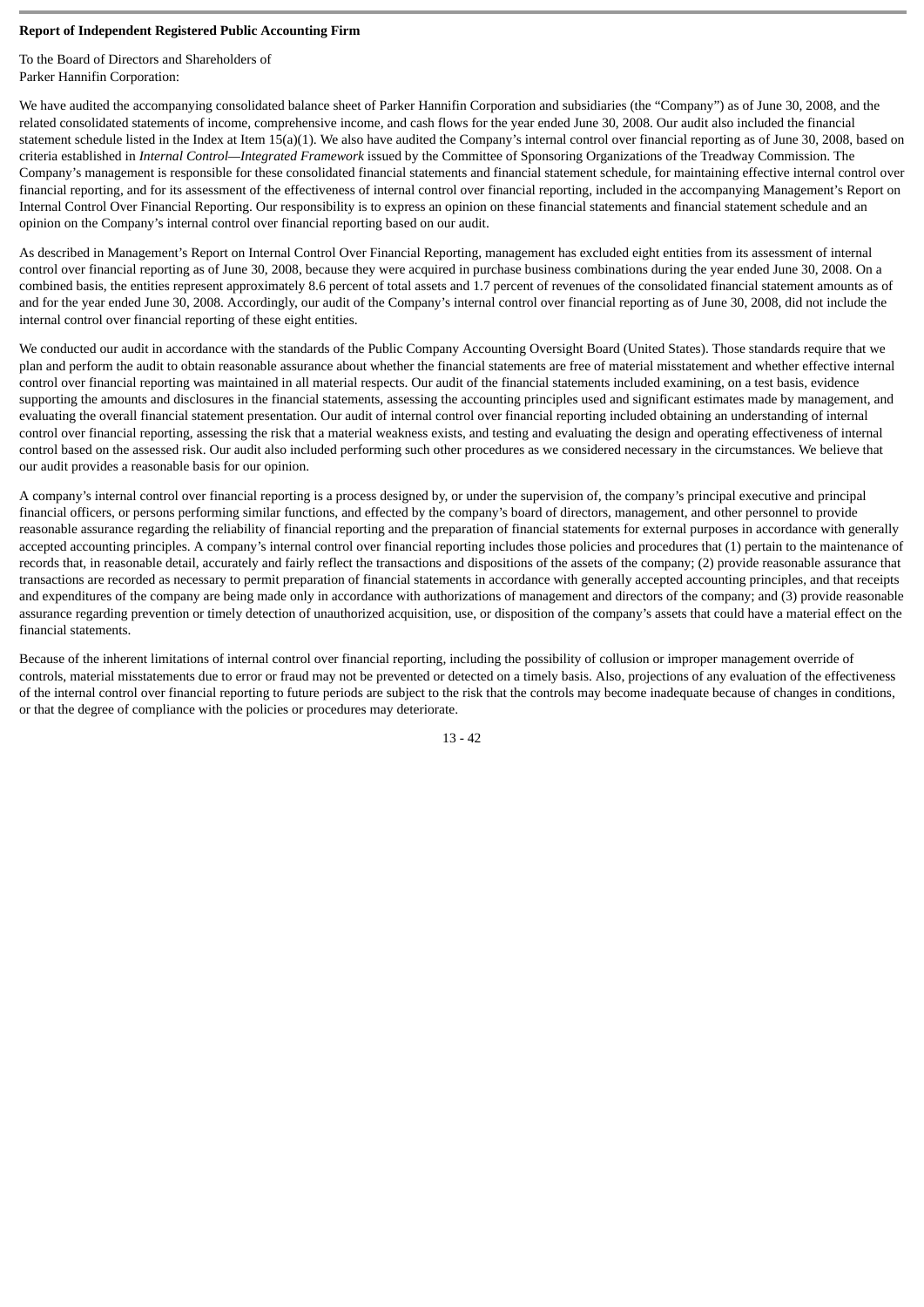In our opinion, the consolidated financial statements referred to above present fairly, in all material respects, the financial position of Parker Hannifin Corporation and subsidiaries as of June 30, 2008, and the results of their operations and their cash flows for the year ended June 30, 2008, in conformity with accounting principles generally accepted in the United States of America. Also, in our opinion, such fiscal 2008 financial statement schedule, when considered in relation to the basic fiscal 2008 consolidated financial statements taken as a whole, present fairly, in all material respects, the information set forth therein. Also, in our opinion, the Company maintained, in all material respects, effective internal control over financial reporting as of June 30, 2008, based on the criteria established in *Internal Control—Integrated Framework* issued by the Committee of Sponsoring Organizations of the Treadway Commission.

As discussed in Notes 1 and 4 to the consolidated financial statements, the Company adopted Financial Accounting Standards Board Interpretation No. 48, *Accounting for Uncertainty in Income Taxes*, as of July 1, 2007.

/s/ DELOITTE & TOUCHE LLP Cleveland, Ohio August 27, 2008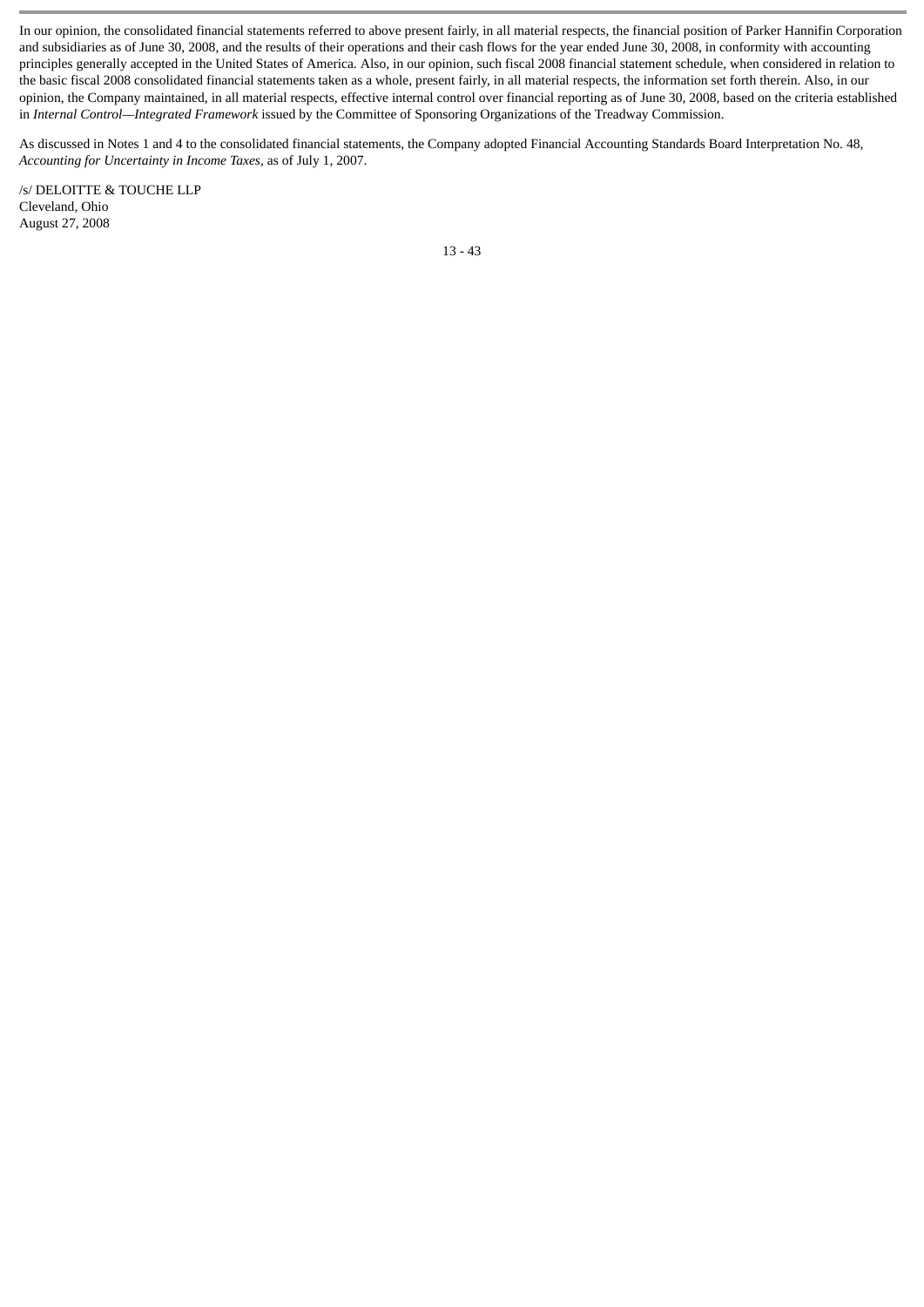#### **Report of Independent Registered Public Accounting Firm**

To The Board of Directors and Shareholders of Parker Hannifin Corporation:

In our opinion, the consolidated financial statements listed in the accompanying index appearing under Item 15(a)(1), present fairly, in all material respects, the financial position of Parker Hannifin Corporation and its subsidiaries (the "Company") at June 30, 2007, and the results of their operations and their cash flows for each of the two years in the period ended June 30, 2007, in conformity with accounting principles generally accepted in the United States of America. In addition, in our opinion, the financial statement schedule for each of the two years in the period ended June 30, 2007, listed in the accompanying index under Item 15(a)(1), presents fairly, in all material respects, the information set forth therein when read in conjunction with the related consolidated financial statements. These financial statements and financial statement schedule are the responsibility of the Company's management. Our responsibility is to express an opinion on these financial statements and financial statement schedule based on our audits. We conducted our audits of these statements in accordance with the standards of the Public Company Accounting Oversight Board (United States). Those standards require that we plan and perform the audit to obtain reasonable assurance about whether the financial statements are free of material misstatement. An audit includes examining, on a test basis, evidence supporting the amounts and disclosures in the financial statements, assessing the accounting principles used and significant estimates made by management, and evaluating the overall financial statement presentation. We believe that our audits provide a reasonable basis for our opinion.

/s/ PricewaterhouseCoopers LLP Cleveland, Ohio August 16, 2007, except for Note 1-"Stock Split", as to which the date is October 1, 2007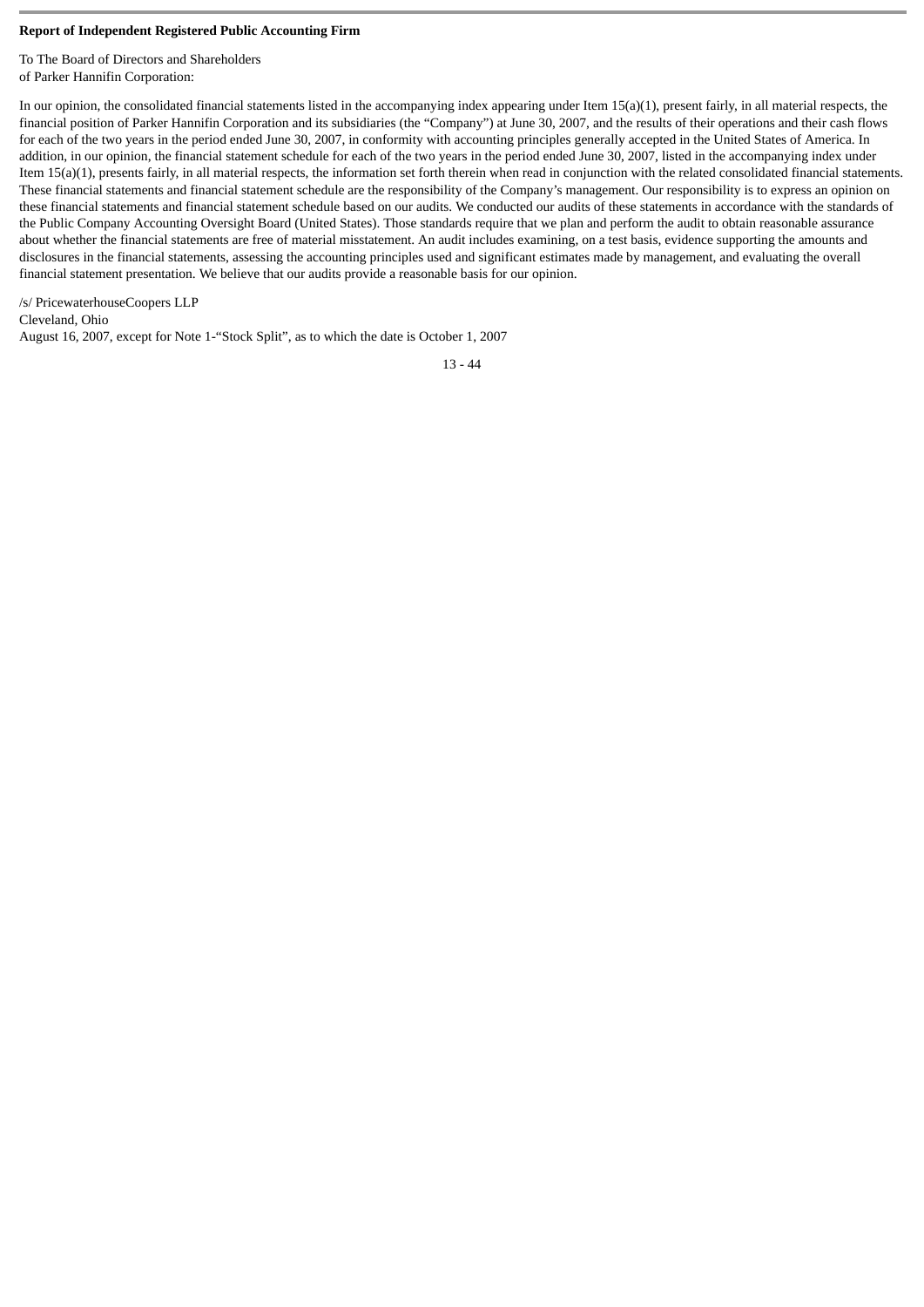# **Five-Year Financial Summary**

| (Amounts in thousands, except per share information)<br><b>Net sales</b> | 2008<br>\$12,145,605 |              | 2007<br>\$10,718,059 |               | 2006<br>\$9,385,888 |              | 2005<br>\$8,068,805 |              | 2004<br>\$6,887,596 |
|--------------------------------------------------------------------------|----------------------|--------------|----------------------|---------------|---------------------|--------------|---------------------|--------------|---------------------|
| Cost of sales                                                            | 9,339,072            |              | 8,272,949            |               | 7,367,618           |              | 6,391,477           |              | 5,577,888           |
| Selling, general and administrative expenses                             | 1,364,082            |              | 1,226,861            |               | 1,036,646           |              | 860,278             |              | 765,570             |
| Goodwill impairment loss                                                 |                      |              |                      |               |                     |              |                     |              | 1,033               |
| Interest expense                                                         | 98,996               |              | 83,414               |               | 75,763              |              | 66,869              |              | 73,144              |
| Income taxes                                                             | 377,058              |              | 329,236              |               | 261,682             |              | 205,105             |              | 140,871             |
| Income—continuing operations                                             | 949,466              |              | 830,046              |               | 638,276             |              | 533,166             |              | 332,085             |
| Net income                                                               | 949,466              |              | 830,046              |               | 673,167             |              | 604,692             |              | 345,783             |
| Basic earnings per share—continuing operations                           | 5.64                 |              | 4.75                 |               | 3.57                |              | 2.99                |              | 1.88                |
| Diluted earnings per share—continuing operations                         | 5.53                 |              | 4.68                 |               | 3.52                |              | 2.95                |              | 1.86                |
| Basic earnings per share                                                 | 5.64                 |              | 4.75                 |               | 3.76                |              | 3.39                |              | 1.96                |
| Diluted earnings per share                                               | \$<br>5.53           | \$           | 4.68                 | \$.           | 3.71                | \$           | 3.35                | \$.          | 1.94                |
| Average number of shares outstanding-Basic                               | 168,285              |              | 174,643              |               | 178,817             |              | 178,193             |              | 176,562             |
| Average number of shares outstanding-Diluted                             | 171,644              |              | 177,495              |               | 181,326             |              | 180,674             |              | 178,509             |
| Cash dividends per share                                                 | \$<br>.840           | $\mathbb{S}$ | .692                 | $\mathbb{S}$  | .612                | $\mathbb{S}$ | .520                | $\mathbb{S}$ | .507                |
| Net income as a percent of net sales                                     | 7.8%                 |              | 7.7%                 |               | 7.2%                |              | 7.5%                |              | 5.0%                |
| Return on average assets                                                 | 10.1%                |              | 10.0%                |               | 9.0%                |              | 9.3%                |              | 5.7%                |
| Return on average equity                                                 | 19.0%                |              | 18.5%                |               | 17.8%               |              | 19.1%               |              | 12.6%               |
| Book value per share                                                     | \$<br>31.39          | $\mathbb{S}$ | 27.14                | $\mathbf{\$}$ | 23.64               | $\mathbf{s}$ | 18.76               | $\mathbb{S}$ | 16.83               |
| Working capital                                                          | \$1,912,369          |              | \$1,460,930          |               | \$1,457,873         |              | \$1,454,883         |              | \$1,260,036         |
| Ratio of current assets to current liabilities                           | 1.9                  |              | 1.8                  |               | 1.9                 |              | 2.1                 |              | 2.0                 |
| Plant and equipment, net                                                 | \$1,926,522          |              | \$1,736,372          |               | \$1,693,794         |              | \$1,581,348         |              | \$1,574,988         |
| <b>Total assets</b>                                                      | 10,386,854           |              | 8,441,413            |               | 8,173,432           |              | 6,860,703           |              | 6,194,701           |
| Long-term debt                                                           | 1,952,452            |              | 1,089,916            |               | 1,059,461           |              | 938,424             |              | 953,796             |
| Shareholders' equity                                                     | \$5,258,971          |              | \$4,711,665          |               | \$4,241,203         |              | \$3,340,147         |              | \$2,982,454         |
| Debt to debt-equity percent                                              | 28.3%                |              | 21.4%                |               | 21.1%               |              | 22.5%               |              | 24.9%               |
| Depreciation                                                             | \$<br>257,570        | \$           | 245,058              |               | \$245,681           |              | \$245,206           |              | \$ 239,106          |
| Capital expenditures                                                     | \$<br>280,327        | \$           | 237,827              | \$.           | 198,113             |              | \$154,905           |              | \$ 138,291          |
| Number of employees                                                      | 61,722               |              | 57,338               |               | 57,073              |              | 50,019              |              | 47,433              |
| Number of shares outstanding at year-end                                 | 167,512              |              | 173,618              |               | 179,417             |              | 178,034             |              | 177,252             |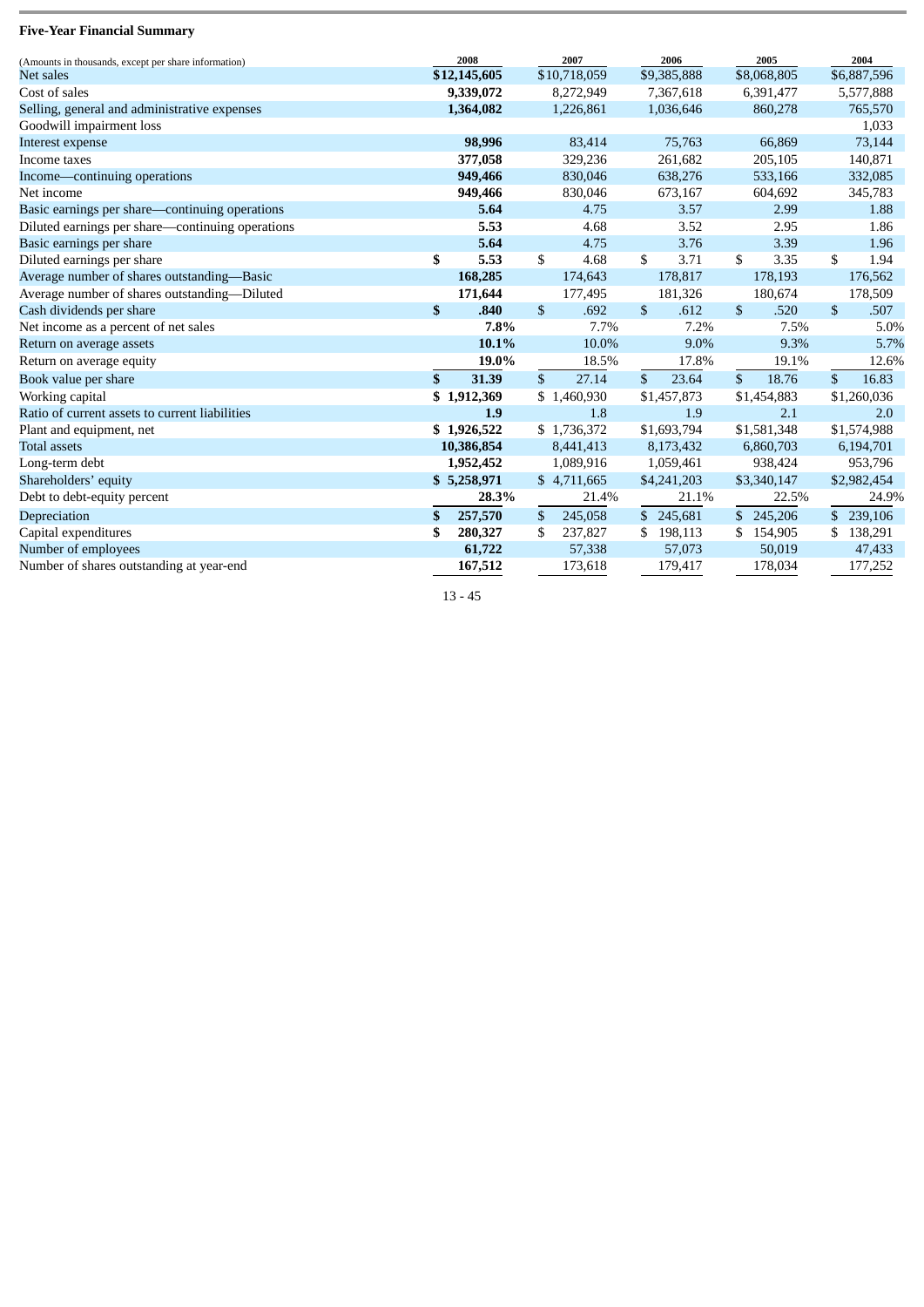## **Exhibit (21)\* to Report on Form 10-K for Fiscal Year Ended June 30, 2008 by Parker-Hannifin Corporation**

Listed below, are the subsidiaries of the Company and their jurisdictions of organization. Except where otherwise noted, all of such subsidiaries are either directly or indirectly wholly-owned by the Company.

| <b>Name of Subsidiary</b>                        | <b>State/Country of Incorporation</b> |
|--------------------------------------------------|---------------------------------------|
| <b>UNITED STATES</b>                             |                                       |
| Alkid Corp.                                      | California                            |
| Winco Enterprises Inc.                           | California                            |
| Dynamic Seals Inc.                               | Delaware                              |
| Parker-Hannifin International Corp.              | Delaware                              |
| Parker Intangibles LLC                           | Delaware                              |
| Parker Italy (PH Espana Holding) LLC             | Delaware                              |
| Parker Italy Holding LLC                         | Delaware                              |
| PH Astron Holding LLC                            | Delaware                              |
| PH Spain LLC                                     | Delaware                              |
| Vansco Holdings LLC                              | Delaware                              |
| 265 Warwick LLC                                  | Ohio                                  |
| Parker Royalty Partnership                       | Ohio                                  |
| <b>INTERNATIONAL</b>                             |                                       |
| Parker Hannifin Argentina S.A.I.C.               | Argentina                             |
| Parker Hannifin (Australia) Pty. Limited         | Australia                             |
| Parker Hannifin Australia Assets Pty Limited     | Australia                             |
| Parker Hannifin Australia Holding, Pty Limited   | Australia                             |
| Parker Hannifin G.e.s.m.b.H.                     | Austria                               |
| Rectus Tema GmbH                                 | Austria                               |
| Advanced Products N.V.                           | Belgium                               |
| Parker Hannifin N.V./ S.A.                       | Belgium                               |
| Parker Hannifin (Bermuda) Ltd.                   | Bermuda                               |
| Adesp Brasil Idustria de Adesivos Quimicos Ltda. | <b>Brazil</b>                         |
| Parker Hannifin Industria e Comercio Ltda.       | <b>Brazil</b>                         |
| 2172098 Ontario Inc.                             | Canada                                |
| 3228453 Nova Scotia Company                      | Canada                                |
| 9183-7252 Quebec Inc.                            | Canada                                |
| Parker Canada Holding Co.                        | Canada                                |
| Parker Canada Investment Co.                     | Canada                                |
| Parker Canada (Limited Partner) Co.              | Canada                                |
| Parker Canada Management, Inc.                   | Canada                                |
| Parker Hannifin Canada                           | Canada                                |
| Parker Hannifin Electronic Controls              | Canada                                |
| Parker Ontario Holdings Inc.                     | Canada                                |
| Parker Ontario Limited Partnership               | Canada                                |
| Ingeniera y Servicios Metalcrom Limitada         | Chile                                 |
| Parker Hannifin Chile Limitada                   | Chile                                 |
| dh Purification Equipment (Shanghai) Ltd.        | China                                 |
|                                                  |                                       |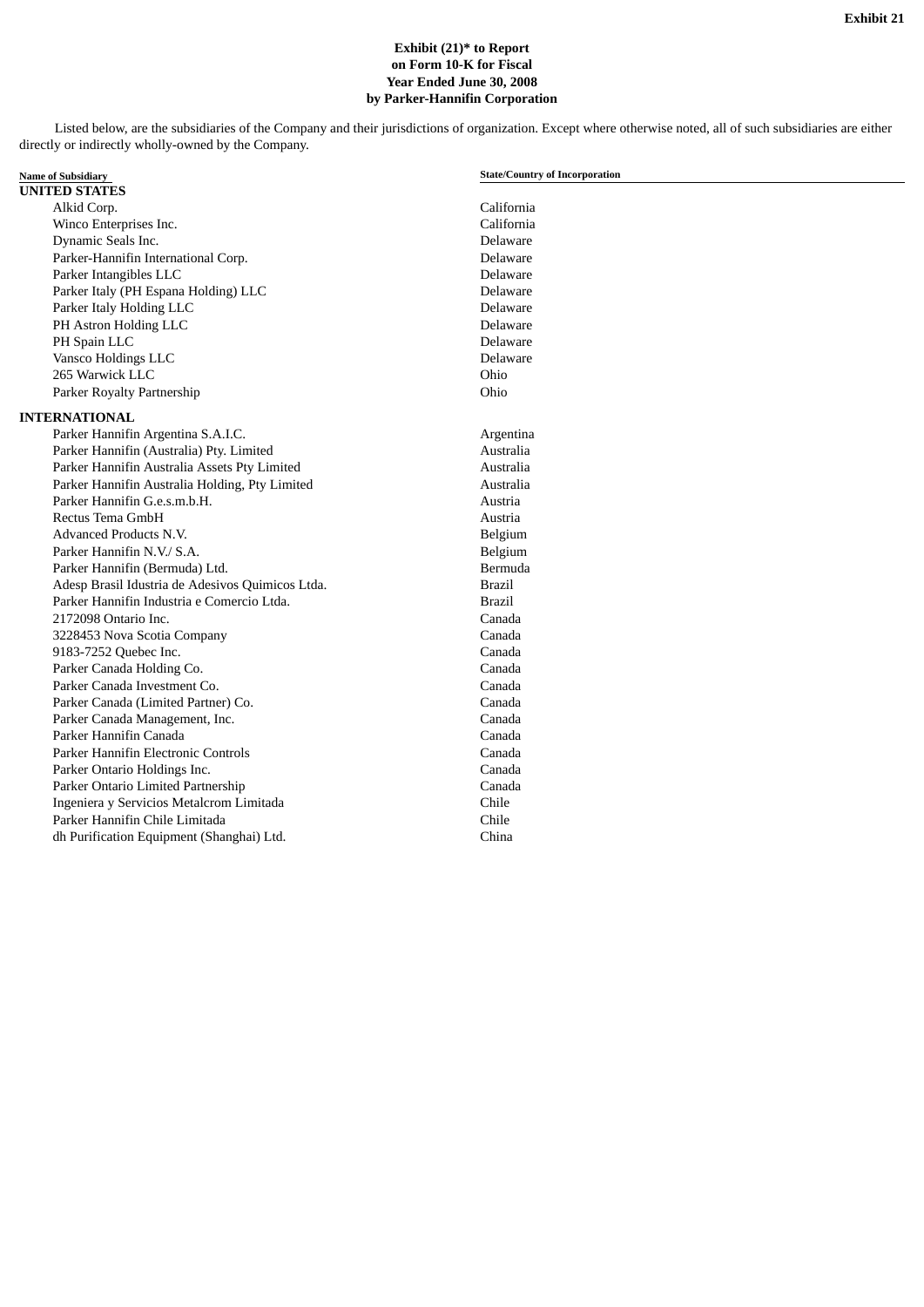ISR Shenyang Rubber Products Co., Ltd. (1) China Parker Tejing Hydraulics (Tianjin) Co., Ltd. (2) China<br>
PH Electronic Material (Shenzhen) Co., Ltd. China PH Electronic Material (Shenzhen) Co., Ltd. China Parker Hannifin Fluid Connectors (Qingdao) Co., Ltd. China Shanghai PH Fluid Connectors Limited Company (China Parker Hannifin Fluid Power Systems (Shanghai) Co., Ltd. (China China China ) Parker Hannifin Fluid Power Systems (Shanghai) Co., Ltd. Parker Hannifin Management (Shanghai) Co., Ltd.<br>Parker Hannifin Motion & Control Shanghai Co. Ltd. China Parker Hannifin Motion & Control Shanghai Co. Ltd. Rayco (Wuxi) Precision Mold Systems Co., Ltd. China Rayco (Wuxi) Technologies Co., Ltd.<br>
Shanghai Denison Hydraulics Components Limited<br>
China Shanghai Denison Hydraulics Components Limited<br>
Shanghai Denison Hydraulics ENGG Ltd. (3) China Shanghai Denison Hydraulics ENGG Ltd. (3) China Taiyo Parker Fluidpower (Shanghai) Co., Ltd.<br>Tecknit (Beijing) Electronic Technology, Ltd. China Tecknit (Beijing) Electronic Technology, Ltd. China Ultraline Nanjing Automation Technology Co., Ltd. Wuxi Kenmore Refrigeration Components Co., Ltd. China dh group, sro Czech Republic Czech Republic Parker Hannifin Industrial s.r.o. Czech Republic Parker Hannifin Industrial s.r.o. Parker Hannifin Industrial s.r.o. Czech Republic Parker Hannifin s.r.o. Czech Republic Parker Hannifin s.r.o. Parker Hannifin s.r.o.<br>Rectus spol s.r.o Parker Hannifin Danmark A/S Rectus Tema A/S (4) Denmark Talkob ApS Denmark Parker Hannifin Oy **Finland**<br>
Vansco Electronics Ov **Finland**<br>
Finland Vansco Electronics Oy **Finland Community Community Community** Finland Parker Hannifin France Holding SAS **France** Parker Hannifin France Holding SAS Parker Hannifin SNC<br>
Parker Hannifin France Finance SAS<br>
France Parker Hannifin France Finance SAS Parker Hannifin France SAS France SAS Drives France Holdings SAS France SSD Parvex SAS France SSD Parvex SAS SSD Parvex SAS France SAS France SAS France SAS France SAS France SAS France SAS France SAS France SAS France SAS France SAS France SAS France SAS France SAS France SAS France SAS France SAS France SAS France SAS France SA Zander France SAS France SAS France SAS France SAS France Executive Service Service Service Service Service Service Service Service Service Service Service Service Service Service Service Service Service Service Service Se Domnick Hunter GmbH Parker Hannifin GmbH & Co. KG<br>
Parker Hannifin Holding GmbH<br>
Germany Germany Parker Hannifin Holding GmbH Parker Hannifin Management GmbH Germany Rectus GmbH Germany Zander Aufbereitungstechnick GmbH Germany Parker Hannifin (Gibraltar) Developments Ltd. Gibraltar Parker Hannifin (Gibraltar) Holding Ltd. Gibraltar Parker Hannifin (Gibraltar) Properties Ltd. Gibraltar Parker Hannifin Hong Kong, Ltd. Hong Kong Parker International Capital Management Hungary Ltd. The Hungary Hungary Annapurna Kenmore Tube Products Private Limited. (5) India Parker Hannifin India Private Limited Parker Markwel Industries Private Limited **India** India SSD Drives India Private Limited **India** Acadia International Insurance Limited **Ireland** Ireland Parker Sales (Ireland) Limited **Ireland** Ireland Parker Hannifin S.p.A **Italy** Parker Hiross S.p.A. Italy Parker Italy Holding S.r.l. Italy Parker ITR S.r.l. Italy

Czech Republic<br>Denmark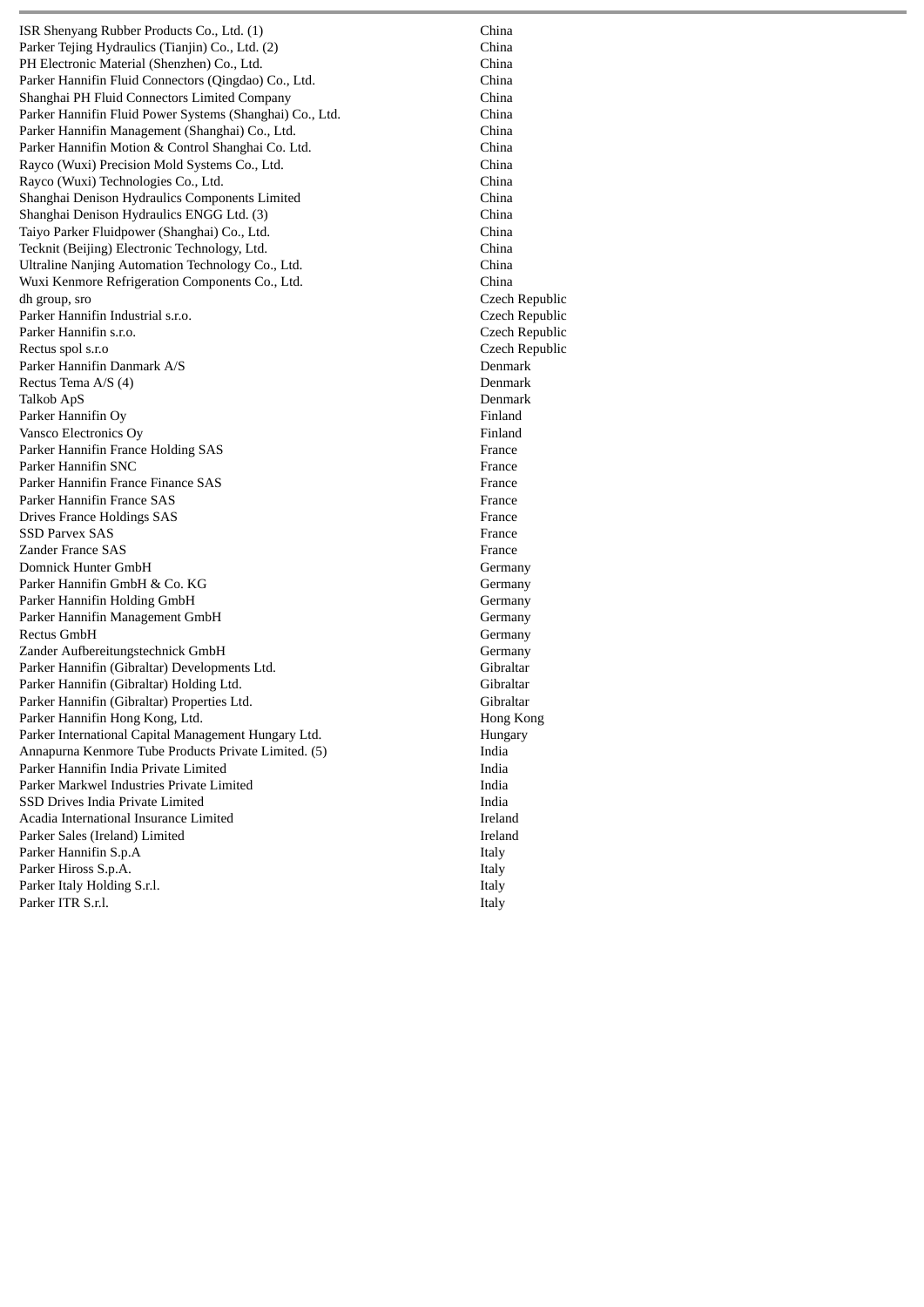Kuroda Pneumatics, Ltd. Japan Parker Hannifin Japan Ltd. Japan Taiyo, Ltd.  $(6)$ Taiyo Tec, Ltd. Japan Taiyo Techno , Ltd. Japan (1999) 1999 - Japan (1999) 1999 - Japan (1999) 1999 - Japan (1999) 1999 - Japan (1999) 1999 - Japan (1999) 1999 - Japan (1999) 1999 - Japan (1999) 1999 - Japan (1999) 1999 - Japan (1999) 1999 - Ja Parker Korea Ltd. Parker Mobile Control Division Asia Co., Ltd. Korea Parker Hannifin Climate & Industrial Controls Ltd. Parker Hannifin Connectors Ltd. Korea Parker Hannifin (Luxembourg) Sarl Parker Hannifin Bermuda Luxembourg S.C.S. Parker Hannifin Global Capital Management S.a.r.l. Parker Hannifin Luxembourg Acquisitions Sarl Parker Hannifin Luxembourg Finance Sarl PH Luxembourg Investments 1 S.a.r.l. Compressed Air Treatment Sdn. Bhd. Malaysia Parker Hannifin Malaysia Sdn. Bhd. Malaysia Parker Hannifin Malta Finance 1, Ltd<br>Parker Hannifin Malta Finance 2, Ltd. Malta Parker Hannifin Malta Finance 2, Ltd.<br>Arosellos, S.A. de C.V. Mexico Arosellos, S.A. de C.V.<br>
Parker Baia Servicios. S.A. de C.V.<br>
Mexico Parker Baja Servicios, S.A. de C.V. Parker Brownsville Servicios, S.A. de C.V. The matter of the Mexico Parker Hannifin de Mexico, S.A. de C.V. **Mexico** Mexico Parker Hannifin Holding S. de R.L. de C.V.<br>Parker Industrial S. de R.L. de C.V. Mexico Parker Industrial S. de R.L. de C.V. Mexico Parker Seal de Mexico, S.A. de C.V. Parker Servicios de Mexico S.A. de C.V.<br>Parker Sistemas de Automatization S de R.L. de C.V. (1998) Mexico Parker Sistemas de Automatization S de R.L. de C.V. Parker Hannifin Fluid Systems Namibia (Pty) Ltd.<br>Dominick Hunter Benelux B.V. Namibia (Pty) Ltd. Namibia (Pty) Netherlands Dominick Hunter Benelux B.V. Netherlands<br>
KV Automation B.V. Netherlands<br>
Netherlands KV Automation B.V.<br>
KV Holding B.V.<br>
Netherlands Netherlands KV Holding B.V. Netherlands and the second service of the service of the service of the Netherlands SN Netherlands (Netherlands SN Netherlands SN Netherlands SN Netherlands SN Netherlands SN Netherlands SN Netherlands (Net KV Pneumatic B.V. Netherlands (Separation 1995) and the set of the set of the Systems B.V. Netherlands (Separation 1995) and the Systems B.V. Netherlands (Separation 1995) and the Systems B.V. Systems B.V. Systems B.V. Sys KV Systems B.V.<br>
Parker Filtration & Separation B.V.<br>
Netherlands Parker Filtration & Separation B.V. Parker Filtration B.V. Netherlands and the set of the set of the set of the set of the Netherlands Parker Hannifin B.V. Netherlands and the Netherlands of the Netherlands of the Netherlands of the Netherlands of the Nether Parker Hannifin B.V.<br>
Parker Hannifin Netherlands Holdings 2 B.V.<br>
Netherlands Parker Hannifin Netherlands Holdings 2 B.V. Parker Hannifin Netherlands Holdings B.V. Netherlands Parker Hose B.V. Netherlands Parker Pneumatic B.V. Netherlands Parker Polyflex B.V. Netherlands Parker Hannifin Finance B.V. Netherlands Parker Hannifin (N.Z.) Limited New Zealand Parker Hannifin A/S Norway Parker Hannifin Norway Finance AS Norway Norway Parker Hannifin Norway Holding AS Norway Scan Maritime AS Norway ScanRope Eindom Nord AS Norway Norway Norway Norway Norway Scan Subsea ASA Norway Norway Norway Norway Norway Norway Norway Norway Norway Norway Norway Norway Norway Norway Norway Norway Norway Norway Norway Norway Norway Norway Norway Norway Norway Norway Norway Norway Norway Nor ScanRope Holding AS Norway ScanRope Subsea AS Norway Parker Hannifin Sp z.o.o.

Luxembourg Luxembourg Luxembourg Luxembourg Luxembourg Luxembourg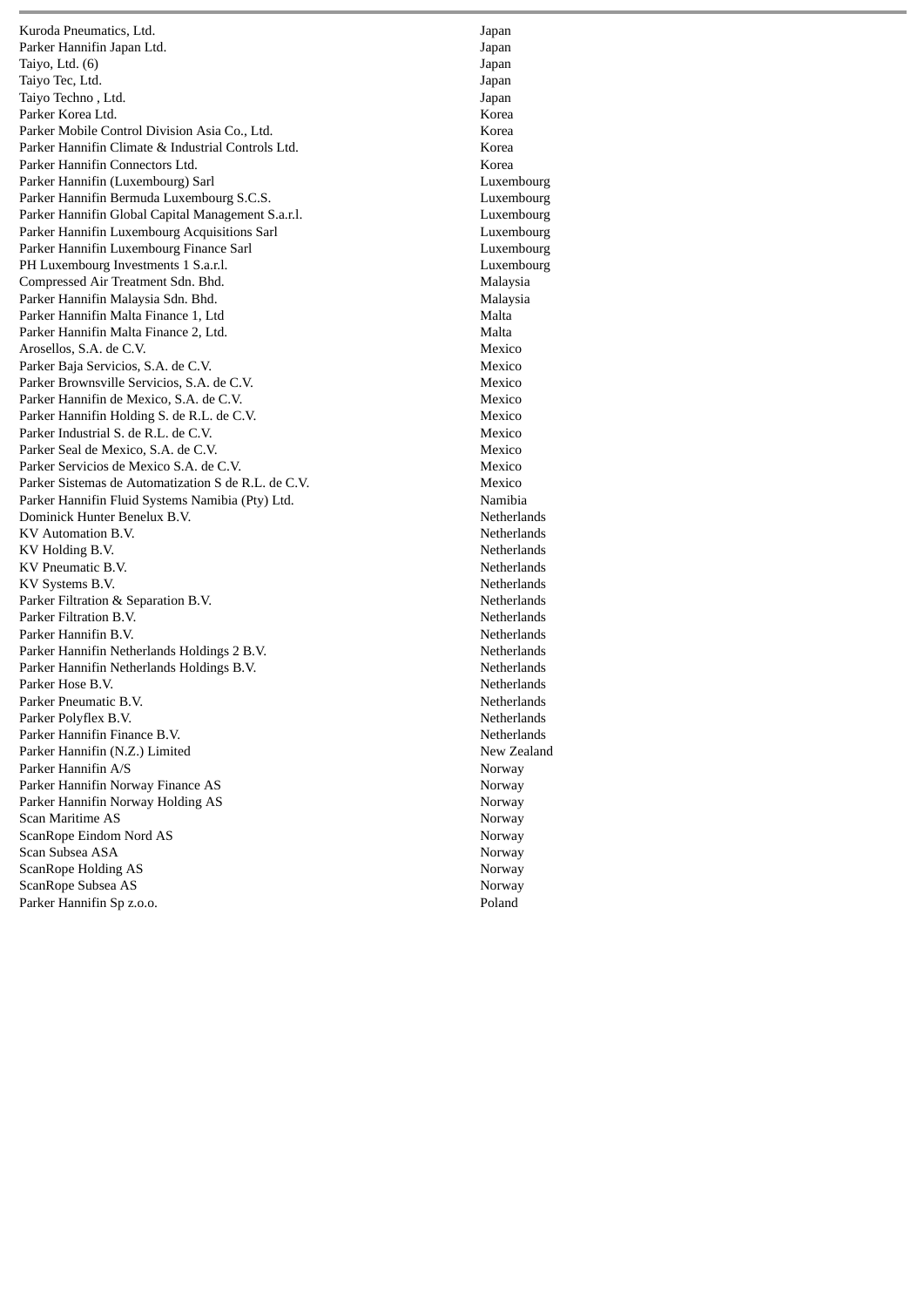DH Group Polska Sp z.o.o. **Poland** Parker Hannifin Portugal Ltda. Portugal Parker Hannifin LLC<br>
ScanRope Ltd.<br>
ScanRope Ltd.<br>
ScanRope Ltd. ScanRope Ltd. Domnick Hunter Group Pte Ltd<br>
Parker Hannifin Singapore Private Limited<br>
Singapore Parker Hannifin Singapore Private Limited Rayco International Pte. Ltd. <br>
Rayco Laboratories Pte. Ltd. 
Singapore Rayco Laboratories Pte. Ltd. Rayco Technologies Pte. Ltd. <br>
Parker-Hannifin (Africa) Ptv. Ltd. South Africa Parker-Hannifin (Africa) Pty. Ltd. South Parker Hannifin Espana S.A. South Spain Parker Hannifin Espana S.A. Parker Hannifin Cartera Industrial S.L.<br>PH Acquisitions SL Spain PH Acquisitions SL<br>
Parker Hannifin Industries and Assets Holding S.L.<br>
Spain Parker Hannifin Industries and Assets Holding S.L. Spain Tecknit Europe Espain Spain Tecknit Europe Espana, S.L. Spain Spain Spain Spain Spain Spain Spain Spain Spain Sweden Sweden Sweden Sweden Sweden Sweden Sweden Sweden Sweden Sweden Sweden Sweden Sweden Sweden Sweden Sweden Sweden Sweden Sweden Sweden Parker Hannifin AB Tema Ingenjörsfirman AB Sweden Vansco Electronics AB Parker Hannifin Cartera Industrial, S.L. Torrejon de Ardoz (Espagne) succursale de Carouge Switzerland<br>
1999 - Switzerland<br>
1999 - Switzerland<br>
Switzerland<br>
Switzerland Parker Hannifin Europe Sarl Parker Lucifer S.A. Switzerland Tema Marketing AG Switzerland Parker Hannifin Taiwan Ltd. Taiwan KV Automation (Thailand) Co., Ltd. (7) <br>
Parker Hannifin (Thailand) Co., Ltd. (7) Thailand (7) Thailand (7) Thailand (7) Thailand (7) Thailand (7) Thailand (7) Thailand (7) Thailand (7) Thailand (7) Thailand (7) Thailand ( Parker Hannifin (Thailand) Co., Ltd. Parker Hareket ve Kontrol Sistemleri Tic. A.S.<br>Parker Iklim Kontrol Sistemleri Sanayi ve Ticaret A.S. Turkey Turkey Parker Iklim Kontrol Sistemleri Sanayi ve Ticaret AŞ AFL Limited United Kingdom<br>Particle United United United Kingdom<br>Particle United Kingdom Alenco (Holdings) Limited **Material Construction Construction** United Kingdom Denison Financial Holding Limited **Kingdom** Denison Financial Holding Limited **Exercífical Constanting Constanting Constanting Constanting Constanting Constanting Constanting Constanting Constanting Constanting Constanting Constanting Constanting Constanting Constan** Denison International Ltd. United Kingdom domnick hunter Fabrication Limited **Exercise 2** United Kingdom domnick hunter Finance Limited **Exercise 2 1999** United Kingdom domnick hunter Finance Limited **Exercise 2 1999** United Kingdom domnick hunter Finance Limited domnick hunter Finance Limited and the settlement of the United Kingdom domnick hunter group ltd. United Kingdom United Kingdom domnick hunter group ltd. domnick hunter group ltd. domnick hunter Investments Limited **Example 2** United Kingdom domnick hunter limited **United Kingdom** domnick hunter limited domnick hunter Nihon Limited **Example 2018** United Kingdom domnick hunter Overseas Limited **Example 2018** United Kingdom domnick hunter Technologies Ltd. United Kingdom domnick hunter Trustees Limited **Example 2018** United Kingdom Kay Pneumatics Limited United Kingdom Kenmore UK Ltd United Kingdom United Kingdom UK Ltd United Kingdom United Kingdom KV Ltd. United Kingdom KV Process Controls Ltd. Nitrox Limited United Kingdom Parker Hannifin (2004) Limited Kingdom Parker Hannifin (2004) Limited Kingdom Parker Hannifin (2004) Limited Kingdom Parker Hannifin (2004) Limited Kingdom Parker Hannifin (2004) Limited Kingd Parker Hannifin (2004) Limited Parker Hannifin (Holdings) Limited **Example 2** United Kingdom Parker Hannifin RAC Limited **Example 2** and the United Kingdom Parker Hannifin (UK) Ltd. **Example 2018** United Kingdom United Kingdom Parker Hannifin 2007 LLP United Kingdom Parker Hannifin GB Limited **Example 2018** United Kingdom Parker Hannifin Limited **Example 2** United Kingdom PH Trading Limited Kingdom PH Trading Limited Kingdom PH Trading Limited Kingdom PH Trading Limited Kingdom PH Trading Limited Kingdom PH Trading Limited Kingdom PH Tradin PH Trading Limited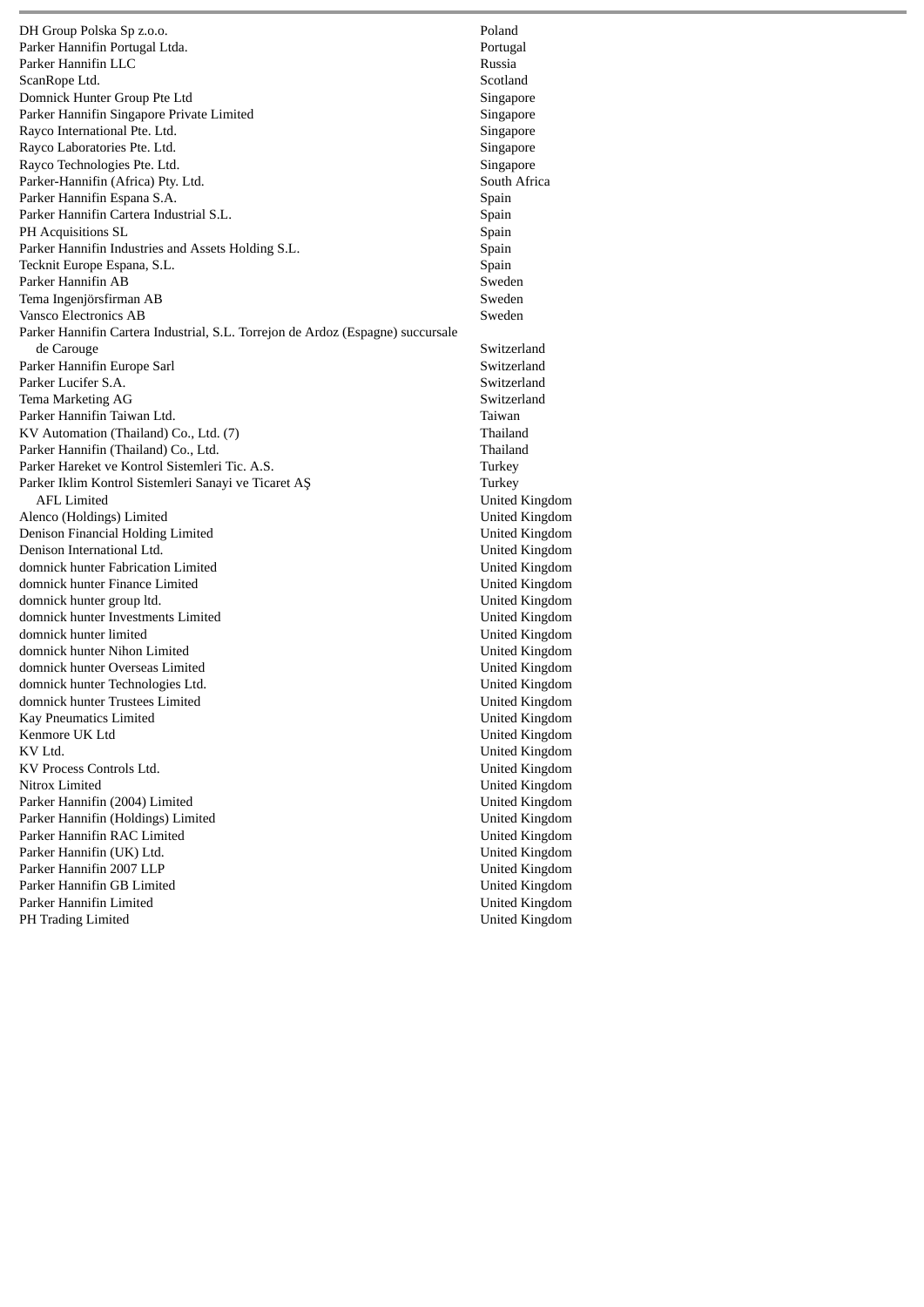PTI Technologies (UK) Limited **Exercía e a Constantinople Constantinople Constantinople Constantinople Constantinople Constantinople Constantinople Constantinople Constantinople Constantinople Constantinople Constantinople** Rectus-Tema (UK) Ltd. United Kingdom SSD Drives Holdings 2 Ltd. United Kingdom SSD Drives Holdings 3 Ltd. United Kingdom<br>SSD Drives Holdings 4 Ltd. United Kingdom<br>United Kingdom SSD Drives Holdings 4 Ltd. United Kingdom SSD Drives Holdings 5 Ltd. United Kingdom United Kingdom United Kingdom SSD Drives Holdings 5 Ltd. United Kingdom<br>SSD Drives Holdings Ltd. United Kingdom<br>United Kingdom SSD Drives Holdings Ltd. United Kingdom SSD Drives Limited Wingdom Sterling Hydraulics Limited Kingdom Sterling Hydraulics Limited Kingdom Sterling Hydraulics Limited Kingdom Sterling Hydraulics Limited Kingdom Sterling Hydraulics Limited Kingdom Sterling Hydrau Sterling Hydraulics Limited **Exercise 2** and the United Kingdom Tanlea Engineering Limited Kingdom Tanlea Engineering Limited Tanlea Engineering Limited **Engineering Limited Community Community** United Kingdom Tecknit Europe Limited Kingdom Tecknit Europe Limited United Kingdom Ultra Hydraulics Ltd.<br>Ultraline Ltd. Vansco Electronics (UK) Limited <br>
Zander (UK) Limited United Kingdom<br>
United Kingdom Zander (UK) Limited<br>KV UAE Parker Middle East FZE<br>Parker Hannifin de Venezuela, S.A. Parker Hannifin de Venezuela Parker Hannifin de Venezuela, S.A.

- United Kingdom<br>United Kingdom **United Arab Emirates**<br>United Arab Emirates
- (1) The Company owns 51% of such subsidiary's equity capital.
- (2) The Company owns 90% of such subsidiary's equity capital.
- (3) The Company owns 85% of such subsidiary's equity capital.
- (4) The Company owns 74% of such subsidiary's equity capital.
- (5) The Company owns 51% of such subsidiary's equity capital.
- (6) The Company owns 57% of such subsidiary's equity capital.
- (7) The Company owns 77% of such subsidiary's equity capital.

All of the foregoing subsidiaries are included in the Company's consolidated financial statements. In addition to the foregoing, the Company owns thirty-two inactive or name holding companies.

\* Numbered in accordance with Item 601 of Regulation S-K.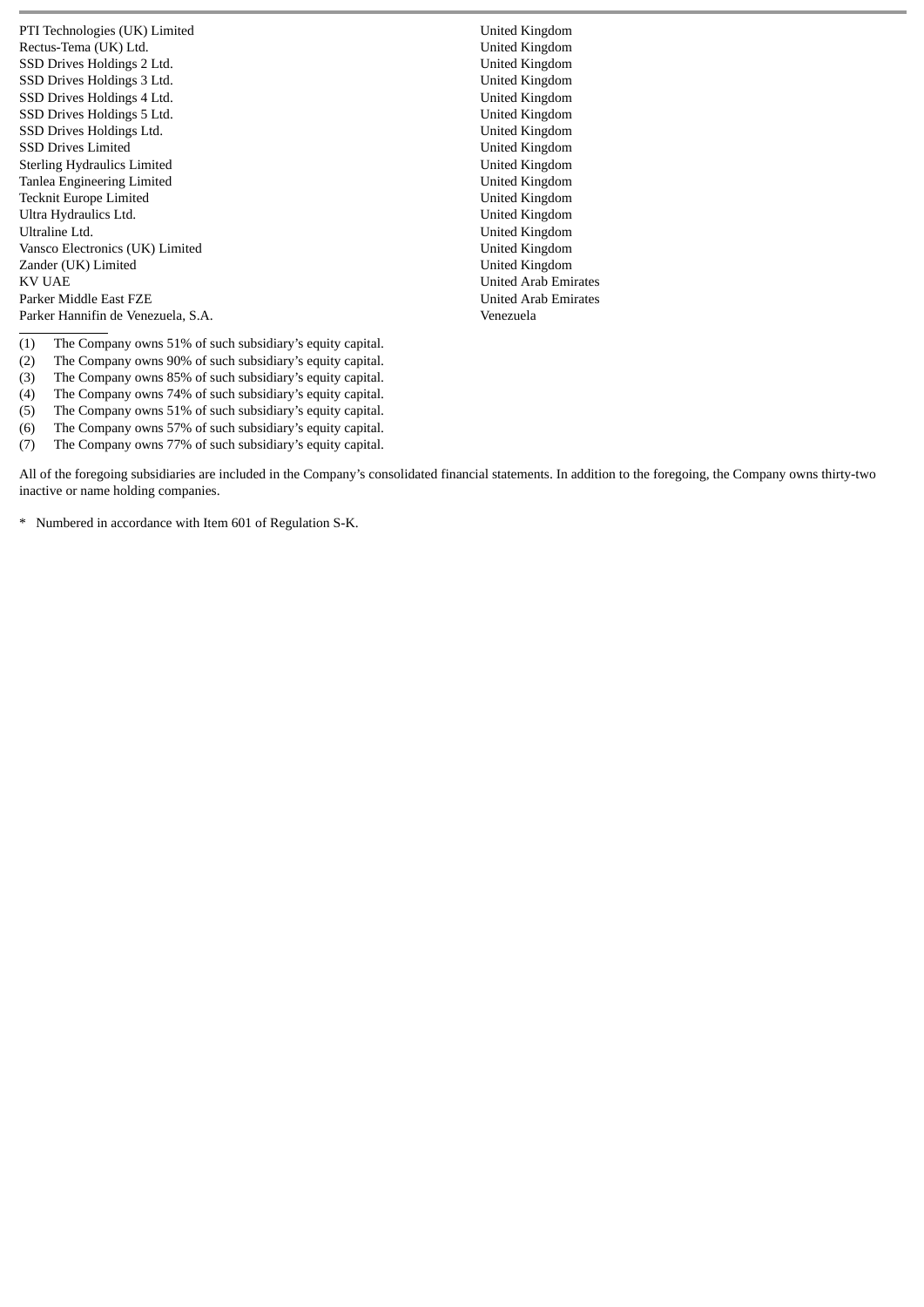## **Exhibit (23)(a) to Report On Form 10-K for Fiscal Year Ended June 30, 2008 By Parker-Hannifin Corporation**

# **CONSENT OF INDEPENDENT REGISTERED PUBLIC ACCOUNTING FIRM**

We consent to the incorporation by reference in the Registration Statements on Forms S-3 (Nos. 333-02761, 333-47955, 333-88206, and 333-143226), and Forms S-8 (Nos. 33-53193, 333-95477, 333-34542, 333-103181, 333-103633, 333-107691, 333-117761, 333-126957, and 333-130123) of our reports dated August 27, 2008, relating to the consolidated financial statements and financial statement schedule of Parker Hannifin Corporation and subsidiaries (the "Company") and the effectiveness of the Company's internal control over financial reporting appearing in this Annual Report on Form 10-K of the Company for the year ended June 30, 2008.

/s/ DELOITTE & TOUCHE LLP Cleveland, Ohio August 28, 2008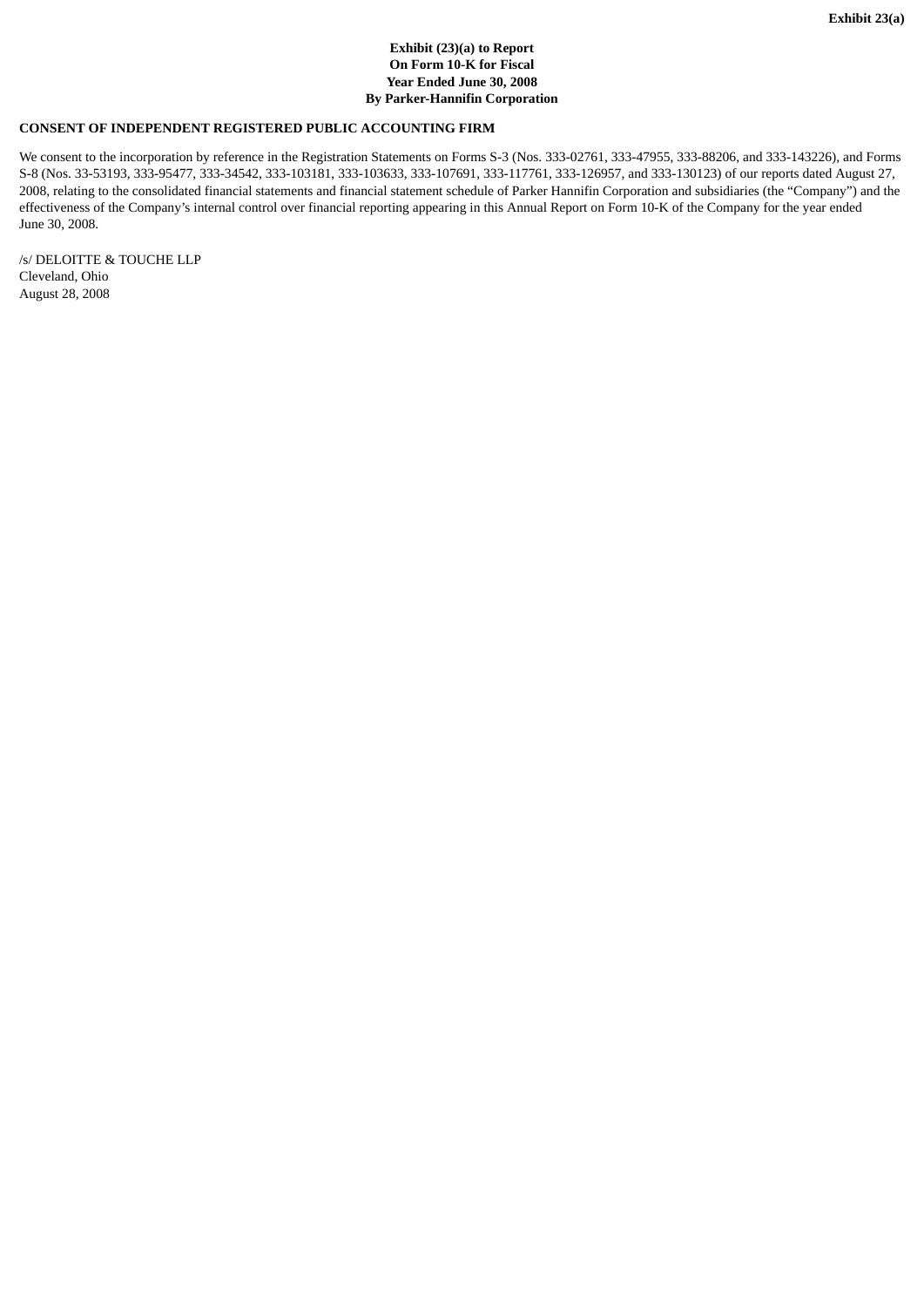## **Exhibit (23)(b) to Report On Form 10-K for Fiscal Year Ended June 30, 2008 By Parker-Hannifin Corporation**

# **CONSENT OF INDEPENDENT REGISTERED PUBLIC ACCOUNTING FIRM**

We hereby consent to the incorporation by reference in the Registration Statement on Forms S-3 (Nos. 333-143226, 333-02761, 333-47955 and 333-88206) and Forms S-8 (Nos. 33-53193, 333-95477, 333-34542, 333-103181, 333-103633, 333-107691, 333-117761, 333-126957 and 333-130123) of Parker Hannifin Corporation of our report dated August 16, 2007, except for Note 1—"Stock Split", as to which the date is October 1, 2007, relating to the financial statements and financial statement schedule, which appears in this Form 10-K.

/s/ PricewaterhouseCoopers LLP Cleveland, Ohio August 28, 2008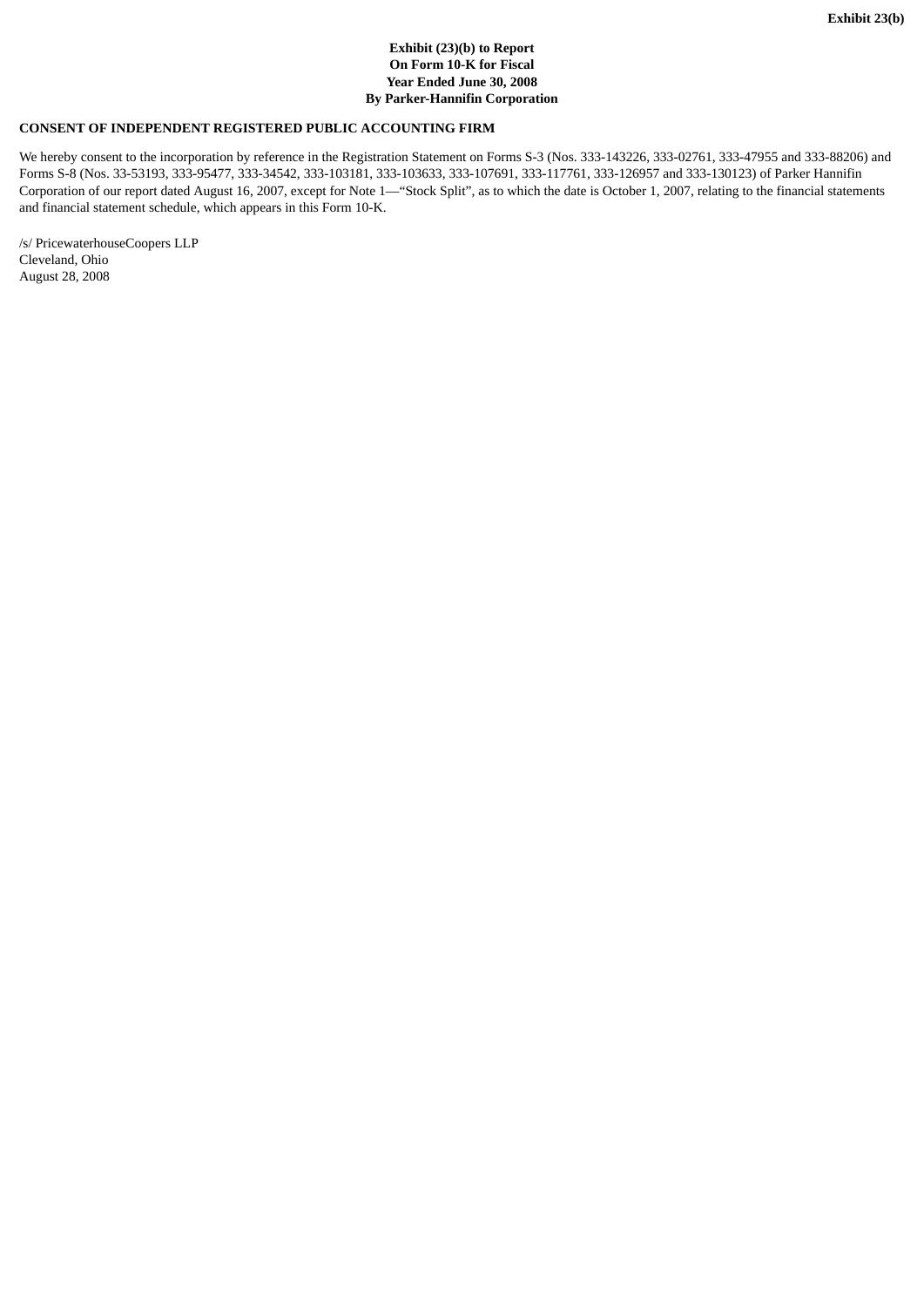## Re: Parker-Hannifin Corporation

Commission File No. 1-4982 Annual Report on Form 10-K Authorized Representatives

#### Gentlemen:

Parker-Hannifin Corporation (the "Company") is the issuer of Securities registered under Section 12(b) of the Securities Exchange Act of 1934 (the "Act"). Each of the persons signing his or her name below confirms, as of the date appearing opposite his or her signature, that each of the following "Authorized Representatives" is authorized on his or her behalf to sign and to submit to the Securities and Exchange Commission Annual Reports on Form 10-K and amendments thereto as required by the Act:

> Authorized Representatives Donald E. Washkewicz Timothy K. Pistell Thomas A. Piraino, Jr.

Each person so signing also confirms the authority of each of the Authorized Representatives named above to do and perform, on his or her behalf, any and all acts and things requisite or necessary to assure compliance by the signing person with the Form 10-K filing requirements. The authority confirmed herein shall remain in effect as to each person signing his or her name below until such time as the Commission shall receive from such person a written communication terminating or modifying the authority.

|                                | Date    |                                    | <b>Date</b> |
|--------------------------------|---------|------------------------------------|-------------|
| D.E. Washkewicz<br>$\sqrt{s}$  | 8/14/08 | Giulio Mazzalupi<br>/s/            | 8/14/08     |
| Donald E. Washkewicz, Chairman |         | Giulio Mazzalupi, Director         |             |
| of the Board of Directors and  |         |                                    |             |
| Principal Executive Officer    |         |                                    |             |
| T.K. Pistell<br>/s/            | 8/19/08 | K.P. Muller<br>$\sqrt{s}$          | 8/14/08     |
| Timothy K. Pistell, Principal  |         | Klaus-Peter Müller, Director       |             |
| <b>Financial Officer</b>       |         |                                    |             |
| Jon P. Marten<br>$\sqrt{s}$    | 8/18/08 | Candy M. Obourn<br>/s/             | 8/14/08     |
| Jon P. Marten                  |         | Candy M. Obourn, Director          |             |
| Principal Accounting Officer   |         |                                    |             |
| L.S. Harty<br>$\sqrt{s}$       | 8/14/08 | Joseph M. Scaminace<br>/s/         | 8/14/08     |
| Linda S. Harty, Director       |         | Joseph M. Scaminace, Director      |             |
| W.E. Kassling<br>$\sqrt{s}$    | 8/14/08 | Wolf R. Schmitt<br>/s/             | 8/14/08     |
| William E. Kassling, Director  |         | Wolfgang R. Schmitt, Director      |             |
| R.J. Kohlhepp<br>$\sqrt{s}$    | 8/14/08 | Markos I. Tambakeras<br>$\sqrt{s}$ | 8/14/08     |
| Robert J. Kohlhepp, Director   |         | Markos I. Tambakeras, Director     |             |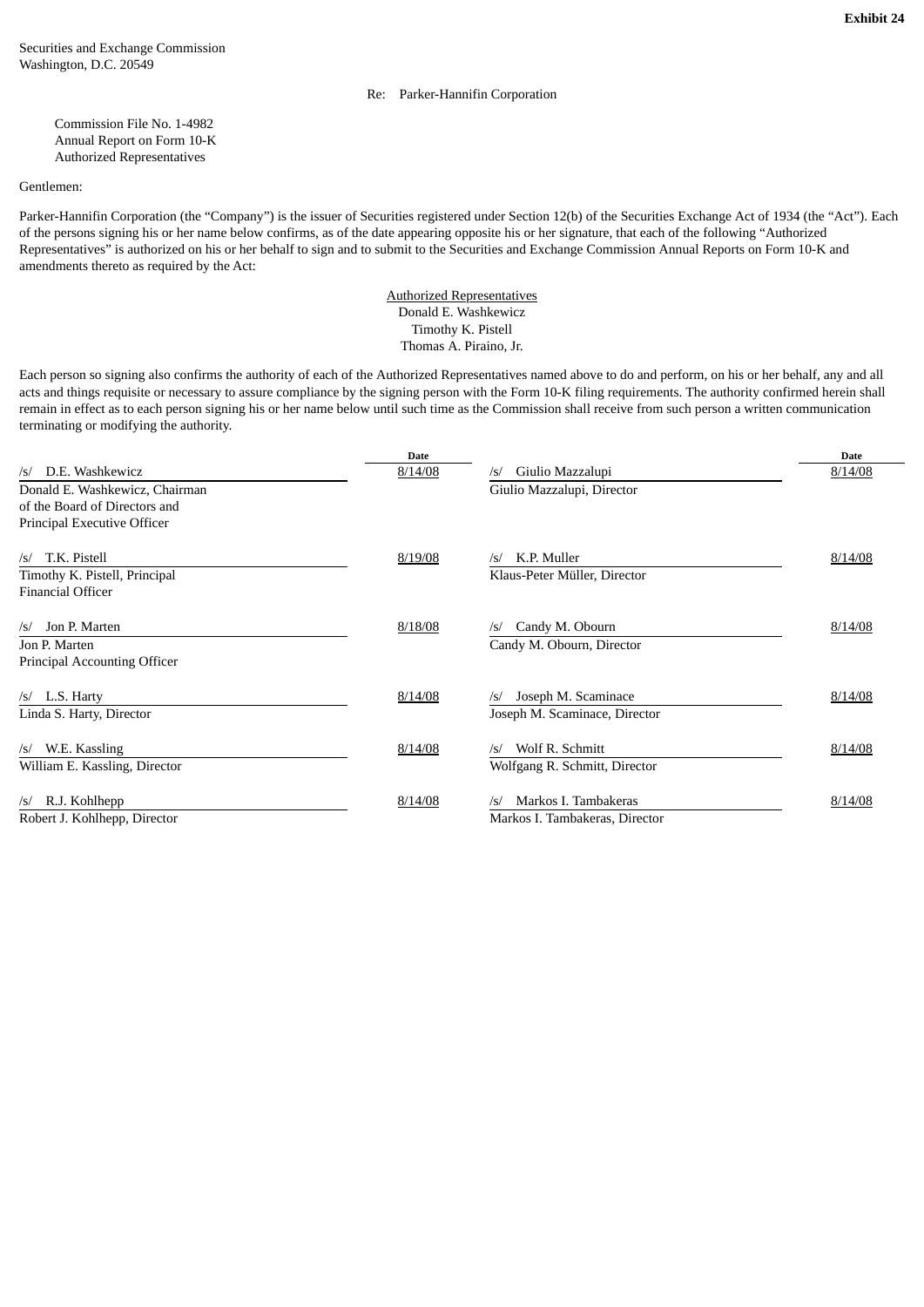#### **CERTIFICATIONS**

I, Donald E. Washkewicz, certify that:

- 1. I have reviewed this annual report on Form 10-K of Parker-Hannifin Corporation;
- 2. Based on my knowledge, this report does not contain any untrue statement of a material fact or omit to state a material fact necessary to make the statements made, in light of the circumstances under which such statements were made, not misleading with respect to the period covered by this report;
- 3. Based on my knowledge, the financial statements, and other financial information included in this report, fairly present in all material respects the financial condition, results of operations and cash flows of the Registrant as of, and for, the periods presented in this report;
- 4. The Registrant's other certifying officer(s) and I are responsible for establishing and maintaining disclosure controls and procedures (as defined in Exchange Act Rules 13a-15(e) and 15d-15(e)) and internal control over financial reporting (as defined in Exchange Act Rules 13a-15(f) and 15d-15(f)) for the Registrant and have:
	- a) designed such disclosure controls and procedures, or caused such disclosure controls and procedures to be designed under our supervision, to ensure that material information relating to the Registrant, including its consolidated subsidiaries, is made known to us by others within those entities, particularly during the period in which this report is being prepared;
	- b) designed such internal control over financial reporting, or caused such internal control over financial reporting to be designed under our supervision, to provide reasonable assurance regarding the reliability of financial reporting and the preparation of financial statements for external purposes in accordance with generally accepted accounting principles;
	- c) evaluated the effectiveness of the Registrant's disclosure controls and procedures and presented in this report our conclusions about the effectiveness of the disclosure controls and procedures, as of the end of the period covered by this report based on such evaluation; and
	- d) disclosed in this report any change in the Registrant's internal control over financial reporting that occurred during the Registrant's most recent fiscal quarter (the Registrant's fourth fiscal quarter in the case of an annual report) that has materially affected, or is reasonably likely to materially affect, the Registrant's internal control over financial reporting; and
- 5. The Registrant's other certifying officer(s) and I have disclosed, based on our most recent evaluation of internal control over financial reporting, to the Registrant's auditors and the audit committee of the Registrant's board of directors (or persons performing the equivalent functions):
	- a) all significant deficiencies and material weaknesses in the design or operation of internal control over financial reporting which are reasonably likely to adversely affect the Registrant's ability to record, process, summarize and report financial information; and
	- b) any fraud, whether or not material, that involves management or other employees who have a significant role in the Registrant's internal control over financial reporting.

Date: August 28, 2008

/s/ Donald E. Washkewicz Donald E. Washkewicz Chief Executive Officer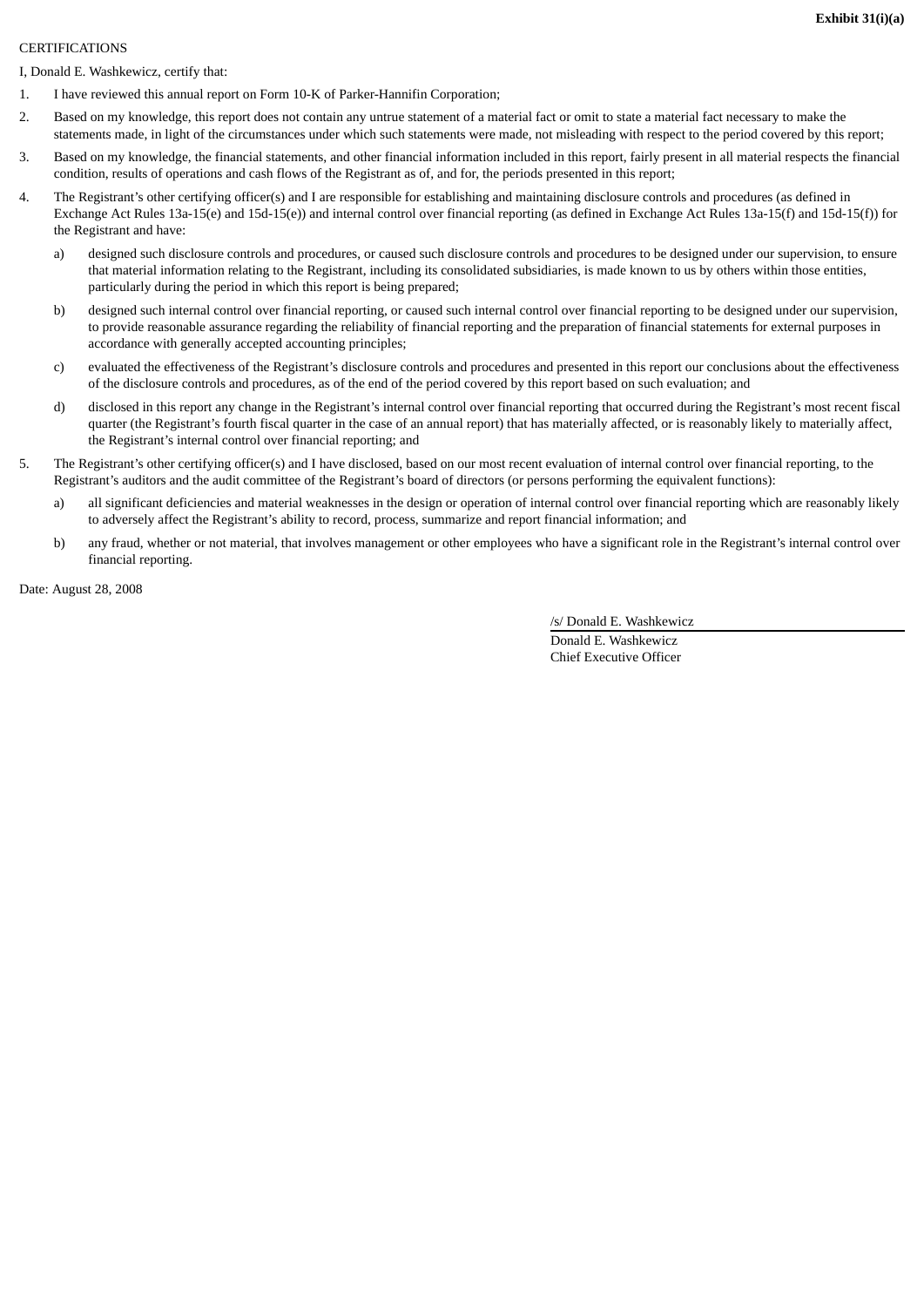#### **CERTIFICATIONS**

I, Timothy K. Pistell, certify that:

- 1. I have reviewed this annual report on Form 10-K of Parker-Hannifin Corporation;
- 2. Based on my knowledge, this report does not contain any untrue statement of a material fact or omit to state a material fact necessary to make the statements made, in light of the circumstances under which such statements were made, not misleading with respect to the period covered by this report;
- 3. Based on my knowledge, the financial statements, and other financial information included in this report, fairly present in all material respects the financial condition, results of operations and cash flows of the Registrant as of, and for, the periods presented in this report;
- 4. The Registrant's other certifying officer(s) and I are responsible for establishing and maintaining disclosure controls and procedures (as defined in Exchange Act Rules 13a-15(e) and 15d-15(e)) and internal control over financial reporting (as defined in Exchange Act Rules 13a-15(f) and 15d-15(f)) for the Registrant and have:
	- a) designed such disclosure controls and procedures, or caused such disclosure controls and procedures to be designed under our supervision, to ensure that material information relating to the Registrant, including its consolidated subsidiaries, is made known to us by others within those entities, particularly during the period in which this report is being prepared;
	- b) designed such internal control over financial reporting, or caused such internal control over financial reporting to be designed under our supervision, to provide reasonable assurance regarding the reliability of financial reporting and the preparation of financial statements for external purposes in accordance with generally accepted accounting principles;
	- c) evaluated the effectiveness of the Registrant's disclosure controls and procedures and presented in this report our conclusions about the effectiveness of the disclosure controls and procedures, as of the end of the period covered by this report based on such evaluation; and
	- d) disclosed in this report any change in the Registrant's internal control over financial reporting that occurred during the Registrant's most recent fiscal quarter (the Registrant's fourth fiscal quarter in the case of an annual report) that has materially affected, or is reasonably likely to materially affect, the Registrant's internal control over financial reporting; and
- 5. The Registrant's other certifying officer(s) and I have disclosed, based on our most recent evaluation of internal control over financial reporting, to the Registrant's auditors and the audit committee of the Registrant's board of directors (or persons performing the equivalent functions):
	- a) all significant deficiencies and material weaknesses in the design or operation of internal control over financial reporting which are reasonably likely to adversely affect the Registrant's ability to record, process, summarize and report financial information; and
	- b) any fraud, whether or not material, that involves management or other employees who have a significant role in the Registrant's internal control over financial reporting.

Date: August 28, 2008

/s/ Timothy K. Pistell

Timothy K. Pistell Executive Vice President – Finance and Administration and Chief Financial Officer